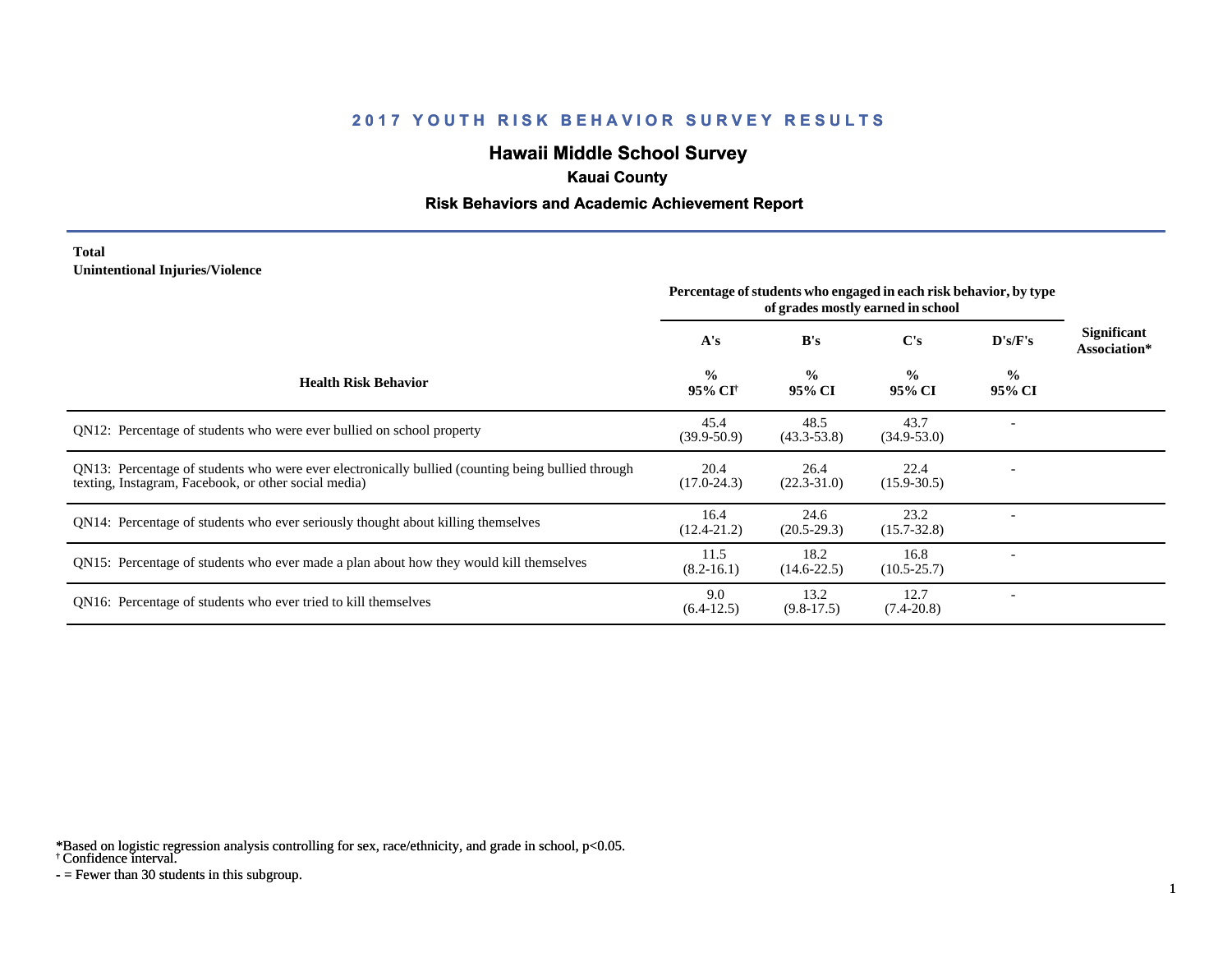# **Hawaii Middle School Survey**

## **Kauai County**

#### **Risk Behaviors and Academic Achievement Report**

| Total       |  |
|-------------|--|
| Tobacco Use |  |

|                                                                                                                                                                                                                                                                                                                 | Percentage of students who engaged in each risk behavior, by type<br>of grades mostly earned in school |                         |                         |                         |                                    |
|-----------------------------------------------------------------------------------------------------------------------------------------------------------------------------------------------------------------------------------------------------------------------------------------------------------------|--------------------------------------------------------------------------------------------------------|-------------------------|-------------------------|-------------------------|------------------------------------|
|                                                                                                                                                                                                                                                                                                                 | A's                                                                                                    | B's                     | $\bf C's$               | D's/F's                 | <b>Significant</b><br>Association* |
| <b>Health Risk Behavior</b>                                                                                                                                                                                                                                                                                     | $\frac{0}{0}$<br>95% CI <sup>†</sup>                                                                   | $\frac{0}{0}$<br>95% CI | $\frac{0}{0}$<br>95% CI | $\frac{6}{6}$<br>95% CI |                                    |
| QN18: Percentage of students who tried cigarette smoking for the first time before age 11 years (even<br>one or two puffs)                                                                                                                                                                                      | 4.2<br>$(2.8-6.4)$                                                                                     | 5.7<br>$(3.9 - 8.2)$    | 12.5<br>$(8.4-18.1)$    |                         |                                    |
| QN19: Percentage of students who currently smoked cigarettes (on at least 1 day during the 30 days<br>before the survey)                                                                                                                                                                                        | 4.2<br>$(2.5-6.8)$                                                                                     | 4.3<br>$(2.8-6.7)$      | 11.5<br>$(6.0-21.1)$    |                         |                                    |
| QNFRCIG: Percentage of students who currently smoked cigarettes frequently (on 20 or more days<br>during the 30 days before the survey)                                                                                                                                                                         | 0.2<br>$(0.0-1.2)$                                                                                     | 0.4<br>$(0.1-1.5)$      | 0.6<br>$(0.1-4.6)$      |                         |                                    |
| QNDAYCIG: Percentage of students who currently smoked cigarettes daily (on all 30 days during the<br>30 days before the survey)                                                                                                                                                                                 | 0.0                                                                                                    | 0.4<br>$(0.1-1.5)$      | 0.0                     |                         |                                    |
| QN21: Percentage of students who ever used an electronic vapor product (including e-cigarettes,<br>e-cigars, e-pipes, vape pipes, vaping pens, e-hookahs, and hookah pens [such as blu, NJOY, Vuse,<br>MarkTen, Logic, Vapin Plus, eGo, and Halo])                                                              | 20.3<br>$(15.3 - 26.4)$                                                                                | 30.4<br>$(25.9 - 35.3)$ | 45.3<br>$(35.1 - 55.9)$ |                         |                                    |
| QN22: Percentage of students who currently used an electronic vapor product (including e-cigarettes,<br>e-cigars, e-pipes, vape pipes, vaping pens, e-hookahs, and hookah pens [such as blu, NJOY, Vuse,<br>MarkTen, Logic, Vapin Plus, eGo, and Halo], on at least 1 day during the 30 days before the survey) | 11.1<br>$(7.6 - 16.0)$                                                                                 | 18.2<br>$(14.4 - 22.8)$ | 33.3<br>$(23.7 - 44.5)$ |                         |                                    |

\*Based on logistic regression analysis controlling for sex, race/ethnicity, and grade in school, p<0.05.

† Confidence interval.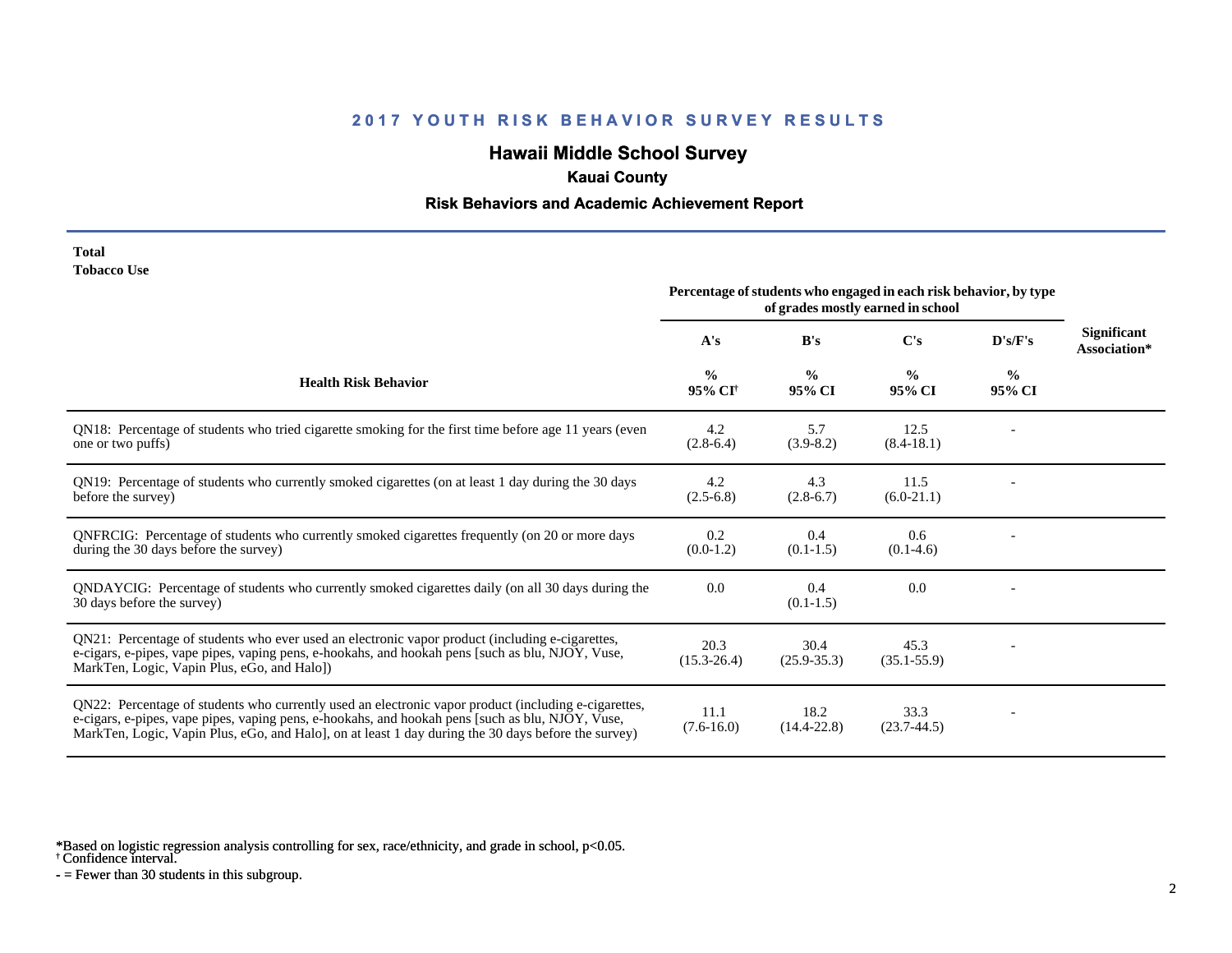# **Hawaii Middle School Survey**

## **Kauai County**

#### **Risk Behaviors and Academic Achievement Report**

#### **Total Alcohol/Other Drug Use**

|                                                                                                                                                                                                                                                  | Percentage of students who engaged in each risk behavior, by type<br>of grades mostly earned in school |                         |                         |                         |                             |
|--------------------------------------------------------------------------------------------------------------------------------------------------------------------------------------------------------------------------------------------------|--------------------------------------------------------------------------------------------------------|-------------------------|-------------------------|-------------------------|-----------------------------|
|                                                                                                                                                                                                                                                  | A's                                                                                                    | B's                     | $\bf C's$               | D's/F's                 | Significant<br>Association* |
| <b>Health Risk Behavior</b>                                                                                                                                                                                                                      | $\frac{0}{0}$<br>95% CI <sup>†</sup>                                                                   | $\frac{0}{0}$<br>95% CI | $\frac{0}{0}$<br>95% CI | $\frac{0}{0}$<br>95% CI |                             |
| QN27: Percentage of students who drank alcohol for the first time before age 11 years (other than a<br>few sips)                                                                                                                                 | 10.8<br>$(7.5-15.2)$                                                                                   | 14.3<br>$(11.2 - 18.1)$ | 19.2<br>$(13.5 - 26.6)$ |                         |                             |
| QN29: Percentage of students who tried marijuana for the first time before age 11 years                                                                                                                                                          | 2.3<br>$(1.2-4.6)$                                                                                     | 3.7<br>$(2.3-5.8)$      | 9.1<br>$(4.8-16.6)$     |                         |                             |
| QN30: Percentage of students who ever used cocaine (any form of cocaine, including powder, crack,<br>or freebase)                                                                                                                                | 1.9<br>$(0.8-4.1)$                                                                                     | 3.6<br>$(2.1-6.0)$      | 2.8<br>$(1.0-8.1)$      |                         |                             |
| QN33: Percentage of students who ever took prescription pain medicine without a doctor's<br>prescription or differently than how a doctor told them to use it (counting drugs such as codeine,<br>Vicodin, Oxycontin, hydrocodone, and Percocet) | 7.2<br>$(4.7-10.8)$                                                                                    | 6.3<br>$(4.3-9.1)$      | 7.8<br>$(4.2 - 13.8)$   |                         |                             |

\*Based on logistic regression analysis controlling for sex, race/ethnicity, and grade in school, p<0.05.

† Confidence interval.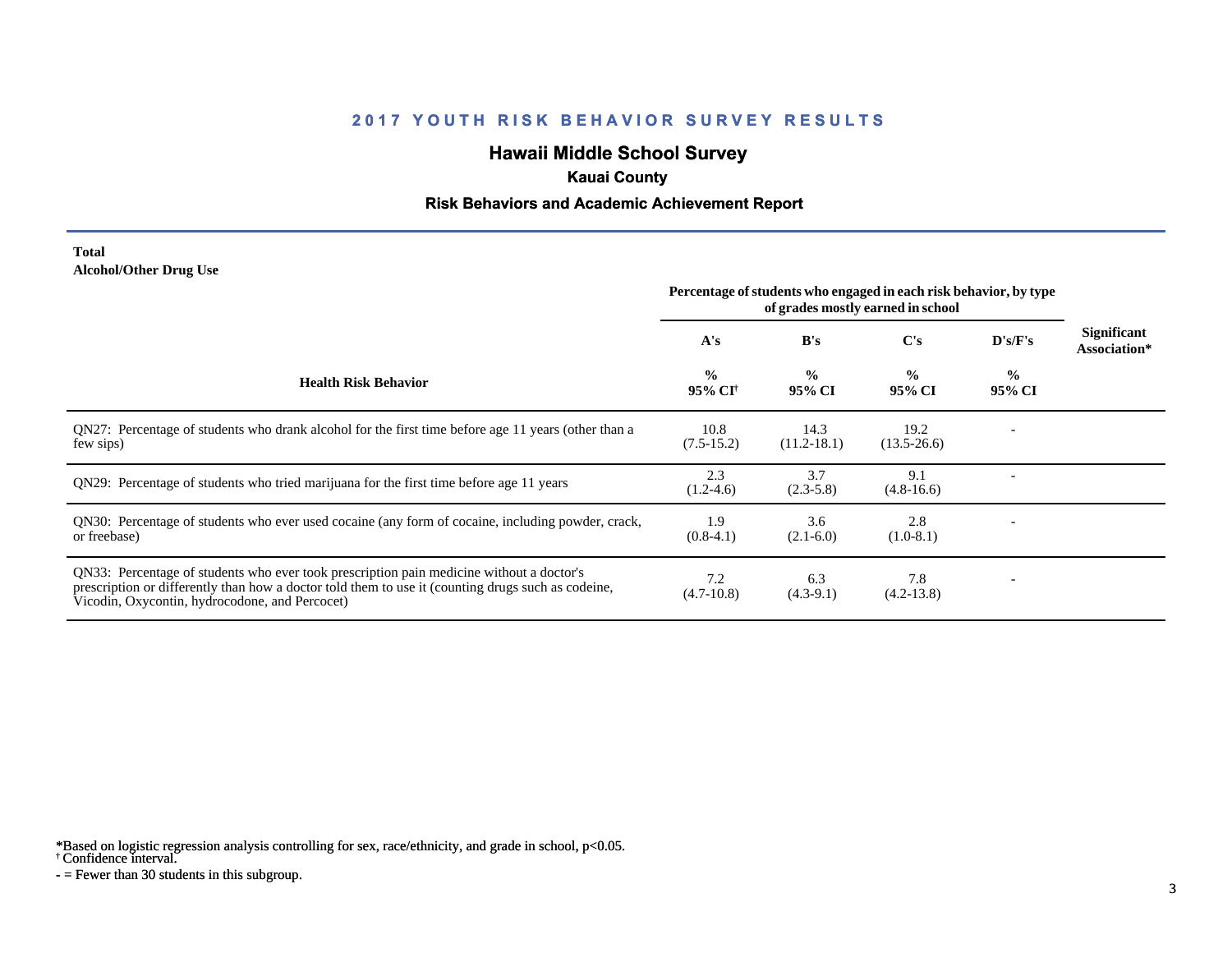# **Hawaii Middle School Survey**

### **Kauai County**

### **Risk Behaviors and Academic Achievement Report**

#### **Total Sexual Behaviors**

|                                                                                                | Percentage of students who engaged in each risk behavior, by type<br>of grades mostly earned in school |                         |                         |                          |                                    |
|------------------------------------------------------------------------------------------------|--------------------------------------------------------------------------------------------------------|-------------------------|-------------------------|--------------------------|------------------------------------|
|                                                                                                | A's                                                                                                    | B's                     | $\bf C's$               | D's/F's                  | <b>Significant</b><br>Association* |
| <b>Health Risk Behavior</b>                                                                    | $\frac{0}{0}$<br>95% CI†                                                                               | $\frac{0}{0}$<br>95% CI | $\frac{0}{0}$<br>95% CI | $\frac{0}{0}$<br>95% CI  |                                    |
| QN35: Percentage of students who had sexual intercourse for the first time before age 11 years | 1.3<br>$(0.6 - 3.0)$                                                                                   | 2.1<br>$(1.1-4.2)$      | 6.3<br>$(3.4-11.4)$     | $\overline{\phantom{0}}$ |                                    |
| QN36: Percentage of students who ever had sexual intercourse with three or more persons        | 0.7<br>$(0.2 - 2.3)$                                                                                   | 2.0<br>$(0.8-4.6)$      | 6.3<br>$(2.8-13.9)$     | $\overline{\phantom{a}}$ |                                    |

\*Based on logistic regression analysis controlling for sex, race/ethnicity, and grade in school, p<0.05.

† Confidence interval.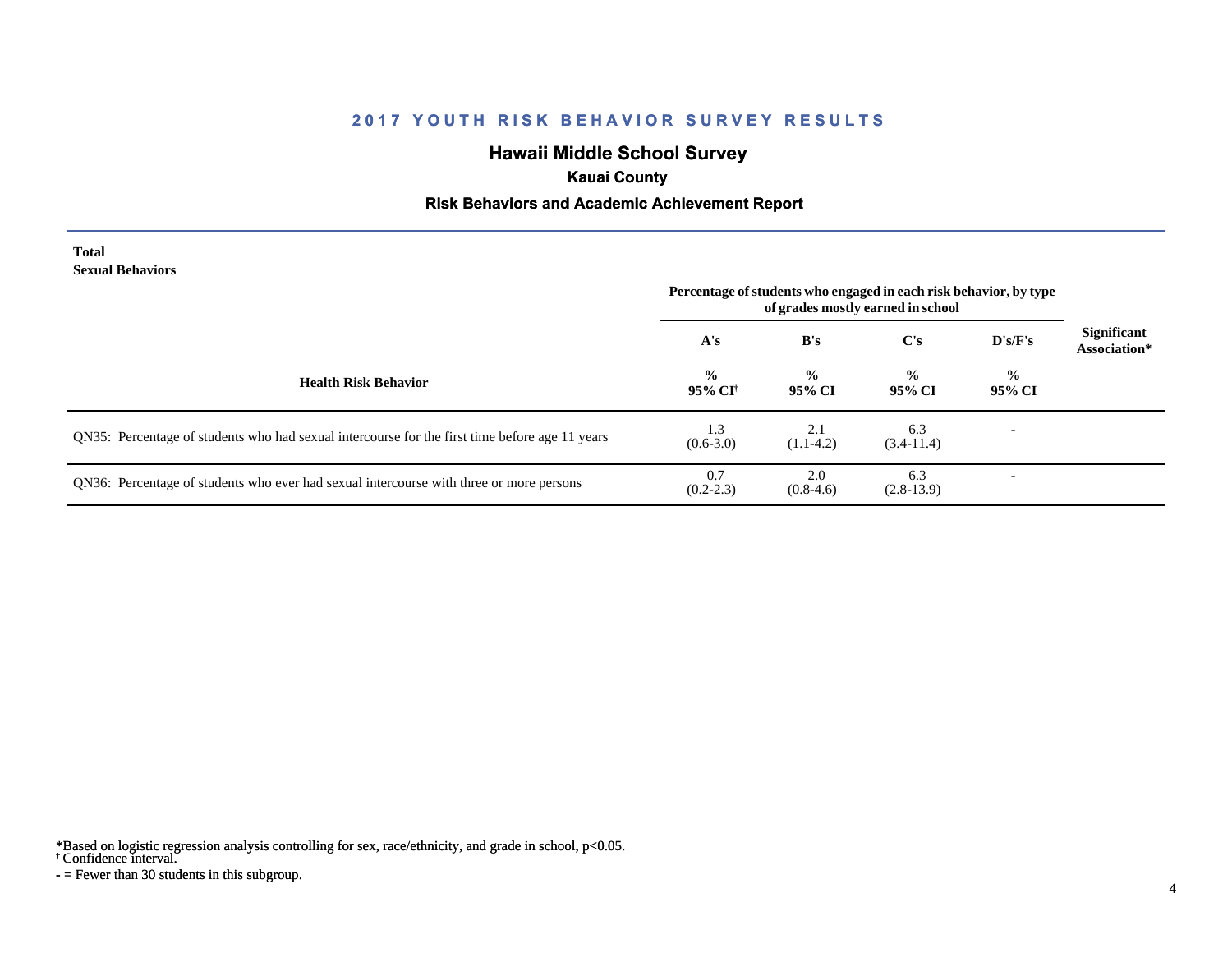# **Hawaii Middle School Survey**

## **Kauai County**

### **Risk Behaviors and Academic Achievement Report**

#### **Total Dietary Behaviors**

|                                                                                                           | Percentage of students who engaged in each risk behavior, by type<br>of grades mostly earned in school |                         |                         |                         |                             |
|-----------------------------------------------------------------------------------------------------------|--------------------------------------------------------------------------------------------------------|-------------------------|-------------------------|-------------------------|-----------------------------|
|                                                                                                           | A's                                                                                                    | B's                     | C's                     | D's/F's                 | Significant<br>Association* |
| <b>Health Risk Behavior</b>                                                                               | $\frac{0}{0}$<br>95% CI†                                                                               | $\frac{0}{0}$<br>95% CI | $\frac{0}{0}$<br>95% CI | $\frac{0}{0}$<br>95% CI |                             |
| <b>ON38:</b> Percentage of students who described themselves as slightly or very overweight               | 29.0<br>$(24.0 - 34.6)$                                                                                | 25.4<br>$(21.0 - 30.5)$ | 38.3<br>$(28.9 - 48.6)$ |                         |                             |
| QN39: Percentage of students who were trying to lose weight                                               | 48.2<br>$(42.8 - 53.7)$                                                                                | 50.6<br>$(45.5 - 55.8)$ | 56.8<br>$(46.7 - 66.4)$ |                         |                             |
| QN40: Percentage of students who did not eat breakfast (during the 7 days before the survey)              | 12.3<br>$(8.7-17.1)$                                                                                   | 13.8<br>$(10.6-17.6)$   | 14.4<br>$(8.7 - 23.1)$  |                         |                             |
| QNBK7DAY: Percentage of students who ate breakfast on all 7 days (during the 7 days before the<br>survey) | 48.8<br>$(43.5 - 54.2)$                                                                                | 40.0<br>$(34.9 - 45.2)$ | 35.8<br>$(27.7-44.7)$   |                         |                             |

\*Based on logistic regression analysis controlling for sex, race/ethnicity, and grade in school, p<0.05.

† Confidence interval.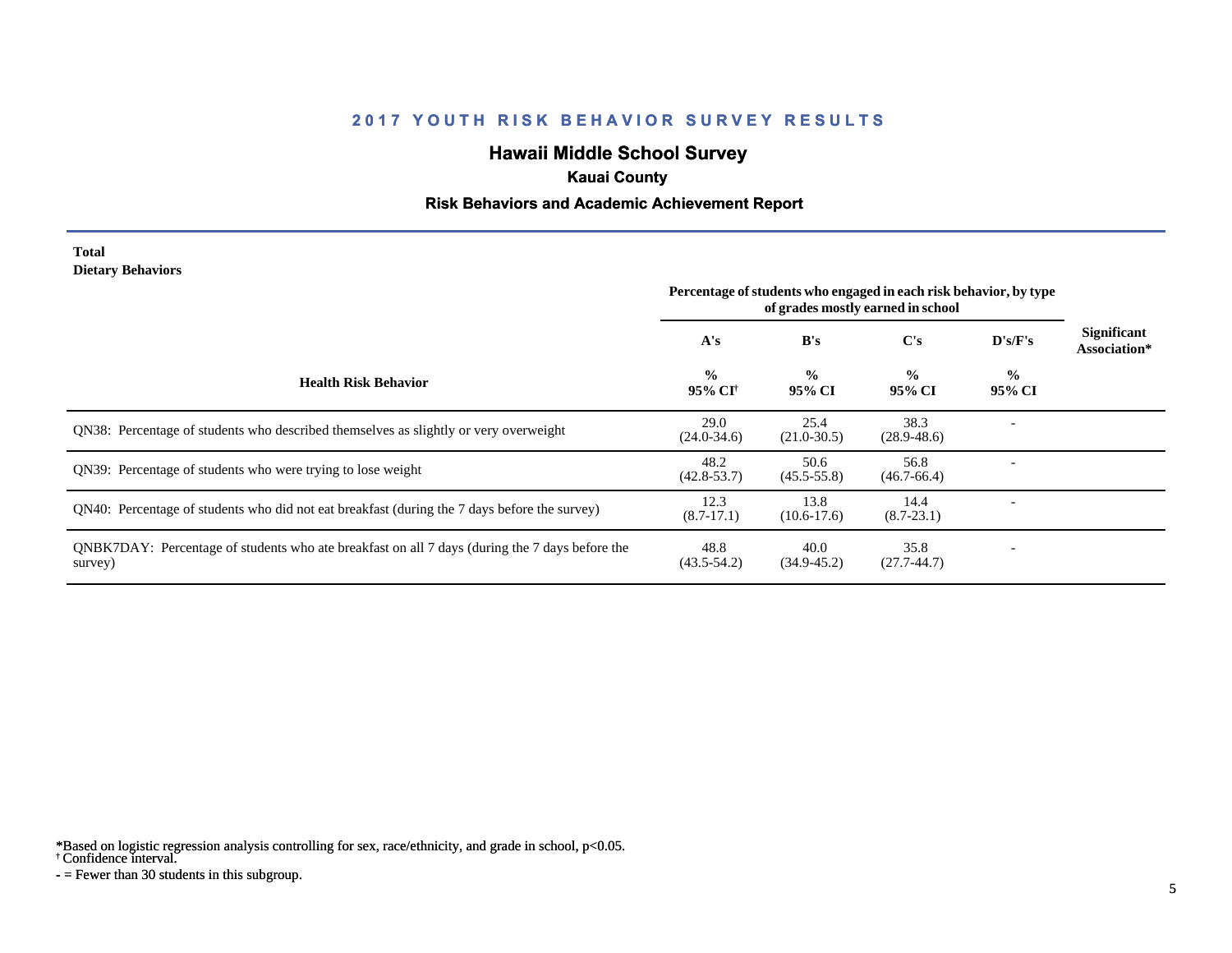# **Hawaii Middle School Survey**

### **Kauai County**

### **Risk Behaviors and Academic Achievement Report**

#### **Total Physical Activity**

|                                                                                                                                                                                                                                                                                                                                                      | Percentage of students who engaged in each risk behavior, by type<br>of grades mostly earned in school |                         |                         |                         |                                    |
|------------------------------------------------------------------------------------------------------------------------------------------------------------------------------------------------------------------------------------------------------------------------------------------------------------------------------------------------------|--------------------------------------------------------------------------------------------------------|-------------------------|-------------------------|-------------------------|------------------------------------|
|                                                                                                                                                                                                                                                                                                                                                      | A's                                                                                                    | B's                     | C's                     | $\bf{D's/F's}$          | <b>Significant</b><br>Association* |
| <b>Health Risk Behavior</b>                                                                                                                                                                                                                                                                                                                          | $\frac{0}{0}$<br>95% CI <sup>+</sup>                                                                   | $\frac{0}{0}$<br>95% CI | $\frac{0}{0}$<br>95% CI | $\frac{0}{0}$<br>95% CI |                                    |
| QN41: Percentage of students who were physically active at least 60 minutes per day on 5 or more<br>days (in any kind of physical activity that increased their heart rate and made them breathe hard some<br>of the time during the 7 days before the survey)                                                                                       | 50.8<br>$(45.2 - 56.4)$                                                                                | 52.1<br>$(46.9 - 57.2)$ | 44.8<br>$(35.8 - 54.2)$ |                         |                                    |
| QNPA0DAY: Percentage of students who did not participate in at least 60 minutes of physical activity<br>on at least 1 day (in any kind of physical activity that increased their heart rate and made them breathe<br>hard some of the time during the 7 days before the survey)                                                                      | 9.5<br>$(6.7-13.5)$                                                                                    | 7.4<br>$(5.1 - 10.4)$   | 17.5<br>$(11.0 - 26.7)$ |                         |                                    |
| QNPA7DAY: Percentage of students who were physically active at least 60 minutes per day on all 7<br>days (in any kind of physical activity that increased their heart rate and made them breathe hard some<br>of the time during the 7 days before the survey)                                                                                       | 24.7<br>$(20.5-29.5)$                                                                                  | 33.3<br>$(29.3 - 37.7)$ | 28.6<br>$(20.3 - 38.7)$ |                         |                                    |
| QN42: Percentage of students who watched television 3 or more hours per day (on an average school<br>day)                                                                                                                                                                                                                                            | 18.1<br>$(13.8 - 23.5)$                                                                                | 26.1<br>$(21.5 - 31.2)$ | 21.3<br>$(14.7 - 30.0)$ |                         |                                    |
| QN43: Percentage of students who played video or computer games or used a computer 3 or more<br>hours per day (counting time spent on things such as Xbox, PlayStation, an iPad or other tablet, a<br>smartphone, texting, YouTube, Instagram, Facebook, or other social media, for something that was not<br>school work, on an average school day) | 46.9<br>$(41.9 - 52.0)$                                                                                | 48.8<br>$(43.6 - 54.0)$ | 42.3<br>$(32.3 - 52.9)$ |                         |                                    |
| QN44: Percentage of students who attended physical education (PE) classes on 1 or more days (in an<br>average week when they were in school)                                                                                                                                                                                                         | 51.0<br>$(44.8 - 57.1)$                                                                                | 62.8<br>$(56.8-68.4)$   | 52.4<br>$(42.1 - 62.5)$ |                         |                                    |

\*Based on logistic regression analysis controlling for sex, race/ethnicity, and grade in school, p<0.05.

† Confidence interval.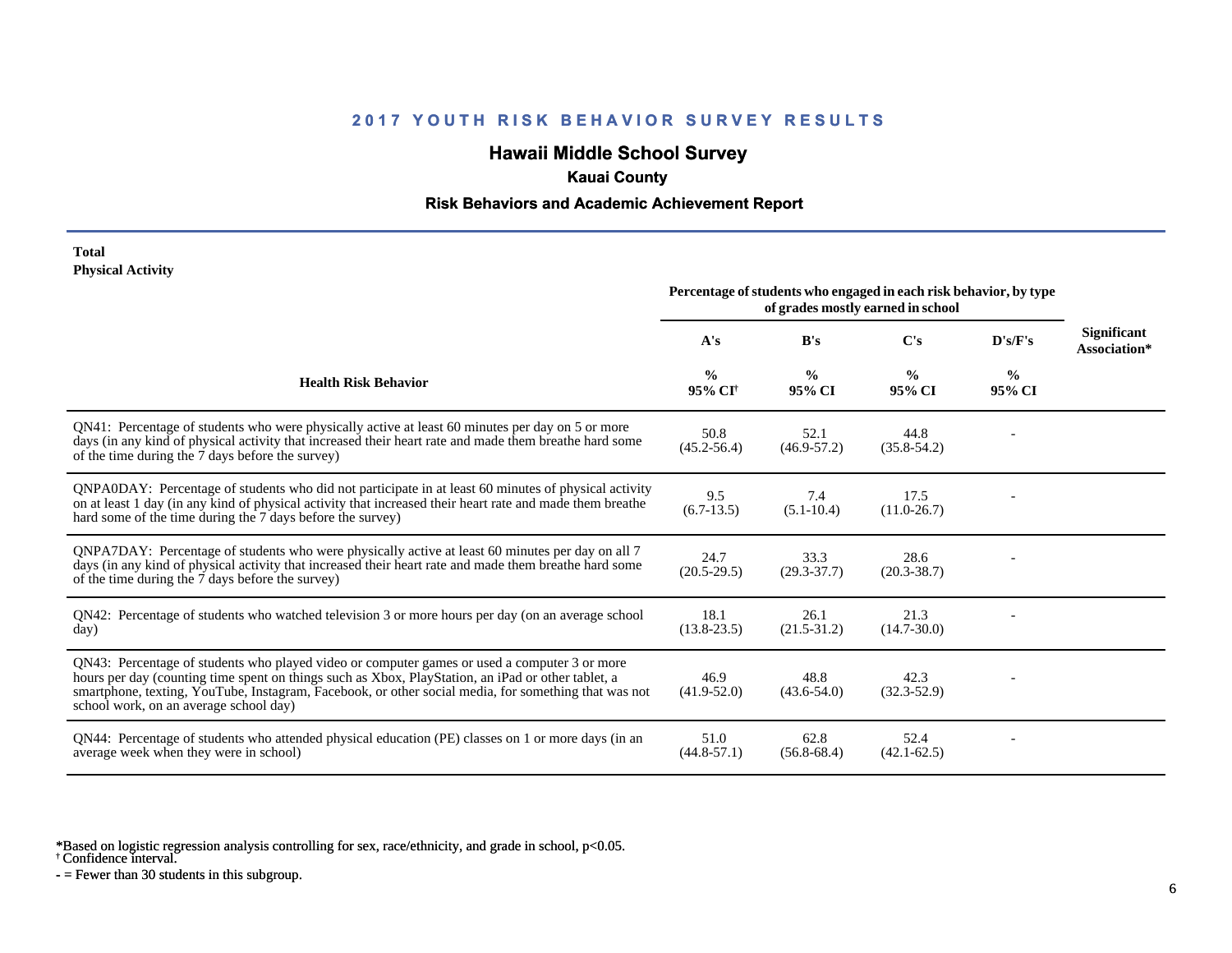# **Hawaii Middle School Survey**

## **Kauai County**

### **Risk Behaviors and Academic Achievement Report**

#### **Total Physical Activity**

|                                                                                                                                                                                  | Percentage of students who engaged in each risk behavior, by type<br>of grades mostly earned in school |                         |                         |                         |                                    |
|----------------------------------------------------------------------------------------------------------------------------------------------------------------------------------|--------------------------------------------------------------------------------------------------------|-------------------------|-------------------------|-------------------------|------------------------------------|
|                                                                                                                                                                                  | A's                                                                                                    | B's                     | C's                     | D's/F's                 | <b>Significant</b><br>Association* |
| <b>Health Risk Behavior</b>                                                                                                                                                      | $\frac{0}{0}$<br>95% CI <sup>†</sup>                                                                   | $\frac{0}{0}$<br>95% CI | $\frac{0}{0}$<br>95% CI | $\frac{0}{0}$<br>95% CI |                                    |
| ONDLYPE: Percentage of students who attended physical education (PE) classes on all 5 days (in an<br>average week when they were in school)                                      | 6.5<br>$(4.3-9.9)$                                                                                     | 12.9<br>$(9.6-17.0)$    | 12.9<br>$(7.9-20.4)$    |                         |                                    |
| QN45: Percentage of students who played on at least one sports team (counting any teams run by their<br>school or community groups, during the past 12 months before the survey) | 57.4<br>$(51.1 - 63.5)$                                                                                | 57.2<br>$(51.8-62.5)$   | 51.1<br>$(42.4 - 59.7)$ |                         |                                    |
| QN46: Percentage of students who had a concussion from playing a sport or being physically active<br>(one or more times during the 12 months before the survey)                  | 14.4<br>$(11.0-18.6)$                                                                                  | 17.8<br>$(14.0 - 22.2)$ | 20.8<br>$(13.9-29.9)$   |                         |                                    |
| QN48: Percentage of students who got 8 or more hours of sleep (on an average school night)                                                                                       | 62.1<br>$(56.0 - 67.8)$                                                                                | 53.7<br>$(47.7-59.6)$   | 41.7<br>$(34.4 - 49.3)$ |                         |                                    |

\*Based on logistic regression analysis controlling for sex, race/ethnicity, and grade in school, p<0.05.

† Confidence interval.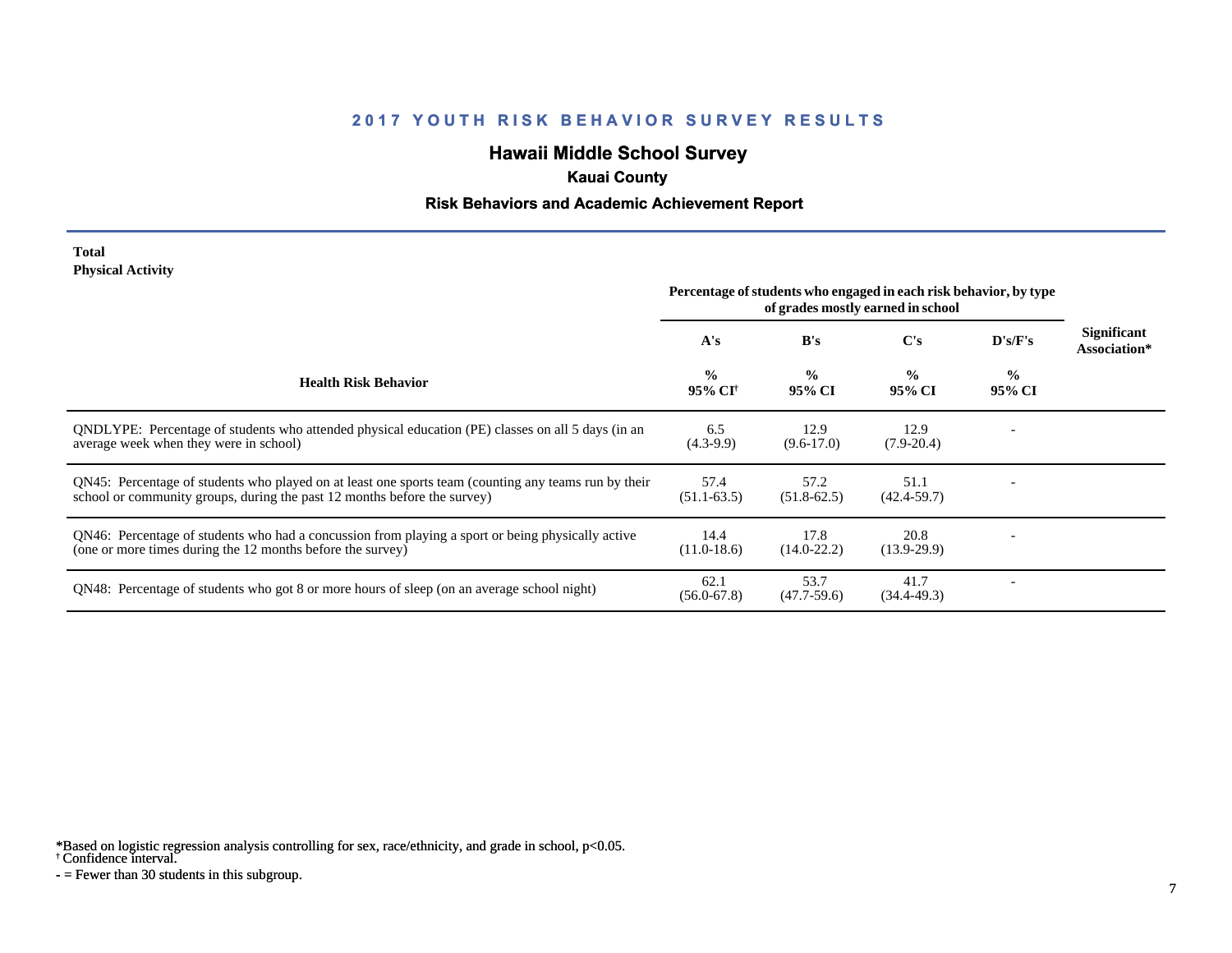# **Hawaii Middle School Survey**

## **Kauai County**

#### **Risk Behaviors and Academic Achievement Report**

| <b>Total</b><br>Other                                                                         |                           |                         | Percentage of students who engaged in each risk behavior, by type<br>of grades mostly earned in school |                          |                                    |
|-----------------------------------------------------------------------------------------------|---------------------------|-------------------------|--------------------------------------------------------------------------------------------------------|--------------------------|------------------------------------|
|                                                                                               | A's                       | B's                     | $\bf C's$                                                                                              | $\bf{D's/F's}$           | <b>Significant</b><br>Association* |
| <b>Health Risk Behavior</b>                                                                   | $\frac{6}{10}$<br>95% CI† | $\frac{0}{0}$<br>95% CI | $\frac{0}{0}$<br>95% CI                                                                                | $\frac{0}{0}$<br>95% CI  |                                    |
| QN47: Percentage of students who had ever been told by a doctor or nurse that they had asthma | 27.1<br>$(22.4 - 32.3)$   | 25.4<br>$(21.5-29.7)$   | 23.3<br>$(16.9 - 31.1)$                                                                                | $\overline{\phantom{a}}$ |                                    |

\*Based on logistic regression analysis controlling for sex, race/ethnicity, and grade in school, p<0.05.

† Confidence interval.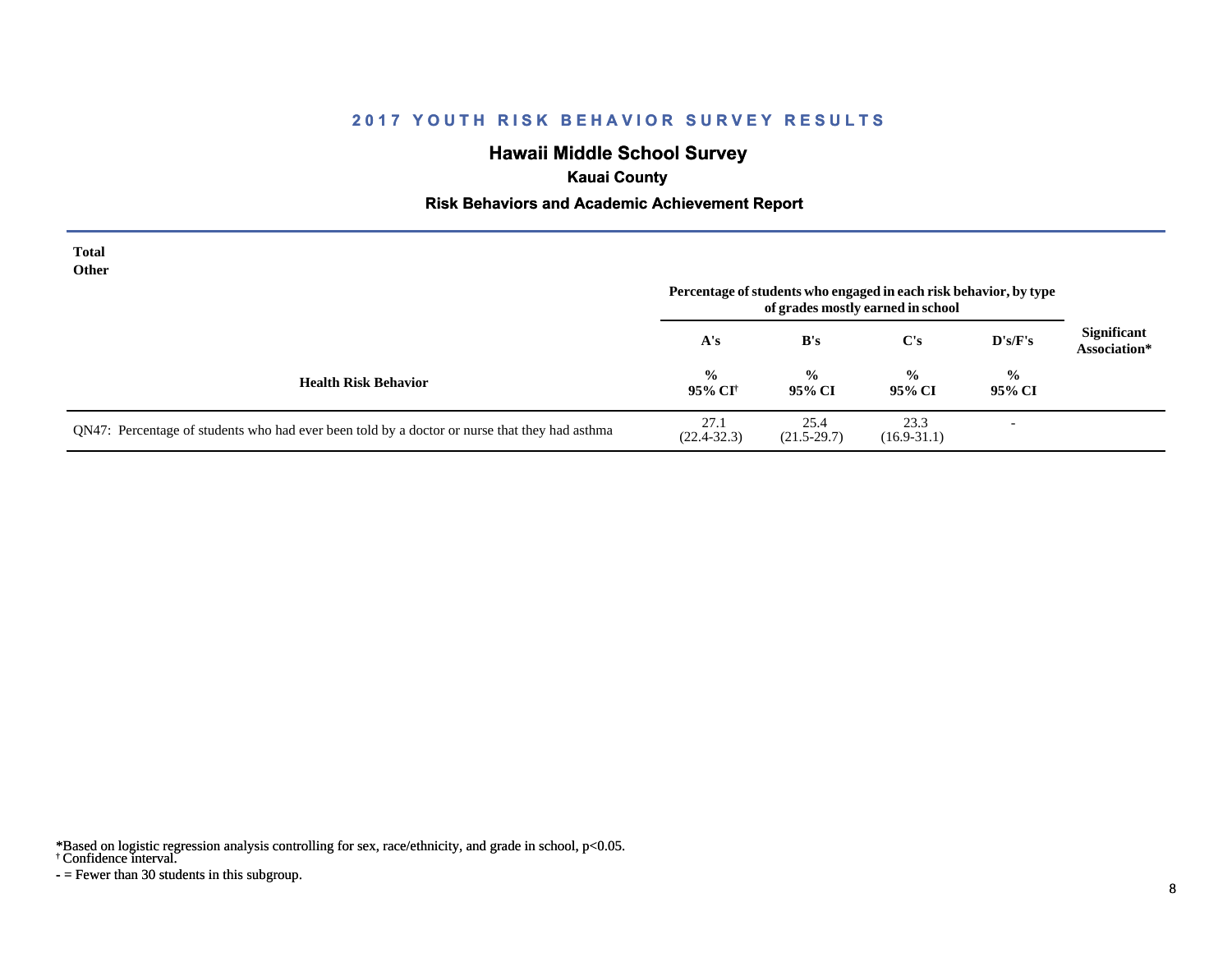# **Hawaii Middle School Survey**

## **Kauai County**

### **Risk Behaviors and Academic Achievement Report**

| Total      |
|------------|
| Site-Added |

| one Augu                                                                                                                                                                             | Percentage of students who engaged in each risk behavior, by type<br>of grades mostly earned in school |                         |                         |                         |                                    |
|--------------------------------------------------------------------------------------------------------------------------------------------------------------------------------------|--------------------------------------------------------------------------------------------------------|-------------------------|-------------------------|-------------------------|------------------------------------|
|                                                                                                                                                                                      | A's                                                                                                    | B's                     | $\bf C's$               | D's/F's                 | <b>Significant</b><br>Association* |
| <b>Health Risk Behavior</b>                                                                                                                                                          | $\%$<br>95% CI <sup>+</sup>                                                                            | $\frac{0}{0}$<br>95% CI | $\frac{6}{9}$<br>95% CI | $\frac{6}{6}$<br>95% CI |                                    |
| QN50: Percentage of students who report they do not describe themselves as only one race or ethnicity                                                                                | 24.9<br>$(21.2 - 29.0)$                                                                                | 25.3<br>$(20.9 - 30.4)$ | 18.6<br>$(12.4 - 27.0)$ |                         |                                    |
| QN51: Percentage of students who reported that either of their parents or other adults in their family<br>are serving on active duty in the military                                 | 17.7<br>$(13.7 - 22.5)$                                                                                | 20.1<br>$(15.9 - 25.0)$ | 19.8<br>$(13.5 - 28.1)$ |                         |                                    |
| QN52: Percentage of students who have serious difficulty concentrating, remembering, or making<br>decisions (because of a physical, mental, or emotional problem)                    | 21.3<br>$(16.7 - 26.6)$                                                                                | 27.6<br>$(23.7 - 32.0)$ | 24.8<br>$(18.3 - 32.8)$ |                         |                                    |
| QN53: Percentage of students who carried a weapon (such as a gun, knife, or club, during the 12<br>months before the survey)                                                         | 19.4<br>$(14.6 - 25.3)$                                                                                | 19.4<br>$(14.9-24.9)$   | 25.3<br>$(18.5 - 33.6)$ |                         |                                    |
| QN54: Percentage of students who did not go to school because they felt they would be unsafe at<br>school or on their way to or from school (during the 12 months before the survey) | 5.7<br>$(3.5-9.3)$                                                                                     | 8.7<br>$(6.4-11.7)$     | 11.2<br>$(6.7-18.3)$    |                         |                                    |
| QN55: Percentage of students who have been in a physical fight (during the 12 months before the<br>survey)                                                                           | 11.4<br>$(8.3 - 15.3)$                                                                                 | 20.7<br>$(16.9 - 25.0)$ | 26.9<br>$(19.9 - 35.3)$ |                         |                                    |
| QN56: Percentage of students who were ever physically forced to have sexual intercourse (when they<br>did not want to)                                                               | 3.2<br>$(1.8-5.6)$                                                                                     | 2.3<br>$(1.1-4.4)$      | 7.0<br>$(3.8-12.7)$     |                         |                                    |

\*Based on logistic regression analysis controlling for sex, race/ethnicity, and grade in school, p<0.05.

† Confidence interval.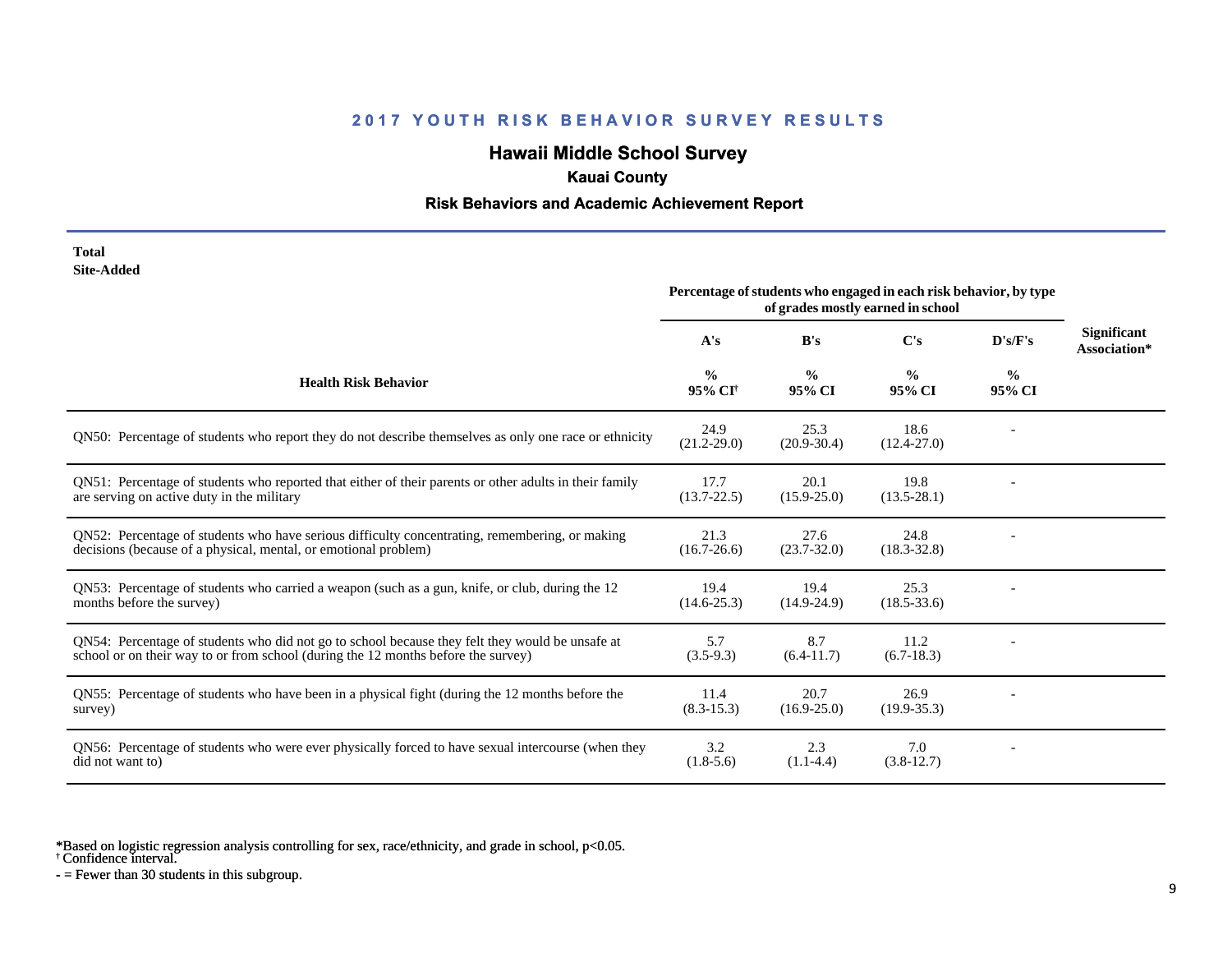# **Hawaii Middle School Survey**

## **Kauai County**

#### **Risk Behaviors and Academic Achievement Report**

| Total      |
|------------|
| Site-Added |

| one-nuuvu                                                                                                                                                                                                                                                                                                                                                                                                                                                                   | Percentage of students who engaged in each risk behavior, by type<br>of grades mostly earned in school |                         |                         |                |                             |
|-----------------------------------------------------------------------------------------------------------------------------------------------------------------------------------------------------------------------------------------------------------------------------------------------------------------------------------------------------------------------------------------------------------------------------------------------------------------------------|--------------------------------------------------------------------------------------------------------|-------------------------|-------------------------|----------------|-----------------------------|
|                                                                                                                                                                                                                                                                                                                                                                                                                                                                             | A's                                                                                                    | B's                     | C's                     | D's/F's        | Significant<br>Association* |
| <b>Health Risk Behavior</b>                                                                                                                                                                                                                                                                                                                                                                                                                                                 | $\frac{0}{0}$<br>95% CI <sup>†</sup>                                                                   | $\frac{0}{0}$<br>95% CI | $\frac{0}{0}$<br>95% CI | $\%$<br>95% CI |                             |
| QN57: Percentage of students who had someone force them to do sexual things that they did not want<br>to do (counting such things as kissing, touching, or being physically forced to have sexual intercourse)                                                                                                                                                                                                                                                              | 3.7<br>$(2.2-6.3)$                                                                                     | 6.4<br>$(4.2 - 9.7)$    | 9.6<br>$(5.9-15.3)$     |                |                             |
| QN58: Percentage of students who had someone they were dating or going out with purposely try to<br>control them or emotionally hurt them (counting such things as being told who they could and could<br>not spend time with, being humiliated in front of others, or being threatened if they did not do what<br>they wanted, during the 12 months before the survey, among students who were dating or going out<br>with someone during the 12 months before the survey) | 26.1<br>$(17.8 - 36.5)$                                                                                | 26.4<br>$(20.6 - 33.1)$ | 31.8<br>$(21.7-43.9)$   |                |                             |
| QN59: Percentage of students who had someone they were dating or going out with physically hurt<br>them on purpose (counting such things as being hit, slammed into something, or injured with an object<br>or weapon, during the 12 months before the survey, among students who were dating or going out with<br>someone during the 12 months before the survey)                                                                                                          | 18.0<br>$(11.5 - 27.1)$                                                                                | 16.8<br>$(11.9-23.1)$   | 23.0<br>$(15.0 - 33.5)$ |                |                             |
| QN60: Percentage of students who physically hurt someone they were dating or going out with<br>(counting such things as hitting them, slamming them into something, or injuring them with an object<br>or weapon, during the 12 months before the survey, among students who were dating or going out with<br>someone during the 12 months before the survey)                                                                                                               | 17.1<br>$(10.7 - 26.2)$                                                                                | 18.4<br>$(12.8-25.6)$   | 21.2<br>$(13.8-31.3)$   |                |                             |
| QN61: Percentage of students who had texted, e-mailed, or posted electronically a revealing or sexual<br>photo of themselves (during the 30 days before the survey)                                                                                                                                                                                                                                                                                                         | 4.5<br>$(2.5-8.0)$                                                                                     | 6.4<br>$(4.4-9.0)$      | 5.2<br>$(2.6-10.3)$     |                |                             |

\*Based on logistic regression analysis controlling for sex, race/ethnicity, and grade in school, p<0.05.

† Confidence interval.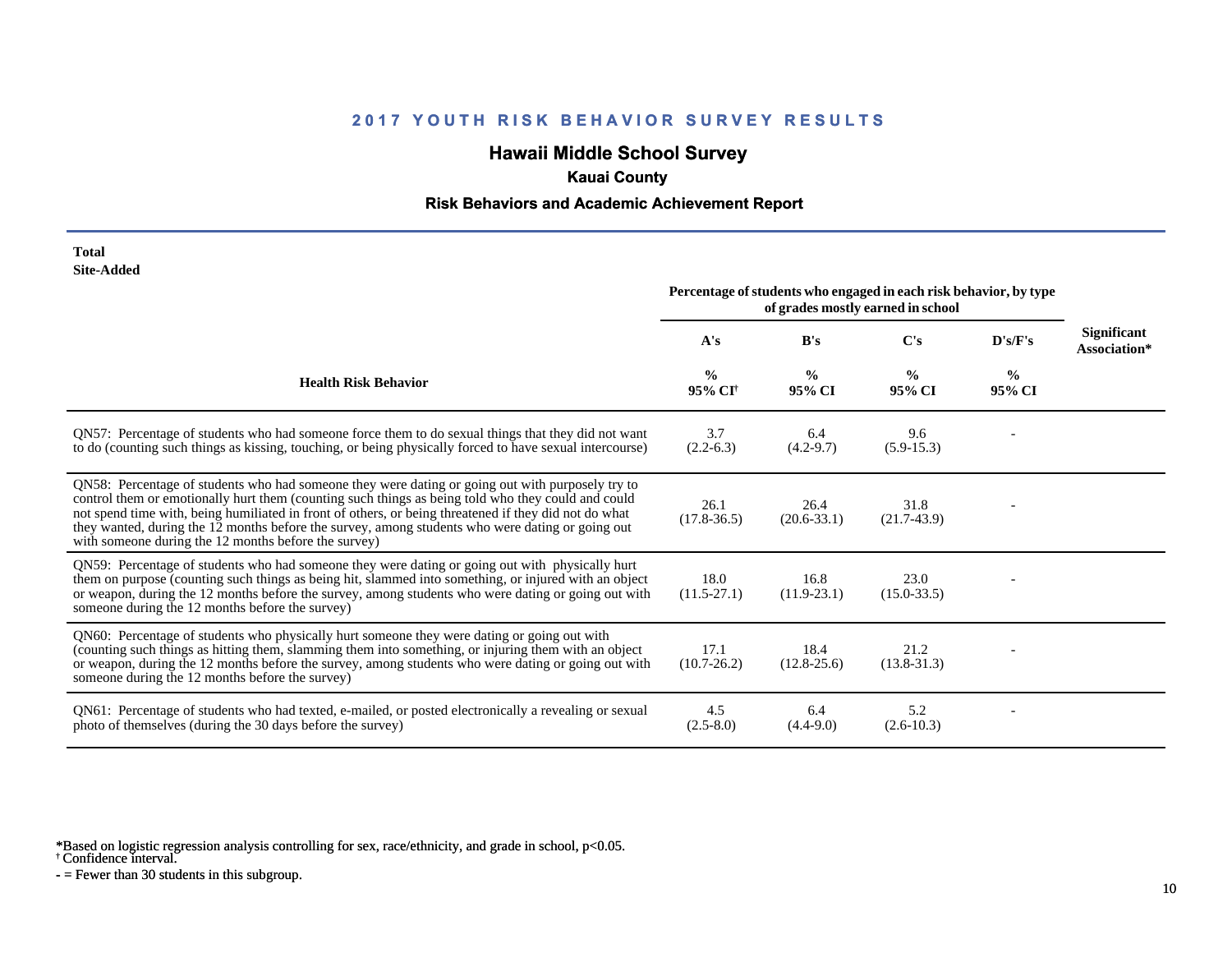## **Hawaii Middle School Survey**

### **Kauai County**

### **Risk Behaviors and Academic Achievement Report**

#### **Total Site-Added**

|                                                                                                                                                                         | Percentage of students who engaged in each risk behavior, by type<br>of grades mostly earned in school |                         |                         |                         |                                    |
|-------------------------------------------------------------------------------------------------------------------------------------------------------------------------|--------------------------------------------------------------------------------------------------------|-------------------------|-------------------------|-------------------------|------------------------------------|
|                                                                                                                                                                         | A's                                                                                                    | B's                     | C's                     | D's/F's                 | <b>Significant</b><br>Association* |
| <b>Health Risk Behavior</b>                                                                                                                                             | $\frac{6}{6}$<br>95% CI†                                                                               | $\frac{0}{0}$<br>95% CI | $\frac{0}{0}$<br>95% CI | $\frac{0}{0}$<br>95% CI |                                    |
| QN62: Percentage of students who ever electronically bullied someone (counting being bullied<br>through texting, Instagram, Facebook, or other social media)            | 8.0<br>$(5.5-11.4)$                                                                                    | 15.0<br>$(11.5-19.3)$   | 9.4<br>$(5.4-15.8)$     |                         |                                    |
| QN63: Percentage of students who disagree or strongly disagree that harassment and bullying by other<br>students is a problem at their school                           | 11.3<br>$(8.6-14.6)$                                                                                   | 11.4<br>$(8.8-14.8)$    | 10.8<br>$(6.0-18.8)$    |                         |                                    |
| QN64: Percentage of students who have ever done something to purposely hurt themselves without<br>wanting to die (such as cutting or burning themselves on purpose)     | 20.5<br>$(16.7 - 24.9)$                                                                                | 23.5<br>$(19.6 - 27.9)$ | 17.0<br>$(11.3 - 24.8)$ |                         |                                    |
| QN65: Percentage of students who have ever felt so sad or hopeless almost every day for two weeks or<br>more in a row that they stopped doing some usual activities     | 23.6<br>$(19.5 - 28.2)$                                                                                | 26.9<br>$(23.0 - 31.2)$ | 25.7<br>$(18.3 - 34.7)$ |                         |                                    |
| QN66: Percentage of students who reported their attempt to kill themselves resulted in an injury,<br>poisoning, or overdose that had to be treated by a doctor or nurse | 7.4<br>$(4.6-11.7)$                                                                                    | 12.1<br>$(9.0-16.1)$    | 17.3<br>$(11.8-24.8)$   |                         |                                    |
| QN67: Percentage of students who had at least one drink of alcohol (during the 30 days before the<br>survey)                                                            | 10.9<br>$(7.9-14.8)$                                                                                   | 14.9<br>$(11.7-18.9)$   | 16.0<br>$(10.9 - 22.8)$ |                         |                                    |
| ON68: Percentage of students who had five or more drinks of alcohol in a row (within a couple of<br>hours on at least one day during the 30 days before the survey)     | 4.0<br>$(2.3-6.8)$                                                                                     | 6.3<br>$(4.4-9.1)$      | 15.7<br>$(10.7 - 22.3)$ |                         |                                    |

\*Based on logistic regression analysis controlling for sex, race/ethnicity, and grade in school, p<0.05.

† Confidence interval.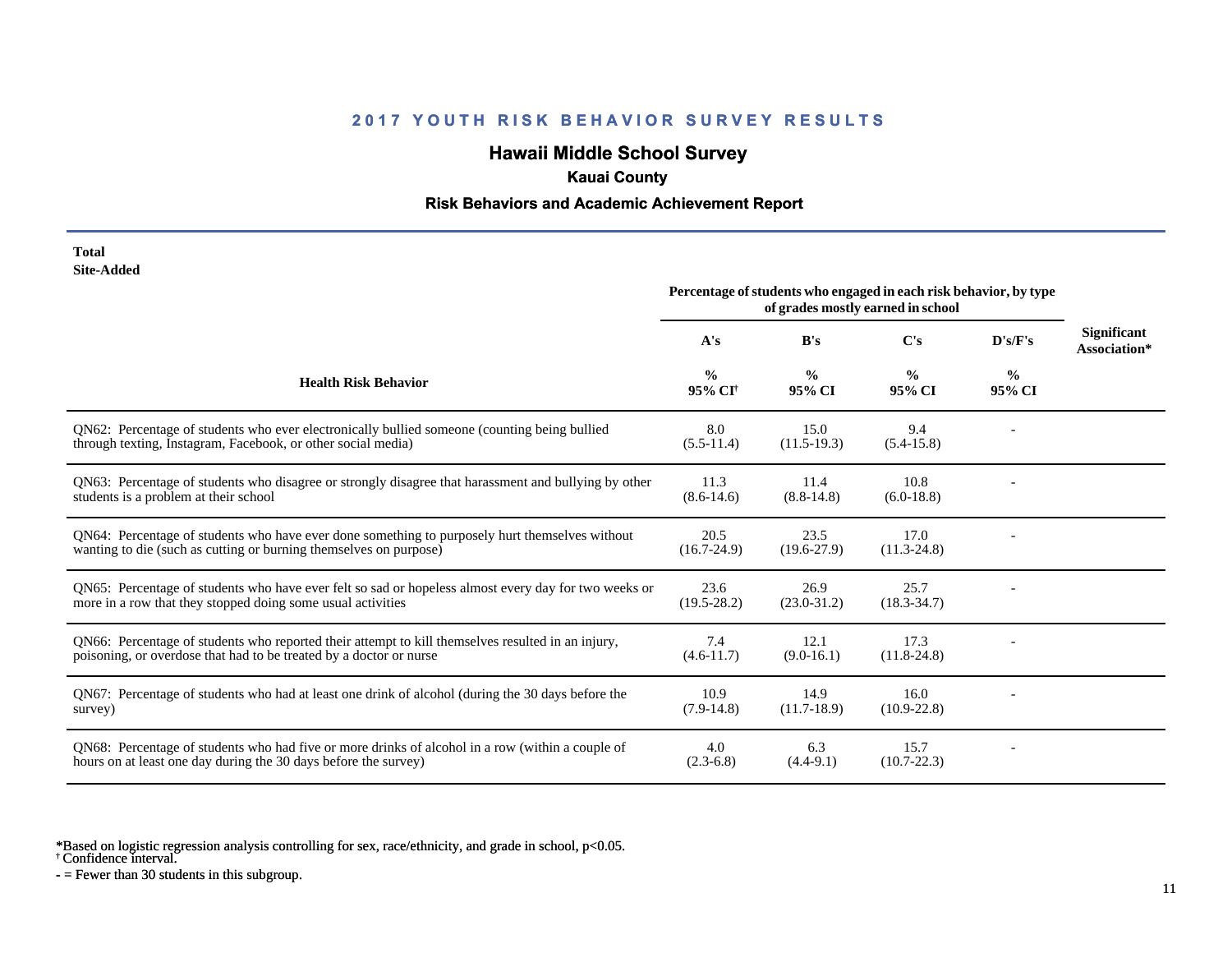# **Hawaii Middle School Survey**

## **Kauai County**

### **Risk Behaviors and Academic Achievement Report**

| Total      |
|------------|
| Site-Added |

| one maaeg                                                                                                                                                                                                                                                                                    | Percentage of students who engaged in each risk behavior, by type<br>of grades mostly earned in school |                         |                         |                         |                                    |
|----------------------------------------------------------------------------------------------------------------------------------------------------------------------------------------------------------------------------------------------------------------------------------------------|--------------------------------------------------------------------------------------------------------|-------------------------|-------------------------|-------------------------|------------------------------------|
|                                                                                                                                                                                                                                                                                              | A's                                                                                                    | B's                     | C's                     | D's/F's                 | <b>Significant</b><br>Association* |
| <b>Health Risk Behavior</b>                                                                                                                                                                                                                                                                  | $\%$<br>95% CI <sup>+</sup>                                                                            | $\frac{0}{0}$<br>95% CI | $\frac{0}{0}$<br>95% CI | $\frac{0}{0}$<br>95% CI |                                    |
| QN69: Percentage of students who report their parents would feel it is a little bit wrong, wrong, or very<br>wrong for them to drink beer, wine, or hard liquor regularly                                                                                                                    | 91.0<br>$(86.9 - 93.9)$                                                                                | 87.6<br>$(84.1 - 90.4)$ | 91.0<br>$(85.0 - 94.7)$ |                         |                                    |
| QN70: Percentage of students who currently used marijuana (one or more times during the 30 days<br>before the survey)                                                                                                                                                                        | 3.3<br>$(2.0-5.4)$                                                                                     | 7.0<br>$(4.9-9.8)$      | 15.6<br>$(10.1 - 23.3)$ |                         |                                    |
| QN71: Percentage of students who ever used methamphetamines (also called "speed," "crystal,"<br>"crank," or "ice")                                                                                                                                                                           | 2.2<br>$(1.0-4.7)$                                                                                     | 1.6<br>$(0.6-4.5)$      | 1.7<br>$(0.5-5.4)$      |                         |                                    |
| QN72: Percentage of students who ever used ecstasy (also called MDMA)                                                                                                                                                                                                                        | 1.6<br>$(0.7-3.6)$                                                                                     | 2.4<br>$(1.2-4.5)$      | 2.4<br>$(0.9-6.5)$      |                         |                                    |
| QN73: Percentage of students who ever injected any illegal drug (used a needle to inject any illegal<br>drug into their body, one or more times during their life)                                                                                                                           | 6.1<br>$(4.0-9.0)$                                                                                     | 7.7<br>$(5.3-10.9)$     | 7.3<br>$(3.6-14.3)$     |                         |                                    |
| QN76: Percentage of students who tried to lose weight or keep from gaining weight by going without<br>eating for 24 hours or more; taking any diet pills, powders, or liquids; vomiting or taking laxatives;<br>smoking cigarettes; or skipping meals (during the 30 days before the survey) | 13.1<br>$(10.1 - 16.8)$                                                                                | 17.6<br>$(13.8-22.2)$   | 21.3<br>$(14.3 - 30.5)$ |                         |                                    |
| QN77: Percentage of students who most of the time or always went hungry because there was not<br>enough food in their home (during the 30 days before the survey)                                                                                                                            | 5.9<br>$(3.9 - 8.8)$                                                                                   | 6.9<br>$(4.7-9.9)$      | 7.8<br>$(4.3-13.8)$     |                         |                                    |

\*Based on logistic regression analysis controlling for sex, race/ethnicity, and grade in school, p<0.05.

† Confidence interval.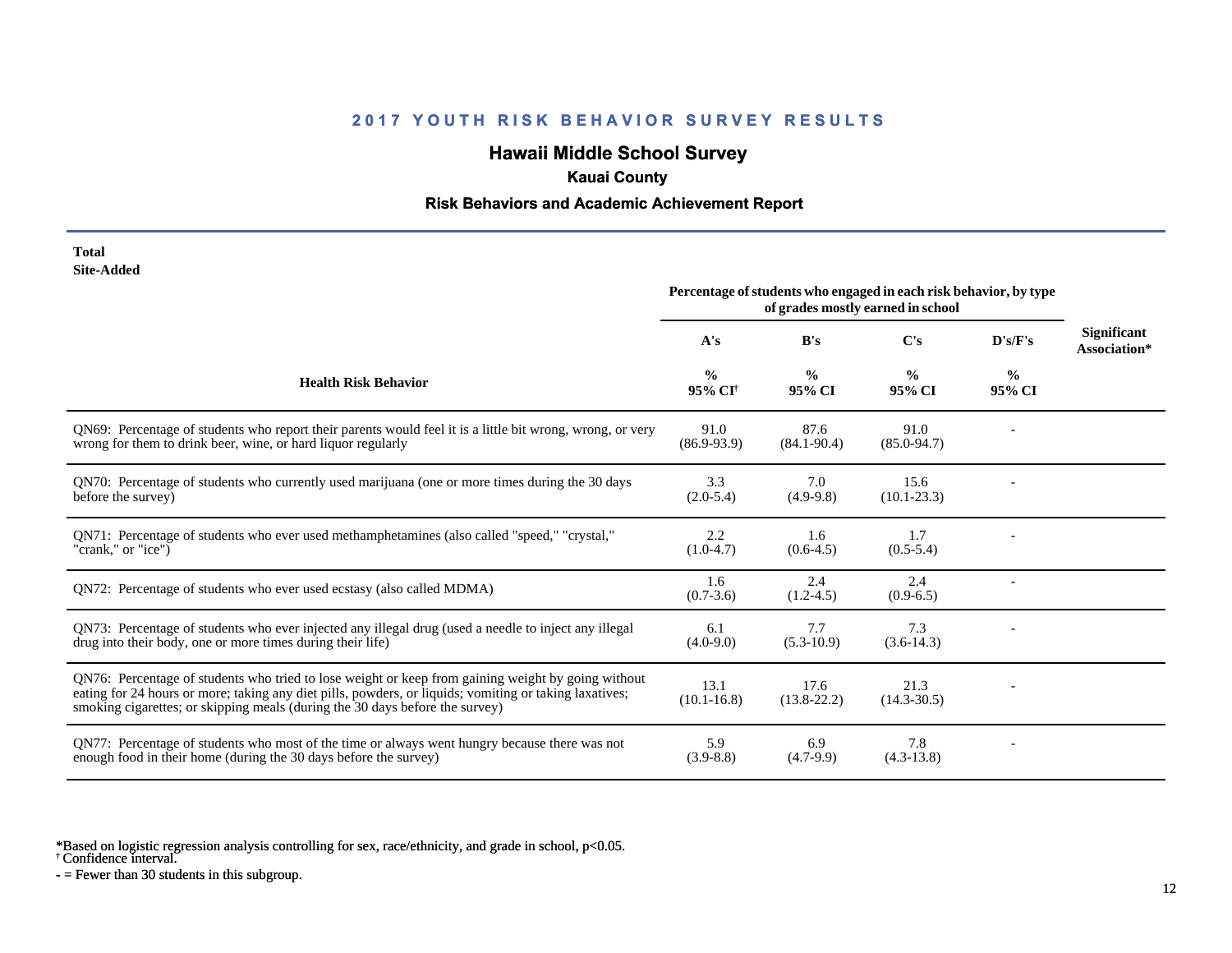# **Hawaii Middle School Survey**

## **Kauai County**

### **Risk Behaviors and Academic Achievement Report**

| Total      |
|------------|
| Site-Added |

|                                                                                                                                                                                                 | Percentage of students who engaged in each risk behavior, by type<br>of grades mostly earned in school |                         |                         |                         |                                    |
|-------------------------------------------------------------------------------------------------------------------------------------------------------------------------------------------------|--------------------------------------------------------------------------------------------------------|-------------------------|-------------------------|-------------------------|------------------------------------|
|                                                                                                                                                                                                 | A's                                                                                                    | B's                     | C's                     | D's/F's                 | <b>Significant</b><br>Association* |
| <b>Health Risk Behavior</b>                                                                                                                                                                     | $\frac{0}{0}$<br>95% CI <sup>†</sup>                                                                   | $\frac{0}{0}$<br>95% CI | $\frac{0}{0}$<br>95% CI | $\frac{0}{0}$<br>95% CI |                                    |
| QN78: Percentage of students who did exercises to strengthen or tone their muscles on three or more<br>days (such as push-ups, sit-ups, or weight lifting, during the 7 days before the survey) | 45.0<br>$(40.3 - 49.7)$                                                                                | 55.9<br>$(50.1 - 61.6)$ | 51.7<br>$(41.9 - 61.4)$ |                         |                                    |
| QN79: Percentage of students who walk or ride their bike to or from school (one or more days during<br>an average week when they are in school and weather allows them to do so)                | 23.4<br>$(19.7 - 27.6)$                                                                                | 25.2<br>$(21.3 - 29.5)$ | 30.7<br>$(22.7-40.1)$   |                         |                                    |
| QN80: Percentage of students who have been taught about AIDS or HIV infection in school                                                                                                         | 53.0<br>$(45.5 - 60.3)$                                                                                | 54.7<br>$(49.6 - 59.6)$ | 49.4<br>$(42.1 - 56.7)$ |                         |                                    |
| QN81: Percentage of students who most of the time or always wear sunscreen (with an SPF of 15 or<br>higher when they are outside for more than one hour on a sunny day)                         | 15.7<br>$(12.4-19.8)$                                                                                  | 9.0<br>$(6.9-11.7)$     | 9.0<br>$(5.2 - 15.0)$   |                         |                                    |
| QN82: Percentage of students who did not go to school because they were sick (on one or more days<br>during the 30 days before the survey)                                                      | 34.7<br>$(30.3 - 39.5)$                                                                                | 50.8<br>$(46.1 - 55.4)$ | 54.0<br>$(42.6 - 65.0)$ |                         |                                    |
| QN83: Percentage of students who saw a doctor or nurse (for a check-up or physical exam when they<br>were not sick or injured during the 12 months before the survey)                           | 48.5<br>$(42.9 - 54.2)$                                                                                | 43.2<br>$(37.7-48.8)$   | 35.7<br>$(26.9 - 45.6)$ |                         |                                    |
| QN84: Percentage of students who saw a dentist (for a check-up, exam, teeth cleaning, or other dental<br>work, during the 12 months before the survey)                                          | 71.7<br>$(66.4 - 76.5)$                                                                                | 60.8<br>$(56.2 - 65.3)$ | 39.6<br>$(29.7 - 50.5)$ |                         |                                    |

\*Based on logistic regression analysis controlling for sex, race/ethnicity, and grade in school, p<0.05.

† Confidence interval.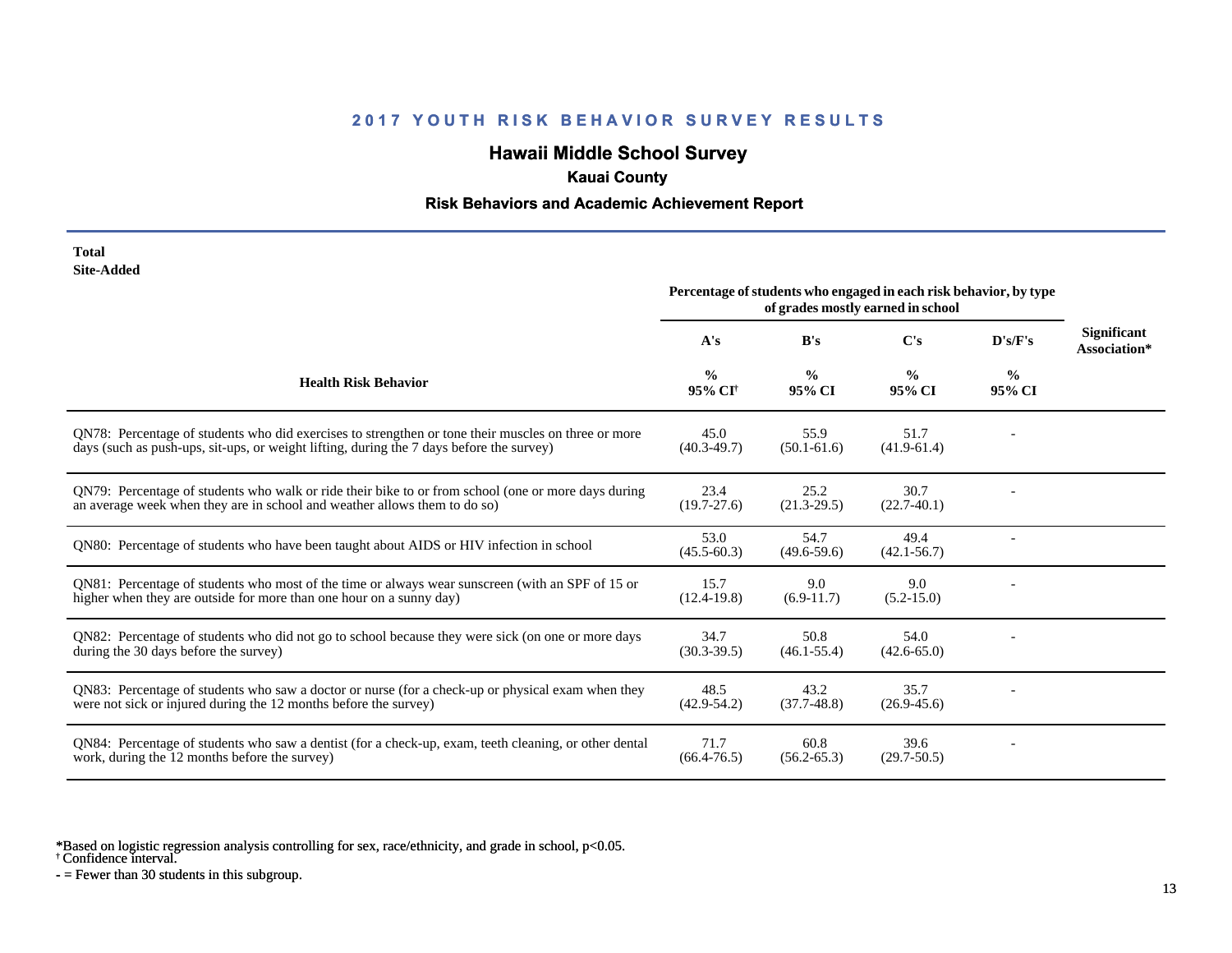## **Hawaii Middle School Survey**

### **Kauai County**

### **Risk Behaviors and Academic Achievement Report**

#### **Total Site-Added**

|                                                                                                                                                                                                                                            | Percentage of students who engaged in each risk behavior, by type<br>of grades mostly earned in school |                         |                         |                         |                                    |
|--------------------------------------------------------------------------------------------------------------------------------------------------------------------------------------------------------------------------------------------|--------------------------------------------------------------------------------------------------------|-------------------------|-------------------------|-------------------------|------------------------------------|
|                                                                                                                                                                                                                                            | A's                                                                                                    | B's                     | C's                     | D's/F's                 | <b>Significant</b><br>Association* |
| <b>Health Risk Behavior</b>                                                                                                                                                                                                                | $\frac{0}{0}$<br>95% CI <sup>+</sup>                                                                   | $\frac{0}{0}$<br>95% CI | $\frac{0}{0}$<br>95% CI | $\frac{0}{0}$<br>95% CI |                                    |
| QN85: Percentage of students who had a toothache (during the 12 months before the survey)                                                                                                                                                  | 23.1<br>$(18.0 - 29.0)$                                                                                | 26.0<br>$(21.4 - 31.2)$ | 28.2<br>$(20.5 - 37.5)$ |                         |                                    |
| QN86: Percentage of students who had been told by a doctor or nurse that they had asthma and who<br>still have asthma                                                                                                                      | 14.6<br>$(11.3-18.7)$                                                                                  | 12.8<br>$(10.3 - 15.9)$ | 13.2<br>$(8.7-19.7)$    |                         |                                    |
| QN87: Percentage of students who think they definitely will not complete high school                                                                                                                                                       | 3.0<br>$(1.4-6.6)$                                                                                     | 2.1<br>$(1.1-4.0)$      | 2.4<br>$(0.9-6.2)$      |                         |                                    |
| QN88: Percentage of students who usually slept in the home of a friend, family member, or other<br>person because they had to leave their home or their parent or guardian cannot afford housing (during<br>the 30 days before the survey) | 3.1<br>$(1.6-5.9)$                                                                                     | 4.3<br>$(2.6-7.1)$      | 1.6<br>$(0.5-4.9)$      |                         |                                    |
| QN89: Percentage of students who reported there is at least one teacher or other adult in their school<br>that they can talk to if they have a problem                                                                                     | 69.4<br>$(63.8 - 74.5)$                                                                                | 65.5<br>$(61.0 - 69.7)$ | 64.2<br>$(55.4 - 72.1)$ |                         |                                    |
| QN90: Percentage of students who have a teacher or other adult at their school who really cares about<br>them                                                                                                                              | 61.1<br>$(56.5 - 65.6)$                                                                                | 51.0<br>$(46.5 - 55.5)$ | 56.2<br>$(46.1 - 65.8)$ |                         |                                    |
| QN91: Percentage of students who have an adult outside of school they can talk to about things that<br>are important to them                                                                                                               | 79.2<br>$(74.1 - 83.5)$                                                                                | 73.0<br>$(67.8 - 77.6)$ | 67.0<br>$(56.8 - 75.9)$ |                         |                                    |

\*Based on logistic regression analysis controlling for sex, race/ethnicity, and grade in school, p<0.05.

† Confidence interval.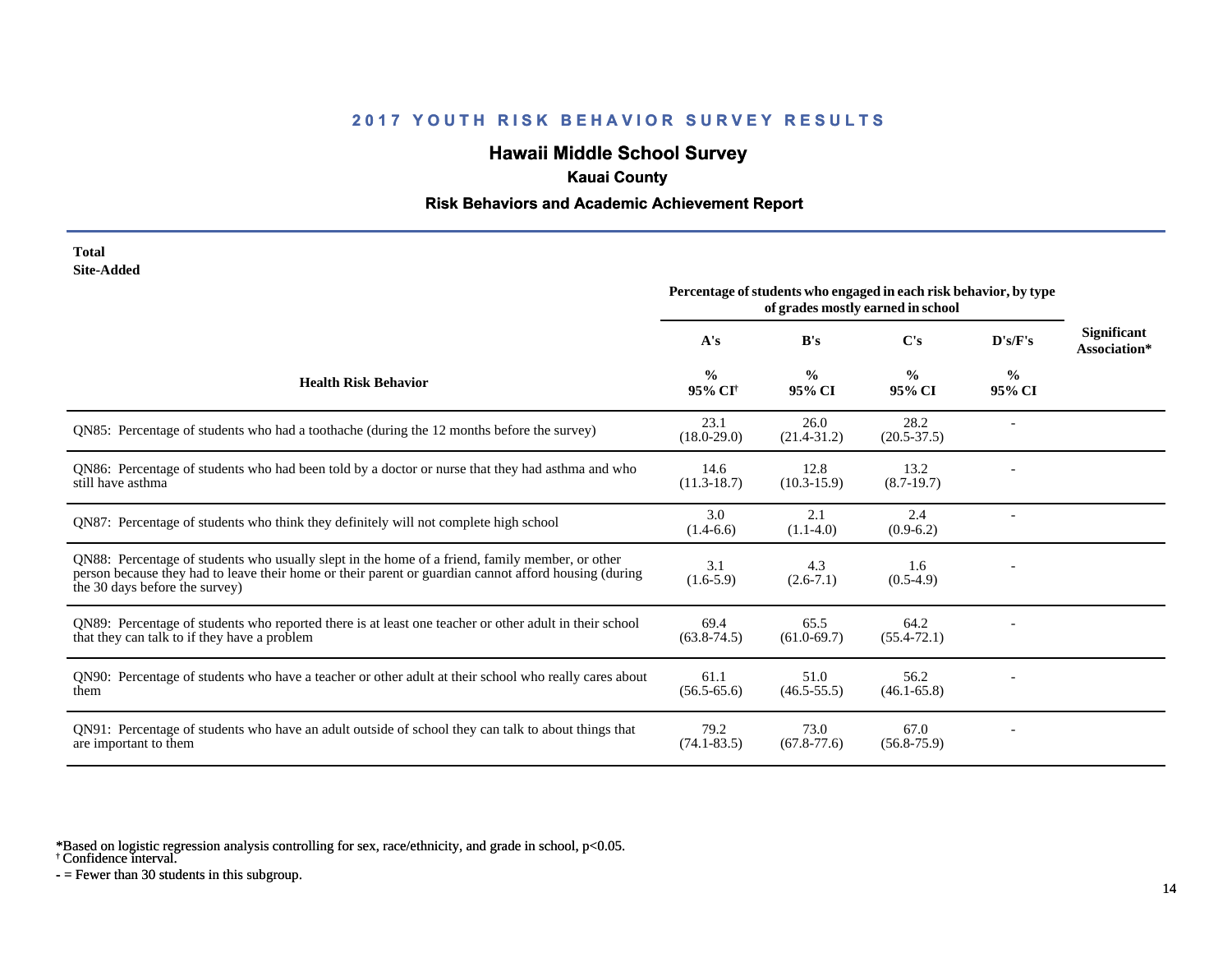# **Hawaii Middle School Survey**

## **Kauai County**

### **Risk Behaviors and Academic Achievement Report**

| Total      |
|------------|
| Site-Added |

| one-Augu                                                                                                                                                                                                        | Percentage of students who engaged in each risk behavior, by type<br>of grades mostly earned in school |                         |                         |                         |                                    |
|-----------------------------------------------------------------------------------------------------------------------------------------------------------------------------------------------------------------|--------------------------------------------------------------------------------------------------------|-------------------------|-------------------------|-------------------------|------------------------------------|
|                                                                                                                                                                                                                 | A's                                                                                                    | B's                     | C's                     | D's/F's                 | <b>Significant</b><br>Association* |
| <b>Health Risk Behavior</b>                                                                                                                                                                                     | $\frac{0}{0}$<br>95% CI <sup>+</sup>                                                                   | $\frac{0}{0}$<br>95% CI | $\frac{0}{0}$<br>95% CI | $\frac{0}{0}$<br>95% CI |                                    |
| ON92: Percentage of students who have talked with at least one of their parents or another adult in<br>their family about the dangers of tobacco, alcohol, or drug use (during the 12 months before the survey) | 39.2<br>$(33.9 - 44.7)$                                                                                | 40.0<br>$(35.6 - 44.4)$ | 35.1<br>$(27.1 - 44.0)$ |                         |                                    |
| QN93: Percentage of students who reported their parents or other adults in their family talked with<br>them about what they expect them to do or not to do when it comes to sex                                 | 31.2<br>$(25.8 - 37.1)$                                                                                | 34.5<br>$(29.7-39.6)$   | 37.3<br>$(28.4 - 47.2)$ |                         |                                    |
| QN94: Percentage of students who ever talked with their parents or other adults in their family about<br>how to say no to having sex                                                                            | 26.5<br>$(22.3-31.1)$                                                                                  | 31.1<br>$(26.3 - 36.4)$ | 29.3<br>$(21.6 - 38.5)$ |                         |                                    |
| QN95: Percentage of students who most of the time or always get the kind of help they need (among<br>students who report having felt sad, empty, hopeless, angry, or anxious)                                   | 35.3<br>$(28.8 - 42.3)$                                                                                | 22.0<br>$(17.6 - 27.0)$ | 15.0<br>$(8.8-24.3)$    |                         |                                    |
| QN96: Percentage of students who have ever ridden in a car driven by someone, including the student,<br>who was "high" or had been using alcohol or drugs                                                       | 21.8<br>$(17.5 - 26.8)$                                                                                | 28.6<br>$(24.4 - 33.3)$ | 27.5<br>$(19.4 - 37.4)$ |                         |                                    |
| QN97: Percentage of students who ever use alcohol or drugs to relax, feel better about themselves, or<br>fit in                                                                                                 | 6.8<br>$(4.4 - 10.6)$                                                                                  | 11.1<br>$(8.3-14.7)$    | 16.0<br>$(10.3 - 23.9)$ |                         |                                    |
| QN98: Percentage of students who ever use alcohol or drugs while they are alone                                                                                                                                 | 7.5<br>$(4.8-11.6)$                                                                                    | 10.7<br>$(8.0-14.2)$    | 12.7<br>$(7.9-19.6)$    |                         |                                    |

\*Based on logistic regression analysis controlling for sex, race/ethnicity, and grade in school, p<0.05.

† Confidence interval.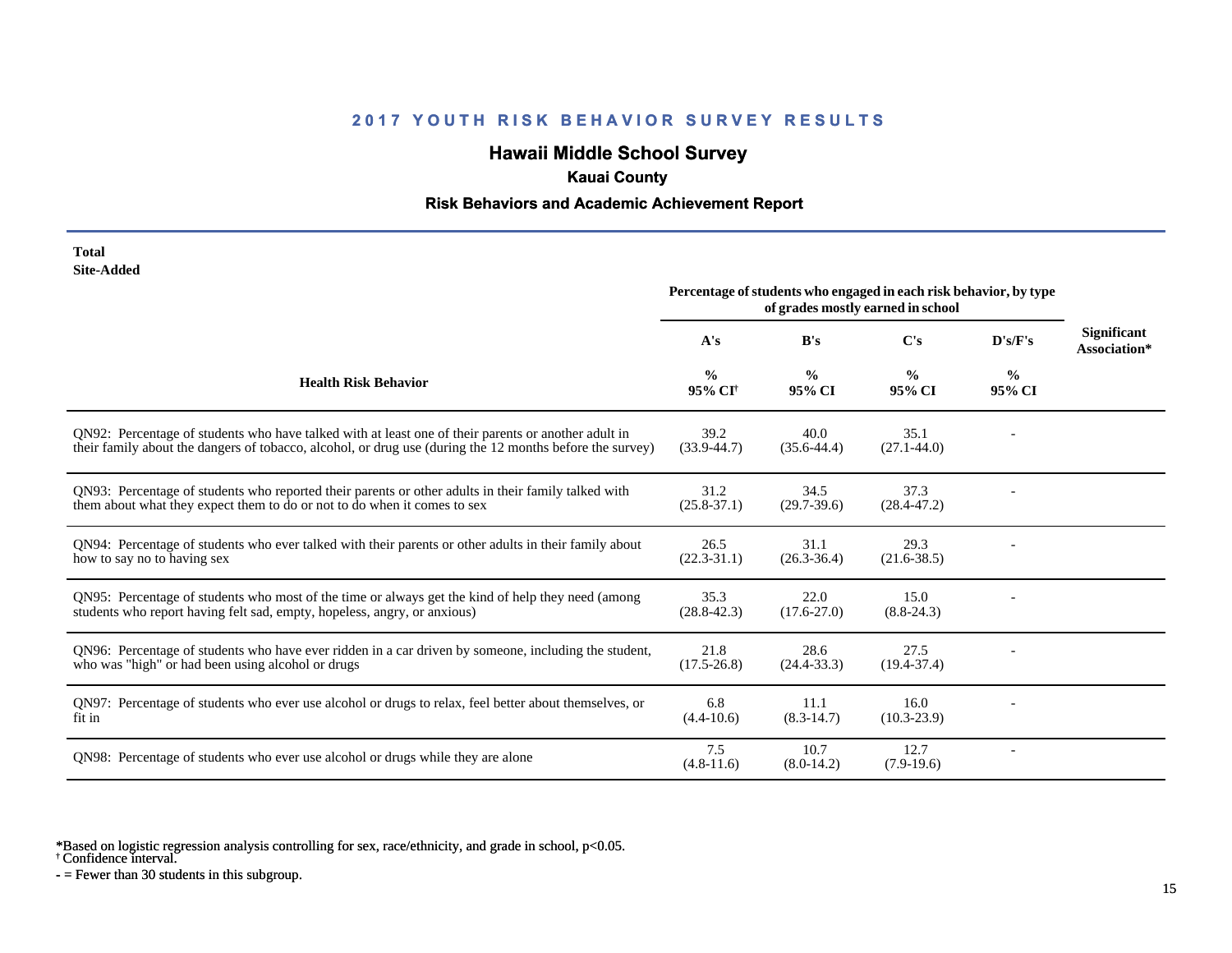# **Hawaii Middle School Survey**

### **Kauai County**

#### **Risk Behaviors and Academic Achievement Report**

#### **Total Site-Added**

|                                                                                                                                                              | Percentage of students who engaged in each risk behavior, by type<br>of grades mostly earned in school |                         |                         |                         |                                    |
|--------------------------------------------------------------------------------------------------------------------------------------------------------------|--------------------------------------------------------------------------------------------------------|-------------------------|-------------------------|-------------------------|------------------------------------|
|                                                                                                                                                              | A's                                                                                                    | B's                     | C's                     | D's/F's                 | <b>Significant</b><br>Association* |
| <b>Health Risk Behavior</b>                                                                                                                                  | $\frac{0}{0}$<br>95% CI <sup>+</sup>                                                                   | $\frac{0}{0}$<br>95% CI | $\frac{0}{0}$<br>95% CI | $\frac{0}{0}$<br>95% CI |                                    |
| QN99: Percentage of students who ever forget things they did while using alcohol or drugs                                                                    | 5.6<br>$(3.4-9.0)$                                                                                     | 7.9<br>$(5.6-11.1)$     | 10.0<br>$(6.4-15.4)$    |                         |                                    |
| QN100: Percentage of students who have family or friends that have told them that they should cut<br>down on their drinking or drug use                      | 7.7<br>$(4.8-12.3)$                                                                                    | 9.5<br>$(7.1 - 12.7)$   | 11.6<br>$(7.1 - 18.4)$  |                         |                                    |
| QN101: Percentage of students who have ever gotten into trouble while they were using alcohol or<br>drugs                                                    | 5.2<br>$(3.0-8.8)$                                                                                     | 9.1<br>$(6.8-12.1)$     | 15.2<br>$(9.7-22.9)$    |                         |                                    |
| QN102: Percentage of students who have attended school under the influence of alcohol, marijuana, or<br>other drugs (during the 12 months before the survey) | 3.7<br>$(1.9-7.0)$                                                                                     | 10.1<br>$(7.0-14.4)$    | 9.8<br>$(6.1 - 15.2)$   |                         |                                    |
| QNNODNT: Percentage of students who never saw a dentist (for a check-up, exam, teeth cleaning, or<br>other dental work)                                      | 1.4<br>$(0.5-4.4)$                                                                                     | 1.6<br>$(0.6-3.9)$      | 6.2<br>$(2.3-15.7)$     |                         |                                    |

\*Based on logistic regression analysis controlling for sex, race/ethnicity, and grade in school, p<0.05.

† Confidence interval.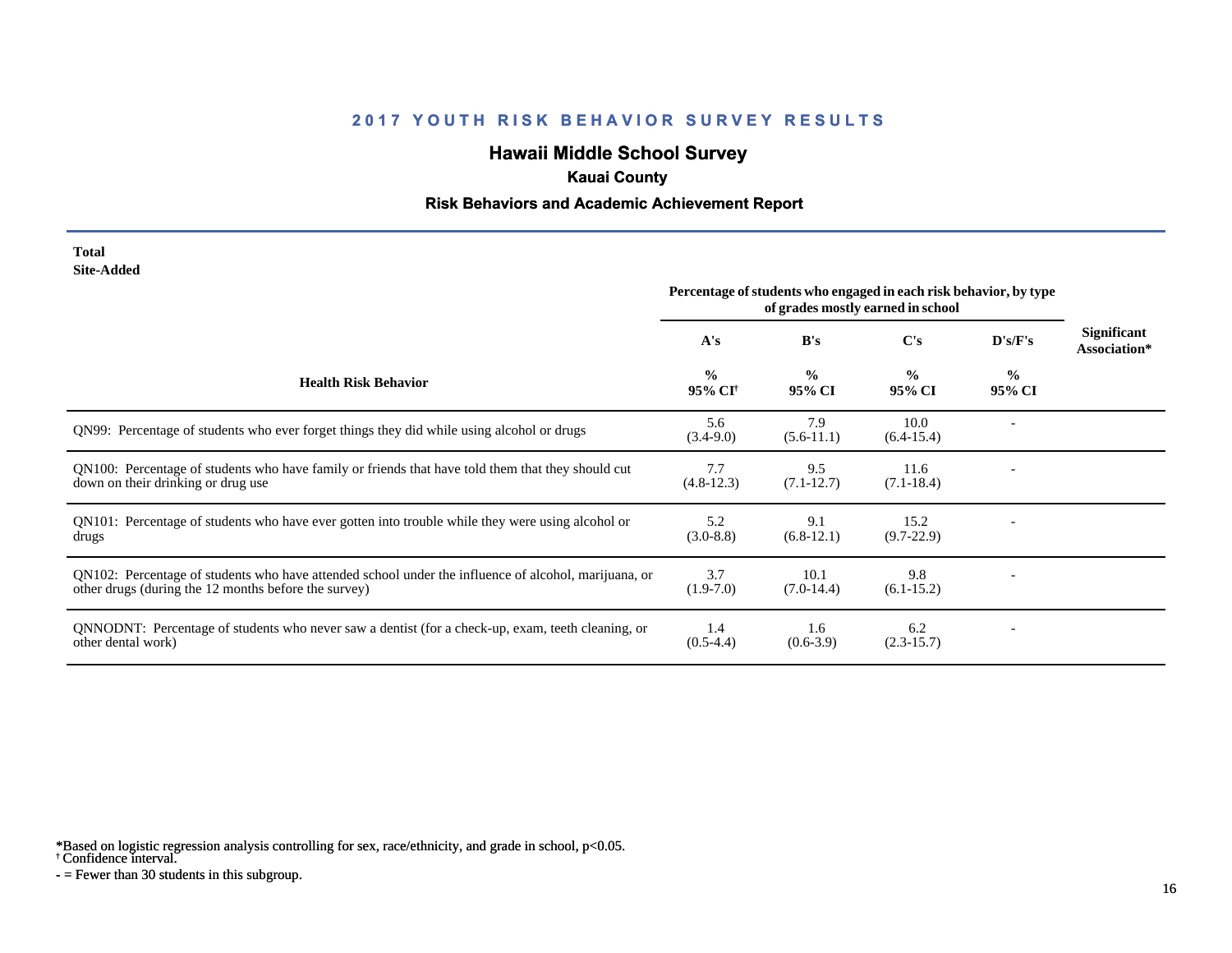# **Hawaii Middle School Survey**

### **Kauai County**

#### **Risk Behaviors and Academic Achievement Report**

#### **Male Unintentional Injuries/Violence**

|                                                                                                                                                           | Percentage of students who engaged in each risk behavior, by type<br>of grades mostly earned in school |                         |                         |                         |                                    |
|-----------------------------------------------------------------------------------------------------------------------------------------------------------|--------------------------------------------------------------------------------------------------------|-------------------------|-------------------------|-------------------------|------------------------------------|
|                                                                                                                                                           | A's                                                                                                    | B's                     | C's                     | D's/F's                 | <b>Significant</b><br>Association* |
| <b>Health Risk Behavior</b>                                                                                                                               | $\frac{0}{0}$<br>95% CI†                                                                               | $\frac{0}{0}$<br>95% CI | $\frac{0}{0}$<br>95% CI | $\frac{0}{0}$<br>95% CI |                                    |
| QN12: Percentage of students who were ever bullied on school property                                                                                     | 38.3<br>$(29.0 - 48.4)$                                                                                | 46.7<br>$(39.4 - 54.2)$ | 35.5<br>$(24.8 - 47.8)$ |                         |                                    |
| QN13: Percentage of students who were ever electronically bullied (counting being bullied through<br>texting, Instagram, Facebook, or other social media) | 13.2<br>$(7.6-21.9)$                                                                                   | 19.5<br>$(14.3 - 26.0)$ | 15.0<br>$(8.9-24.2)$    |                         |                                    |
| QN14: Percentage of students who ever seriously thought about killing themselves                                                                          | 11.8<br>$(6.8-19.7)$                                                                                   | 17.3<br>$(12.9 - 22.8)$ | 14.2<br>$(8.0-23.9)$    |                         |                                    |
| QN15: Percentage of students who ever made a plan about how they would kill themselves                                                                    | 7.4<br>$(3.9-13.5)$                                                                                    | 10.4<br>$(7.0-15.3)$    | 9.5<br>$(4.5-18.9)$     |                         |                                    |
| QN16: Percentage of students who ever tried to kill themselves                                                                                            | 6.1<br>$(3.0-11.9)$                                                                                    | 7.4<br>$(5.2 - 10.5)$   | 6.1<br>$(2.6-13.8)$     |                         |                                    |

\*Based on logistic regression analysis controlling for sex, race/ethnicity, and grade in school, p<0.05.

† Confidence interval.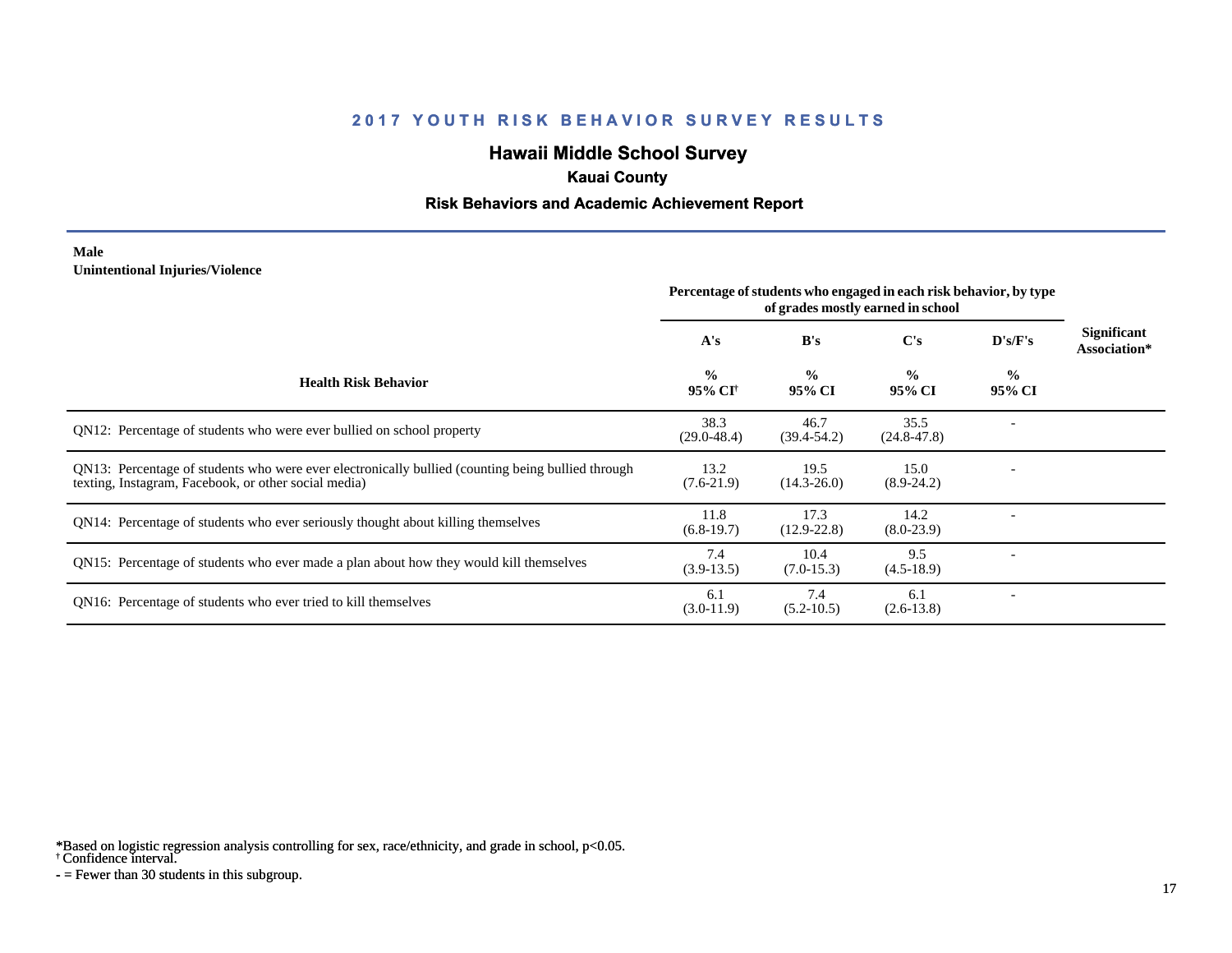# **Hawaii Middle School Survey**

## **Kauai County**

### **Risk Behaviors and Academic Achievement Report**

| Male        |  |
|-------------|--|
| Tobacco Use |  |

|                                                                                                                                                                                                                                                                                                                 | Percentage of students who engaged in each risk behavior, by type<br>of grades mostly earned in school |                         |                         |                         |                                    |
|-----------------------------------------------------------------------------------------------------------------------------------------------------------------------------------------------------------------------------------------------------------------------------------------------------------------|--------------------------------------------------------------------------------------------------------|-------------------------|-------------------------|-------------------------|------------------------------------|
|                                                                                                                                                                                                                                                                                                                 | A's                                                                                                    | B's                     | C's                     | D's/F's                 | <b>Significant</b><br>Association* |
| <b>Health Risk Behavior</b>                                                                                                                                                                                                                                                                                     | $\frac{0}{0}$<br>95% CI <sup>†</sup>                                                                   | $\frac{0}{0}$<br>95% CI | $\frac{0}{0}$<br>95% CI | $\frac{0}{0}$<br>95% CI |                                    |
| QN18: Percentage of students who tried cigarette smoking for the first time before age 11 years (even<br>one or two puffs)                                                                                                                                                                                      | 4.2<br>$(1.9 - 8.8)$                                                                                   | 5.9<br>$(3.4-9.9)$      | 11.5<br>$(6.8-18.9)$    |                         |                                    |
| QN19: Percentage of students who currently smoked cigarettes (on at least 1 day during the 30 days<br>before the survey)                                                                                                                                                                                        | 5.1<br>$(2.2-11.3)$                                                                                    | 3.8<br>$(2.1-6.7)$      | 11.8<br>$(4.7 - 26.5)$  |                         |                                    |
| QNFRCIG: Percentage of students who currently smoked cigarettes frequently (on 20 or more days<br>during the 30 days before the survey)                                                                                                                                                                         | 0.0                                                                                                    | 0.3<br>$(0.0-2.4)$      | 0.0                     |                         |                                    |
| QNDAYCIG: Percentage of students who currently smoked cigarettes daily (on all 30 days during the<br>30 days before the survey)                                                                                                                                                                                 | 0.0                                                                                                    | 0.3<br>$(0.0-2.4)$      | 0.0                     |                         |                                    |
| QN21: Percentage of students who ever used an electronic vapor product (including e-cigarettes,<br>e-cigars, e-pipes, vape pipes, vaping pens, e-hookahs, and hookah pens [such as blu, NJOY, Vuse,<br>MarkTen, Logic, Vapin Plus, eGo, and Halo])                                                              | 19.2<br>$(12.7 - 27.9)$                                                                                | 29.1<br>$(22.8-36.4)$   | 43.4<br>$(30.9 - 56.7)$ |                         |                                    |
| QN22: Percentage of students who currently used an electronic vapor product (including e-cigarettes,<br>e-cigars, e-pipes, vape pipes, vaping pens, e-hookahs, and hookah pens [such as blu, NJOY, Vuse,<br>MarkTen, Logic, Vapin Plus, eGo, and Halo], on at least 1 day during the 30 days before the survey) | 9.0<br>$(4.6 - 16.6)$                                                                                  | 16.6<br>$(11.5-23.5)$   | 32.4<br>$(20.8 - 46.7)$ |                         |                                    |

\*Based on logistic regression analysis controlling for sex, race/ethnicity, and grade in school, p<0.05.

† Confidence interval.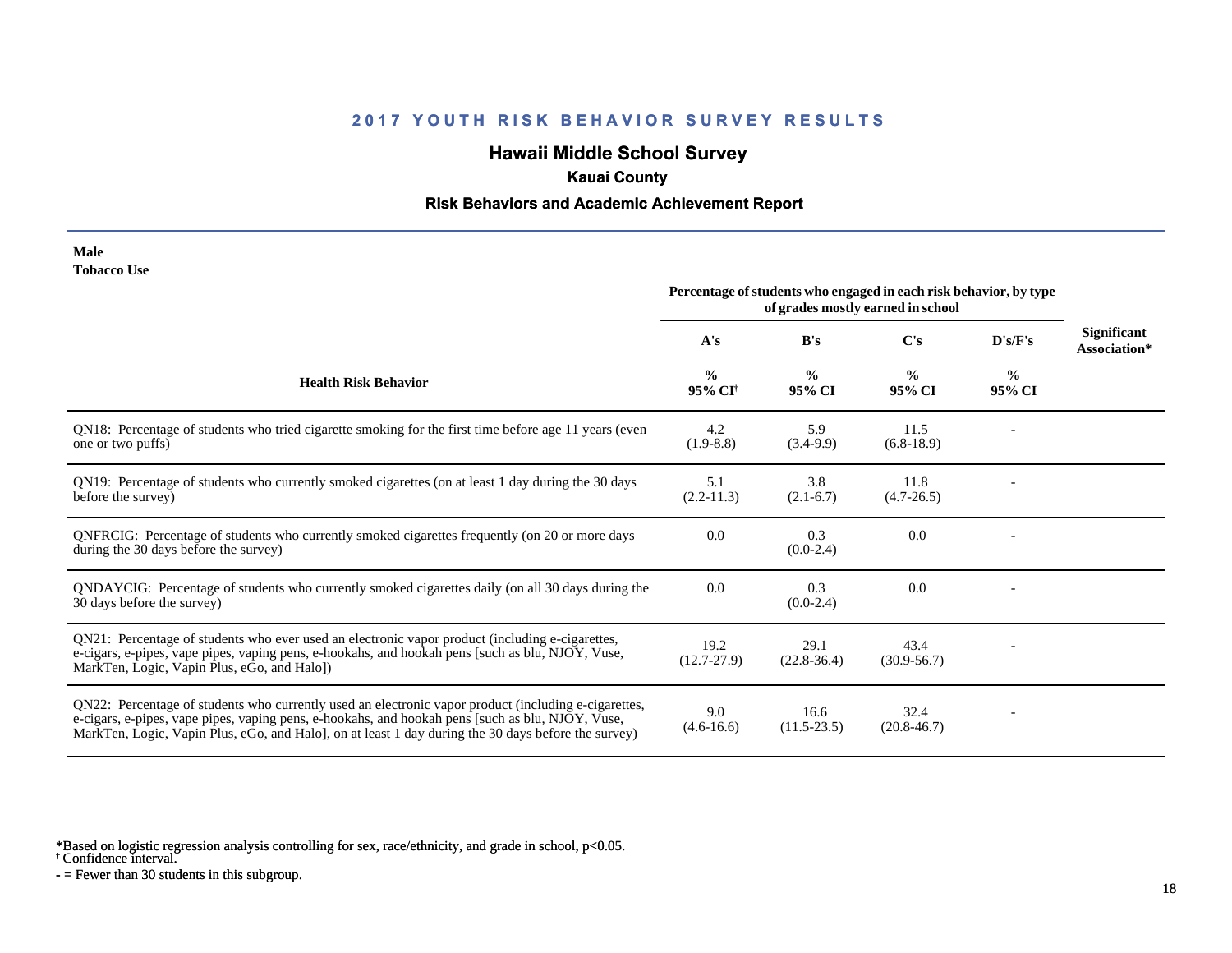# **Hawaii Middle School Survey**

### **Kauai County**

#### **Risk Behaviors and Academic Achievement Report**

#### **Male Alcohol/Other Drug Use**

|                                                                                                                                                                                                                                                  | Percentage of students who engaged in each risk behavior, by type<br>of grades mostly earned in school |                         |                         |                         |                             |
|--------------------------------------------------------------------------------------------------------------------------------------------------------------------------------------------------------------------------------------------------|--------------------------------------------------------------------------------------------------------|-------------------------|-------------------------|-------------------------|-----------------------------|
|                                                                                                                                                                                                                                                  | A's                                                                                                    | B's                     | $\bf C's$               | D's/F's                 | Significant<br>Association* |
| <b>Health Risk Behavior</b>                                                                                                                                                                                                                      | $\frac{0}{0}$<br>95% CI <sup>†</sup>                                                                   | $\frac{0}{0}$<br>95% CI | $\frac{0}{0}$<br>95% CI | $\frac{0}{0}$<br>95% CI |                             |
| QN27: Percentage of students who drank alcohol for the first time before age 11 years (other than a<br>few sips)                                                                                                                                 | 9.9<br>$(5.6-16.9)$                                                                                    | 17.0<br>$(12.5 - 22.6)$ | 18.9<br>$(12.5 - 27.6)$ |                         |                             |
| QN29: Percentage of students who tried marijuana for the first time before age 11 years                                                                                                                                                          | 3.2<br>$(1.1-8.5)$                                                                                     | 3.7<br>$(2.0-6.7)$      | 11.4<br>$(6.0-20.7)$    |                         |                             |
| QN30: Percentage of students who ever used cocaine (any form of cocaine, including powder, crack,<br>or freebase)                                                                                                                                | 1.2<br>$(0.2 - 8.2)$                                                                                   | 5.0<br>$(2.7-9.1)$      | 1.7<br>$(0.4-6.8)$      |                         |                             |
| QN33: Percentage of students who ever took prescription pain medicine without a doctor's<br>prescription or differently than how a doctor told them to use it (counting drugs such as codeine,<br>Vicodin, Oxycontin, hydrocodone, and Percocet) | 7.8<br>$(3.6-16.0)$                                                                                    | 4.1<br>$(2.0-8.4)$      | 1.7<br>$(0.4-6.6)$      |                         |                             |

\*Based on logistic regression analysis controlling for sex, race/ethnicity, and grade in school, p<0.05.

† Confidence interval.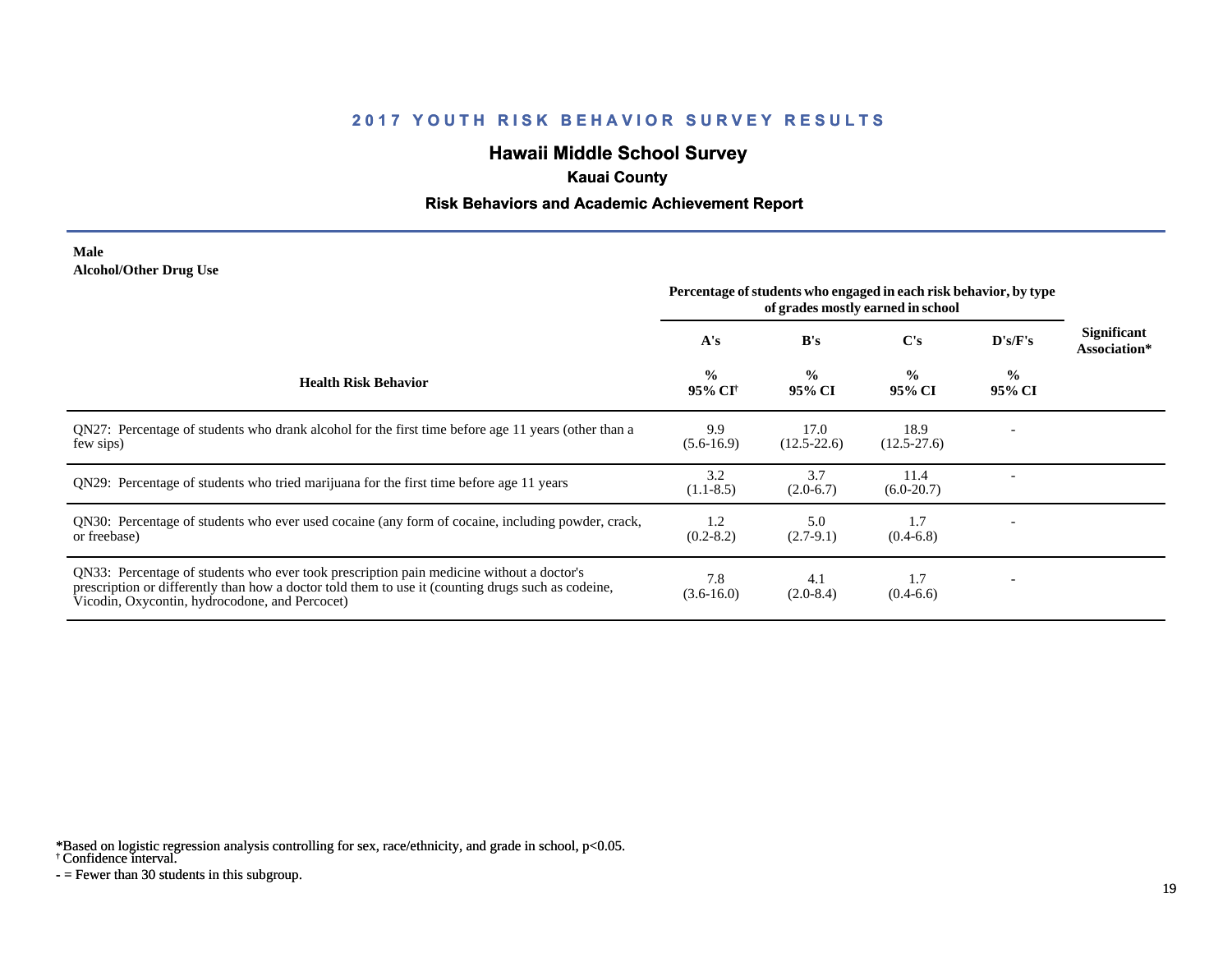# **Hawaii Middle School Survey**

### **Kauai County**

### **Risk Behaviors and Academic Achievement Report**

#### **Male Sexual Behaviors**

|                                                                                                | Percentage of students who engaged in each risk behavior, by type<br>of grades mostly earned in school |                         |                         |                          |                                    |
|------------------------------------------------------------------------------------------------|--------------------------------------------------------------------------------------------------------|-------------------------|-------------------------|--------------------------|------------------------------------|
|                                                                                                | A's                                                                                                    | B's                     | $\bf C's$               | D's/F's                  | <b>Significant</b><br>Association* |
| <b>Health Risk Behavior</b>                                                                    | $\frac{0}{0}$<br>95% CI†                                                                               | $\frac{0}{0}$<br>95% CI | $\frac{0}{0}$<br>95% CI | $\frac{0}{0}$<br>95% CI  |                                    |
| QN35: Percentage of students who had sexual intercourse for the first time before age 11 years | 1.5<br>$(0.3-6.1)$                                                                                     | 2.7<br>$(1.2-5.9)$      | 7.2<br>$(3.5-14.4)$     | $\overline{\phantom{0}}$ |                                    |
| QN36: Percentage of students who ever had sexual intercourse with three or more persons        | 0.5<br>$(0.1 - 3.4)$                                                                                   | 3.1<br>$(1.1-8.5)$      | 9.0<br>$(3.5-20.9)$     |                          |                                    |

\*Based on logistic regression analysis controlling for sex, race/ethnicity, and grade in school, p<0.05.

† Confidence interval.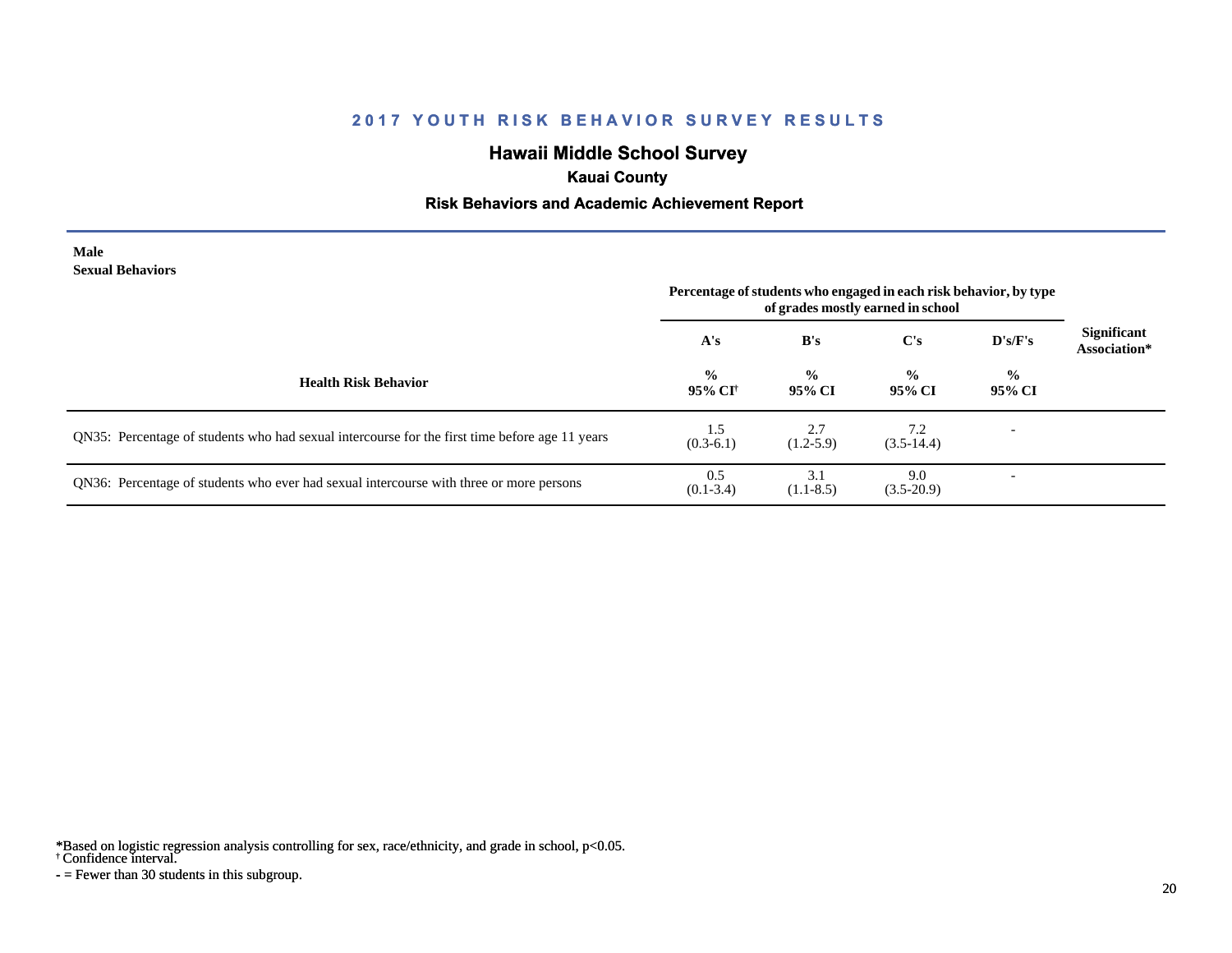# **Hawaii Middle School Survey**

### **Kauai County**

#### **Risk Behaviors and Academic Achievement Report**

#### **Male Dietary Behaviors**

|                                                                                                           | Percentage of students who engaged in each risk behavior, by type<br>of grades mostly earned in school |                         |                         |                         |                                    |
|-----------------------------------------------------------------------------------------------------------|--------------------------------------------------------------------------------------------------------|-------------------------|-------------------------|-------------------------|------------------------------------|
|                                                                                                           | A's                                                                                                    | B's                     | C's                     | D's/F's                 | <b>Significant</b><br>Association* |
| <b>Health Risk Behavior</b>                                                                               | $\frac{0}{0}$<br>95% CI <sup>†</sup>                                                                   | $\frac{0}{0}$<br>95% CI | $\frac{0}{0}$<br>95% CI | $\frac{6}{9}$<br>95% CI |                                    |
| <b>ON38:</b> Percentage of students who described themselves as slightly or very overweight               | 32.5<br>$(26.0 - 39.7)$                                                                                | 22.0<br>$(17.0 - 28.1)$ | 44.8<br>$(33.3 - 56.9)$ |                         |                                    |
| QN39: Percentage of students who were trying to lose weight                                               | 41.7<br>$(33.7 - 50.2)$                                                                                | 43.7<br>$(37.3 - 50.3)$ | 56.5<br>$(46.0 - 66.4)$ |                         |                                    |
| QN40: Percentage of students who did not eat breakfast (during the 7 days before the survey)              | 13.4<br>$(7.0-24.3)$                                                                                   | 13.8<br>$(9.5-19.6)$    | 11.8<br>$(6.3-20.9)$    |                         |                                    |
| QNBK7DAY: Percentage of students who ate breakfast on all 7 days (during the 7 days before the<br>survey) | 52.4<br>$(43.6 - 61.1)$                                                                                | 44.4<br>$(37.4 - 51.6)$ | 38.9<br>$(27.4 - 51.7)$ |                         |                                    |

\*Based on logistic regression analysis controlling for sex, race/ethnicity, and grade in school, p<0.05.

† Confidence interval.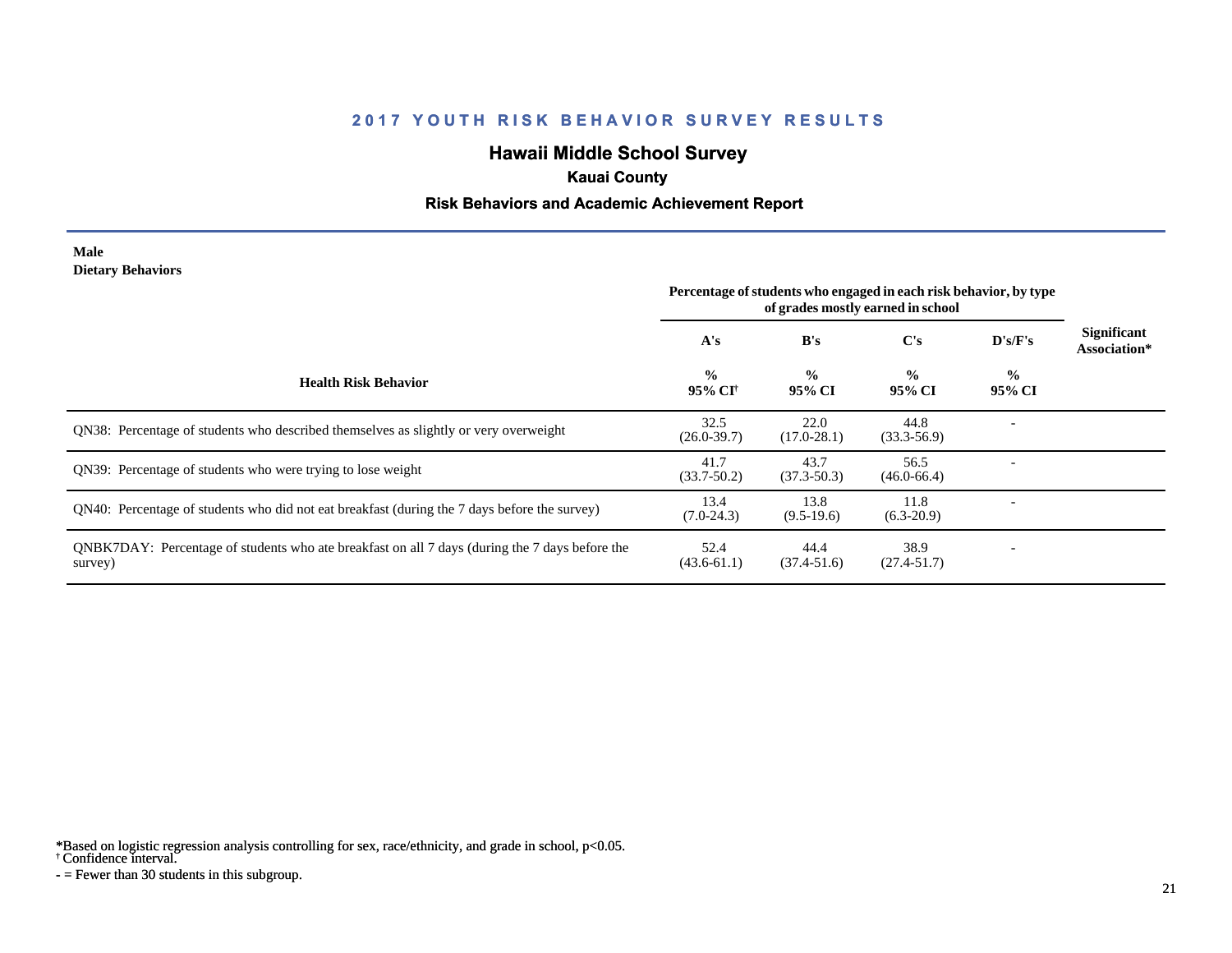# **Hawaii Middle School Survey**

### **Kauai County**

#### **Risk Behaviors and Academic Achievement Report**

#### **Male Physical Activity**

|                                                                                                                                                                                                                                                                                                                                                      | Percentage of students who engaged in each risk behavior, by type<br>of grades mostly earned in school |                         |                         |                         |                                    |
|------------------------------------------------------------------------------------------------------------------------------------------------------------------------------------------------------------------------------------------------------------------------------------------------------------------------------------------------------|--------------------------------------------------------------------------------------------------------|-------------------------|-------------------------|-------------------------|------------------------------------|
|                                                                                                                                                                                                                                                                                                                                                      | A's                                                                                                    | B's                     | C's                     | $\bf{D's/F's}$          | <b>Significant</b><br>Association* |
| <b>Health Risk Behavior</b>                                                                                                                                                                                                                                                                                                                          | $\frac{0}{0}$<br>95% CI <sup>+</sup>                                                                   | $\frac{0}{0}$<br>95% CI | $\frac{0}{0}$<br>95% CI | $\frac{0}{0}$<br>95% CI |                                    |
| QN41: Percentage of students who were physically active at least 60 minutes per day on 5 or more<br>days (in any kind of physical activity that increased their heart rate and made them breathe hard some<br>of the time during the 7 days before the survey)                                                                                       | 62.5<br>$(53.6 - 70.6)$                                                                                | 62.4<br>$(55.1 - 69.2)$ | 53.5<br>$(42.3 - 64.4)$ |                         |                                    |
| QNPA0DAY: Percentage of students who did not participate in at least 60 minutes of physical activity<br>on at least 1 day (in any kind of physical activity that increased their heart rate and made them breathe<br>hard some of the time during the 7 days before the survey)                                                                      | 6.2<br>$(3.1 - 12.1)$                                                                                  | 5.8<br>$(3.0-10.9)$     | 11.2<br>$(5.8-20.6)$    |                         |                                    |
| QNPA7DAY: Percentage of students who were physically active at least 60 minutes per day on all 7<br>days (in any kind of physical activity that increased their heart rate and made them breathe hard some<br>of the time during the 7 days before the survey)                                                                                       | 35.9<br>$(29.0 - 43.4)$                                                                                | 41.9<br>$(36.2 - 48.0)$ | 33.9<br>$(24.0 - 45.5)$ |                         |                                    |
| QN42: Percentage of students who watched television 3 or more hours per day (on an average school<br>day)                                                                                                                                                                                                                                            | 14.9<br>$(10.1 - 21.3)$                                                                                | 26.7<br>$(20.0 - 34.8)$ | 21.3<br>$(14.5 - 30.1)$ |                         |                                    |
| QN43: Percentage of students who played video or computer games or used a computer 3 or more<br>hours per day (counting time spent on things such as Xbox, PlayStation, an iPad or other tablet, a<br>smartphone, texting, YouTube, Instagram, Facebook, or other social media, for something that was not<br>school work, on an average school day) | 37.1<br>$(28.6 - 46.5)$                                                                                | 45.1<br>$(38.9 - 51.5)$ | 46.1<br>$(35.0 - 57.7)$ |                         |                                    |
| QN44: Percentage of students who attended physical education (PE) classes on 1 or more days (in an<br>average week when they were in school)                                                                                                                                                                                                         | 62.9<br>$(53.7 - 71.3)$                                                                                | 72.3<br>$(64.9 - 78.7)$ | 56.7<br>$(44.6 - 68.0)$ |                         |                                    |

\*Based on logistic regression analysis controlling for sex, race/ethnicity, and grade in school, p<0.05.

† Confidence interval.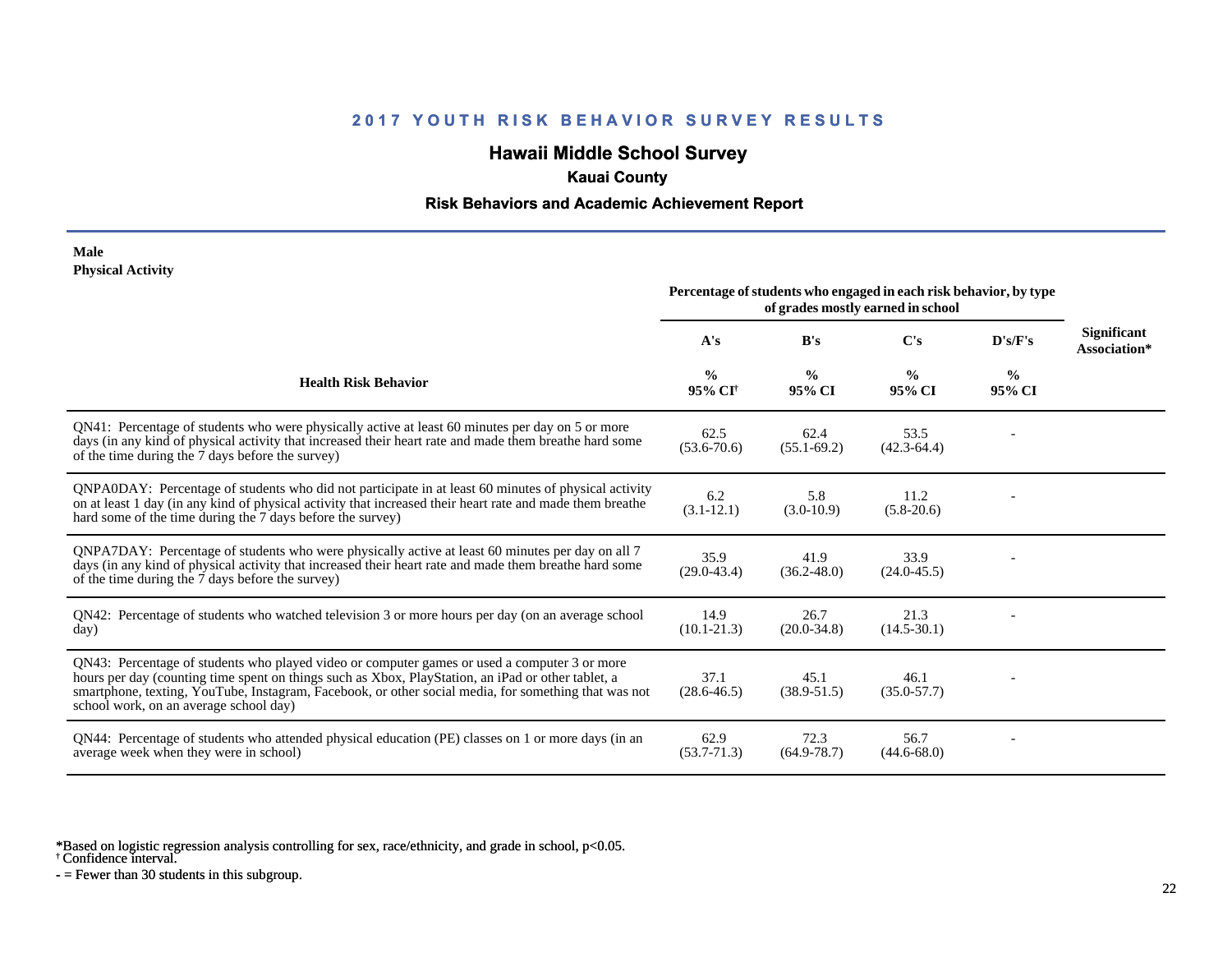# **Hawaii Middle School Survey**

### **Kauai County**

#### **Risk Behaviors and Academic Achievement Report**

#### **Male Physical Activity**

|                                                                                                                                                                                  | Percentage of students who engaged in each risk behavior, by type<br>of grades mostly earned in school |                         |                         |                         |                                    |
|----------------------------------------------------------------------------------------------------------------------------------------------------------------------------------|--------------------------------------------------------------------------------------------------------|-------------------------|-------------------------|-------------------------|------------------------------------|
|                                                                                                                                                                                  | A's                                                                                                    | B's                     | C's                     | D's/F's                 | <b>Significant</b><br>Association* |
| <b>Health Risk Behavior</b>                                                                                                                                                      | $\frac{0}{0}$<br>95% CI <sup>†</sup>                                                                   | $\frac{0}{0}$<br>95% CI | $\frac{0}{0}$<br>95% CI | $\frac{0}{0}$<br>95% CI |                                    |
| ONDLYPE: Percentage of students who attended physical education (PE) classes on all 5 days (in an<br>average week when they were in school)                                      | 10.2<br>$(6.1 - 16.7)$                                                                                 | 16.8<br>$(11.3 - 24.2)$ | 14.2<br>$(7.8-24.5)$    |                         |                                    |
| QN45: Percentage of students who played on at least one sports team (counting any teams run by their<br>school or community groups, during the past 12 months before the survey) | 58.3<br>$(47.9 - 68.0)$                                                                                | 58.2<br>$(51.2 - 65.0)$ | 59.1<br>$(48.6 - 68.8)$ |                         |                                    |
| QN46: Percentage of students who had a concussion from playing a sport or being physically active<br>(one or more times during the 12 months before the survey)                  | 16.0<br>$(10.9 - 22.9)$                                                                                | 21.9<br>$(16.6-28.3)$   | 17.3<br>$(10.0 - 28.2)$ |                         |                                    |
| QN48: Percentage of students who got 8 or more hours of sleep (on an average school night)                                                                                       | 61.7<br>$(50.6 - 71.7)$                                                                                | 55.9<br>$(48.3 - 63.3)$ | 48.4<br>$(38.0 - 59.0)$ |                         |                                    |

\*Based on logistic regression analysis controlling for sex, race/ethnicity, and grade in school, p<0.05.

† Confidence interval.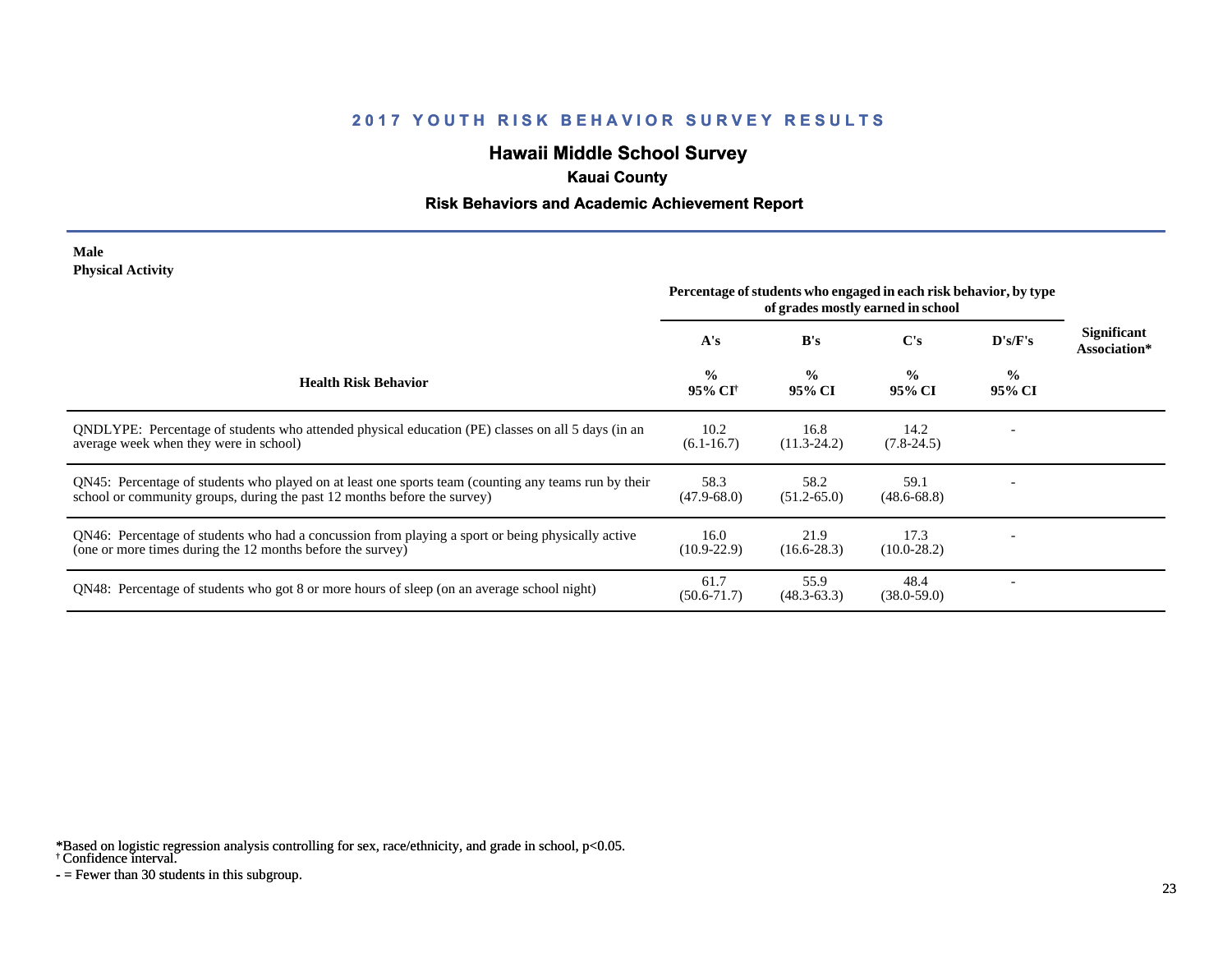# **Hawaii Middle School Survey**

## **Kauai County**

#### **Risk Behaviors and Academic Achievement Report**

| Male<br>Other                                                                                 |                           |                         | Percentage of students who engaged in each risk behavior, by type<br>of grades mostly earned in school |                          |                                    |
|-----------------------------------------------------------------------------------------------|---------------------------|-------------------------|--------------------------------------------------------------------------------------------------------|--------------------------|------------------------------------|
|                                                                                               | A's                       | B's                     | $\bf C's$                                                                                              | $\bf{D's/F's}$           | <b>Significant</b><br>Association* |
| <b>Health Risk Behavior</b>                                                                   | $\frac{6}{10}$<br>95% CI† | $\frac{0}{0}$<br>95% CI | $\frac{0}{0}$<br>95% CI                                                                                | $\frac{0}{0}$<br>95% CI  |                                    |
| QN47: Percentage of students who had ever been told by a doctor or nurse that they had asthma | 33.3<br>$(26.1 - 41.4)$   | 29.4<br>$(24.1 - 35.4)$ | 25.5<br>$(17.4 - 35.6)$                                                                                | $\overline{\phantom{a}}$ |                                    |

\*Based on logistic regression analysis controlling for sex, race/ethnicity, and grade in school, p<0.05.

† Confidence interval.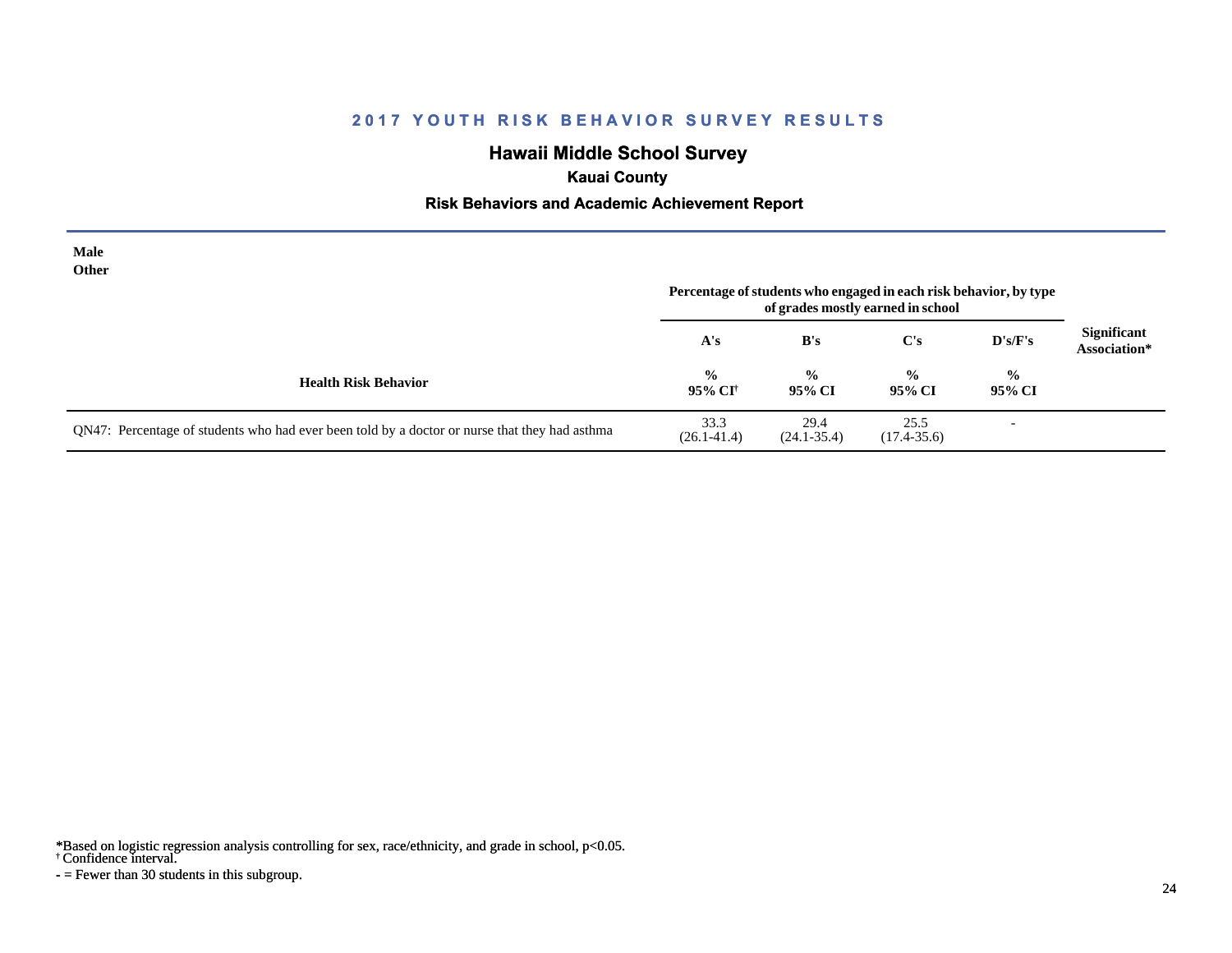# **Hawaii Middle School Survey**

## **Kauai County**

### **Risk Behaviors and Academic Achievement Report**

| Male       |
|------------|
| Site-Added |

|                                                                                                                                                                                      | Percentage of students who engaged in each risk behavior, by type<br>of grades mostly earned in school |                         |                         |                         |                                    |
|--------------------------------------------------------------------------------------------------------------------------------------------------------------------------------------|--------------------------------------------------------------------------------------------------------|-------------------------|-------------------------|-------------------------|------------------------------------|
|                                                                                                                                                                                      | A's                                                                                                    | B's                     | C's                     | D's/F's                 | <b>Significant</b><br>Association* |
| <b>Health Risk Behavior</b>                                                                                                                                                          | $\frac{0}{0}$<br>95% CI <sup>†</sup>                                                                   | $\frac{6}{9}$<br>95% CI | $\frac{0}{0}$<br>95% CI | $\frac{0}{0}$<br>95% CI |                                    |
| QN50: Percentage of students who report they do not describe themselves as only one race or ethnicity                                                                                | 17.9<br>$(13.0 - 24.1)$                                                                                | 25.2<br>$(19.7 - 31.7)$ | 16.1<br>$(9.5-26.1)$    |                         |                                    |
| QN51: Percentage of students who reported that either of their parents or other adults in their family<br>are serving on active duty in the military                                 | 10.6<br>$(6.5-16.9)$                                                                                   | 21.7<br>$(15.8-29.1)$   | 17.4<br>$(10.3 - 27.8)$ |                         |                                    |
| QN52: Percentage of students who have serious difficulty concentrating, remembering, or making<br>decisions (because of a physical, mental, or emotional problem)                    | 18.7<br>$(12.0 - 28.1)$                                                                                | 21.5<br>$(16.7 - 27.3)$ | 19.2<br>$(11.9-29.4)$   |                         |                                    |
| QN53: Percentage of students who carried a weapon (such as a gun, knife, or club, during the 12<br>months before the survey)                                                         | 26.1<br>$(18.2 - 35.8)$                                                                                | 25.7<br>$(19.7 - 32.8)$ | 25.1<br>$(17.1 - 35.4)$ |                         |                                    |
| QN54: Percentage of students who did not go to school because they felt they would be unsafe at<br>school or on their way to or from school (during the 12 months before the survey) | 4.4<br>$(1.8 - 10.0)$                                                                                  | 9.0<br>$(5.8-13.8)$     | 4.7<br>$(1.9-11.4)$     |                         |                                    |
| QN55: Percentage of students who have been in a physical fight (during the 12 months before the<br>survey)                                                                           | 20.3<br>$(13.8-28.9)$                                                                                  | 24.7<br>$(19.3 - 30.9)$ | 28.4<br>$(19.4 - 39.7)$ |                         |                                    |
| QN56: Percentage of students who were ever physically forced to have sexual intercourse (when they<br>did not want to)                                                               | 3.6<br>$(1.4 - 8.7)$                                                                                   | 2.0<br>$(0.7 - 5.3)$    | 7.0<br>$(3.1 - 14.8)$   |                         |                                    |

\*Based on logistic regression analysis controlling for sex, race/ethnicity, and grade in school, p<0.05.

† Confidence interval.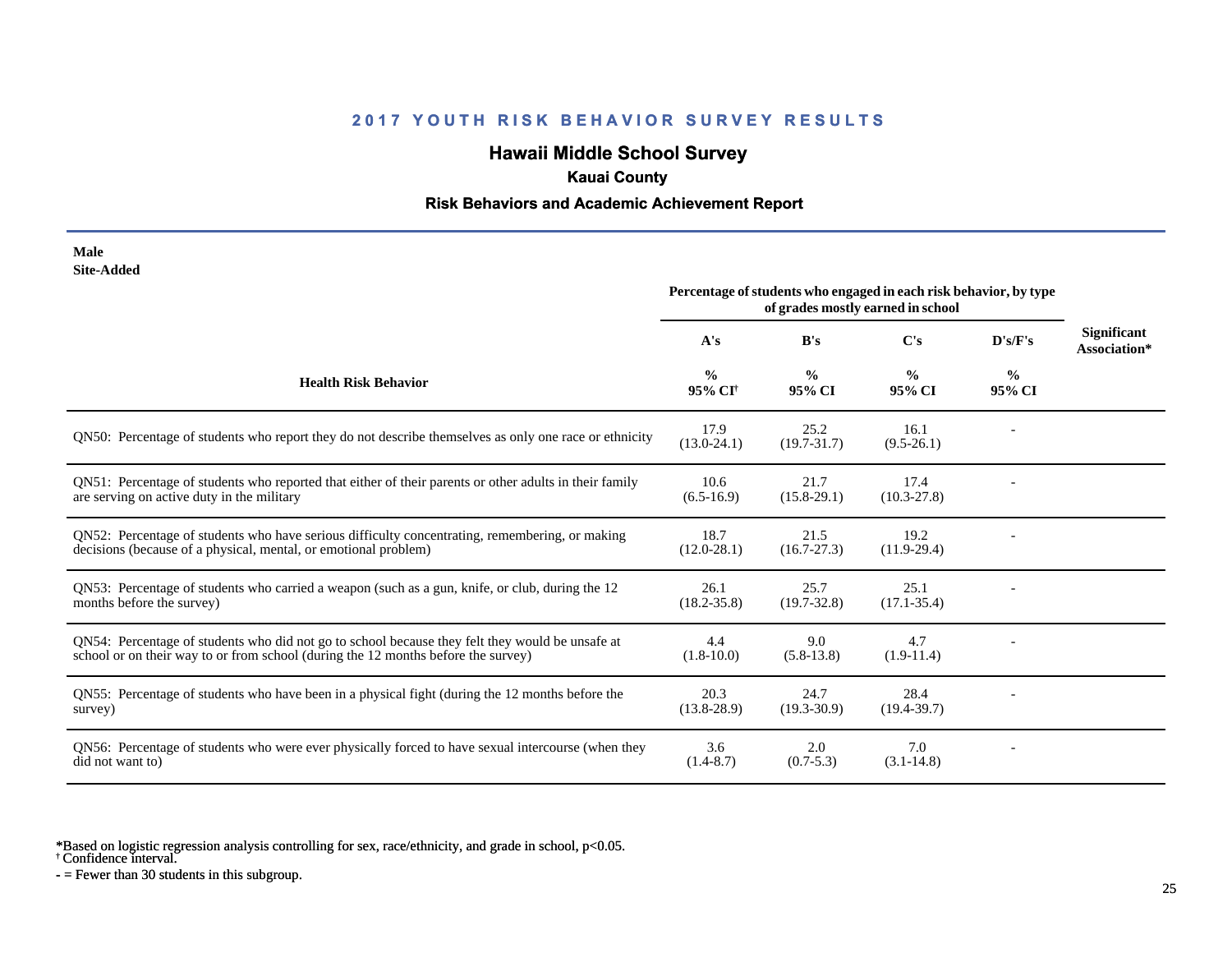# **Hawaii Middle School Survey**

## **Kauai County**

#### **Risk Behaviors and Academic Achievement Report**

| Male       |
|------------|
| Site-Added |

| one Auucu                                                                                                                                                                                                                                                                                                                                                                                                                                                                   | Percentage of students who engaged in each risk behavior, by type<br>of grades mostly earned in school |                         |                         |                         |                                    |
|-----------------------------------------------------------------------------------------------------------------------------------------------------------------------------------------------------------------------------------------------------------------------------------------------------------------------------------------------------------------------------------------------------------------------------------------------------------------------------|--------------------------------------------------------------------------------------------------------|-------------------------|-------------------------|-------------------------|------------------------------------|
|                                                                                                                                                                                                                                                                                                                                                                                                                                                                             | A's                                                                                                    | B's                     | C's                     | D's/F's                 | <b>Significant</b><br>Association* |
| <b>Health Risk Behavior</b>                                                                                                                                                                                                                                                                                                                                                                                                                                                 | $\frac{0}{0}$<br>95% CI <sup>+</sup>                                                                   | $\frac{0}{0}$<br>95% CI | $\frac{0}{0}$<br>95% CI | $\frac{0}{0}$<br>95% CI |                                    |
| QN57: Percentage of students who had someone force them to do sexual things that they did not want<br>to do (counting such things as kissing, touching, or being physically forced to have sexual intercourse)                                                                                                                                                                                                                                                              | 1.4<br>$(0.4-4.6)$                                                                                     | 5.5<br>$(3.0-9.8)$      | 5.3<br>$(2.2-12.1)$     |                         |                                    |
| QN58: Percentage of students who had someone they were dating or going out with purposely try to<br>control them or emotionally hurt them (counting such things as being told who they could and could<br>not spend time with, being humiliated in front of others, or being threatened if they did not do what<br>they wanted, during the 12 months before the survey, among students who were dating or going out<br>with someone during the 12 months before the survey) | 22.6<br>$(12.4 - 37.5)$                                                                                | 29.2<br>$(22.5 - 37.1)$ | 34.5<br>$(21.9-49.7)$   |                         |                                    |
| QN59: Percentage of students who had someone they were dating or going out with physically hurt<br>them on purpose (counting such things as being hit, slammed into something, or injured with an object<br>or weapon, during the 12 months before the survey, among students who were dating or going out with<br>someone during the 12 months before the survey)                                                                                                          | 18.6<br>$(9.6 - 33.0)$                                                                                 | 20.9<br>$(14.8 - 28.6)$ | 31.4<br>$(18.9 - 47.4)$ |                         |                                    |
| QN60: Percentage of students who physically hurt someone they were dating or going out with<br>(counting such things as hitting them, slamming them into something, or injuring them with an object<br>or weapon, during the 12 months before the survey, among students who were dating or going out with<br>someone during the 12 months before the survey)                                                                                                               | 21.5<br>$(11.9-35.9)$                                                                                  | 22.4<br>$(16.2 - 30.2)$ | 27.1<br>$(15.9 - 42.1)$ |                         |                                    |
| QN61: Percentage of students who had texted, e-mailed, or posted electronically a revealing or sexual<br>photo of themselves (during the 30 days before the survey)                                                                                                                                                                                                                                                                                                         | 4.0<br>$(1.7-9.3)$                                                                                     | 4.3<br>$(2.3-8.0)$      | 3.5<br>$(1.0-11.7)$     |                         |                                    |

\*Based on logistic regression analysis controlling for sex, race/ethnicity, and grade in school, p<0.05.

† Confidence interval.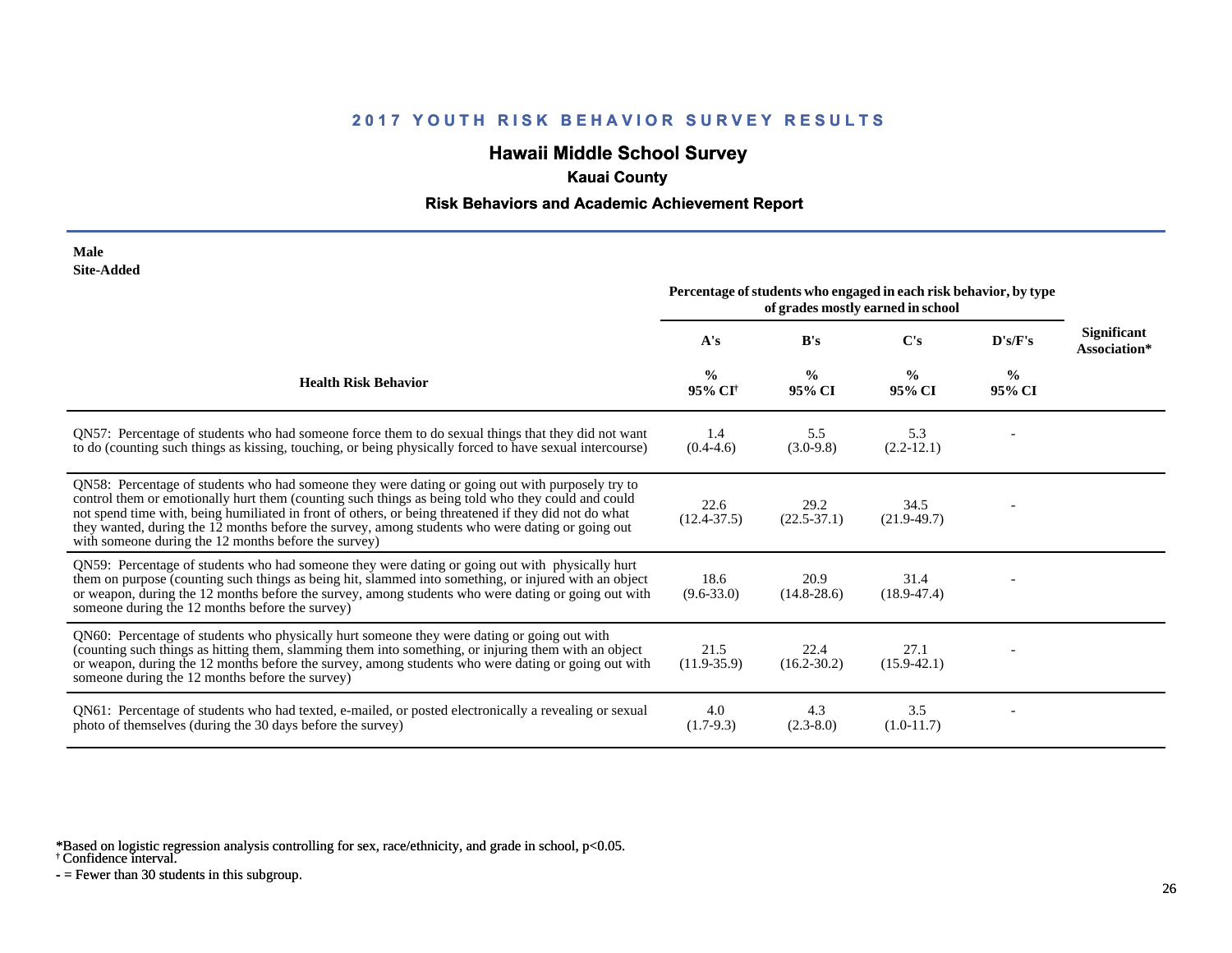# **Hawaii Middle School Survey**

## **Kauai County**

### **Risk Behaviors and Academic Achievement Report**

| Male       |
|------------|
| Site-Added |

|                                                                                                                                                                         | Percentage of students who engaged in each risk behavior, by type<br>of grades mostly earned in school |                         |                         |                         |                                    |
|-------------------------------------------------------------------------------------------------------------------------------------------------------------------------|--------------------------------------------------------------------------------------------------------|-------------------------|-------------------------|-------------------------|------------------------------------|
|                                                                                                                                                                         | A's                                                                                                    | B's                     | $\bf C's$               | D's/F's                 | <b>Significant</b><br>Association* |
| <b>Health Risk Behavior</b>                                                                                                                                             | $\frac{0}{0}$<br>95% CI <sup>+</sup>                                                                   | $\frac{0}{0}$<br>95% CI | $\frac{0}{0}$<br>95% CI | $\frac{0}{0}$<br>95% CI |                                    |
| QN62: Percentage of students who ever electronically bullied someone (counting being bullied<br>through texting, Instagram, Facebook, or other social media)            | 9.0<br>$(4.8-16.2)$                                                                                    | 13.0<br>$(9.0-18.3)$    | 7.4<br>$(3.4-15.7)$     |                         |                                    |
| QN63: Percentage of students who disagree or strongly disagree that harassment and bullying by other<br>students is a problem at their school                           | 13.1<br>$(8.4-19.9)$                                                                                   | 13.3<br>$(10.0-17.6)$   | 9.1<br>$(4.4 - 18.0)$   |                         |                                    |
| QN64: Percentage of students who have ever done something to purposely hurt themselves without<br>wanting to die (such as cutting or burning themselves on purpose)     | 7.8<br>$(4.5-13.1)$                                                                                    | 13.3<br>$(9.6-18.1)$    | 5.0<br>$(2.0-11.8)$     |                         |                                    |
| QN65: Percentage of students who have ever felt so sad or hopeless almost every day for two weeks or<br>more in a row that they stopped doing some usual activities     | 16.8<br>$(11.7 - 23.7)$                                                                                | 20.1<br>$(15.4 - 25.9)$ | 14.7<br>$(8.6 - 23.8)$  |                         |                                    |
| QN66: Percentage of students who reported their attempt to kill themselves resulted in an injury,<br>poisoning, or overdose that had to be treated by a doctor or nurse | 8.4<br>$(4.3-15.7)$                                                                                    | 15.5<br>$(11.6 - 20.5)$ | 16.3<br>$(9.5 - 26.3)$  |                         |                                    |
| QN67: Percentage of students who had at least one drink of alcohol (during the 30 days before the<br>survey)                                                            | 11.6<br>$(6.3-20.3)$                                                                                   | 13.3<br>$(8.7 - 20.0)$  | 13.2<br>$(7.3-22.6)$    |                         |                                    |
| QN68: Percentage of students who had five or more drinks of alcohol in a row (within a couple of<br>hours on at least one day during the 30 days before the survey)     | 4.5<br>$(1.9-10.5)$                                                                                    | 4.9<br>$(2.6-9.2)$      | 12.1<br>$(6.5-21.4)$    |                         |                                    |

\*Based on logistic regression analysis controlling for sex, race/ethnicity, and grade in school, p<0.05.

† Confidence interval.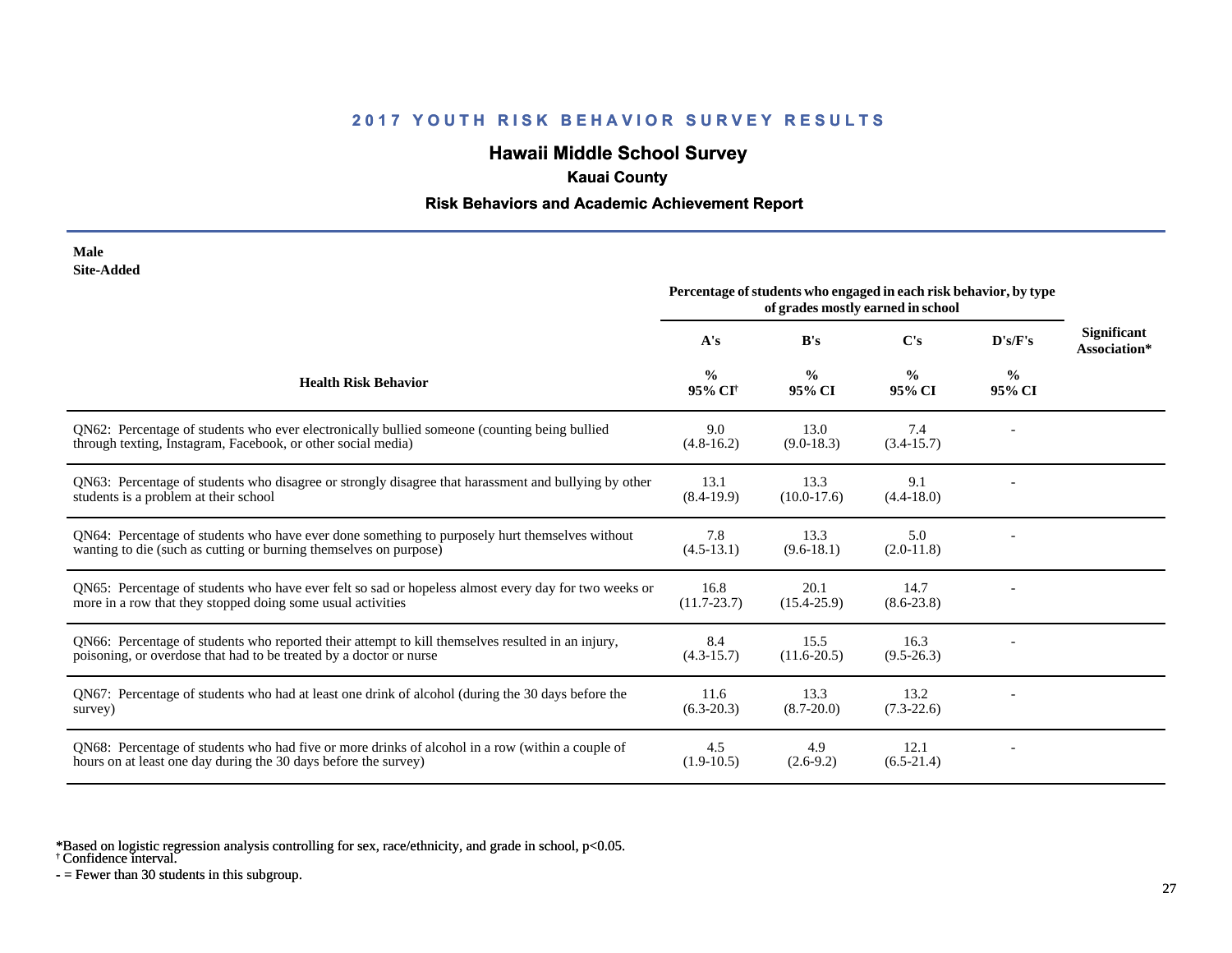# **Hawaii Middle School Survey**

## **Kauai County**

### **Risk Behaviors and Academic Achievement Report**

| Male              |
|-------------------|
| <b>Site-Added</b> |

| one maaeg                                                                                                                                                                                                                                                                                    | Percentage of students who engaged in each risk behavior, by type<br>of grades mostly earned in school |                         |                         |                         |                                    |
|----------------------------------------------------------------------------------------------------------------------------------------------------------------------------------------------------------------------------------------------------------------------------------------------|--------------------------------------------------------------------------------------------------------|-------------------------|-------------------------|-------------------------|------------------------------------|
|                                                                                                                                                                                                                                                                                              | A's                                                                                                    | B's                     | C's                     | D's/F's                 | <b>Significant</b><br>Association* |
| <b>Health Risk Behavior</b>                                                                                                                                                                                                                                                                  | $\%$<br>95% CI <sup>+</sup>                                                                            | $\frac{0}{0}$<br>95% CI | $\frac{0}{0}$<br>95% CI | $\frac{0}{0}$<br>95% CI |                                    |
| QN69: Percentage of students who report their parents would feel it is a little bit wrong, wrong, or very<br>wrong for them to drink beer, wine, or hard liquor regularly                                                                                                                    | 87.1<br>$(79.4 - 92.2)$                                                                                | 86.6<br>$(81.1 - 90.7)$ | 94.3<br>$(87.1 - 97.6)$ |                         |                                    |
| QN70: Percentage of students who currently used marijuana (one or more times during the 30 days<br>before the survey)                                                                                                                                                                        | 2.8<br>$(1.1-6.9)$                                                                                     | 6.0<br>$(3.7-9.5)$      | 15.2<br>$(8.2 - 26.4)$  |                         |                                    |
| QN71: Percentage of students who ever used methamphetamines (also called "speed," "crystal,"<br>"crank," or "ice")                                                                                                                                                                           | 3.6<br>$(1.4-9.0)$                                                                                     | 2.4<br>$(0.8-7.1)$      | 0.9<br>$(0.1-6.5)$      |                         |                                    |
| QN72: Percentage of students who ever used ecstasy (also called MDMA)                                                                                                                                                                                                                        | 2.7<br>$(0.9-7.9)$                                                                                     | 2.4<br>$(1.1-5.2)$      | 0.9<br>$(0.1-6.5)$      |                         |                                    |
| QN73: Percentage of students who ever injected any illegal drug (used a needle to inject any illegal<br>drug into their body, one or more times during their life)                                                                                                                           | 5.0<br>$(2.6-9.6)$                                                                                     | 7.9<br>$(5.2-11.9)$     | 5.4<br>$(2.4-11.5)$     |                         |                                    |
| QN76: Percentage of students who tried to lose weight or keep from gaining weight by going without<br>eating for 24 hours or more; taking any diet pills, powders, or liquids; vomiting or taking laxatives;<br>smoking cigarettes; or skipping meals (during the 30 days before the survey) | 9.9<br>$(6.2 - 15.5)$                                                                                  | 12.0<br>$(8.1 - 17.4)$  | 21.5<br>$(12.9 - 33.5)$ |                         |                                    |
| QN77: Percentage of students who most of the time or always went hungry because there was not<br>enough food in their home (during the 30 days before the survey)                                                                                                                            | 4.4<br>$(2.1-9.0)$                                                                                     | 5.9<br>$(3.1 - 10.8)$   | 6.7<br>$(3.1 - 13.6)$   |                         |                                    |

\*Based on logistic regression analysis controlling for sex, race/ethnicity, and grade in school, p<0.05.

† Confidence interval.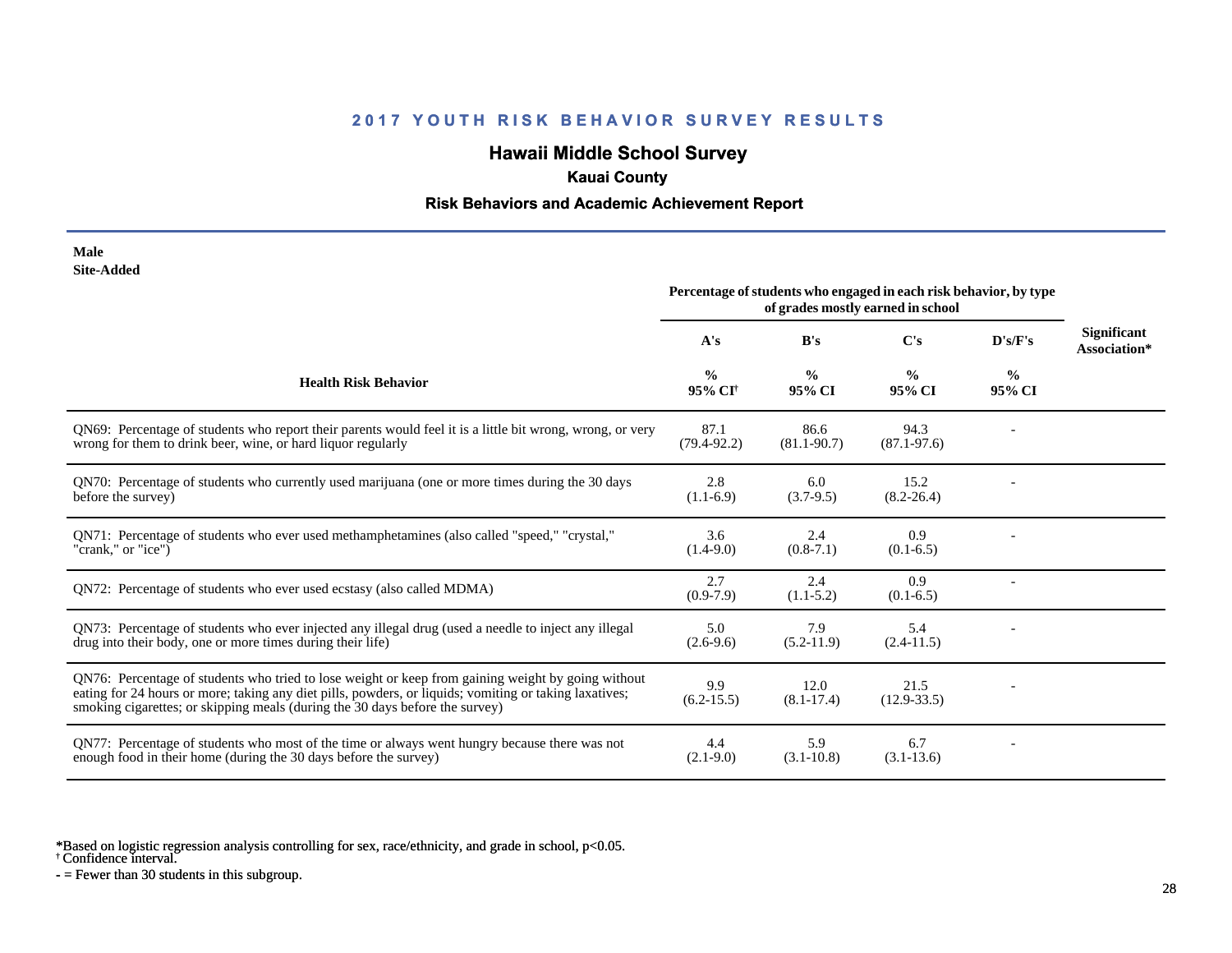# **Hawaii Middle School Survey**

## **Kauai County**

### **Risk Behaviors and Academic Achievement Report**

| Male       |
|------------|
| Site-Added |

| one maara                                                                                                                                                                                       | Percentage of students who engaged in each risk behavior, by type<br>of grades mostly earned in school |                         |                         |                         |                                    |
|-------------------------------------------------------------------------------------------------------------------------------------------------------------------------------------------------|--------------------------------------------------------------------------------------------------------|-------------------------|-------------------------|-------------------------|------------------------------------|
|                                                                                                                                                                                                 | A's                                                                                                    | B's                     | $\bf C's$               | D's/F's                 | <b>Significant</b><br>Association* |
| <b>Health Risk Behavior</b>                                                                                                                                                                     | $\frac{0}{0}$<br>95% CI <sup>†</sup>                                                                   | $\frac{0}{0}$<br>95% CI | $\frac{0}{0}$<br>95% CI | $\frac{6}{9}$<br>95% CI |                                    |
| QN78: Percentage of students who did exercises to strengthen or tone their muscles on three or more<br>days (such as push-ups, sit-ups, or weight lifting, during the 7 days before the survey) | 49.1<br>$(39.8 - 58.5)$                                                                                | 62.2<br>$(54.5-69.4)$   | 55.5<br>$(45.4 - 65.2)$ |                         |                                    |
| QN79: Percentage of students who walk or ride their bike to or from school (one or more days during<br>an average week when they are in school and weather allows them to do so)                | 27.3<br>$(19.9 - 36.2)$                                                                                | 23.5<br>$(18.4 - 29.4)$ | 35.1<br>$(25.2 - 46.5)$ |                         |                                    |
| QN80: Percentage of students who have been taught about AIDS or HIV infection in school                                                                                                         | 63.4<br>$(50.5 - 74.5)$                                                                                | 52.6<br>$(46.3 - 58.8)$ | 46.0<br>$(35.9 - 56.5)$ |                         |                                    |
| QN81: Percentage of students who most of the time or always wear sunscreen (with an SPF of 15 or<br>higher when they are outside for more than one hour on a sunny day)                         | 10.1<br>$(6.2 - 16.1)$                                                                                 | 5.8<br>$(3.4-9.5)$      | 10.3<br>$(5.1-19.5)$    |                         |                                    |
| QN82: Percentage of students who did not go to school because they were sick (on one or more days<br>during the 30 days before the survey)                                                      | 31.2<br>$(23.5-40.1)$                                                                                  | 49.9<br>$(44.2 - 55.6)$ | 55.0<br>$(40.8 - 68.4)$ |                         |                                    |
| QN83: Percentage of students who saw a doctor or nurse (for a check-up or physical exam when they<br>were not sick or injured during the 12 months before the survey)                           | 48.4<br>$(39.9 - 56.9)$                                                                                | 47.3<br>$(40.3 - 54.4)$ | 38.8<br>$(29.1 - 49.6)$ |                         |                                    |
| QN84: Percentage of students who saw a dentist (for a check-up, exam, teeth cleaning, or other dental<br>work, during the 12 months before the survey)                                          | 68.0<br>$(59.0 - 75.8)$                                                                                | 58.6<br>$(53.3-63.8)$   | 44.3<br>$(33.1 - 56.0)$ |                         |                                    |

\*Based on logistic regression analysis controlling for sex, race/ethnicity, and grade in school, p<0.05.

† Confidence interval.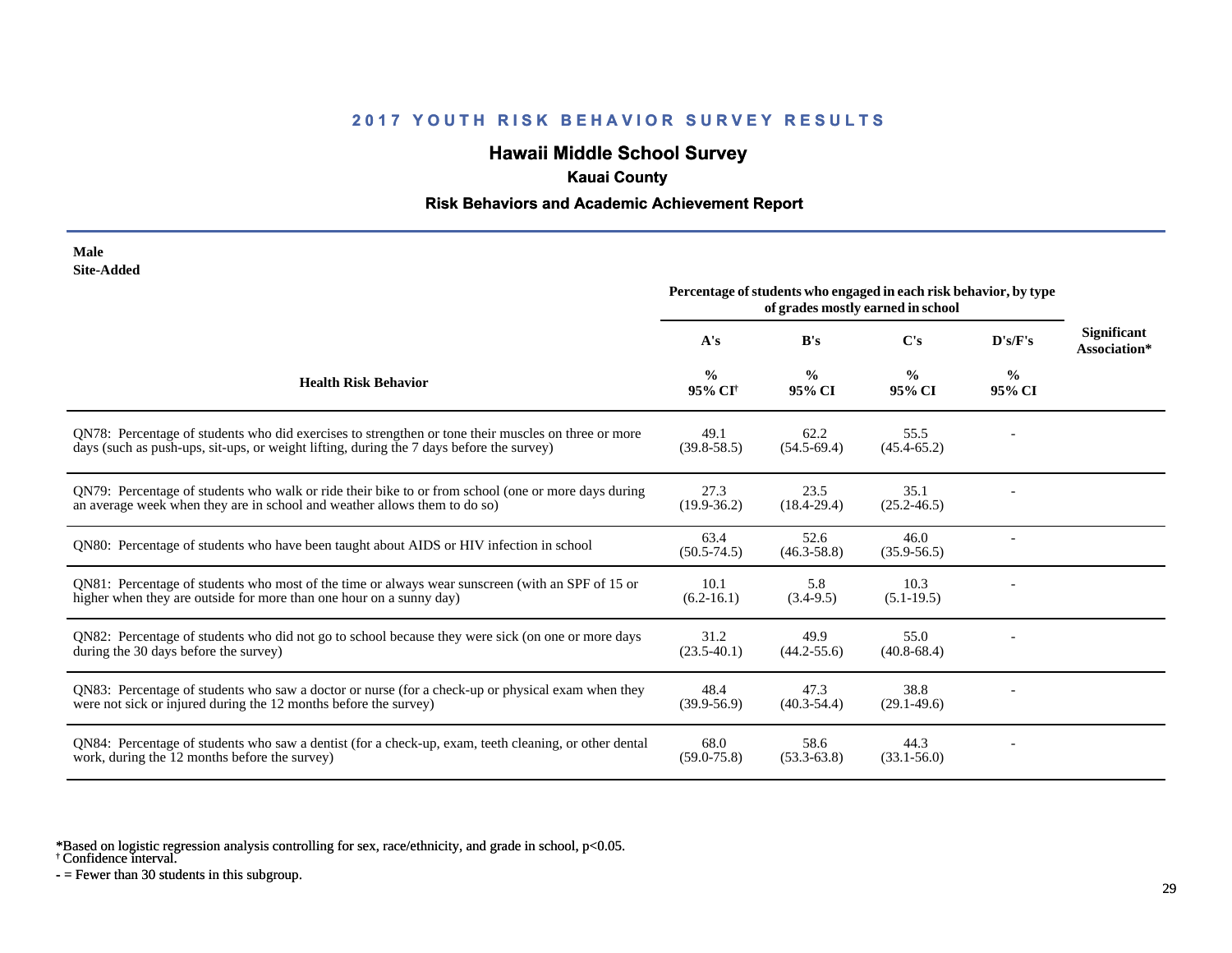# **Hawaii Middle School Survey**

### **Kauai County**

#### **Risk Behaviors and Academic Achievement Report**

#### **Male Site-Added**

|                                                                                                                                                                                                                                            | Percentage of students who engaged in each risk behavior, by type<br>of grades mostly earned in school |                         |                         |                         |                                    |
|--------------------------------------------------------------------------------------------------------------------------------------------------------------------------------------------------------------------------------------------|--------------------------------------------------------------------------------------------------------|-------------------------|-------------------------|-------------------------|------------------------------------|
|                                                                                                                                                                                                                                            | A's                                                                                                    | B's                     | $\bf C's$               | D's/F's                 | <b>Significant</b><br>Association* |
| <b>Health Risk Behavior</b>                                                                                                                                                                                                                | $\frac{0}{0}$<br>95% CI <sup>+</sup>                                                                   | $\frac{0}{0}$<br>95% CI | $\frac{6}{9}$<br>95% CI | $\frac{0}{0}$<br>95% CI |                                    |
| QN85: Percentage of students who had a toothache (during the 12 months before the survey)                                                                                                                                                  | 20.0<br>$(14.6 - 26.8)$                                                                                | 20.4<br>$(15.3 - 26.7)$ | 21.8<br>$(13.5 - 33.4)$ |                         |                                    |
| QN86: Percentage of students who had been told by a doctor or nurse that they had asthma and who<br>still have asthma                                                                                                                      | 16.8<br>$(11.4 - 24.1)$                                                                                | 12.3<br>$(8.8-17.1)$    | 12.0<br>$(6.8-20.2)$    |                         |                                    |
| QN87: Percentage of students who think they definitely will not complete high school                                                                                                                                                       | 6.6<br>$(2.6 - 15.7)$                                                                                  | 1.3<br>$(0.5-3.4)$      | 2.7<br>$(0.9-8.1)$      |                         |                                    |
| QN88: Percentage of students who usually slept in the home of a friend, family member, or other<br>person because they had to leave their home or their parent or guardian cannot afford housing (during<br>the 30 days before the survey) | 5.6<br>$(2.3-12.9)$                                                                                    | 5.9<br>$(3.2 - 10.8)$   | 0.8<br>$(0.1-5.6)$      |                         |                                    |
| QN89: Percentage of students who reported there is at least one teacher or other adult in their school<br>that they can talk to if they have a problem                                                                                     | 69.5<br>$(60.9 - 77.0)$                                                                                | 67.0<br>$(59.9 - 73.5)$ | 69.5<br>$(58.7 - 78.5)$ |                         |                                    |
| QN90: Percentage of students who have a teacher or other adult at their school who really cares about<br>them                                                                                                                              | 59.7<br>$(52.2 - 66.7)$                                                                                | 49.8<br>$(42.1 - 57.4)$ | 61.7<br>$(49.5 - 72.5)$ |                         |                                    |
| QN91: Percentage of students who have an adult outside of school they can talk to about things that<br>are important to them                                                                                                               | 80.9<br>$(72.4 - 87.2)$                                                                                | 70.5<br>$(62.3 - 77.6)$ | 72.8<br>$(60.0 - 82.7)$ |                         |                                    |

\*Based on logistic regression analysis controlling for sex, race/ethnicity, and grade in school, p<0.05.

† Confidence interval.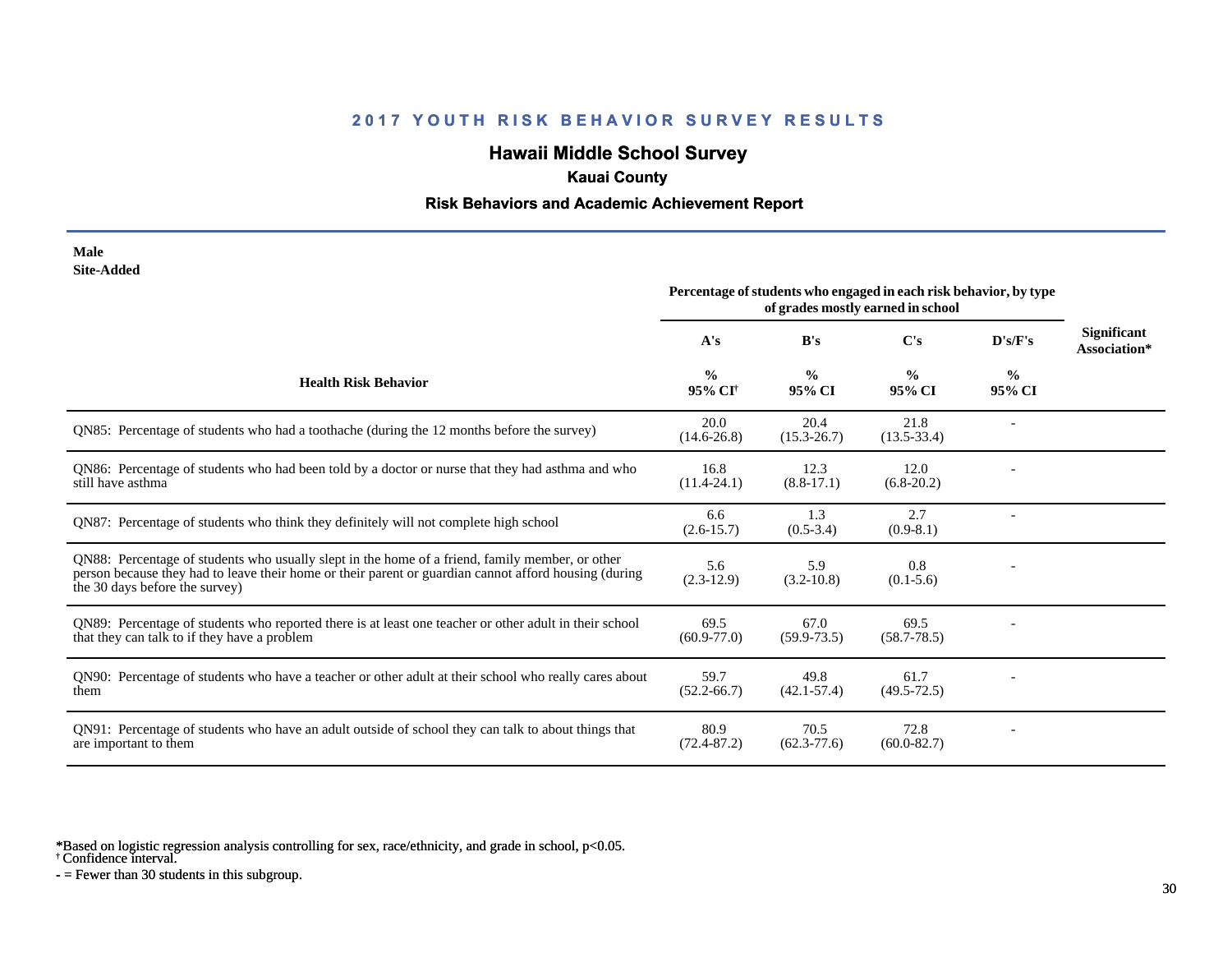# **Hawaii Middle School Survey**

## **Kauai County**

### **Risk Behaviors and Academic Achievement Report**

| Male       |
|------------|
| Site-Added |

| one-auucu                                                                                                                                                                                                       | Percentage of students who engaged in each risk behavior, by type<br>of grades mostly earned in school |                         |                         |                         |                                    |
|-----------------------------------------------------------------------------------------------------------------------------------------------------------------------------------------------------------------|--------------------------------------------------------------------------------------------------------|-------------------------|-------------------------|-------------------------|------------------------------------|
|                                                                                                                                                                                                                 | A's                                                                                                    | B's                     | C's                     | D's/F's                 | <b>Significant</b><br>Association* |
| <b>Health Risk Behavior</b>                                                                                                                                                                                     | $\frac{0}{0}$<br>95% CI <sup>+</sup>                                                                   | $\frac{0}{0}$<br>95% CI | $\frac{0}{0}$<br>95% CI | $\frac{0}{0}$<br>95% CI |                                    |
| QN92: Percentage of students who have talked with at least one of their parents or another adult in<br>their family about the dangers of tobacco, alcohol, or drug use (during the 12 months before the survey) | 36.2<br>$(29.5 - 43.6)$                                                                                | 38.8<br>$(32.2 - 45.8)$ | 31.7<br>$(22.2 - 42.9)$ |                         |                                    |
| QN93: Percentage of students who reported their parents or other adults in their family talked with<br>them about what they expect them to do or not to do when it comes to sex                                 | 32.1<br>$(24.4 - 40.9)$                                                                                | 29.9<br>$(24.4 - 36.2)$ | 28.9<br>$(20.3 - 39.3)$ |                         |                                    |
| QN94: Percentage of students who ever talked with their parents or other adults in their family about<br>how to say no to having sex                                                                            | 24.6<br>$(16.9 - 34.4)$                                                                                | 23.3<br>$(17.7-29.9)$   | 26.6<br>$(17.5 - 38.2)$ |                         |                                    |
| QN95: Percentage of students who most of the time or always get the kind of help they need (among<br>students who report having felt sad, empty, hopeless, angry, or anxious)                                   | 40.3<br>$(28.7 - 53.1)$                                                                                | 21.4<br>$(14.4 - 30.8)$ | 16.2<br>$(8.4-29.2)$    |                         |                                    |
| QN96: Percentage of students who have ever ridden in a car driven by someone, including the student,<br>who was "high" or had been using alcohol or drugs                                                       | 18.8<br>$(12.0 - 28.3)$                                                                                | 28.6<br>$(23.1 - 34.8)$ | 26.5<br>$(17.4 - 38.1)$ |                         |                                    |
| QN97: Percentage of students who ever use alcohol or drugs to relax, feel better about themselves, or<br>fit in                                                                                                 | 8.4<br>$(3.9-17.2)$                                                                                    | 8.0<br>$(4.9-12.9)$     | 14.3<br>$(9.2 - 21.5)$  |                         |                                    |
| QN98: Percentage of students who ever use alcohol or drugs while they are alone                                                                                                                                 | 11.3<br>$(6.1 - 20.1)$                                                                                 | 10.6<br>$(6.2-17.3)$    | 12.0<br>$(6.4-21.2)$    |                         |                                    |

\*Based on logistic regression analysis controlling for sex, race/ethnicity, and grade in school, p<0.05.

† Confidence interval.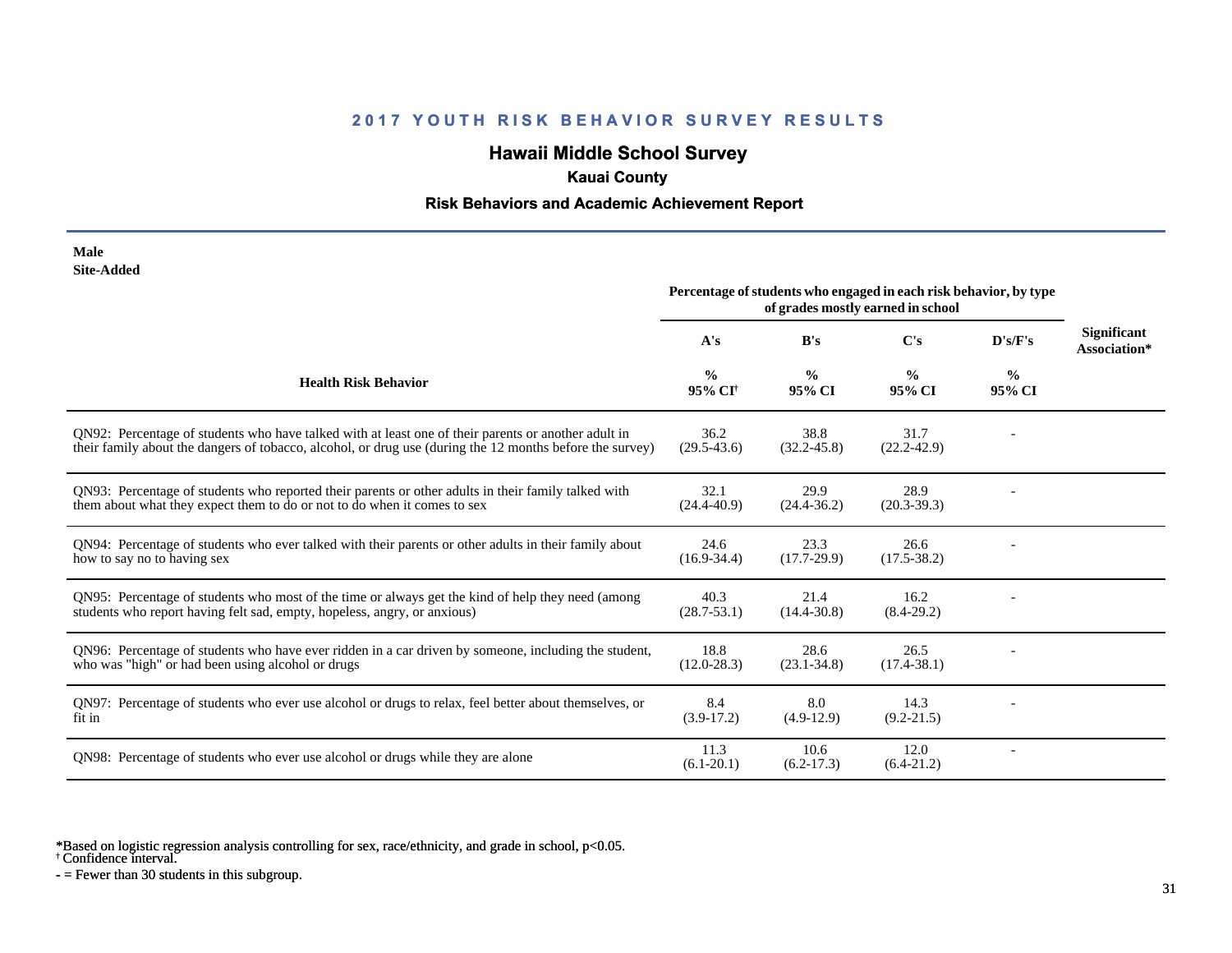# **Hawaii Middle School Survey**

### **Kauai County**

#### **Risk Behaviors and Academic Achievement Report**

#### **Male Site-Added**

|                                                                                                                                                              | Percentage of students who engaged in each risk behavior, by type<br>of grades mostly earned in school |                         |                         |                         |                                    |
|--------------------------------------------------------------------------------------------------------------------------------------------------------------|--------------------------------------------------------------------------------------------------------|-------------------------|-------------------------|-------------------------|------------------------------------|
|                                                                                                                                                              | A's                                                                                                    | B's                     | C's                     | D's/F's                 | <b>Significant</b><br>Association* |
| <b>Health Risk Behavior</b>                                                                                                                                  | $\frac{0}{0}$<br>95% CI <sup>+</sup>                                                                   | $\frac{0}{0}$<br>95% CI | $\frac{0}{0}$<br>95% CI | $\frac{0}{0}$<br>95% CI |                                    |
| QN99: Percentage of students who ever forget things they did while using alcohol or drugs                                                                    | 9.0<br>$(4.4-17.6)$                                                                                    | 7.3<br>$(4.2 - 12.2)$   | 9.1<br>$(4.9-16.3)$     |                         |                                    |
| QN100: Percentage of students who have family or friends that have told them that they should cut<br>down on their drinking or drug use                      | 7.7<br>$(3.2 - 17.3)$                                                                                  | 9.6<br>$(6.3-14.2)$     | 13.0<br>$(7.1 - 22.5)$  |                         |                                    |
| QN101: Percentage of students who have ever gotten into trouble while they were using alcohol or<br>drugs                                                    | 8.3<br>$(3.7-17.7)$                                                                                    | 8.6<br>$(5.8-12.4)$     | 13.3<br>$(7.2 - 23.3)$  |                         |                                    |
| QN102: Percentage of students who have attended school under the influence of alcohol, marijuana, or<br>other drugs (during the 12 months before the survey) | 6.4<br>$(2.6-15.2)$                                                                                    | 7.5<br>$(4.3-12.7)$     | 10.5<br>$(6.1-17.5)$    |                         |                                    |
| QNNODNT: Percentage of students who never saw a dentist (for a check-up, exam, teeth cleaning, or<br>other dental work)                                      | 2.0<br>$(0.6-6.2)$                                                                                     | 1.4<br>$(0.5-4.1)$      | 4.6<br>$(1.6-12.1)$     |                         |                                    |

\*Based on logistic regression analysis controlling for sex, race/ethnicity, and grade in school, p<0.05.

† Confidence interval.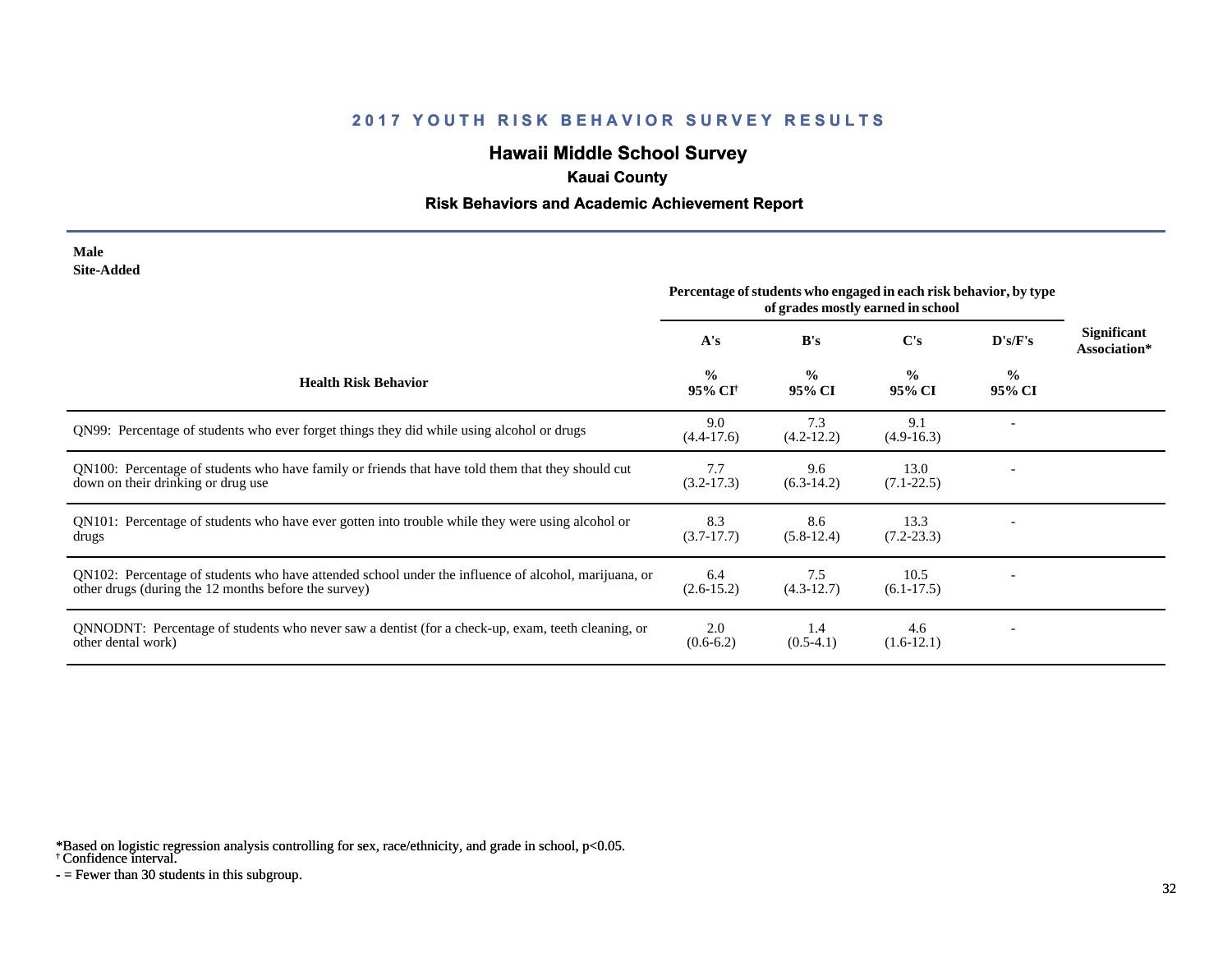# **Hawaii Middle School Survey**

### **Kauai County**

#### **Risk Behaviors and Academic Achievement Report**

#### **Female Unintentional Injuries/Violence**

|                                                                                                                                                           | Percentage of students who engaged in each risk behavior, by type<br>of grades mostly earned in school |                         |                         |                         |                                    |
|-----------------------------------------------------------------------------------------------------------------------------------------------------------|--------------------------------------------------------------------------------------------------------|-------------------------|-------------------------|-------------------------|------------------------------------|
|                                                                                                                                                           | A's                                                                                                    | B's                     | C's                     | D's/F's                 | <b>Significant</b><br>Association* |
| <b>Health Risk Behavior</b>                                                                                                                               | $\frac{0}{0}$<br>95% CI†                                                                               | $\frac{0}{0}$<br>95% CI | $\frac{0}{0}$<br>95% CI | $\frac{0}{0}$<br>95% CI |                                    |
| QN12: Percentage of students who were ever bullied on school property                                                                                     | 49.5<br>$(42.3 - 56.7)$                                                                                | 51.0<br>$(43.7 - 58.2)$ | 58.8<br>$(42.4 - 73.5)$ |                         |                                    |
| QN13: Percentage of students who were ever electronically bullied (counting being bullied through<br>texting, Instagram, Facebook, or other social media) | 24.7<br>$(19.5 - 30.7)$                                                                                | 34.7<br>$(28.2 - 42.0)$ | 36.0<br>$(23.6 - 50.6)$ |                         |                                    |
| QN14: Percentage of students who ever seriously thought about killing themselves                                                                          | 19.1<br>$(14.2 - 25.1)$                                                                                | 33.4<br>$(26.3 - 41.3)$ | 40.6<br>$(25.5 - 57.8)$ |                         |                                    |
| QN15: Percentage of students who ever made a plan about how they would kill themselves                                                                    | 14.0<br>$(9.5-20.2)$                                                                                   | 26.5<br>$(20.1 - 34.1)$ | 30.6<br>$(16.9 - 48.8)$ |                         |                                    |
| QN16: Percentage of students who ever tried to kill themselves                                                                                            | 10.7<br>$(7.2 - 15.7)$                                                                                 | 19.9<br>$(13.5 - 28.4)$ | 24.8<br>$(12.9 - 42.5)$ |                         |                                    |

\*Based on logistic regression analysis controlling for sex, race/ethnicity, and grade in school, p<0.05.

† Confidence interval.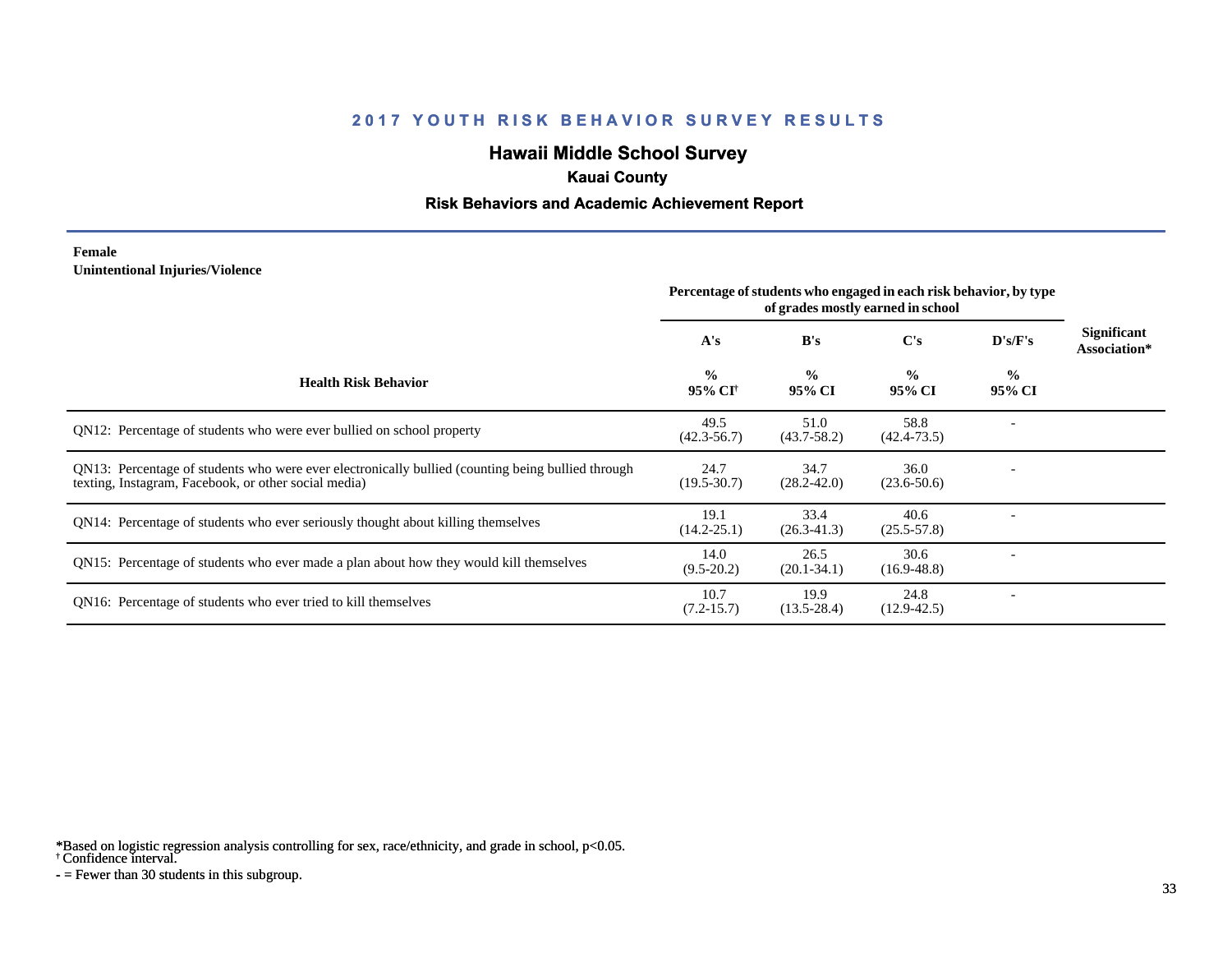# **Hawaii Middle School Survey**

## **Kauai County**

#### **Risk Behaviors and Academic Achievement Report**

| Female             |  |
|--------------------|--|
| <b>Tobacco Use</b> |  |

|                                                                                                                                                                                                                                                                                                                | Percentage of students who engaged in each risk behavior, by type<br>of grades mostly earned in school |                         |                         |                         |                                    |
|----------------------------------------------------------------------------------------------------------------------------------------------------------------------------------------------------------------------------------------------------------------------------------------------------------------|--------------------------------------------------------------------------------------------------------|-------------------------|-------------------------|-------------------------|------------------------------------|
|                                                                                                                                                                                                                                                                                                                | A's                                                                                                    | B's                     | $\bf C's$               | D's/F's                 | <b>Significant</b><br>Association* |
| <b>Health Risk Behavior</b>                                                                                                                                                                                                                                                                                    | $\frac{0}{0}$<br>95% CI <sup>+</sup>                                                                   | $\frac{0}{0}$<br>95% CI | $\frac{0}{0}$<br>95% CI | $\frac{6}{6}$<br>95% CI |                                    |
| QN18: Percentage of students who tried cigarette smoking for the first time before age 11 years (even<br>one or two puffs)                                                                                                                                                                                     | 4.2<br>$(2.5 - 7.2)$                                                                                   | 4.7<br>$(2.5 - 8.7)$    | 14.1<br>$(6.7-27.3)$    |                         |                                    |
| QN19: Percentage of students who currently smoked cigarettes (on at least 1 day during the 30 days<br>before the survey)                                                                                                                                                                                       | 3.6<br>$(1.8-7.0)$                                                                                     | 5.1<br>$(2.6-9.5)$      | 11.0<br>$(4.9-22.8)$    |                         |                                    |
| QNFRCIG: Percentage of students who currently smoked cigarettes frequently (on 20 or more days<br>during the 30 days before the survey)                                                                                                                                                                        | 0.3<br>$(0.0-1.9)$                                                                                     | 0.4<br>$(0.1-2.9)$      | 1.8<br>$(0.2-11.8)$     |                         |                                    |
| QNDAYCIG: Percentage of students who currently smoked cigarettes daily (on all 30 days during the<br>30 days before the survey)                                                                                                                                                                                | 0.0                                                                                                    | 0.4<br>$(0.1-2.9)$      | 0.0                     |                         |                                    |
| QN21: Percentage of students who ever used an electronic vapor product (including e-cigarettes,<br>e-cigars, e-pipes, vape pipes, vaping pens, e-hookahs, and hookah pens [such as blu, NJOY, Vuse,<br>MarkTen, Logic, Vapin Plus, eGo, and Halo])                                                             | 21.0<br>$(15.2 - 28.2)$                                                                                | 31.4<br>$(24.1 - 39.7)$ | 48.6<br>$(33.3-64.2)$   |                         |                                    |
| QN22: Percentage of students who currently used an electronic vapor product (including e-cigarettes,<br>e-cigars, e-pipes, vape pipes, vaping pens, e-hookahs, and hookah pens [such as blu, NJOY, Vuse,<br>MarkTen, Logic, Vapin Plus, eGo, and Halo, on at least 1 day during the 30 days before the survey) | 12.4<br>$(8.2 - 18.2)$                                                                                 | 20.2<br>$(14.1 - 28.1)$ | 34.8<br>$(21.8 - 50.4)$ |                         |                                    |

\*Based on logistic regression analysis controlling for sex, race/ethnicity, and grade in school, p<0.05.

† Confidence interval.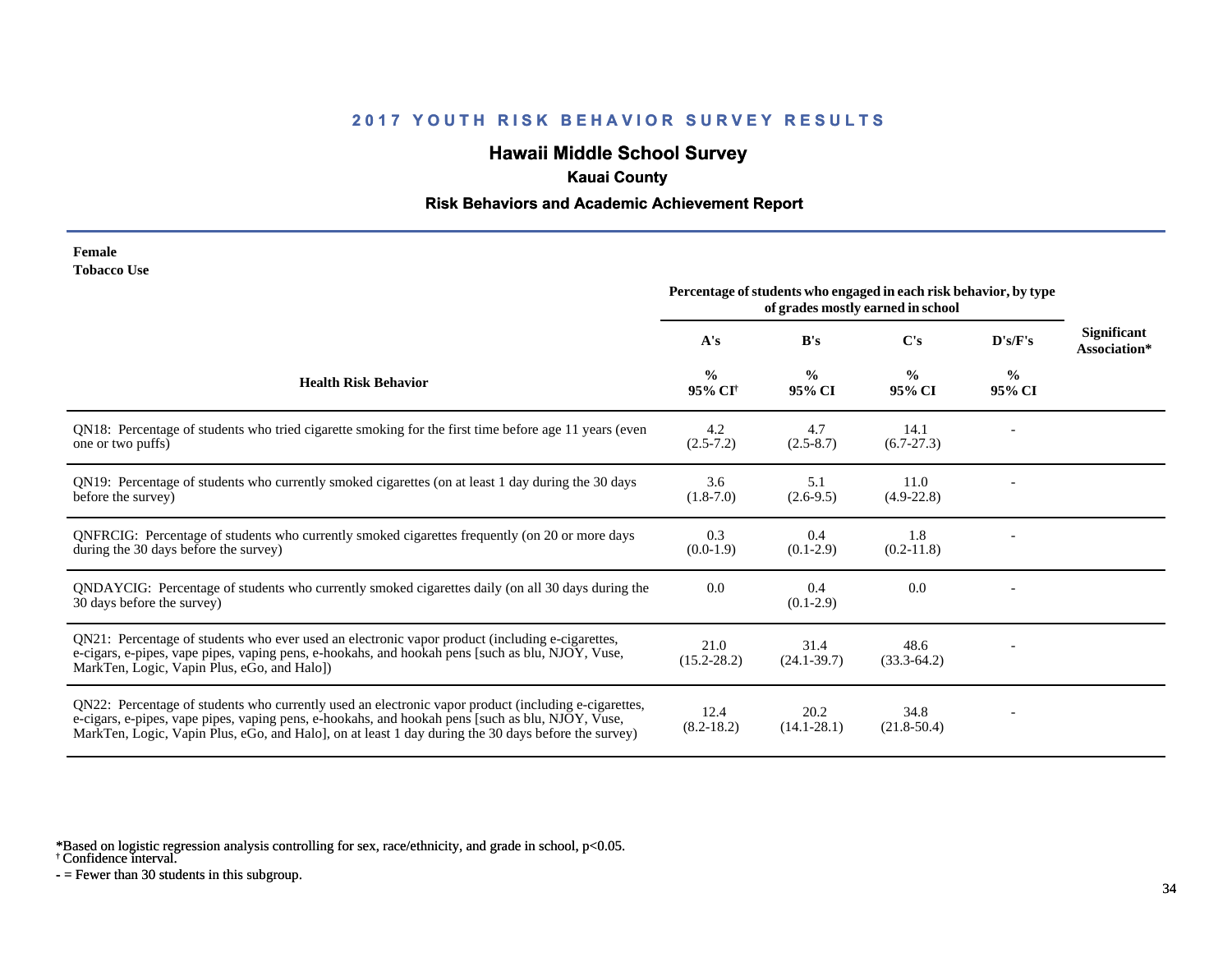# **Hawaii Middle School Survey**

### **Kauai County**

#### **Risk Behaviors and Academic Achievement Report**

#### **Female Alcohol/Other Drug Use**

|                                                                                                                                                                                                                                                  | Percentage of students who engaged in each risk behavior, by type<br>of grades mostly earned in school |                         |                         |                          |                             |
|--------------------------------------------------------------------------------------------------------------------------------------------------------------------------------------------------------------------------------------------------|--------------------------------------------------------------------------------------------------------|-------------------------|-------------------------|--------------------------|-----------------------------|
|                                                                                                                                                                                                                                                  | A's                                                                                                    | B's                     | $\bf C's$               | $\bf{D's/F's}$           | Significant<br>Association* |
| <b>Health Risk Behavior</b>                                                                                                                                                                                                                      | $\frac{0}{0}$<br>95% CI <sup>†</sup>                                                                   | $\frac{0}{0}$<br>95% CI | $\frac{0}{0}$<br>95% CI | $\frac{0}{0}$<br>95% CI  |                             |
| QN27: Percentage of students who drank alcohol for the first time before age 11 years (other than a<br>few sips)                                                                                                                                 | 11.3<br>$(7.7-16.3)$                                                                                   | 11.5<br>$(7.0-18.2)$    | 19.6<br>$(10.0-34.9)$   |                          |                             |
| QN29: Percentage of students who tried marijuana for the first time before age 11 years                                                                                                                                                          | 1.9<br>$(0.7-4.6)$                                                                                     | 3.7<br>$(1.8-7.1)$      | 4.5<br>$(1.4-13.5)$     |                          |                             |
| QN30: Percentage of students who ever used cocaine (any form of cocaine, including powder, crack,<br>or freebase)                                                                                                                                | 2.2<br>$(0.9-5.3)$                                                                                     | 2.0<br>$(0.8-5.3)$      | 5.0<br>$(1.1-20.5)$     |                          |                             |
| QN33: Percentage of students who ever took prescription pain medicine without a doctor's<br>prescription or differently than how a doctor told them to use it (counting drugs such as codeine,<br>Vicodin, Oxycontin, hydrocodone, and Percocet) | 6.8<br>$(4.1 - 11.3)$                                                                                  | 8.9<br>$(6.0-12.9)$     | 18.9<br>$(9.4 - 34.2)$  | $\overline{\phantom{a}}$ |                             |

\*Based on logistic regression analysis controlling for sex, race/ethnicity, and grade in school, p<0.05.

† Confidence interval.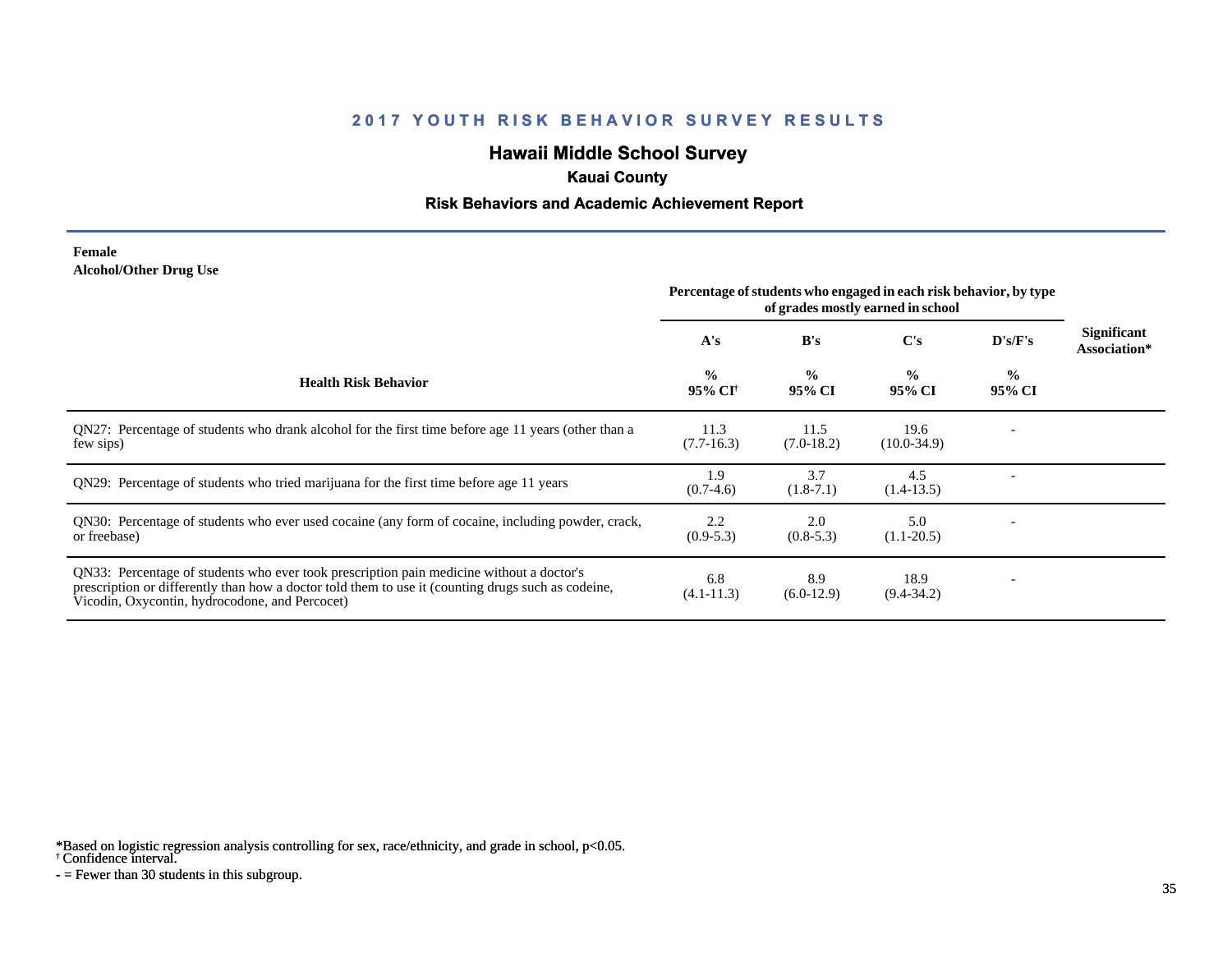# **Hawaii Middle School Survey**

### **Kauai County**

### **Risk Behaviors and Academic Achievement Report**

#### **Female Sexual Behaviors**

|                                                                                                | Percentage of students who engaged in each risk behavior, by type<br>of grades mostly earned in school |                         |                         |                          |                                    |
|------------------------------------------------------------------------------------------------|--------------------------------------------------------------------------------------------------------|-------------------------|-------------------------|--------------------------|------------------------------------|
|                                                                                                | A's                                                                                                    | B's                     | C's                     | D's/F's                  | <b>Significant</b><br>Association* |
| <b>Health Risk Behavior</b>                                                                    | $\frac{0}{0}$<br>95% CI†                                                                               | $\frac{0}{0}$<br>95% CI | $\frac{0}{0}$<br>95% CI | $\frac{0}{0}$<br>95% CI  |                                    |
| QN35: Percentage of students who had sexual intercourse for the first time before age 11 years | 1.2<br>$(0.5-3.1)$                                                                                     | 1.5<br>$(0.4-5.8)$      | 4.7<br>$(1.4-14.4)$     | $\overline{\phantom{a}}$ |                                    |
| QN36: Percentage of students who ever had sexual intercourse with three or more persons        | 0.8<br>$(0.2 - 3.7)$                                                                                   | 0.8<br>$(0.2 - 3.0)$    | 1.8<br>$(0.3-12.0)$     |                          |                                    |

\*Based on logistic regression analysis controlling for sex, race/ethnicity, and grade in school, p<0.05.

† Confidence interval.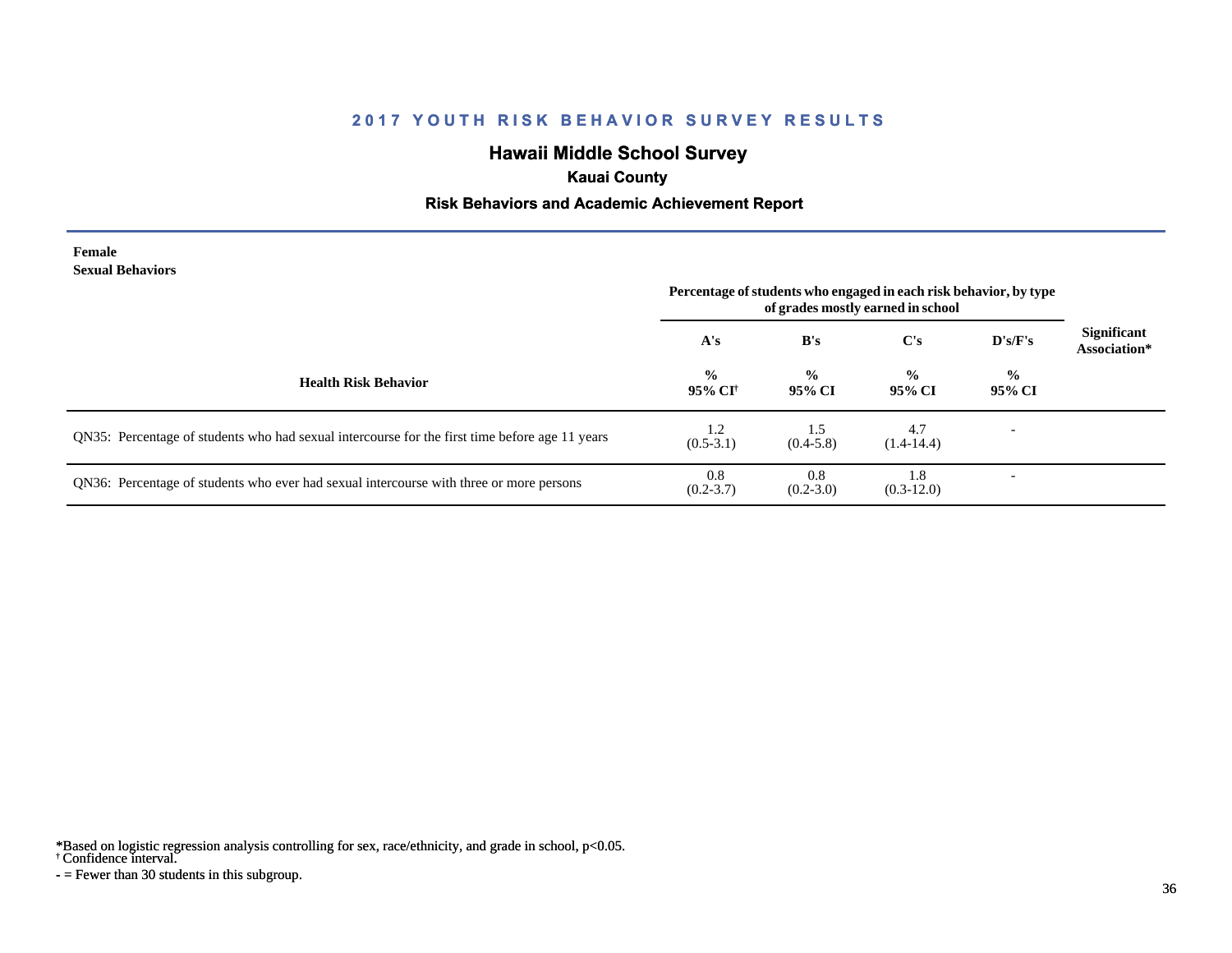# **Hawaii Middle School Survey**

### **Kauai County**

#### **Risk Behaviors and Academic Achievement Report**

#### **Female Dietary Behaviors**

|                                                                                                           | Percentage of students who engaged in each risk behavior, by type<br>of grades mostly earned in school |                         |                         |                         |                                    |
|-----------------------------------------------------------------------------------------------------------|--------------------------------------------------------------------------------------------------------|-------------------------|-------------------------|-------------------------|------------------------------------|
|                                                                                                           | A's                                                                                                    | B's                     | $\bf C's$               | D's/F's                 | <b>Significant</b><br>Association* |
| <b>Health Risk Behavior</b>                                                                               | $\frac{0}{0}$<br>95% CI†                                                                               | $\frac{0}{0}$<br>95% CI | $\frac{6}{9}$<br>95% CI | $\frac{0}{0}$<br>95% CI |                                    |
| QN38: Percentage of students who described themselves as slightly or very overweight                      | 26.9<br>$(21.0 - 33.6)$                                                                                | 29.7<br>$(21.6-39.3)$   | 26.3<br>$(15.0 - 41.9)$ |                         |                                    |
| QN39: Percentage of students who were trying to lose weight                                               | 52.2<br>$(45.5 - 58.8)$                                                                                | 59.0<br>$(51.0 - 66.5)$ | 57.6<br>$(39.4 - 73.9)$ |                         |                                    |
| QN40: Percentage of students who did not eat breakfast (during the 7 days before the survey)              | 11.6<br>$(8.3-16.1)$                                                                                   | 13.9<br>$(9.9-19.2)$    | 19.3<br>$(9.0 - 36.8)$  |                         |                                    |
| QNBK7DAY: Percentage of students who ate breakfast on all 7 days (during the 7 days before the<br>survey) | 46.6<br>$(40.2 - 53.2)$                                                                                | 34.2<br>$(27.3-41.9)$   | 30.0<br>$(16.9 - 47.4)$ |                         |                                    |

\*Based on logistic regression analysis controlling for sex, race/ethnicity, and grade in school, p<0.05.

† Confidence interval.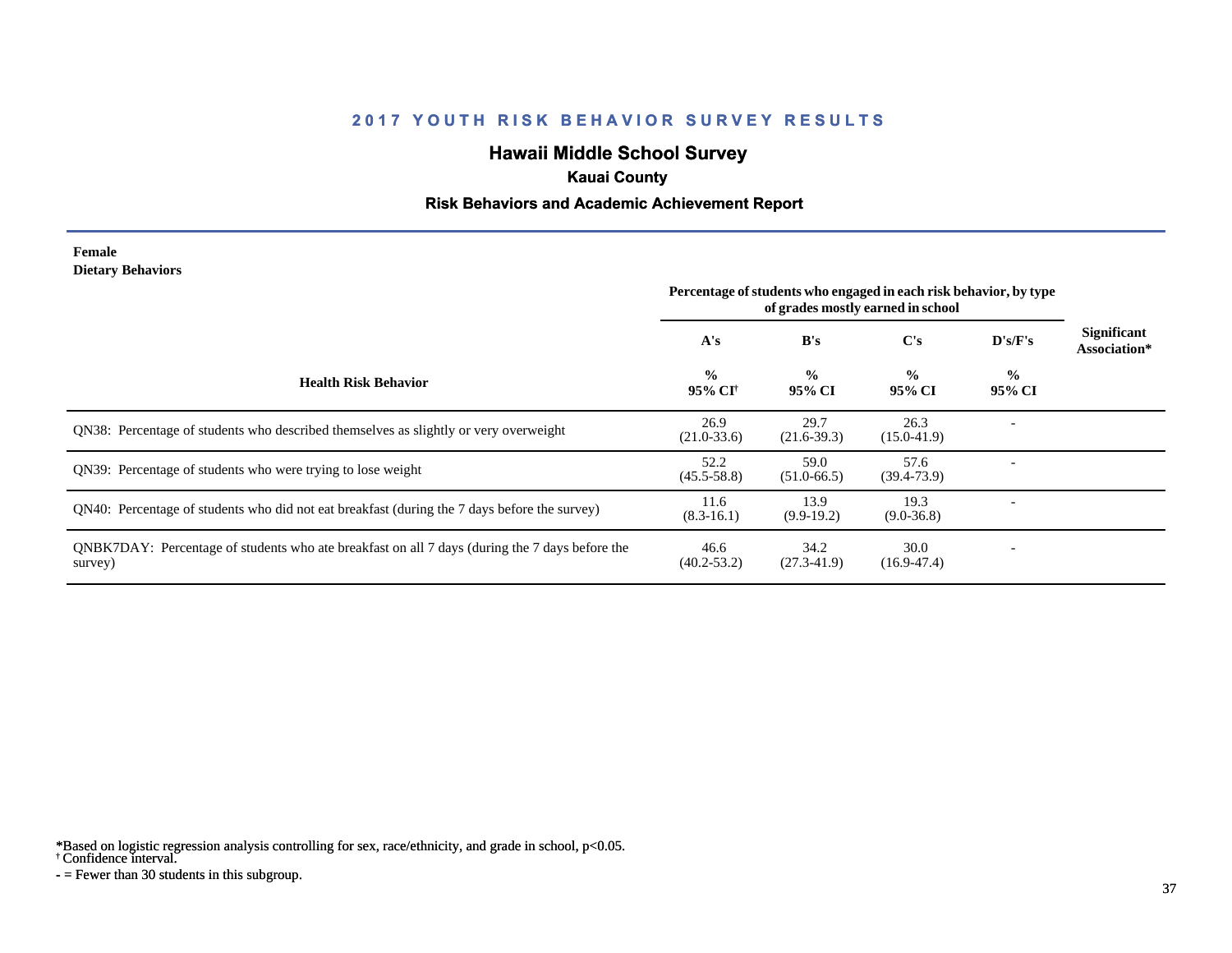# **Hawaii Middle School Survey**

### **Kauai County**

#### **Risk Behaviors and Academic Achievement Report**

#### **Female Physical Activity**

|                                                                                                                                                                                                                                                                                                                                                      | Percentage of students who engaged in each risk behavior, by type<br>of grades mostly earned in school |                         |                         |                         |                                    |
|------------------------------------------------------------------------------------------------------------------------------------------------------------------------------------------------------------------------------------------------------------------------------------------------------------------------------------------------------|--------------------------------------------------------------------------------------------------------|-------------------------|-------------------------|-------------------------|------------------------------------|
|                                                                                                                                                                                                                                                                                                                                                      | A's                                                                                                    | B's                     | C's                     | D's/F's                 | <b>Significant</b><br>Association* |
| <b>Health Risk Behavior</b>                                                                                                                                                                                                                                                                                                                          | $\frac{0}{0}$<br>95% CI <sup>+</sup>                                                                   | $\frac{0}{0}$<br>95% CI | $\frac{0}{0}$<br>95% CI | $\frac{0}{0}$<br>95% CI |                                    |
| QN41: Percentage of students who were physically active at least 60 minutes per day on 5 or more<br>days (in any kind of physical activity that increased their heart rate and made them breathe hard some<br>of the time during the 7 days before the survey)                                                                                       | 43.8<br>$(36.8 - 51.1)$                                                                                | 40.0<br>$(32.3 - 48.2)$ | 28.0<br>$(15.9 - 44.5)$ |                         |                                    |
| QNPA0DAY: Percentage of students who did not participate in at least 60 minutes of physical activity<br>on at least 1 day (in any kind of physical activity that increased their heart rate and made them breathe<br>hard some of the time during the 7 days before the survey)                                                                      | 11.6<br>$(7.7-17.1)$                                                                                   | 9.2<br>$(5.9-14.3)$     | 29.6<br>$(15.2 - 49.6)$ |                         |                                    |
| ONPA7DAY: Percentage of students who were physically active at least 60 minutes per day on all 7<br>days (in any kind of physical activity that increased their heart rate and made them breathe hard some<br>of the time during the 7 days before the survey)                                                                                       | 18.0<br>$(13.1 - 24.1)$                                                                                | 22.9<br>$(17.3 - 29.6)$ | 18.5<br>$(8.0 - 37.3)$  |                         |                                    |
| QN42: Percentage of students who watched television 3 or more hours per day (on an average school<br>day)                                                                                                                                                                                                                                            | 20.1<br>$(14.2 - 27.6)$                                                                                | 25.5<br>$(19.4 - 32.8)$ | 21.4<br>$(9.7-40.8)$    |                         |                                    |
| QN43: Percentage of students who played video or computer games or used a computer 3 or more<br>hours per day (counting time spent on things such as Xbox, PlayStation, an iPad or other tablet, a<br>smartphone, texting, YouTube, Instagram, Facebook, or other social media, for something that was not<br>school work, on an average school day) | 52.7<br>$(45.8 - 59.4)$                                                                                | 53.3<br>$(44.7-61.6)$   | 34.8<br>$(20.3 - 52.8)$ |                         |                                    |
| QN44: Percentage of students who attended physical education (PE) classes on 1 or more days (in an<br>average week when they were in school)                                                                                                                                                                                                         | 44.0<br>$(36.6 - 51.6)$                                                                                | 52.4<br>$(44.2 - 60.5)$ | 42.9<br>$(26.2 - 61.3)$ |                         |                                    |

\*Based on logistic regression analysis controlling for sex, race/ethnicity, and grade in school, p<0.05.

† Confidence interval.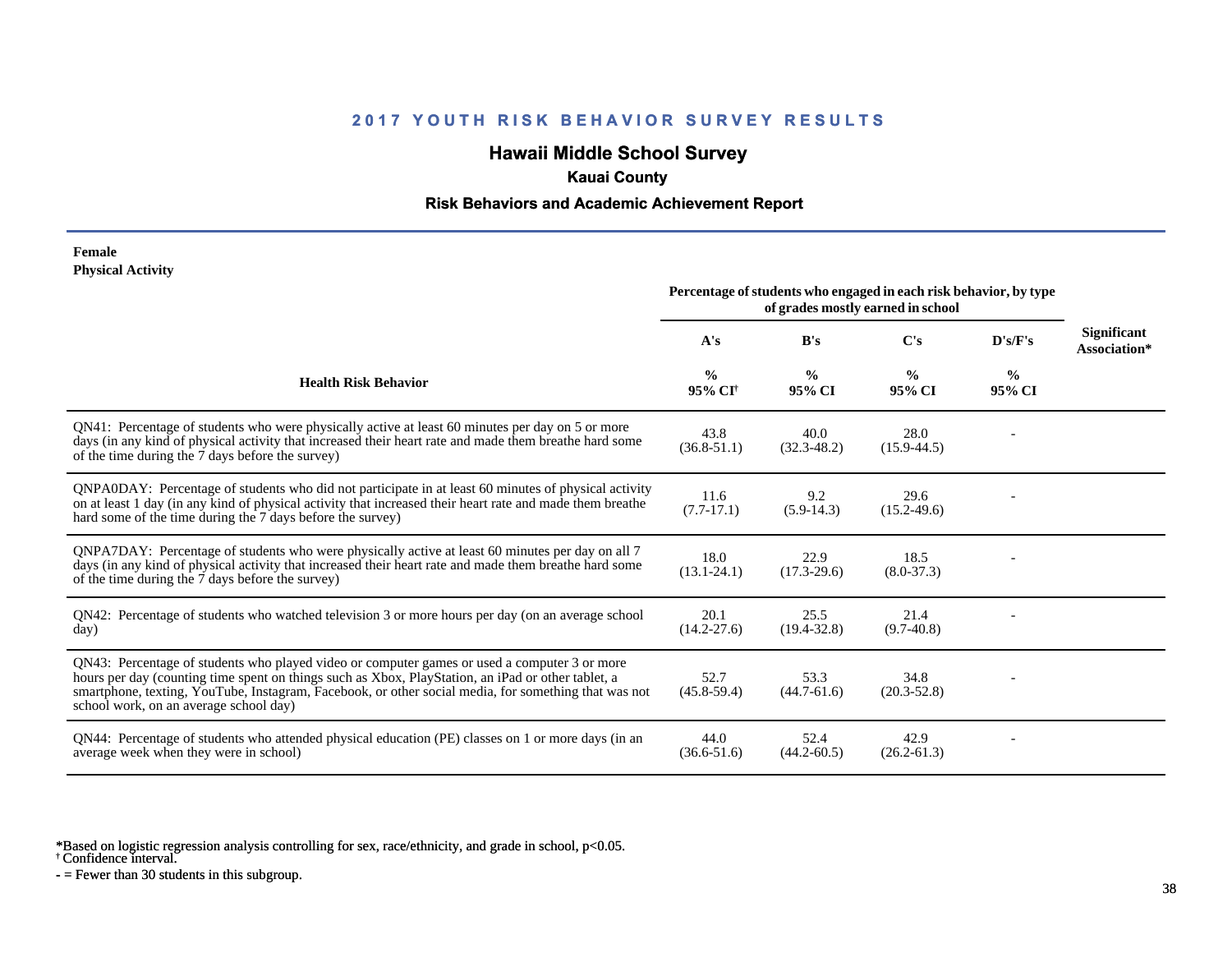# **Hawaii Middle School Survey**

### **Kauai County**

### **Risk Behaviors and Academic Achievement Report**

#### **Female Physical Activity**

|                                                                                                                                                                                  | Percentage of students who engaged in each risk behavior, by type<br>of grades mostly earned in school |                         |                         |                          |                                    |
|----------------------------------------------------------------------------------------------------------------------------------------------------------------------------------|--------------------------------------------------------------------------------------------------------|-------------------------|-------------------------|--------------------------|------------------------------------|
|                                                                                                                                                                                  | A's                                                                                                    | B's                     | C's                     | D's/F's                  | <b>Significant</b><br>Association* |
| <b>Health Risk Behavior</b>                                                                                                                                                      | $\frac{0}{0}$<br>95% CI <sup>†</sup>                                                                   | $\frac{0}{0}$<br>95% CI | $\frac{0}{0}$<br>95% CI | $\frac{0}{0}$<br>95% CI  |                                    |
| ONDLYPE: Percentage of students who attended physical education (PE) classes on all 5 days (in an<br>average week when they were in school)                                      | 4.4<br>$(2.1-9.0)$                                                                                     | 8.5<br>$(5.3-13.3)$     | 10.0<br>$(4.2 - 21.9)$  |                          |                                    |
| QN45: Percentage of students who played on at least one sports team (counting any teams run by their<br>school or community groups, during the past 12 months before the survey) | 56.8<br>$(49.2 - 64.2)$                                                                                | 55.8<br>$(48.1 - 63.2)$ | 34.8<br>$(22.2 - 50.1)$ |                          |                                    |
| QN46: Percentage of students who had a concussion from playing a sport or being physically active<br>(one or more times during the 12 months before the survey)                  | 13.4<br>$(9.7-18.2)$                                                                                   | 13.2<br>$(8.8-19.4)$    | 27.9<br>$(13.6 - 48.7)$ |                          |                                    |
| ON48: Percentage of students who got 8 or more hours of sleep (on an average school night)                                                                                       | 62.2<br>$(55.5 - 68.6)$                                                                                | 50.5<br>$(42.2 - 58.8)$ | 28.8<br>$(18.6 - 41.8)$ | $\overline{\phantom{a}}$ |                                    |

\*Based on logistic regression analysis controlling for sex, race/ethnicity, and grade in school, p<0.05.

† Confidence interval.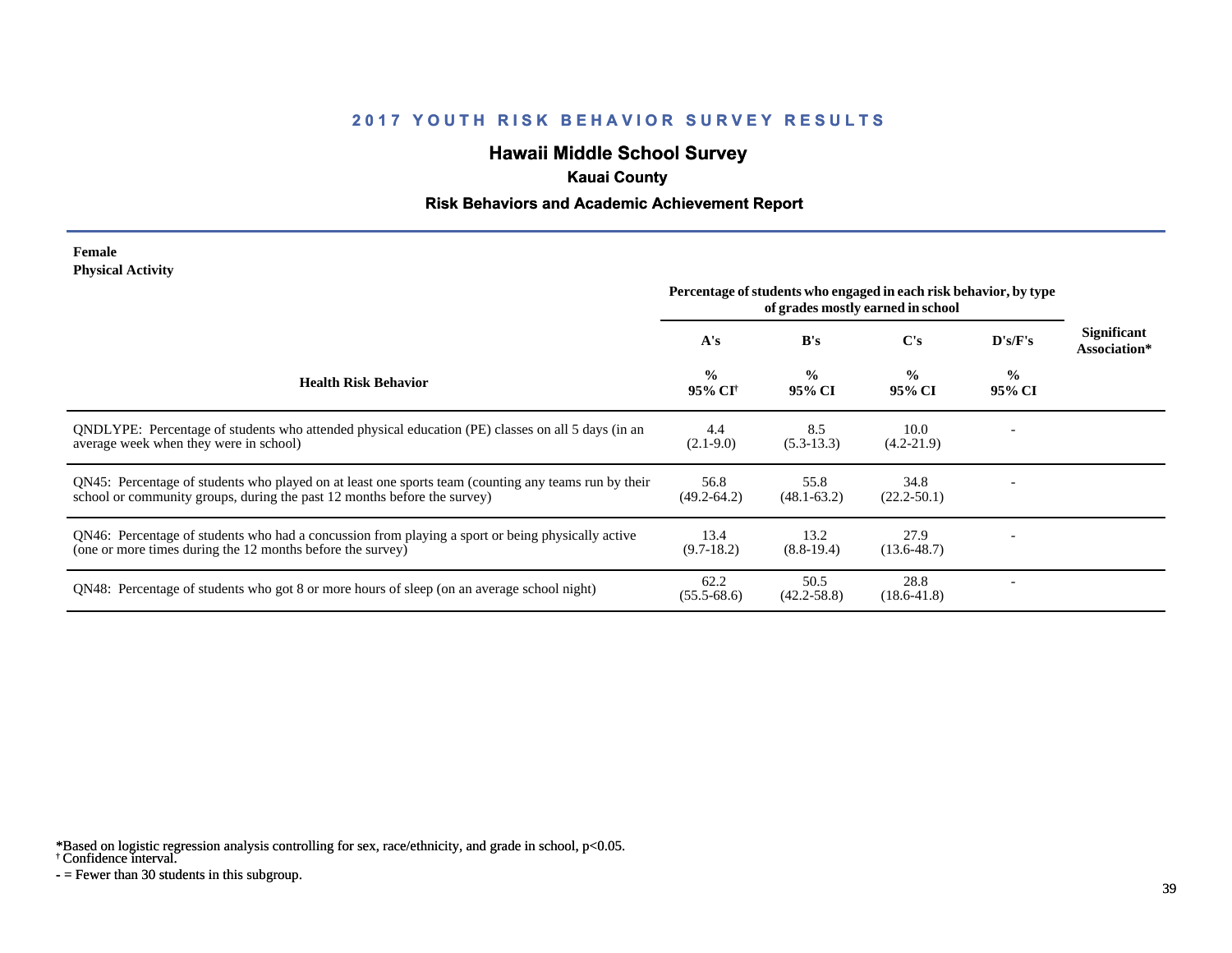# **Hawaii Middle School Survey**

# **Kauai County**

#### **Risk Behaviors and Academic Achievement Report**

| Female<br>Other                                                                               | Percentage of students who engaged in each risk behavior, by type<br>of grades mostly earned in school |                         |                         |                          |                                    |
|-----------------------------------------------------------------------------------------------|--------------------------------------------------------------------------------------------------------|-------------------------|-------------------------|--------------------------|------------------------------------|
|                                                                                               | A's                                                                                                    | B's                     | $\bf C's$               | $\bf{D's/F's}$           | <b>Significant</b><br>Association* |
| <b>Health Risk Behavior</b>                                                                   | $\frac{0}{0}$<br>95% CI <sup>†</sup>                                                                   | $\frac{0}{0}$<br>95% CI | $\frac{0}{0}$<br>95% CI | $\frac{6}{6}$<br>95% CI  |                                    |
| QN47: Percentage of students who had ever been told by a doctor or nurse that they had asthma | 23.4<br>$(18.2 - 29.6)$                                                                                | 21.0<br>$(14.9 - 28.8)$ | 19.0<br>$(10.6 - 31.7)$ | $\overline{\phantom{0}}$ |                                    |

\*Based on logistic regression analysis controlling for sex, race/ethnicity, and grade in school, p<0.05.

† Confidence interval.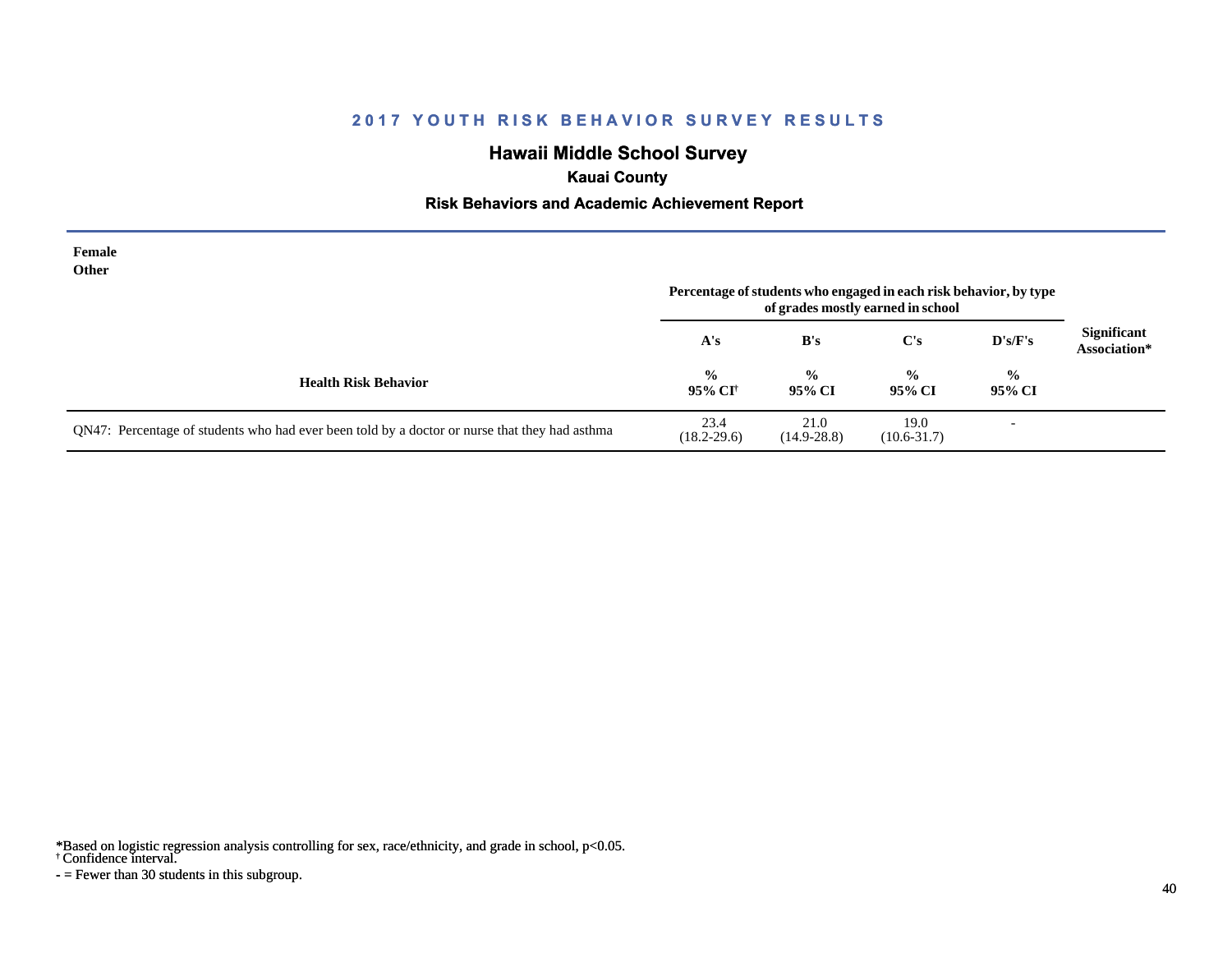# **Hawaii Middle School Survey**

# **Kauai County**

### **Risk Behaviors and Academic Achievement Report**

| Female     |
|------------|
| Site-Added |

|                                                                                                                                                                                      | Percentage of students who engaged in each risk behavior, by type<br>of grades mostly earned in school |                         |                         |                         |                                    |
|--------------------------------------------------------------------------------------------------------------------------------------------------------------------------------------|--------------------------------------------------------------------------------------------------------|-------------------------|-------------------------|-------------------------|------------------------------------|
|                                                                                                                                                                                      | A's                                                                                                    | B's                     | $\bf C's$               | D's/F's                 | <b>Significant</b><br>Association* |
| <b>Health Risk Behavior</b>                                                                                                                                                          | $\frac{0}{0}$<br>95% CI <sup>+</sup>                                                                   | $\frac{0}{0}$<br>95% CI | $\frac{0}{0}$<br>95% CI | $\frac{0}{0}$<br>95% CI |                                    |
| QN50: Percentage of students who report they do not describe themselves as only one race or ethnicity                                                                                | 29.1<br>$(24.1 - 34.7)$                                                                                | 25.4<br>$(19.8 - 32.0)$ | 22.9<br>$(12.4 - 38.5)$ |                         |                                    |
| QN51: Percentage of students who reported that either of their parents or other adults in their family<br>are serving on active duty in the military                                 | 21.9<br>$(16.1 - 29.0)$                                                                                | 18.3<br>$(13.2 - 25.0)$ | 24.1<br>$(13.0 - 40.3)$ |                         |                                    |
| QN52: Percentage of students who have serious difficulty concentrating, remembering, or making<br>decisions (because of a physical, mental, or emotional problem)                    | 22.8<br>$(16.9-29.9)$                                                                                  | 34.9<br>$(27.6 - 43.1)$ | 35.3<br>$(22.3 - 50.8)$ |                         |                                    |
| QN53: Percentage of students who carried a weapon (such as a gun, knife, or club, during the 12<br>months before the survey)                                                         | 15.5<br>$(10.0 - 23.2)$                                                                                | 12.6<br>$(7.9-19.5)$    | 25.7<br>$(12.8-44.9)$   |                         |                                    |
| QN54: Percentage of students who did not go to school because they felt they would be unsafe at<br>school or on their way to or from school (during the 12 months before the survey) | 6.6<br>$(3.6-11.6)$                                                                                    | 8.5<br>$(5.2 - 13.6)$   | 23.3<br>$(12.2 - 40.0)$ |                         |                                    |
| QN55: Percentage of students who have been in a physical fight (during the 12 months before the<br>survey)                                                                           | 6.1<br>$(3.5-10.5)$                                                                                    | 16.3<br>$(11.5-22.5)$   | 24.2<br>$(13.8 - 38.8)$ |                         |                                    |
| QN56: Percentage of students who were ever physically forced to have sexual intercourse (when they<br>did not want to)                                                               | 3.0<br>$(1.4-6.3)$                                                                                     | 2.6<br>$(1.1-6.4)$      | 7.1<br>$(2.6 - 18.0)$   |                         |                                    |

\*Based on logistic regression analysis controlling for sex, race/ethnicity, and grade in school, p<0.05.

† Confidence interval.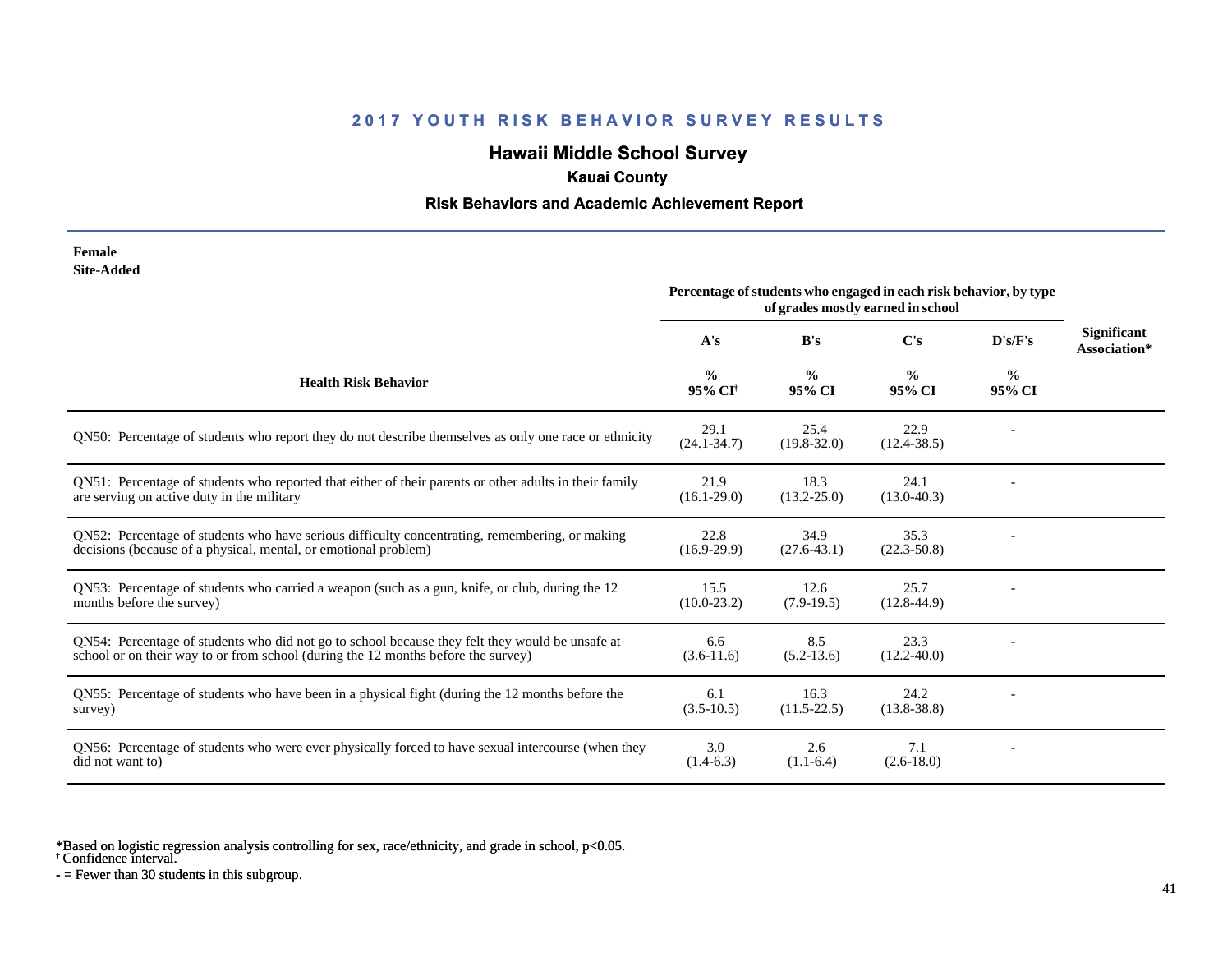# **Hawaii Middle School Survey**

# **Kauai County**

### **Risk Behaviors and Academic Achievement Report**

| Female            |
|-------------------|
| <b>Site-Added</b> |

|                                                                                                                                                                                                                                                                                                                                                                                                                                                                             | Percentage of students who engaged in each risk behavior, by type<br>of grades mostly earned in school |                         |                         |                         |                                    |
|-----------------------------------------------------------------------------------------------------------------------------------------------------------------------------------------------------------------------------------------------------------------------------------------------------------------------------------------------------------------------------------------------------------------------------------------------------------------------------|--------------------------------------------------------------------------------------------------------|-------------------------|-------------------------|-------------------------|------------------------------------|
|                                                                                                                                                                                                                                                                                                                                                                                                                                                                             | A's                                                                                                    | B's                     | C's                     | D's/F's                 | <b>Significant</b><br>Association* |
| <b>Health Risk Behavior</b>                                                                                                                                                                                                                                                                                                                                                                                                                                                 | $\frac{0}{0}$<br>95% CI <sup>†</sup>                                                                   | $\frac{0}{0}$<br>95% CI | $\frac{0}{0}$<br>95% CI | $\frac{6}{9}$<br>95% CI |                                    |
| QN57: Percentage of students who had someone force them to do sexual things that they did not want<br>to do (counting such things as kissing, touching, or being physically forced to have sexual intercourse)                                                                                                                                                                                                                                                              | 5.1<br>$(2.9-9.0)$                                                                                     | 7.6<br>$(4.6-12.3)$     | 17.5<br>$(8.5-32.9)$    |                         |                                    |
| QN58: Percentage of students who had someone they were dating or going out with purposely try to<br>control them or emotionally hurt them (counting such things as being told who they could and could<br>not spend time with, being humiliated in front of others, or being threatened if they did not do what<br>they wanted, during the 12 months before the survey, among students who were dating or going out<br>with someone during the 12 months before the survey) | 28.0<br>$(17.5 - 41.7)$                                                                                | 23.8<br>$(14.9 - 35.7)$ | 27.9<br>$(13.4 - 49.3)$ |                         |                                    |
| QN59: Percentage of students who had someone they were dating or going out with physically hurt<br>them on purpose (counting such things as being hit, slammed into something, or injured with an object<br>or weapon, during the 12 months before the survey, among students who were dating or going out with<br>someone during the 12 months before the survey)                                                                                                          | 17.7<br>$(9.8-29.7)$                                                                                   | 12.4<br>$(6.2 - 23.0)$  | 10.7<br>$(4.5-23.6)$    |                         |                                    |
| QN60: Percentage of students who physically hurt someone they were dating or going out with<br>(counting such things as hitting them, slamming them into something, or injuring them with an object<br>or weapon, during the 12 months before the survey, among students who were dating or going out with<br>someone during the 12 months before the survey)                                                                                                               | 14.5<br>$(6.8-28.3)$                                                                                   | 14.2<br>$(7.6 - 25.0)$  | 12.9<br>$(5.7 - 26.5)$  |                         |                                    |
| QN61: Percentage of students who had texted, e-mailed, or posted electronically a revealing or sexual<br>photo of themselves (during the 30 days before the survey)                                                                                                                                                                                                                                                                                                         | 4.8<br>$(2.2 - 10.1)$                                                                                  | 8.7<br>$(5.8-13.0)$     | 8.3<br>$(3.4-19.1)$     |                         |                                    |

\*Based on logistic regression analysis controlling for sex, race/ethnicity, and grade in school, p<0.05.

† Confidence interval.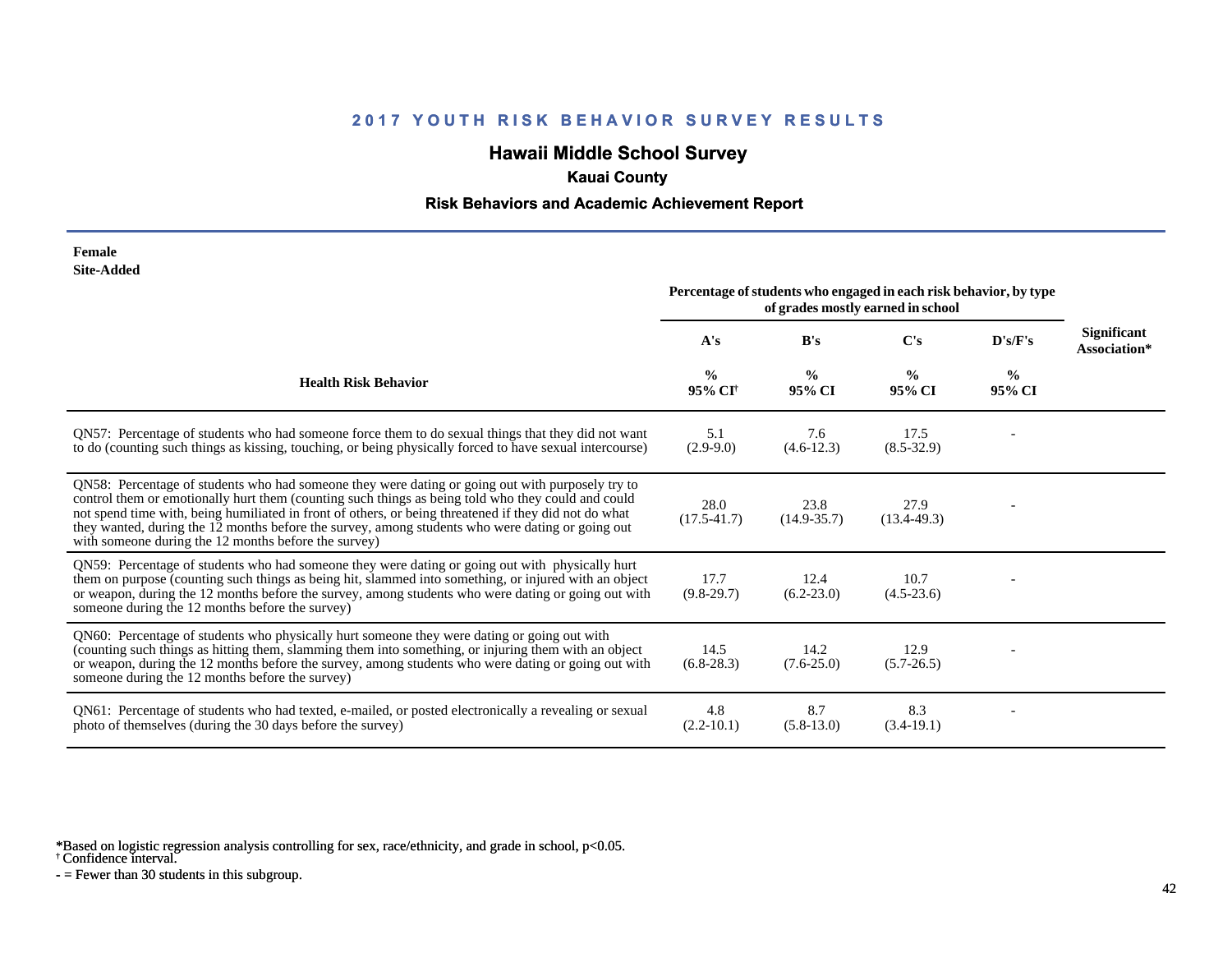# **Hawaii Middle School Survey**

# **Kauai County**

### **Risk Behaviors and Academic Achievement Report**

| Female     |
|------------|
| Site-Added |

|                                                                                                                                                                         | Percentage of students who engaged in each risk behavior, by type<br>of grades mostly earned in school |                         |                         |                         |                                    |
|-------------------------------------------------------------------------------------------------------------------------------------------------------------------------|--------------------------------------------------------------------------------------------------------|-------------------------|-------------------------|-------------------------|------------------------------------|
|                                                                                                                                                                         | A's                                                                                                    | B's                     | C's                     | D's/F's                 | <b>Significant</b><br>Association* |
| <b>Health Risk Behavior</b>                                                                                                                                             | $\frac{0}{0}$<br>95% CI <sup>+</sup>                                                                   | $\frac{0}{0}$<br>95% CI | $\frac{0}{0}$<br>95% CI | $\frac{0}{0}$<br>95% CI |                                    |
| QN62: Percentage of students who ever electronically bullied someone (counting being bullied<br>through texting, Instagram, Facebook, or other social media)            | 7.4<br>$(4.9-11.1)$                                                                                    | 17.5<br>$(12.4 - 24.1)$ | 13.1<br>$(5.8-26.7)$    |                         |                                    |
| QN63: Percentage of students who disagree or strongly disagree that harassment and bullying by other<br>students is a problem at their school                           | 10.2<br>$(6.9-14.7)$                                                                                   | 9.4<br>$(5.6-15.6)$     | 14.0<br>$(4.9 - 33.9)$  |                         |                                    |
| QN64: Percentage of students who have ever done something to purposely hurt themselves without<br>wanting to die (such as cutting or burning themselves on purpose)     | 28.3<br>$(22.9 - 34.3)$                                                                                | 35.1<br>$(28.6 - 42.3)$ | 40.3<br>$(25.4 - 57.3)$ |                         |                                    |
| QN65: Percentage of students who have ever felt so sad or hopeless almost every day for two weeks or<br>more in a row that they stopped doing some usual activities     | 27.6<br>$(22.0 - 34.1)$                                                                                | 34.9<br>$(28.6 - 41.8)$ | 46.5<br>$(29.8-64.0)$   |                         |                                    |
| QN66: Percentage of students who reported their attempt to kill themselves resulted in an injury,<br>poisoning, or overdose that had to be treated by a doctor or nurse | 6.8<br>$(3.6-12.6)$                                                                                    | 8.3<br>$(4.6-14.3)$     | 19.4<br>$(10.0-34.2)$   |                         |                                    |
| QN67: Percentage of students who had at least one drink of alcohol (during the 30 days before the<br>survey)                                                            | 10.5<br>$(7.4-14.6)$                                                                                   | 16.9<br>$(12.3 - 22.7)$ | 21.2<br>$(13.4 - 32.0)$ |                         |                                    |
| ON68: Percentage of students who had five or more drinks of alcohol in a row (within a couple of<br>hours on at least one day during the 30 days before the survey)     | 3.7<br>$(1.9-7.1)$                                                                                     | 8.0<br>$(5.0-12.4)$     | 22.4<br>$(14.6 - 32.8)$ |                         |                                    |

\*Based on logistic regression analysis controlling for sex, race/ethnicity, and grade in school, p<0.05.

† Confidence interval.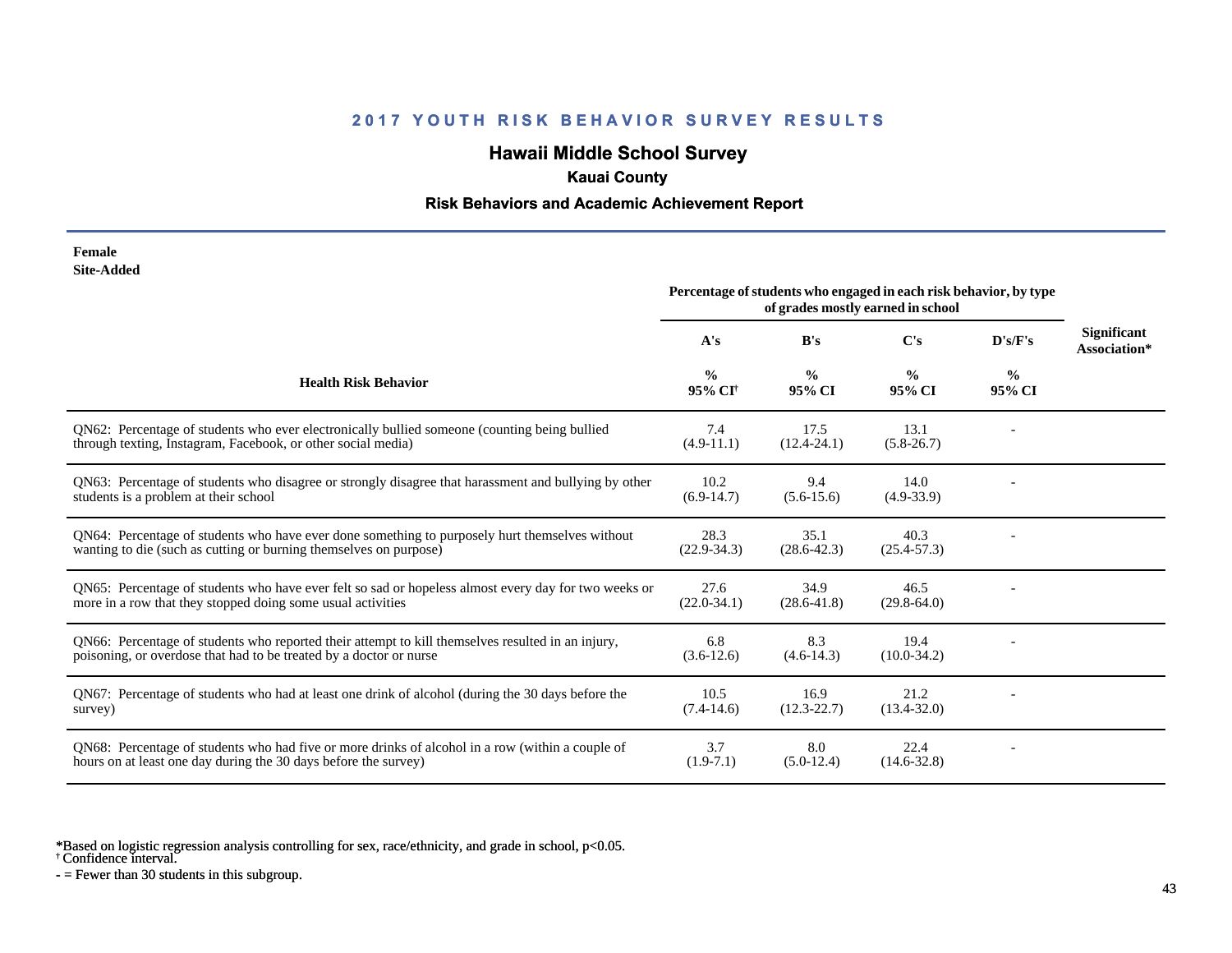# **Hawaii Middle School Survey**

# **Kauai County**

#### **Risk Behaviors and Academic Achievement Report**

| Female     |
|------------|
| Site-Added |

|                                                                                                                                                                                                                                                                                              | Percentage of students who engaged in each risk behavior, by type<br>of grades mostly earned in school |                         |                         |                         |                                    |
|----------------------------------------------------------------------------------------------------------------------------------------------------------------------------------------------------------------------------------------------------------------------------------------------|--------------------------------------------------------------------------------------------------------|-------------------------|-------------------------|-------------------------|------------------------------------|
|                                                                                                                                                                                                                                                                                              | A's                                                                                                    | B's                     | C's                     | D's/F's                 | <b>Significant</b><br>Association* |
| <b>Health Risk Behavior</b>                                                                                                                                                                                                                                                                  | $\frac{0}{0}$<br>95% CI <sup>†</sup>                                                                   | $\frac{0}{0}$<br>95% CI | $\frac{0}{0}$<br>95% CI | $\frac{0}{0}$<br>95% CI |                                    |
| QN69: Percentage of students who report their parents would feel it is a little bit wrong, wrong, or very<br>wrong for them to drink beer, wine, or hard liquor regularly                                                                                                                    | 93.3<br>$(88.0 - 96.4)$                                                                                | 89.4<br>$(84.3 - 93.0)$ | 84.9<br>$(71.6 - 92.6)$ |                         |                                    |
| QN70: Percentage of students who currently used marijuana (one or more times during the 30 days<br>before the survey)                                                                                                                                                                        | 3.6<br>$(1.9-6.7)$                                                                                     | 8.2<br>$(5.2 - 12.8)$   | 16.4<br>$(8.8 - 28.7)$  |                         |                                    |
| ON71: Percentage of students who ever used methamphetamines (also called "speed," "crystal,"<br>"crank," or "ice")                                                                                                                                                                           | 1.4<br>$(0.4-5.1)$                                                                                     | 0.7<br>$(0.1 - 5.1)$    | 3.2<br>$(0.8-12.7)$     |                         |                                    |
| ON72: Percentage of students who ever used ecstasy (also called MDMA)                                                                                                                                                                                                                        | 0.9<br>$(0.3 - 3.0)$                                                                                   | 2.3<br>$(0.9-5.6)$      | 5.2<br>$(1.6 - 15.8)$   |                         |                                    |
| QN73: Percentage of students who ever injected any illegal drug (used a needle to inject any illegal<br>drug into their body, one or more times during their life)                                                                                                                           | 6.7<br>$(3.9-11.0)$                                                                                    | 7.5<br>$(4.0-13.5)$     | 11.0<br>$(4.3-25.4)$    |                         |                                    |
| QN76: Percentage of students who tried to lose weight or keep from gaining weight by going without<br>eating for 24 hours or more; taking any diet pills, powders, or liquids; vomiting or taking laxatives;<br>smoking cigarettes; or skipping meals (during the 30 days before the survey) | 15.0<br>$(10.9 - 20.4)$                                                                                | 24.2<br>$(18.4 - 31.2)$ | 21.0<br>$(10.8 - 36.9)$ |                         |                                    |
| QN77: Percentage of students who most of the time or always went hungry because there was not<br>enough food in their home (during the 30 days before the survey)                                                                                                                            | 6.8<br>$(4.1 - 11.2)$                                                                                  | 8.1<br>$(5.0-12.9)$     | 10.0<br>$(3.5 - 25.3)$  |                         |                                    |

\*Based on logistic regression analysis controlling for sex, race/ethnicity, and grade in school, p<0.05.

† Confidence interval.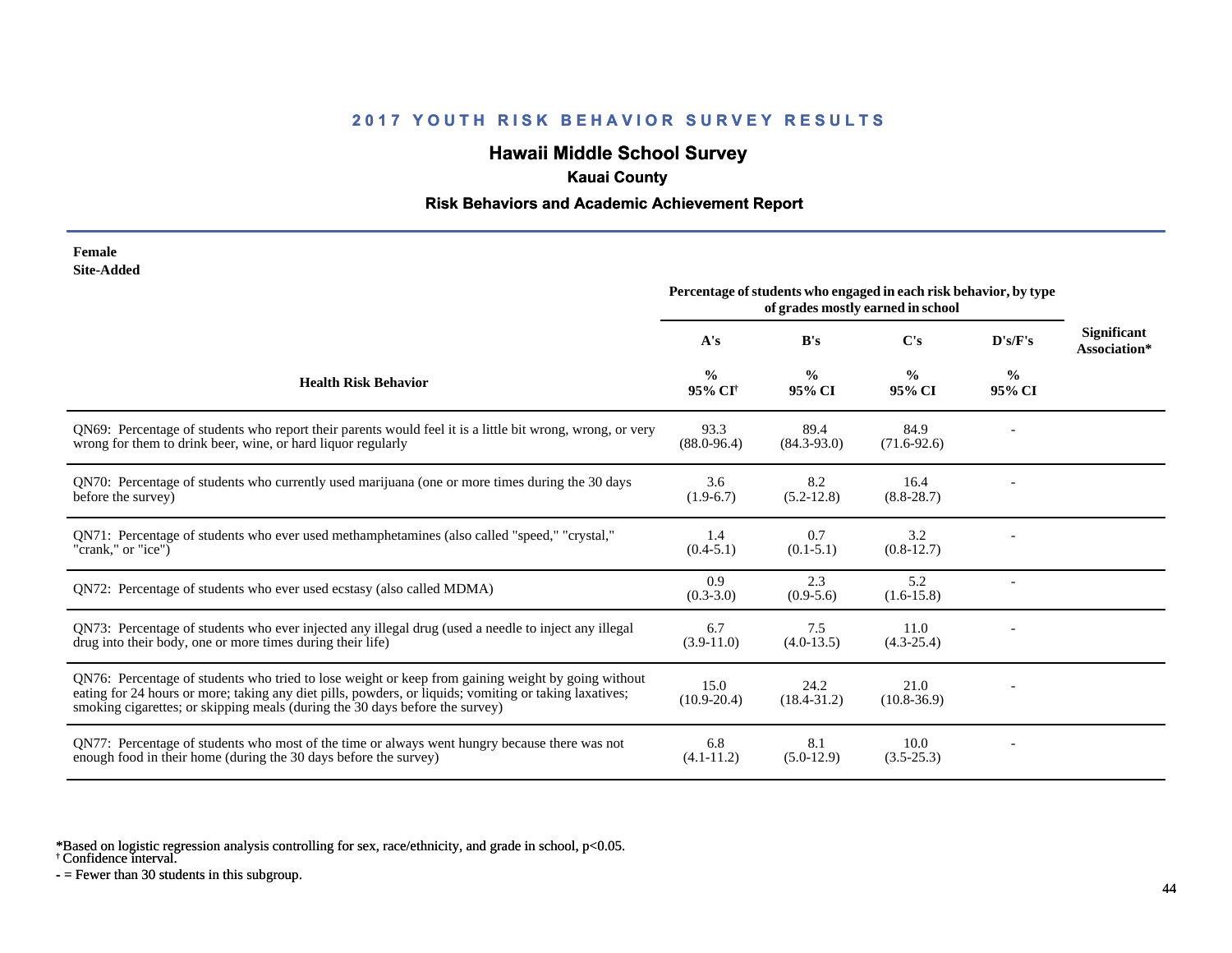# **Hawaii Middle School Survey**

# **Kauai County**

### **Risk Behaviors and Academic Achievement Report**

| Female     |
|------------|
| Site-Added |

|                                                                                                                                                                                                 | Percentage of students who engaged in each risk behavior, by type<br>of grades mostly earned in school |                         |                         |                         |                                    |
|-------------------------------------------------------------------------------------------------------------------------------------------------------------------------------------------------|--------------------------------------------------------------------------------------------------------|-------------------------|-------------------------|-------------------------|------------------------------------|
|                                                                                                                                                                                                 | A's                                                                                                    | B's                     | $\bf C's$               | D's/F's                 | <b>Significant</b><br>Association* |
| <b>Health Risk Behavior</b>                                                                                                                                                                     | $\frac{0}{0}$<br>95% CI <sup>+</sup>                                                                   | $\frac{0}{0}$<br>95% CI | $\frac{0}{0}$<br>95% CI | $\frac{6}{9}$<br>95% CI |                                    |
| QN78: Percentage of students who did exercises to strengthen or tone their muscles on three or more<br>days (such as push-ups, sit-ups, or weight lifting, during the 7 days before the survey) | 42.5<br>$(36.9 - 48.3)$                                                                                | 48.4<br>$(40.9 - 56.0)$ | 44.4<br>$(27.4 - 62.9)$ |                         |                                    |
| QN79: Percentage of students who walk or ride their bike to or from school (one or more days during<br>an average week when they are in school and weather allows them to do so)                | 21.1<br>$(16.8 - 26.2)$                                                                                | 27.1<br>$(21.4 - 33.8)$ | 22.2<br>$(13.4 - 34.4)$ |                         |                                    |
| QN80: Percentage of students who have been taught about AIDS or HIV infection in school                                                                                                         | 46.9<br>$(38.2 - 55.7)$                                                                                | 56.6<br>$(48.5 - 64.4)$ | 55.8<br>$(39.5 - 71.0)$ |                         |                                    |
| QN81: Percentage of students who most of the time or always wear sunscreen (with an SPF of 15 or<br>higher when they are outside for more than one hour on a sunny day)                         | 19.1<br>$(14.4 - 25.0)$                                                                                | 12.5<br>$(8.8-17.4)$    | 6.5<br>$(2.5-16.2)$     |                         |                                    |
| QN82: Percentage of students who did not go to school because they were sick (on one or more days<br>during the 30 days before the survey)                                                      | 36.9<br>$(31.1 - 43.0)$                                                                                | 52.0<br>$(44.6 - 59.4)$ | 52.0<br>$(34.9 - 68.7)$ |                         |                                    |
| QN83: Percentage of students who saw a doctor or nurse (for a check-up or physical exam when they<br>were not sick or injured during the 12 months before the survey)                           | 48.6<br>$(41.5 - 55.7)$                                                                                | 39.0<br>$(31.7-47.0)$   | 29.8<br>$(17.1 - 46.6)$ |                         |                                    |
| QN84: Percentage of students who saw a dentist (for a check-up, exam, teeth cleaning, or other dental<br>work, during the 12 months before the survey)                                          | 73.9<br>$(67.7-79.3)$                                                                                  | 63.7<br>$(54.9 - 71.7)$ | 30.5<br>$(18.0 - 46.7)$ |                         |                                    |

\*Based on logistic regression analysis controlling for sex, race/ethnicity, and grade in school, p<0.05.

† Confidence interval.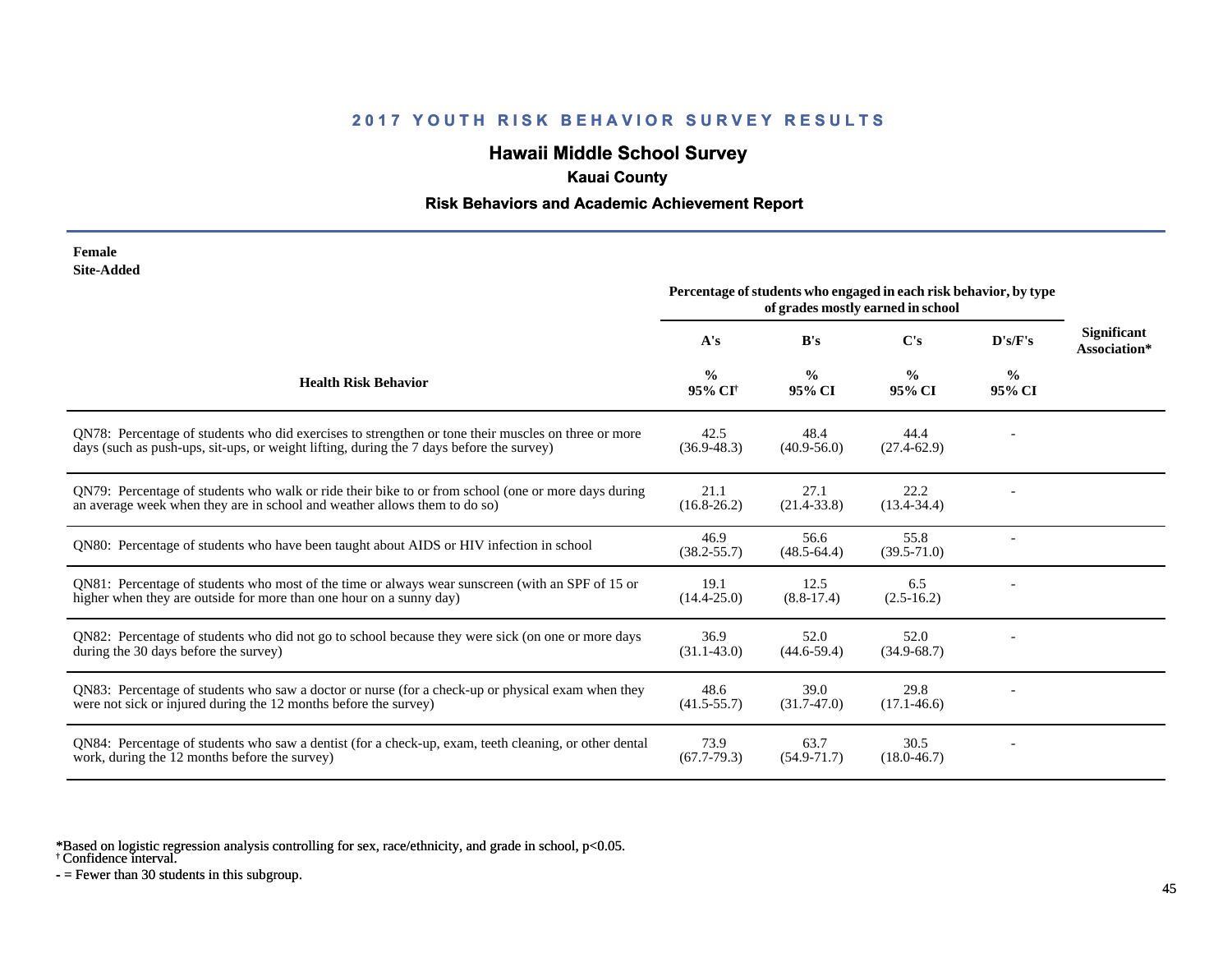# **Hawaii Middle School Survey**

### **Kauai County**

### **Risk Behaviors and Academic Achievement Report**

#### **Female Site-Added**

|                                                                                                                                                                                                                                            | Percentage of students who engaged in each risk behavior, by type<br>of grades mostly earned in school |                         |                         |                         |                                    |
|--------------------------------------------------------------------------------------------------------------------------------------------------------------------------------------------------------------------------------------------|--------------------------------------------------------------------------------------------------------|-------------------------|-------------------------|-------------------------|------------------------------------|
|                                                                                                                                                                                                                                            | A's                                                                                                    | B's                     | $\bf C's$               | D's/F's                 | <b>Significant</b><br>Association* |
| <b>Health Risk Behavior</b>                                                                                                                                                                                                                | $\frac{0}{0}$<br>95% CI <sup>+</sup>                                                                   | $\frac{0}{0}$<br>95% CI | $\frac{0}{0}$<br>95% CI | $\frac{0}{0}$<br>95% CI |                                    |
| QN85: Percentage of students who had a toothache (during the 12 months before the survey)                                                                                                                                                  | 24.9<br>$(18.1 - 33.2)$                                                                                | 32.9<br>$(26.1 - 40.4)$ | 40.9<br>$(27.0 - 56.3)$ |                         |                                    |
| QN86: Percentage of students who had been told by a doctor or nurse that they had asthma and who<br>still have asthma                                                                                                                      | 13.4<br>$(9.5-18.5)$                                                                                   | 13.5<br>$(9.5-18.8)$    | 15.7<br>$(8.1 - 28.4)$  |                         |                                    |
| QN87: Percentage of students who think they definitely will not complete high school                                                                                                                                                       | 0.9<br>$(0.3-2.8)$                                                                                     | 3.0<br>$(1.2 - 7.7)$    | 1.7<br>$(0.2-11.4)$     |                         |                                    |
| QN88: Percentage of students who usually slept in the home of a friend, family member, or other<br>person because they had to leave their home or their parent or guardian cannot afford housing (during<br>the 30 days before the survey) | 1.6<br>$(0.6-4.0)$                                                                                     | 2.5<br>$(1.0-6.2)$      | 3.1<br>$(0.8-11.7)$     |                         |                                    |
| QN89: Percentage of students who reported there is at least one teacher or other adult in their school<br>that they can talk to if they have a problem                                                                                     | 69.4<br>$(62.4 - 75.5)$                                                                                | 64.2<br>$(57.1 - 70.7)$ | 54.1<br>$(38.5 - 69.0)$ |                         |                                    |
| QN90: Percentage of students who have a teacher or other adult at their school who really cares about<br>them                                                                                                                              | 62.0<br>$(55.5-68.1)$                                                                                  | 52.6<br>$(45.5 - 59.7)$ | 46.4<br>$(31.7 - 61.7)$ |                         |                                    |
| QN91: Percentage of students who have an adult outside of school they can talk to about things that<br>are important to them                                                                                                               | 78.2<br>$(72.3 - 83.1)$                                                                                | 75.5<br>$(68.8 - 81.2)$ | 56.5<br>$(37.7 - 73.7)$ |                         |                                    |

\*Based on logistic regression analysis controlling for sex, race/ethnicity, and grade in school, p<0.05.

† Confidence interval.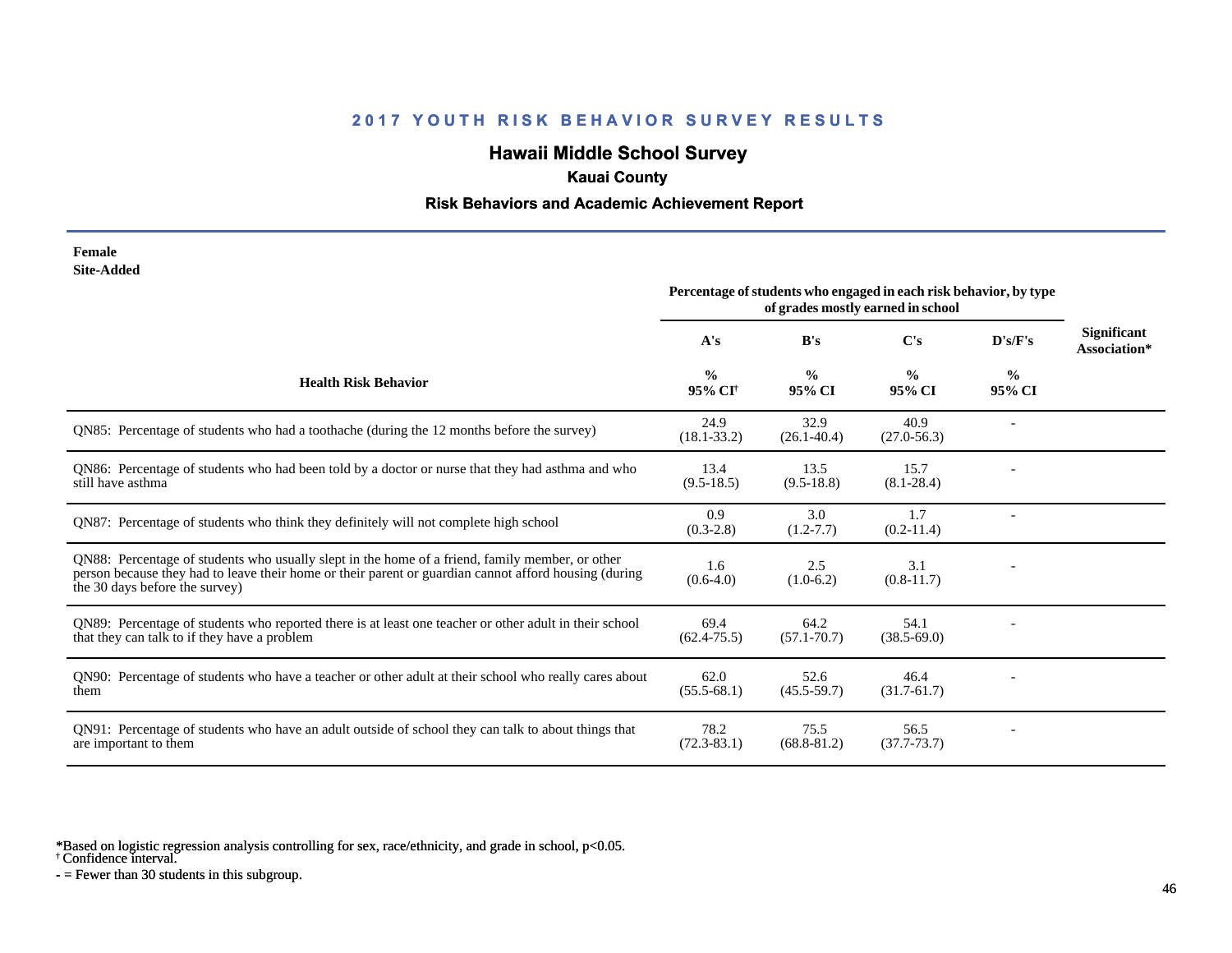# **Hawaii Middle School Survey**

# **Kauai County**

#### **Risk Behaviors and Academic Achievement Report**

| Female            |
|-------------------|
| <b>Site-Added</b> |

|                                                                                                                                                                                                                 | Percentage of students who engaged in each risk behavior, by type<br>of grades mostly earned in school |                         |                         |                         |                                    |
|-----------------------------------------------------------------------------------------------------------------------------------------------------------------------------------------------------------------|--------------------------------------------------------------------------------------------------------|-------------------------|-------------------------|-------------------------|------------------------------------|
|                                                                                                                                                                                                                 | A's                                                                                                    | B's                     | C's                     | D's/F's                 | <b>Significant</b><br>Association* |
| <b>Health Risk Behavior</b>                                                                                                                                                                                     | $\frac{0}{0}$<br>95% CI <sup>+</sup>                                                                   | $\frac{0}{0}$<br>95% CI | $\frac{0}{0}$<br>95% CI | $\frac{6}{9}$<br>95% CI |                                    |
| ON92: Percentage of students who have talked with at least one of their parents or another adult in<br>their family about the dangers of tobacco, alcohol, or drug use (during the 12 months before the survey) | 40.9<br>$(33.6 - 48.7)$                                                                                | 41.8<br>$(35.4 - 48.5)$ | 41.5<br>$(25.9 - 58.9)$ |                         |                                    |
| QN93: Percentage of students who reported their parents or other adults in their family talked with<br>them about what they expect them to do or not to do when it comes to sex                                 | 30.7<br>$(24.4 - 37.7)$                                                                                | 40.1<br>$(33.4 - 47.3)$ | 53.3<br>$(34.8 - 70.8)$ |                         |                                    |
| QN94: Percentage of students who ever talked with their parents or other adults in their family about<br>how to say no to having sex                                                                            | 27.6<br>$(22.4 - 33.4)$                                                                                | 40.4<br>$(33.2 - 48.1)$ | 34.2<br>$(21.6-49.4)$   |                         |                                    |
| QN95: Percentage of students who most of the time or always get the kind of help they need (among<br>students who report having felt sad, empty, hopeless, angry, or anxious)                                   | 32.7<br>$(25.0 - 41.5)$                                                                                | 22.4<br>$(16.1 - 30.4)$ | 13.0<br>$(5.7-27.2)$    |                         |                                    |
| QN96: Percentage of students who have ever ridden in a car driven by someone, including the student,<br>who was "high" or had been using alcohol or drugs                                                       | 23.6<br>$(18.3 - 30.0)$                                                                                | 28.9<br>$(22.9 - 35.8)$ | 29.4<br>$(16.7 - 46.5)$ |                         |                                    |
| QN97: Percentage of students who ever use alcohol or drugs to relax, feel better about themselves, or<br>fit in                                                                                                 | 5.9<br>$(3.4-10.0)$                                                                                    | 14.8<br>$(10.2 - 21.0)$ | 19.2<br>$(9.8-34.1)$    |                         |                                    |
| QN98: Percentage of students who ever use alcohol or drugs while they are alone                                                                                                                                 | 5.2<br>$(2.8-9.4)$                                                                                     | 11.0<br>$(7.7-15.6)$    | 13.9<br>$(7.2 - 25.4)$  |                         |                                    |

\*Based on logistic regression analysis controlling for sex, race/ethnicity, and grade in school, p<0.05.

† Confidence interval.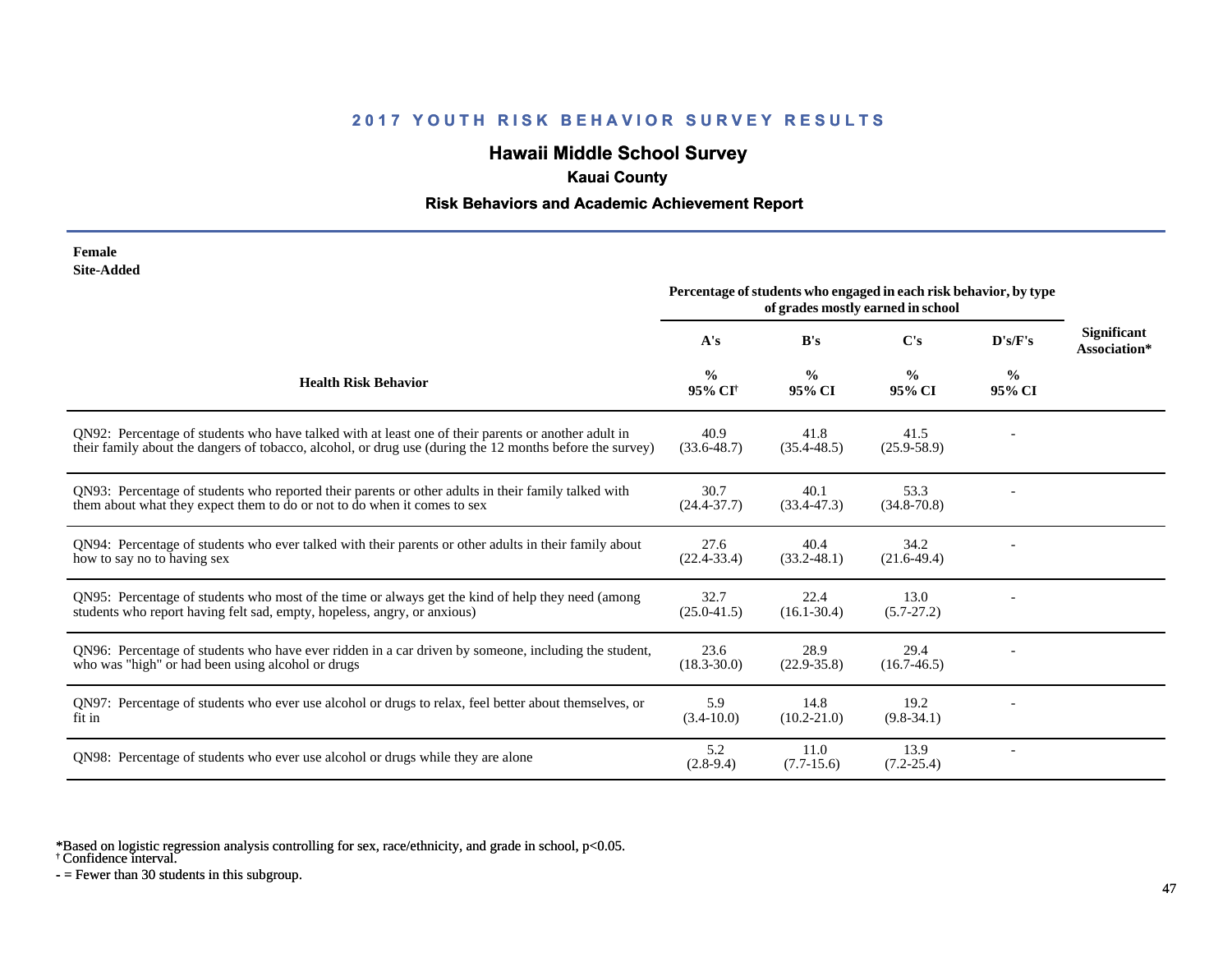# **Hawaii Middle School Survey**

### **Kauai County**

#### **Risk Behaviors and Academic Achievement Report**

#### **Female Site-Added**

|                                                                                                                                                              | Percentage of students who engaged in each risk behavior, by type<br>of grades mostly earned in school |                         |                         |                         |                                    |
|--------------------------------------------------------------------------------------------------------------------------------------------------------------|--------------------------------------------------------------------------------------------------------|-------------------------|-------------------------|-------------------------|------------------------------------|
|                                                                                                                                                              | A's                                                                                                    | B's                     | C's                     | D's/F's                 | <b>Significant</b><br>Association* |
| <b>Health Risk Behavior</b>                                                                                                                                  | $\frac{0}{0}$<br>95% CI <sup>+</sup>                                                                   | $\frac{0}{0}$<br>95% CI | $\frac{0}{0}$<br>95% CI | $\frac{0}{0}$<br>95% CI |                                    |
| QN99: Percentage of students who ever forget things they did while using alcohol or drugs                                                                    | 3.5<br>$(1.9-6.4)$                                                                                     | 8.8<br>$(5.6-13.6)$     | 11.7<br>$(5.6-23.1)$    |                         |                                    |
| QN100: Percentage of students who have family or friends that have told them that they should cut<br>down on their drinking or drug use                      | 7.7<br>$(4.4-13.3)$                                                                                    | 9.5<br>$(6.1-14.6)$     | 8.9<br>$(3.7-19.7)$     |                         |                                    |
| QN101: Percentage of students who have ever gotten into trouble while they were using alcohol or<br>drugs                                                    | 3.3<br>$(1.6-6.9)$                                                                                     | 9.8<br>$(6.3-15.0)$     | 18.7<br>$(10.3 - 31.4)$ |                         |                                    |
| QN102: Percentage of students who have attended school under the influence of alcohol, marijuana, or<br>other drugs (during the 12 months before the survey) | 2.1<br>$(0.9-4.9)$                                                                                     | 13.2<br>$(8.5-19.9)$    | 8.5<br>$(3.4-19.4)$     |                         |                                    |
| QNNODNT: Percentage of students who never saw a dentist (for a check-up, exam, teeth cleaning, or<br>other dental work)                                      | 1.1<br>$(0.2 - 7.7)$                                                                                   | 1.8<br>$(0.5-5.9)$      | 9.5<br>$(1.8-37.6)$     |                         |                                    |

\*Based on logistic regression analysis controlling for sex, race/ethnicity, and grade in school, p<0.05.

† Confidence interval.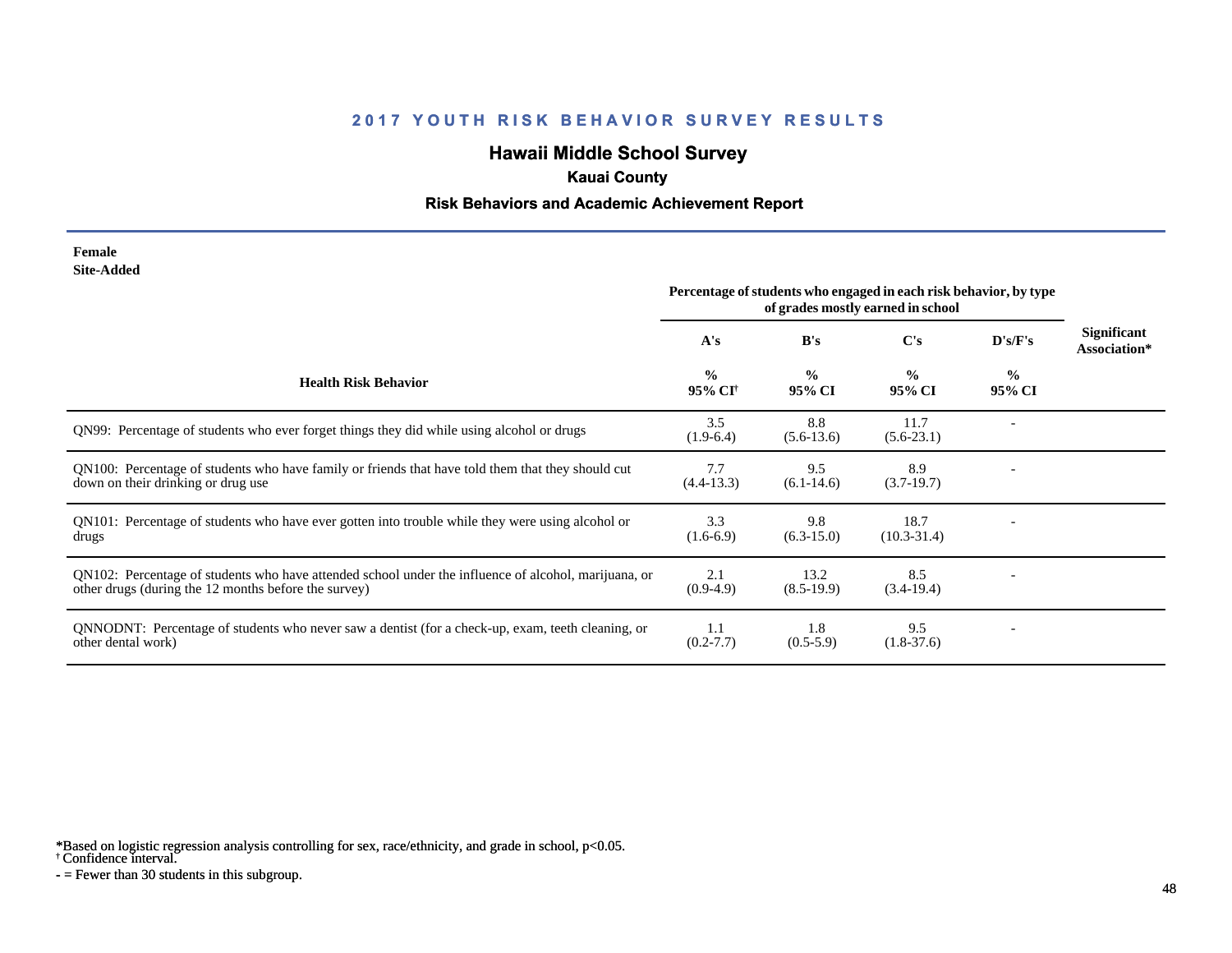# **Hawaii Middle School Survey**

### **Kauai County**

### **Risk Behaviors and Academic Achievement Report**

#### **Hispanic/Latino Unintentional Injuries/Violence**

|                                                                                                                                                           | Percentage of students who engaged in each risk behavior, by type<br>of grades mostly earned in school |                         |                         |                         |                             |
|-----------------------------------------------------------------------------------------------------------------------------------------------------------|--------------------------------------------------------------------------------------------------------|-------------------------|-------------------------|-------------------------|-----------------------------|
|                                                                                                                                                           | A's                                                                                                    | B's                     | $\bf C's$               | D's/F's                 | Significant<br>Association* |
| <b>Health Risk Behavior</b>                                                                                                                               | $\frac{0}{0}$<br>95% CI <sup>†</sup>                                                                   | $\frac{0}{0}$<br>95% CI | $\frac{0}{0}$<br>95% CI | $\frac{1}{2}$<br>95% CI |                             |
| QN12: Percentage of students who were ever bullied on school property                                                                                     | 51.8<br>$(38.6 - 64.7)$                                                                                | 51.4<br>$(37.7-64.8)$   |                         |                         |                             |
| QN13: Percentage of students who were ever electronically bullied (counting being bullied through<br>texting, Instagram, Facebook, or other social media) | 25.5<br>$(15.4 - 39.2)$                                                                                | 26.8<br>$(14.9 - 43.4)$ |                         |                         |                             |
| QN14: Percentage of students who ever seriously thought about killing themselves                                                                          | 20.0<br>$(10.1 - 35.8)$                                                                                | 32.6<br>$(22.6 - 44.4)$ |                         |                         |                             |
| QN15: Percentage of students who ever made a plan about how they would kill themselves                                                                    | 16.3<br>$(6.9 - 33.7)$                                                                                 | 26.1<br>$(16.5 - 38.7)$ |                         |                         |                             |
| QN16: Percentage of students who ever tried to kill themselves                                                                                            | 8.7<br>$(3.7-19.3)$                                                                                    | 15.4<br>$(7.5-28.8)$    |                         |                         |                             |

\*Based on logistic regression analysis controlling for sex, race/ethnicity, and grade in school, p<0.05.

† Confidence interval.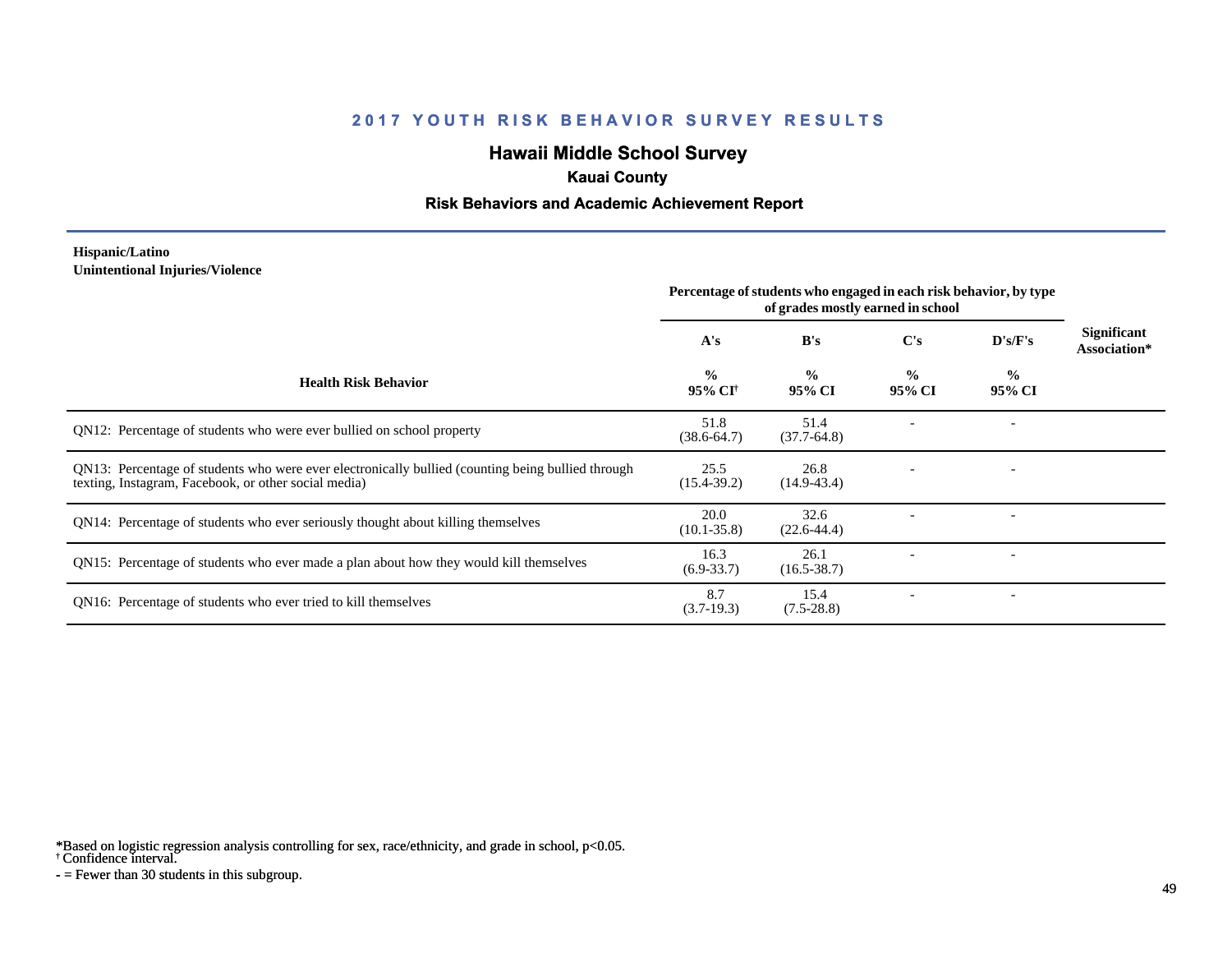# **Hawaii Middle School Survey**

### **Kauai County**

#### **Risk Behaviors and Academic Achievement Report**

#### **Hispanic/Latino Tobacco Use**

|                                                                                                                                                                                                                                                                                                                 | Percentage of students who engaged in each risk behavior, by type<br>of grades mostly earned in school |                         |                         |                         |                                    |
|-----------------------------------------------------------------------------------------------------------------------------------------------------------------------------------------------------------------------------------------------------------------------------------------------------------------|--------------------------------------------------------------------------------------------------------|-------------------------|-------------------------|-------------------------|------------------------------------|
|                                                                                                                                                                                                                                                                                                                 | A's                                                                                                    | B's                     | $\bf C's$               | D's/F's                 | <b>Significant</b><br>Association* |
| <b>Health Risk Behavior</b>                                                                                                                                                                                                                                                                                     | $\frac{0}{0}$<br>95% CI†                                                                               | $\frac{0}{0}$<br>95% CI | $\frac{0}{0}$<br>95% CI | $\frac{0}{0}$<br>95% CI |                                    |
| QN18: Percentage of students who tried cigarette smoking for the first time before age 11 years (even<br>one or two puffs)                                                                                                                                                                                      | 7.6<br>$(2.9-18.1)$                                                                                    | 3.9<br>$(1.3-11.2)$     |                         |                         |                                    |
| QN19: Percentage of students who currently smoked cigarettes (on at least 1 day during the 30 days<br>before the survey)                                                                                                                                                                                        | 1.6<br>$(0.2-11.6)$                                                                                    | 9.3<br>$(4.2-19.4)$     |                         |                         |                                    |
| QNFRCIG: Percentage of students who currently smoked cigarettes frequently (on 20 or more days<br>during the 30 days before the survey)                                                                                                                                                                         | 0.0                                                                                                    | 1.6<br>$(0.2 - 10.4)$   |                         |                         |                                    |
| QNDAYCIG: Percentage of students who currently smoked cigarettes daily (on all 30 days during the<br>30 days before the survey)                                                                                                                                                                                 | 0.0                                                                                                    | 1.6<br>$(0.2-10.4)$     |                         |                         |                                    |
| QN21: Percentage of students who ever used an electronic vapor product (including e-cigarettes,<br>e-cigars, e-pipes, vape pipes, vaping pens, e-hookahs, and hookah pens [such as blu, NJOY, Vuse,<br>MarkTen, Logic, Vapin Plus, eGo, and Halo])                                                              | 19.7<br>$(10.8 - 33.4)$                                                                                | 29.0<br>$(19.0 - 41.7)$ |                         |                         |                                    |
| QN22: Percentage of students who currently used an electronic vapor product (including e-cigarettes,<br>e-cigars, e-pipes, vape pipes, vaping pens, e-hookahs, and hookah pens [such as blu, NJOY, Vuse,<br>MarkTen, Logic, Vapin Plus, eGo, and Halo], on at least 1 day during the 30 days before the survey) | 14.1<br>$(6.9-26.7)$                                                                                   | 20.5<br>$(12.6 - 31.5)$ |                         |                         |                                    |

\*Based on logistic regression analysis controlling for sex, race/ethnicity, and grade in school, p<0.05.

† Confidence interval.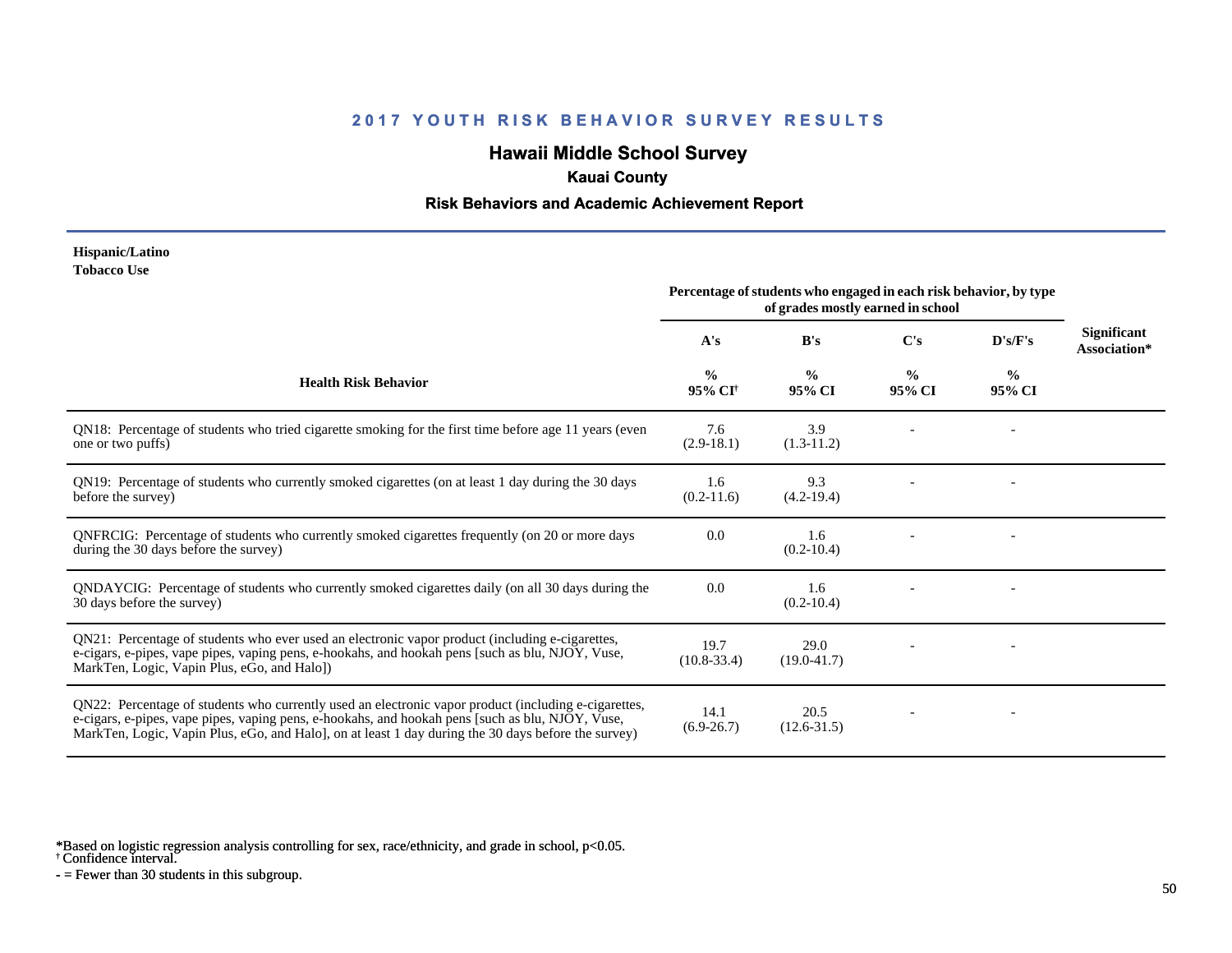# **Hawaii Middle School Survey**

### **Kauai County**

#### **Risk Behaviors and Academic Achievement Report**

#### **Hispanic/Latino Alcohol/Other Drug Use**

|                                                                                                                                                                                                                                                  | Percentage of students who engaged in each risk behavior, by type<br>of grades mostly earned in school |                         |                         |                         |                             |
|--------------------------------------------------------------------------------------------------------------------------------------------------------------------------------------------------------------------------------------------------|--------------------------------------------------------------------------------------------------------|-------------------------|-------------------------|-------------------------|-----------------------------|
|                                                                                                                                                                                                                                                  | A's                                                                                                    | B's                     | $\bf C's$               | $\bf{D's/F's}$          | Significant<br>Association* |
| <b>Health Risk Behavior</b>                                                                                                                                                                                                                      | $\frac{0}{0}$<br>95% CI <sup>†</sup>                                                                   | $\frac{0}{0}$<br>95% CI | $\frac{0}{0}$<br>95% CI | $\frac{0}{0}$<br>95% CI |                             |
| QN27: Percentage of students who drank alcohol for the first time before age 11 years (other than a<br>few sips)                                                                                                                                 | 7.7<br>$(3.1 - 17.7)$                                                                                  | 19.2<br>$(11.1 - 31.3)$ |                         |                         |                             |
| QN29: Percentage of students who tried marijuana for the first time before age 11 years                                                                                                                                                          | 4.6<br>$(1.4-13.9)$                                                                                    | 4.0<br>$(1.3-11.5)$     |                         |                         |                             |
| QN30: Percentage of students who ever used cocaine (any form of cocaine, including powder, crack,<br>or freebase)                                                                                                                                | 1.5<br>$(0.2 - 9.7)$                                                                                   | 3.0<br>$(0.7-11.3)$     |                         |                         |                             |
| QN33: Percentage of students who ever took prescription pain medicine without a doctor's<br>prescription or differently than how a doctor told them to use it (counting drugs such as codeine,<br>Vicodin, Oxycontin, hydrocodone, and Percocet) | 8.7<br>$(3.5 - 20.3)$                                                                                  | 14.4<br>$(7.2 - 26.7)$  |                         |                         |                             |

\*Based on logistic regression analysis controlling for sex, race/ethnicity, and grade in school, p<0.05.

† Confidence interval.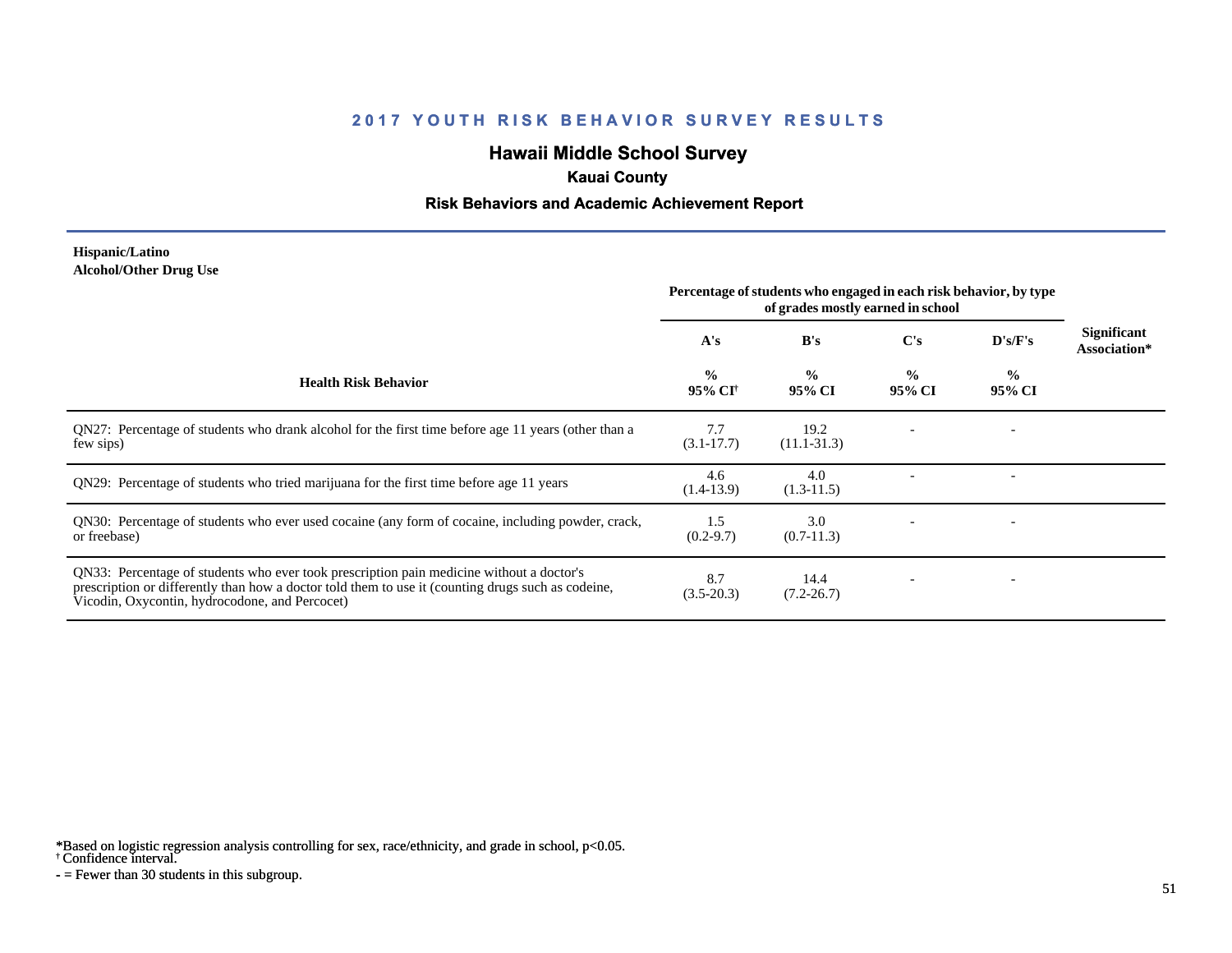# **Hawaii Middle School Survey**

# **Kauai County**

### **Risk Behaviors and Academic Achievement Report**

| Hispanic/Latino         |
|-------------------------|
| <b>Sexual Behaviors</b> |

|                                                                                                | Percentage of students who engaged in each risk behavior, by type<br>of grades mostly earned in school |                         |                          |                          |                                    |
|------------------------------------------------------------------------------------------------|--------------------------------------------------------------------------------------------------------|-------------------------|--------------------------|--------------------------|------------------------------------|
|                                                                                                | A's                                                                                                    | B's                     | C's                      | D's/F's                  | <b>Significant</b><br>Association* |
| <b>Health Risk Behavior</b>                                                                    | $\frac{0}{0}$<br>95% CI†                                                                               | $\frac{0}{0}$<br>95% CI | $\frac{0}{0}$<br>95% CI  | $\frac{0}{0}$<br>95% CI  |                                    |
| QN35: Percentage of students who had sexual intercourse for the first time before age 11 years | 6.2<br>$(2.3-15.9)$                                                                                    | 0.0                     |                          | $\overline{\phantom{0}}$ |                                    |
| QN36: Percentage of students who ever had sexual intercourse with three or more persons        | 1.4<br>$(0.2 - 9.8)$                                                                                   | 0.0                     | $\overline{\phantom{0}}$ | $\overline{\phantom{a}}$ |                                    |

\*Based on logistic regression analysis controlling for sex, race/ethnicity, and grade in school, p<0.05.

† Confidence interval.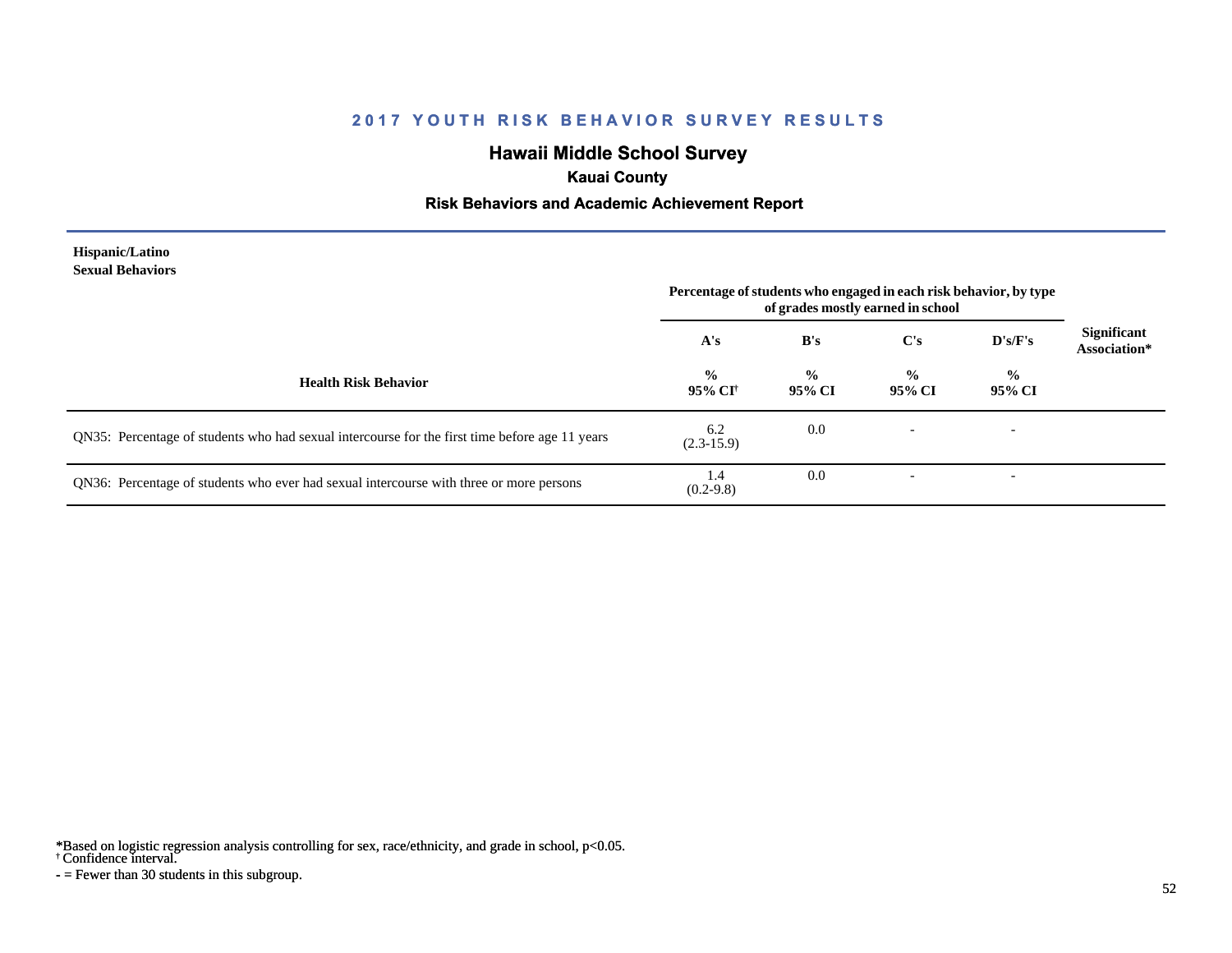# **Hawaii Middle School Survey**

# **Kauai County**

#### **Risk Behaviors and Academic Achievement Report**

#### **Hispanic/Latino Dietary Behaviors**

|                                                                                                           | Percentage of students who engaged in each risk behavior, by type<br>of grades mostly earned in school |                         |                          |                          |                                    |
|-----------------------------------------------------------------------------------------------------------|--------------------------------------------------------------------------------------------------------|-------------------------|--------------------------|--------------------------|------------------------------------|
|                                                                                                           | A's                                                                                                    | B's                     | $\bf C's$                | D's/F's                  | <b>Significant</b><br>Association* |
| <b>Health Risk Behavior</b>                                                                               | $\frac{0}{0}$<br>95% CI <sup>+</sup>                                                                   | $\frac{0}{0}$<br>95% CI | $\frac{0}{0}$<br>95% CI  | $\frac{0}{0}$<br>95% CI  |                                    |
| QN38: Percentage of students who described themselves as slightly or very overweight                      | 21.3<br>$(13.9 - 31.3)$                                                                                | 23.4<br>$(14.8 - 34.7)$ |                          | $\overline{\phantom{0}}$ |                                    |
| QN39: Percentage of students who were trying to lose weight                                               | 42.8<br>$(32.0 - 54.3)$                                                                                | 55.1<br>$(41.7-67.8)$   |                          |                          |                                    |
| QN40: Percentage of students who did not eat breakfast (during the 7 days before the survey)              | 18.4<br>$(11.1 - 29.0)$                                                                                | 21.0<br>$(11.0-36.3)$   |                          |                          |                                    |
| QNBK7DAY: Percentage of students who ate breakfast on all 7 days (during the 7 days before the<br>survey) | 46.1<br>$(33.2 - 59.5)$                                                                                | 38.1<br>$(26.1 - 51.6)$ | $\overline{\phantom{0}}$ | $\overline{\phantom{a}}$ |                                    |

\*Based on logistic regression analysis controlling for sex, race/ethnicity, and grade in school, p<0.05.

† Confidence interval.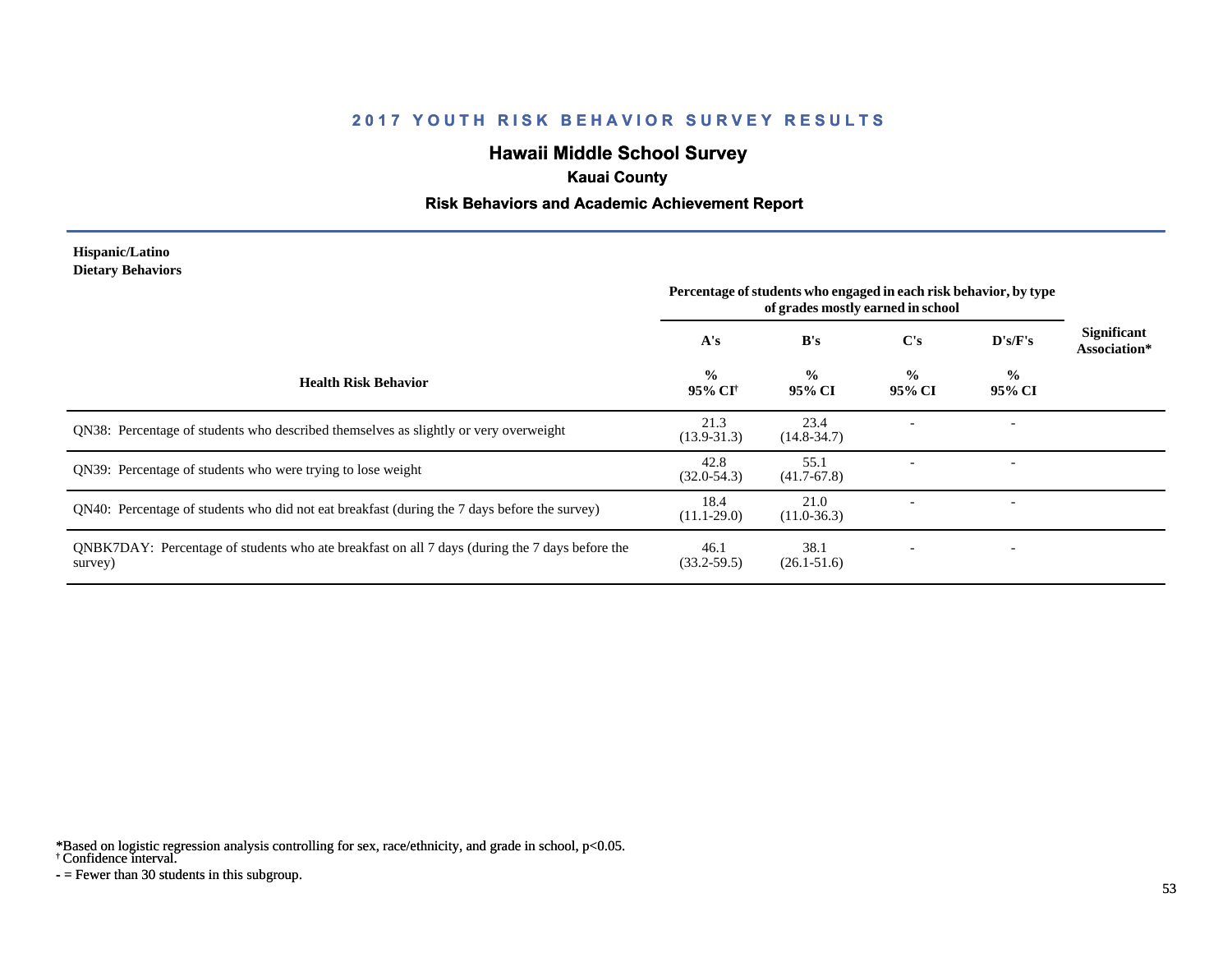# **Hawaii Middle School Survey**

### **Kauai County**

#### **Risk Behaviors and Academic Achievement Report**

#### **Hispanic/Latino Physical Activity**

|                                                                                                                                                                                                                                                                                                                                                      | Percentage of students who engaged in each risk behavior, by type<br>of grades mostly earned in school |                         |                         |                         |                                    |
|------------------------------------------------------------------------------------------------------------------------------------------------------------------------------------------------------------------------------------------------------------------------------------------------------------------------------------------------------|--------------------------------------------------------------------------------------------------------|-------------------------|-------------------------|-------------------------|------------------------------------|
|                                                                                                                                                                                                                                                                                                                                                      | A's                                                                                                    | B's                     | $\bf C's$               | D's/F's                 | <b>Significant</b><br>Association* |
| <b>Health Risk Behavior</b>                                                                                                                                                                                                                                                                                                                          | $\frac{0}{0}$<br>95% CI <sup>+</sup>                                                                   | $\frac{0}{0}$<br>95% CI | $\frac{0}{0}$<br>95% CI | $\frac{0}{0}$<br>95% CI |                                    |
| QN41: Percentage of students who were physically active at least 60 minutes per day on 5 or more<br>days (in any kind of physical activity that increased their heart rate and made them breathe hard some<br>of the time during the 7 days before the survey)                                                                                       | 44.5<br>$(30.4 - 59.6)$                                                                                | 48.5<br>$(37.7-59.4)$   |                         |                         |                                    |
| QNPA0DAY: Percentage of students who did not participate in at least 60 minutes of physical activity<br>on at least 1 day (in any kind of physical activity that increased their heart rate and made them breather<br>hard some of the time during the 7 days before the survey)                                                                     | 8.8<br>$(4.5 - 16.8)$                                                                                  | 6.8<br>$(3.0-14.9)$     |                         |                         |                                    |
| QNPA7DAY: Percentage of students who were physically active at least 60 minutes per day on all 7<br>days (in any kind of physical activity that increased their heart rate and made them breathe hard some<br>of the time during the 7 days before the survey)                                                                                       | 13.0<br>$(7.3-22.2)$                                                                                   | 32.7<br>$(23.4 - 43.6)$ |                         |                         |                                    |
| QN42: Percentage of students who watched television 3 or more hours per day (on an average school<br>day)                                                                                                                                                                                                                                            | 26.2<br>$(16.2 - 39.3)$                                                                                | 41.7<br>$(28.8 - 55.9)$ |                         |                         |                                    |
| QN43: Percentage of students who played video or computer games or used a computer 3 or more<br>hours per day (counting time spent on things such as Xbox, PlayStation, an iPad or other tablet, a<br>smartphone, texting, YouTube, Instagram, Facebook, or other social media, for something that was not<br>school work, on an average school day) | 43.9<br>$(30.2 - 58.5)$                                                                                | 43.5<br>$(30.9 - 57.0)$ |                         |                         |                                    |
| QN44: Percentage of students who attended physical education (PE) classes on 1 or more days (in an<br>average week when they were in school)                                                                                                                                                                                                         | 51.2<br>$(37.2 - 65.0)$                                                                                | 50.5<br>$(37.1 - 63.8)$ |                         |                         |                                    |

\*Based on logistic regression analysis controlling for sex, race/ethnicity, and grade in school, p<0.05.

† Confidence interval.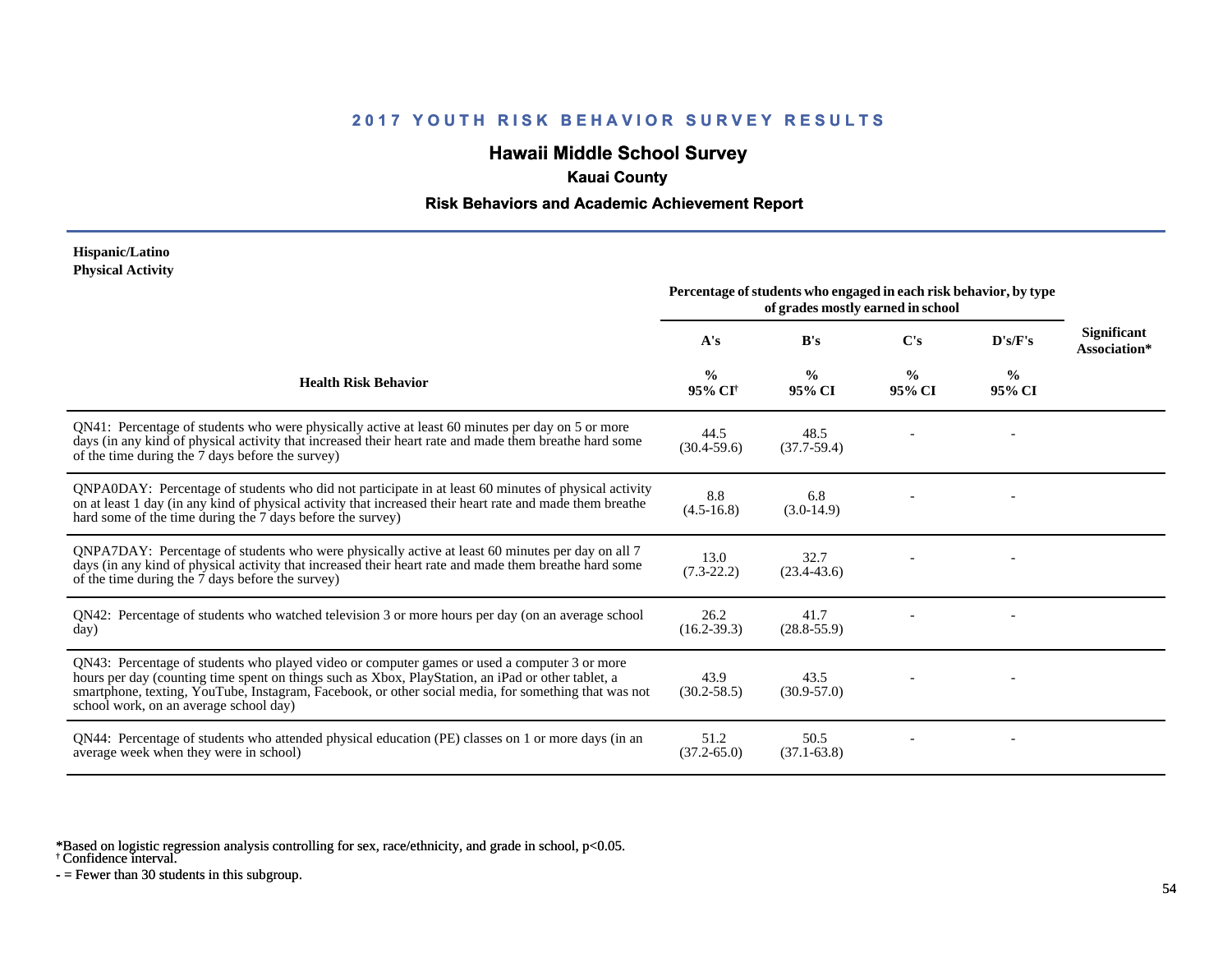# **Hawaii Middle School Survey**

# **Kauai County**

#### **Risk Behaviors and Academic Achievement Report**

#### **Hispanic/Latino Physical Activity**

|                                                                                                                                                                                  | Percentage of students who engaged in each risk behavior, by type<br>of grades mostly earned in school |                         |                         |                          |                                    |
|----------------------------------------------------------------------------------------------------------------------------------------------------------------------------------|--------------------------------------------------------------------------------------------------------|-------------------------|-------------------------|--------------------------|------------------------------------|
|                                                                                                                                                                                  | A's                                                                                                    | B's                     | C's                     | $\bf{D's/F's}$           | <b>Significant</b><br>Association* |
| <b>Health Risk Behavior</b>                                                                                                                                                      | $\frac{0}{0}$<br>95% CI <sup>†</sup>                                                                   | $\frac{0}{0}$<br>95% CI | $\frac{0}{0}$<br>95% CI | $\frac{0}{0}$<br>95% CI  |                                    |
| QNDLYPE: Percentage of students who attended physical education (PE) classes on all 5 days (in an<br>average week when they were in school)                                      | 3.2<br>$(0.9-10.4)$                                                                                    | 8.0<br>$(3.4-17.8)$     |                         |                          |                                    |
| QN45: Percentage of students who played on at least one sports team (counting any teams run by their<br>school or community groups, during the past 12 months before the survey) | 59.3<br>$(47.6 - 70.1)$                                                                                | 63.9<br>$(50.8 - 75.2)$ |                         |                          |                                    |
| QN46: Percentage of students who had a concussion from playing a sport or being physically active<br>(one or more times during the 12 months before the survey)                  | 10.8<br>$(5.4 - 20.4)$                                                                                 | 20.3<br>$(11.8 - 32.7)$ |                         |                          |                                    |
| QN48: Percentage of students who got 8 or more hours of sleep (on an average school night)                                                                                       | 54.1<br>$(40.2 - 67.3)$                                                                                | 60.9<br>$(46.6 - 73.6)$ |                         | $\overline{\phantom{a}}$ |                                    |

\*Based on logistic regression analysis controlling for sex, race/ethnicity, and grade in school, p<0.05.

† Confidence interval.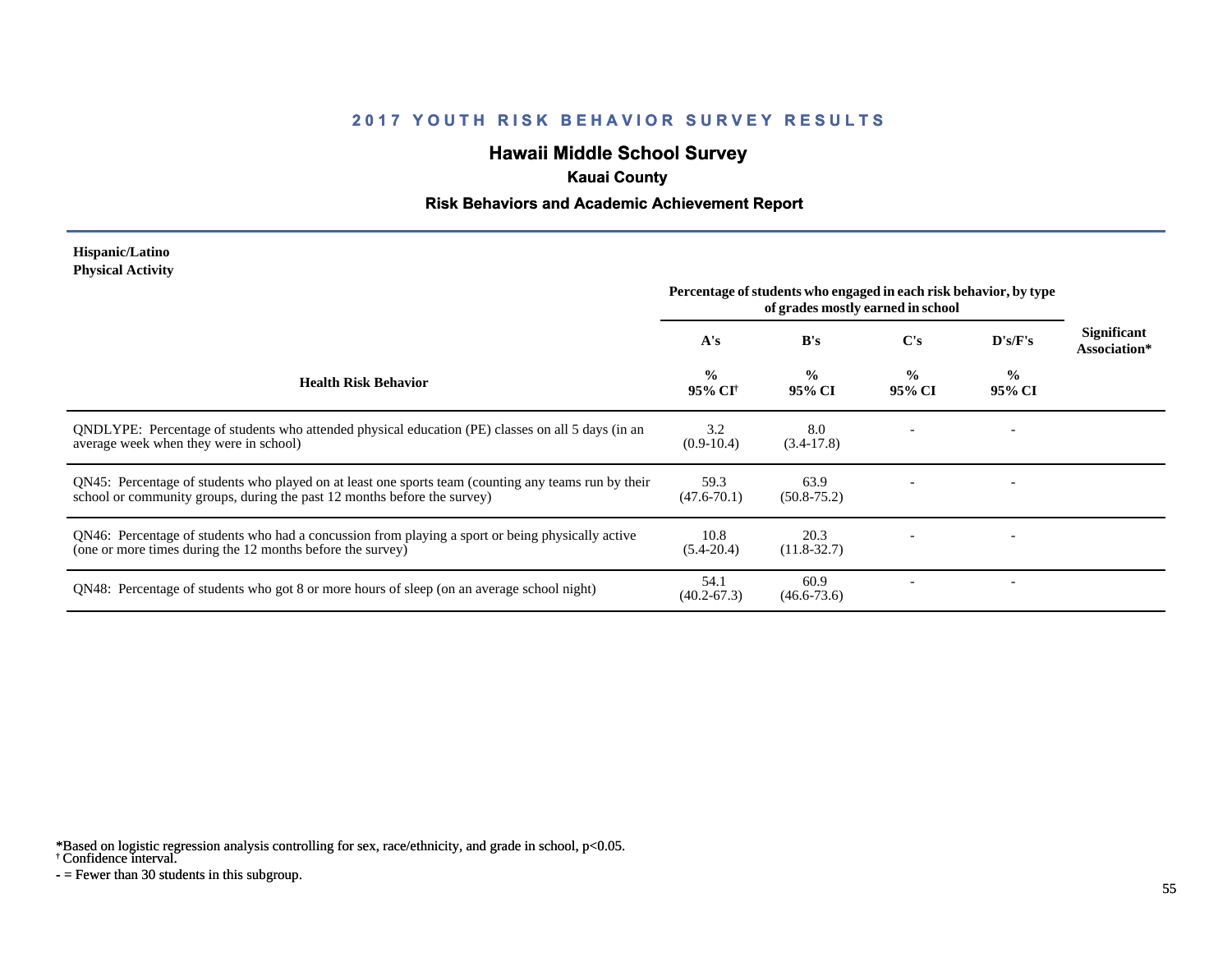# **Hawaii Middle School Survey**

# **Kauai County**

#### **Risk Behaviors and Academic Achievement Report**

| Hispanic/Latino<br>Other                                                                      | Percentage of students who engaged in each risk behavior, by type<br>of grades mostly earned in school |                         |                          |                          |                                    |
|-----------------------------------------------------------------------------------------------|--------------------------------------------------------------------------------------------------------|-------------------------|--------------------------|--------------------------|------------------------------------|
|                                                                                               | A's                                                                                                    | B's                     | $\bf C's$                | $\bf{D's/F's}$           | <b>Significant</b><br>Association* |
| <b>Health Risk Behavior</b>                                                                   | $\frac{0}{0}$<br>95% CI†                                                                               | $\frac{0}{0}$<br>95% CI | $\frac{0}{0}$<br>95% CI  | $\frac{0}{0}$<br>95% CI  |                                    |
| QN47: Percentage of students who had ever been told by a doctor or nurse that they had asthma | 16.9<br>$(10.0 - 27.3)$                                                                                | 29.1<br>$(20.8 - 39.0)$ | $\overline{\phantom{a}}$ | $\overline{\phantom{a}}$ |                                    |

\*Based on logistic regression analysis controlling for sex, race/ethnicity, and grade in school, p<0.05.

† Confidence interval.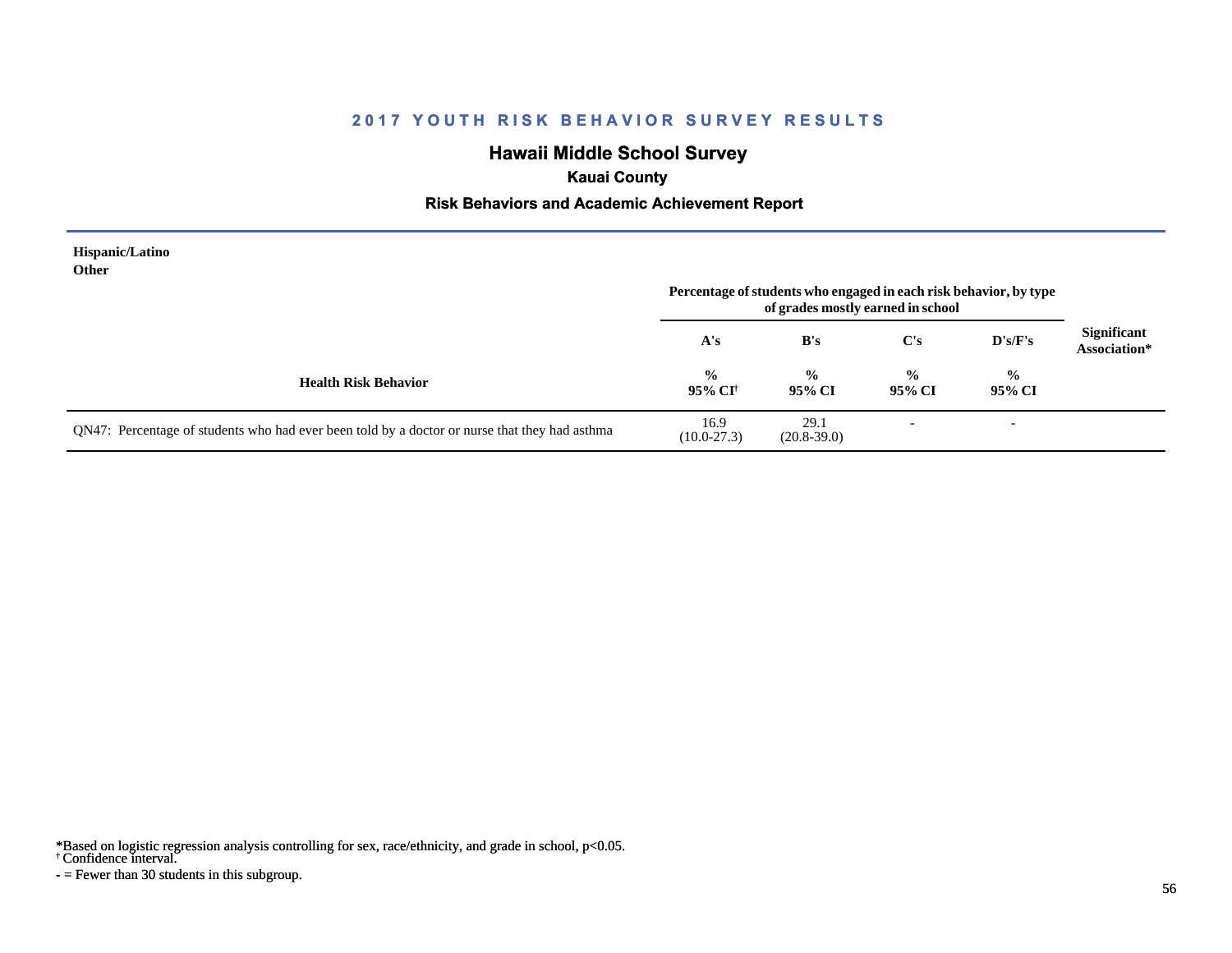# **Hawaii Middle School Survey**

### **Kauai County**

#### **Risk Behaviors and Academic Achievement Report**

#### **Hispanic/Latino Site-Added**

|                                                                                                                                                                                      | Percentage of students who engaged in each risk behavior, by type<br>of grades mostly earned in school |                         |                         |                |                                    |
|--------------------------------------------------------------------------------------------------------------------------------------------------------------------------------------|--------------------------------------------------------------------------------------------------------|-------------------------|-------------------------|----------------|------------------------------------|
|                                                                                                                                                                                      | A's                                                                                                    | B's                     | $\bf C's$               | D's/F's        | <b>Significant</b><br>Association* |
| <b>Health Risk Behavior</b>                                                                                                                                                          | $\frac{0}{0}$<br>95% CI†                                                                               | $\frac{6}{9}$<br>95% CI | $\frac{0}{0}$<br>95% CI | $\%$<br>95% CI |                                    |
| QN50: Percentage of students who report they do not describe themselves as only one race or ethnicity                                                                                | 41.7<br>$(29.1 - 55.5)$                                                                                | 32.7<br>$(20.2 - 48.2)$ |                         |                |                                    |
| QN51: Percentage of students who reported that either of their parents or other adults in their family<br>are serving on active duty in the military                                 | 13.4<br>$(7.1 - 23.8)$                                                                                 | 19.6<br>$(10.3 - 34.0)$ |                         |                |                                    |
| QN52: Percentage of students who have serious difficulty concentrating, remembering, or making<br>decisions (because of a physical, mental, or emotional problem)                    | 20.4<br>$(11.0-34.7)$                                                                                  | 39.0<br>$(27.3 - 52.2)$ |                         |                |                                    |
| QN53: Percentage of students who carried a weapon (such as a gun, knife, or club, during the 12<br>months before the survey)                                                         | 14.8<br>$(6.9-28.9)$                                                                                   | 18.6<br>$(10.6 - 30.5)$ |                         |                |                                    |
| QN54: Percentage of students who did not go to school because they felt they would be unsafe at<br>school or on their way to or from school (during the 12 months before the survey) | 7.6<br>$(3.1 - 17.2)$                                                                                  | 10.0<br>$(4.4 - 21.3)$  |                         |                |                                    |
| QN55: Percentage of students who have been in a physical fight (during the 12 months before the<br>survey)                                                                           | 6.3<br>$(2.3-16.1)$                                                                                    | 15.9<br>$(9.1 - 26.1)$  |                         |                |                                    |
| QN56: Percentage of students who were ever physically forced to have sexual intercourse (when they<br>did not want to)                                                               | 1.4<br>$(0.2-9.6)$                                                                                     | 4.1<br>$(1.3-12.1)$     |                         |                |                                    |

\*Based on logistic regression analysis controlling for sex, race/ethnicity, and grade in school, p<0.05.

<sup>†</sup> Confidence interval.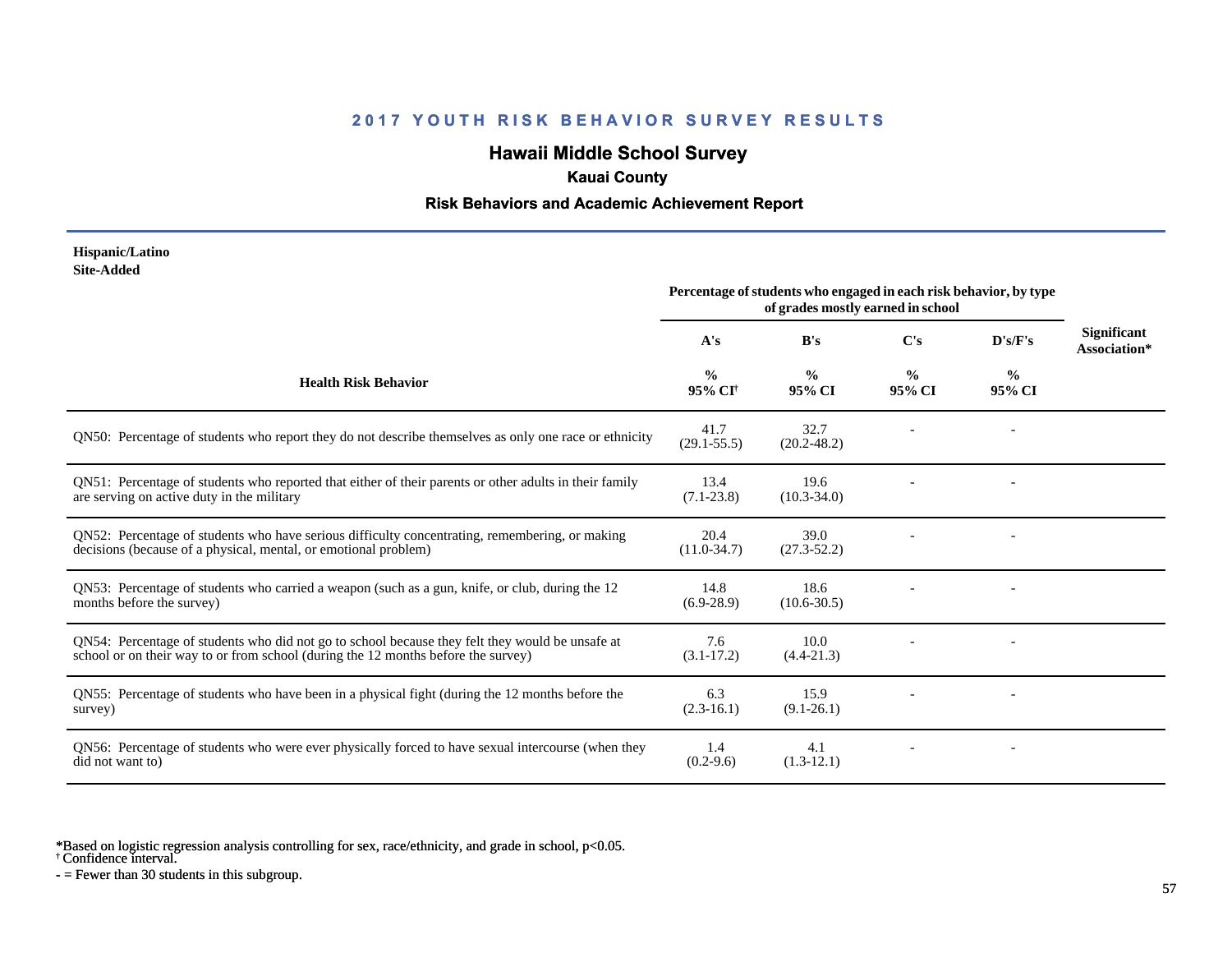# **Hawaii Middle School Survey**

### **Kauai County**

#### **Risk Behaviors and Academic Achievement Report**

#### **Hispanic/Latino Site-Added**

|                                                                                                                                                                                                                                                                                                                                                                                                                                                                             | Percentage of students who engaged in each risk behavior, by type<br>of grades mostly earned in school |                         |                         |                         |                             |
|-----------------------------------------------------------------------------------------------------------------------------------------------------------------------------------------------------------------------------------------------------------------------------------------------------------------------------------------------------------------------------------------------------------------------------------------------------------------------------|--------------------------------------------------------------------------------------------------------|-------------------------|-------------------------|-------------------------|-----------------------------|
|                                                                                                                                                                                                                                                                                                                                                                                                                                                                             | A's                                                                                                    | B's                     | $\bf C's$               | D's/F's                 | Significant<br>Association* |
| <b>Health Risk Behavior</b>                                                                                                                                                                                                                                                                                                                                                                                                                                                 | $\frac{0}{0}$<br>95% CI <sup>†</sup>                                                                   | $\frac{0}{0}$<br>95% CI | $\frac{0}{0}$<br>95% CI | $\frac{0}{0}$<br>95% CI |                             |
| QN57: Percentage of students who had someone force them to do sexual things that they did not want<br>to do (counting such things as kissing, touching, or being physically forced to have sexual intercourse)                                                                                                                                                                                                                                                              | 2.9<br>$(0.7-11.3)$                                                                                    | 8.4<br>$(3.5-18.8)$     |                         |                         |                             |
| QN58: Percentage of students who had someone they were dating or going out with purposely try to<br>control them or emotionally hurt them (counting such things as being told who they could and could<br>not spend time with, being humiliated in front of others, or being threatened if they did not do what<br>they wanted, during the 12 months before the survey, among students who were dating or going out<br>with someone during the 12 months before the survey) |                                                                                                        | 33.9<br>$(20.1 - 51.0)$ |                         |                         |                             |
| QN59: Percentage of students who had someone they were dating or going out with physically hurt<br>them on purpose (counting such things as being hit, slammed into something, or injured with an object<br>or weapon, during the 12 months before the survey, among students who were dating or going out with<br>someone during the 12 months before the survey)                                                                                                          |                                                                                                        | 22.1<br>$(11.9-37.3)$   |                         |                         |                             |
| QN60: Percentage of students who physically hurt someone they were dating or going out with<br>(counting such things as hitting them, slamming them into something, or injuring them with an object<br>or weapon, during the 12 months before the survey, among students who were dating or going out with<br>someone during the 12 months before the survey)                                                                                                               |                                                                                                        | 24.8<br>$(12.7 - 42.7)$ |                         |                         |                             |
| QN61: Percentage of students who had texted, e-mailed, or posted electronically a revealing or sexual<br>photo of themselves (during the 30 days before the survey)                                                                                                                                                                                                                                                                                                         | 3.1<br>$(0.8-11.7)$                                                                                    | 10.6<br>$(4.8 - 22.0)$  |                         |                         |                             |

\*Based on logistic regression analysis controlling for sex, race/ethnicity, and grade in school, p<0.05.

† Confidence interval.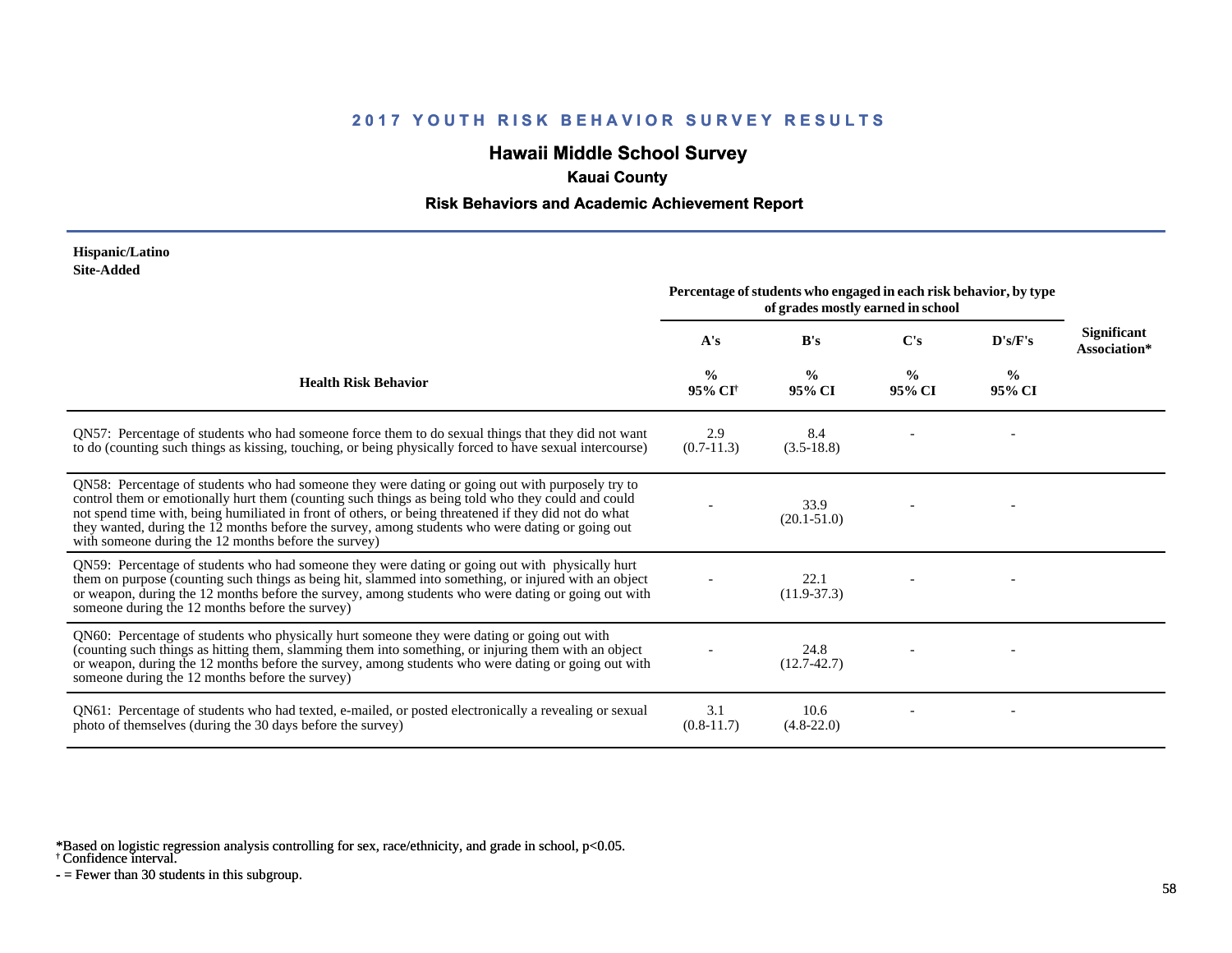# **Hawaii Middle School Survey**

### **Kauai County**

### **Risk Behaviors and Academic Achievement Report**

#### **Hispanic/Latino Site-Added**

|                                                                                                                                                                         | Percentage of students who engaged in each risk behavior, by type<br>of grades mostly earned in school |                         |                         |                |                                    |
|-------------------------------------------------------------------------------------------------------------------------------------------------------------------------|--------------------------------------------------------------------------------------------------------|-------------------------|-------------------------|----------------|------------------------------------|
|                                                                                                                                                                         | A's                                                                                                    | B's                     | C's                     | D's/F's        | <b>Significant</b><br>Association* |
| <b>Health Risk Behavior</b>                                                                                                                                             | $\frac{0}{0}$<br>95% CI <sup>†</sup>                                                                   | $\frac{0}{0}$<br>95% CI | $\frac{0}{0}$<br>95% CI | $\%$<br>95% CI |                                    |
| QN62: Percentage of students who ever electronically bullied someone (counting being bullied<br>through texting, Instagram, Facebook, or other social media)            | 10.3<br>$(4.1 - 23.5)$                                                                                 | 10.1<br>$(4.6 - 20.7)$  |                         |                |                                    |
| QN63: Percentage of students who disagree or strongly disagree that harassment and bullying by other<br>students is a problem at their school                           | 11.2<br>$(5.7 - 20.8)$                                                                                 | 11.5<br>$(5.8-21.7)$    |                         |                |                                    |
| QN64: Percentage of students who have ever done something to purposely hurt themselves without<br>wanting to die (such as cutting or burning themselves on purpose)     | 21.9<br>$(11.0 - 38.9)$                                                                                | 25.9<br>$(15.8 - 39.5)$ |                         |                |                                    |
| QN65: Percentage of students who have ever felt so sad or hopeless almost every day for two weeks or<br>more in a row that they stopped doing some usual activities     | 30.4<br>$(19.6 - 44.0)$                                                                                | 31.6<br>$(21.6 - 43.6)$ |                         |                |                                    |
| QN66: Percentage of students who reported their attempt to kill themselves resulted in an injury,<br>poisoning, or overdose that had to be treated by a doctor or nurse | 3.3<br>$(0.8-13.0)$                                                                                    | 17.5<br>$(9.8-29.2)$    |                         |                |                                    |
| QN67: Percentage of students who had at least one drink of alcohol (during the 30 days before the<br>survey)                                                            | 8.5<br>$(3.2 - 21.0)$                                                                                  | 18.1<br>$(10.1 - 30.2)$ |                         |                |                                    |
| QN68: Percentage of students who had five or more drinks of alcohol in a row (within a couple of<br>hours on at least one day during the 30 days before the survey)     | 4.6<br>$(1.4-14.1)$                                                                                    | 9.9<br>$(4.4 - 20.7)$   |                         |                |                                    |

\*Based on logistic regression analysis controlling for sex, race/ethnicity, and grade in school, p<0.05.

† Confidence interval.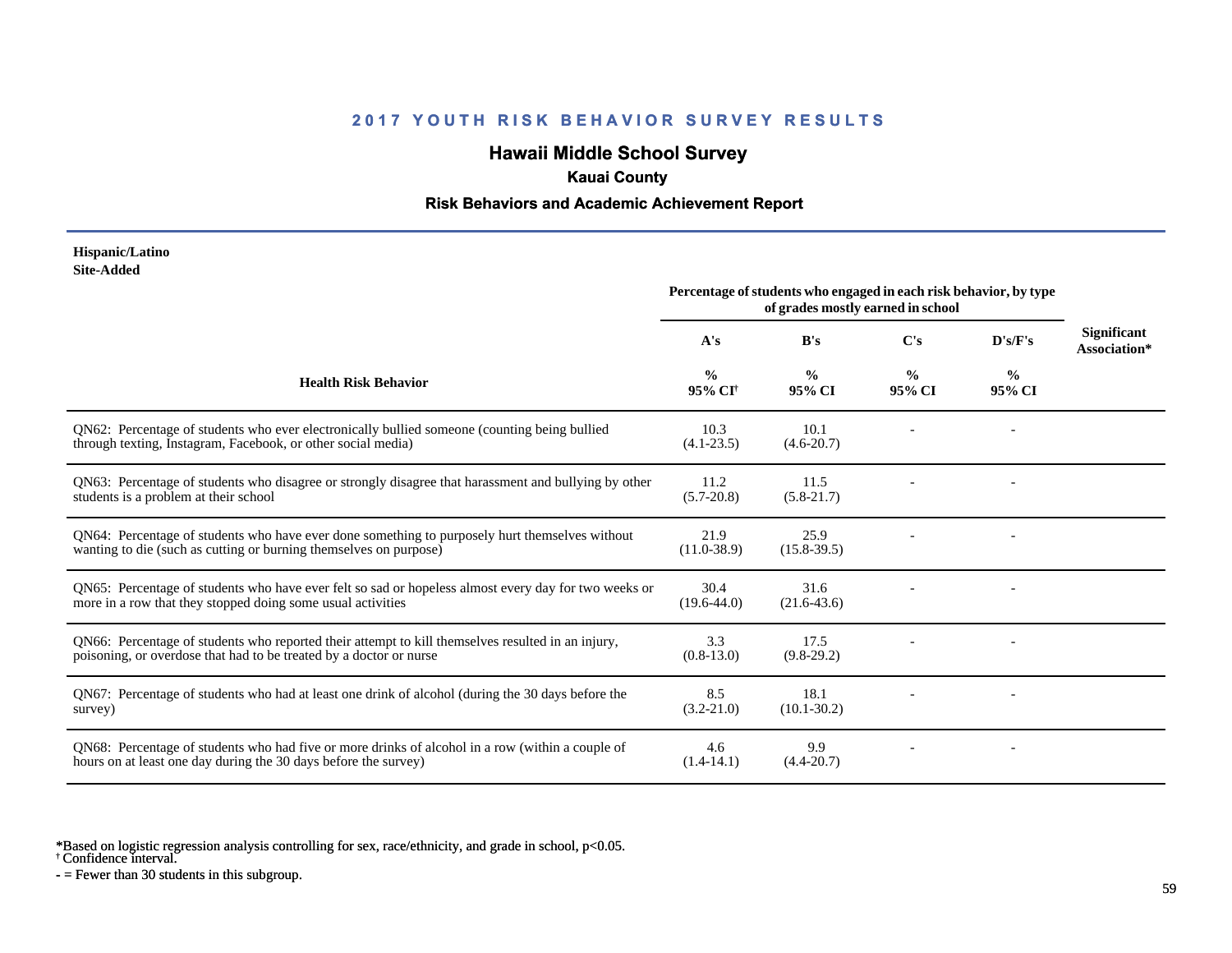# **Hawaii Middle School Survey**

### **Kauai County**

#### **Risk Behaviors and Academic Achievement Report**

#### **Hispanic/Latino Site-Added**

|                                                                                                                                                                                                                                                                                              | Percentage of students who engaged in each risk behavior, by type<br>of grades mostly earned in school |                         |                         |                |                                    |
|----------------------------------------------------------------------------------------------------------------------------------------------------------------------------------------------------------------------------------------------------------------------------------------------|--------------------------------------------------------------------------------------------------------|-------------------------|-------------------------|----------------|------------------------------------|
|                                                                                                                                                                                                                                                                                              | A's                                                                                                    | B's                     | C's                     | D's/F's        | <b>Significant</b><br>Association* |
| <b>Health Risk Behavior</b>                                                                                                                                                                                                                                                                  | $\frac{0}{0}$<br>95% CI <sup>†</sup>                                                                   | $\frac{0}{0}$<br>95% CI | $\frac{0}{0}$<br>95% CI | $\%$<br>95% CI |                                    |
| QN69: Percentage of students who report their parents would feel it is a little bit wrong, wrong, or very<br>wrong for them to drink beer, wine, or hard liquor regularly                                                                                                                    | 95.7<br>$(87.1 - 98.7)$                                                                                | 87.0<br>$(74.5-93.9)$   |                         |                |                                    |
| QN70: Percentage of students who currently used marijuana (one or more times during the 30 days<br>before the survey)                                                                                                                                                                        | 4.8<br>$(1.5-14.5)$                                                                                    | 9.3<br>$(4.6-17.9)$     |                         |                |                                    |
| QN71: Percentage of students who ever used methamphetamines (also called "speed," "crystal,"<br>"crank," or "ice")                                                                                                                                                                           | 2.8<br>$(0.7-10.9)$                                                                                    | 1.3<br>$(0.2 - 8.8)$    |                         |                |                                    |
| ON72: Percentage of students who ever used ecstasy (also called MDMA)                                                                                                                                                                                                                        | 4.2<br>$(1.3-12.6)$                                                                                    | 5.7<br>$(2.1 - 14.6)$   |                         |                |                                    |
| QN73: Percentage of students who ever injected any illegal drug (used a needle to inject any illegal<br>drug into their body, one or more times during their life)                                                                                                                           | 10.7<br>$(3.9-26.1)$                                                                                   | 7.1<br>$(2.6 - 18.0)$   |                         |                |                                    |
| QN76: Percentage of students who tried to lose weight or keep from gaining weight by going without<br>eating for 24 hours or more; taking any diet pills, powders, or liquids; vomiting or taking laxatives;<br>smoking cigarettes; or skipping meals (during the 30 days before the survey) | 12.9<br>$(6.2 - 24.7)$                                                                                 | 23.9<br>$(13.9 - 37.9)$ |                         |                |                                    |
| QN77: Percentage of students who most of the time or always went hungry because there was not<br>enough food in their home (during the 30 days before the survey)                                                                                                                            | 4.8<br>$(1.8-12.1)$                                                                                    | 10.2<br>$(4.3-22.4)$    |                         |                |                                    |

\*Based on logistic regression analysis controlling for sex, race/ethnicity, and grade in school, p<0.05.

† Confidence interval.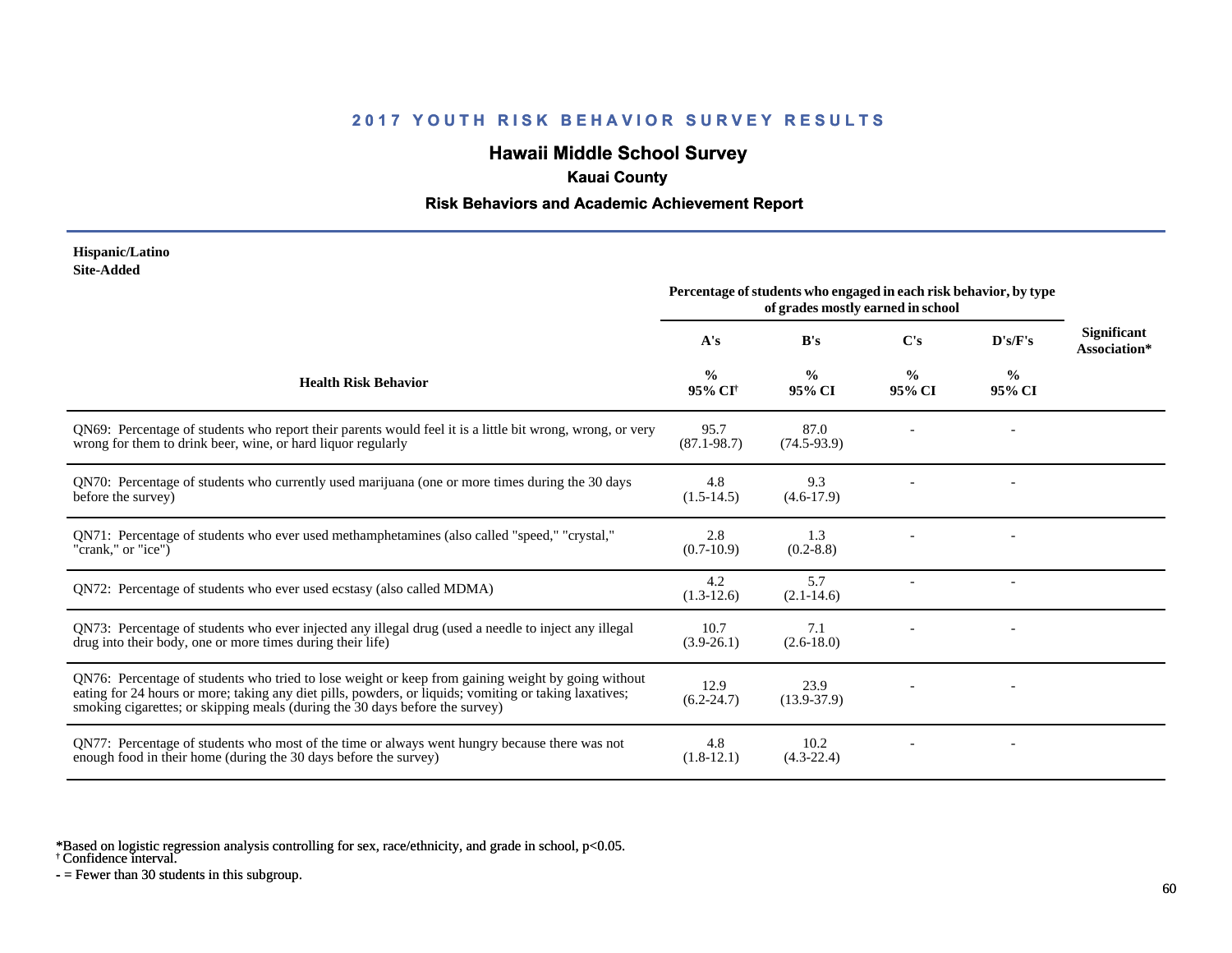# **Hawaii Middle School Survey**

### **Kauai County**

### **Risk Behaviors and Academic Achievement Report**

#### **Hispanic/Latino Site-Added**

|                                                                                                                                                                                                 | Percentage of students who engaged in each risk behavior, by type<br>of grades mostly earned in school |                         |                |                |                                    |
|-------------------------------------------------------------------------------------------------------------------------------------------------------------------------------------------------|--------------------------------------------------------------------------------------------------------|-------------------------|----------------|----------------|------------------------------------|
|                                                                                                                                                                                                 | A's                                                                                                    | B's                     | C's            | D's/F's        | <b>Significant</b><br>Association* |
| <b>Health Risk Behavior</b>                                                                                                                                                                     | $\frac{0}{0}$<br>95% CI <sup>+</sup>                                                                   | $\frac{0}{0}$<br>95% CI | $\%$<br>95% CI | $\%$<br>95% CI |                                    |
| QN78: Percentage of students who did exercises to strengthen or tone their muscles on three or more<br>days (such as push-ups, sit-ups, or weight lifting, during the 7 days before the survey) | 42.0<br>$(28.3 - 57.1)$                                                                                | 55.9<br>$(45.0 - 66.3)$ |                |                |                                    |
| QN79: Percentage of students who walk or ride their bike to or from school (one or more days during<br>an average week when they are in school and weather allows them to do so)                | 13.4<br>$(7.0-24.2)$                                                                                   | 34.6<br>$(23.8 - 47.3)$ |                |                |                                    |
| QN80: Percentage of students who have been taught about AIDS or HIV infection in school                                                                                                         | 59.1<br>$(42.8 - 73.6)$                                                                                | 50.5<br>$(39.1 - 61.8)$ |                |                |                                    |
| QN81: Percentage of students who most of the time or always wear sunscreen (with an SPF of 15 or<br>higher when they are outside for more than one hour on a sunny day)                         | 22.7<br>$(14.3 - 34.0)$                                                                                | 15.1<br>$(8.8-24.9)$    |                |                |                                    |
| QN82: Percentage of students who did not go to school because they were sick (on one or more days<br>during the 30 days before the survey)                                                      | 35.5<br>$(24.5 - 48.4)$                                                                                | 53.3<br>$(39.4 - 66.6)$ |                |                |                                    |
| QN83: Percentage of students who saw a doctor or nurse (for a check-up or physical exam when they<br>were not sick or injured during the 12 months before the survey)                           | 46.2<br>$(34.8 - 58.0)$                                                                                | 39.4<br>$(27.2 - 53.0)$ |                |                |                                    |
| QN84: Percentage of students who saw a dentist (for a check-up, exam, teeth cleaning, or other dental<br>work, during the 12 months before the survey)                                          | 83.1<br>$(72.1 - 90.3)$                                                                                | 62.0<br>$(50.9 - 71.9)$ |                |                |                                    |

\*Based on logistic regression analysis controlling for sex, race/ethnicity, and grade in school, p<0.05.

† Confidence interval.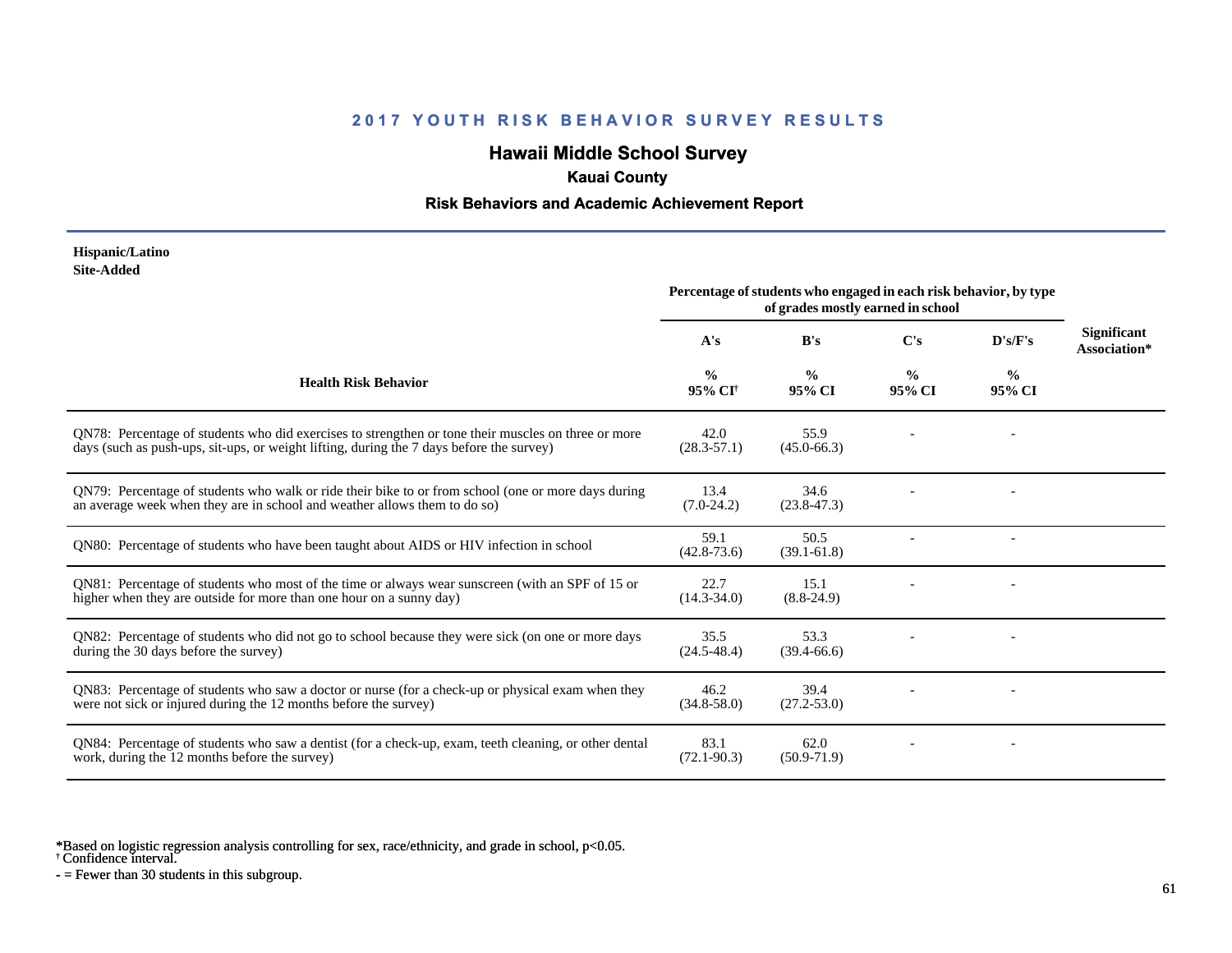# **Hawaii Middle School Survey**

### **Kauai County**

#### **Risk Behaviors and Academic Achievement Report**

#### **Hispanic/Latino Site-Added**

|                                                                                                                                                                                                                                            | Percentage of students who engaged in each risk behavior, by type<br>of grades mostly earned in school |                         |                         |                         |                                    |
|--------------------------------------------------------------------------------------------------------------------------------------------------------------------------------------------------------------------------------------------|--------------------------------------------------------------------------------------------------------|-------------------------|-------------------------|-------------------------|------------------------------------|
|                                                                                                                                                                                                                                            | A's                                                                                                    | B's                     | C's                     | D's/F's                 | <b>Significant</b><br>Association* |
| <b>Health Risk Behavior</b>                                                                                                                                                                                                                | $\frac{0}{0}$<br>95% CI <sup>†</sup>                                                                   | $\frac{0}{0}$<br>95% CI | $\frac{0}{0}$<br>95% CI | $\frac{0}{0}$<br>95% CI |                                    |
| QN85: Percentage of students who had a toothache (during the 12 months before the survey)                                                                                                                                                  | 29.6<br>$(18.3 - 44.2)$                                                                                | 26.1<br>$(15.4 - 40.6)$ |                         |                         |                                    |
| QN86: Percentage of students who had been told by a doctor or nurse that they had asthma and who<br>still have asthma                                                                                                                      | 6.3<br>$(2.7-13.9)$                                                                                    | 14.8<br>$(8.4 - 24.7)$  |                         |                         |                                    |
| QN87: Percentage of students who think they definitely will not complete high school                                                                                                                                                       | 4.5<br>$(1.5-13.0)$                                                                                    | 3.2<br>$(0.8-12.3)$     |                         |                         |                                    |
| QN88: Percentage of students who usually slept in the home of a friend, family member, or other<br>person because they had to leave their home or their parent or guardian cannot afford housing (during<br>the 30 days before the survey) | 1.4<br>$(0.2 - 9.7)$                                                                                   | 7.2<br>$(3.2 - 15.6)$   |                         |                         |                                    |
| QN89: Percentage of students who reported there is at least one teacher or other adult in their school<br>that they can talk to if they have a problem                                                                                     | 64.3<br>$(50.6 - 76.0)$                                                                                | 64.3<br>$(53.9 - 73.5)$ |                         |                         |                                    |
| QN90: Percentage of students who have a teacher or other adult at their school who really cares about<br>them                                                                                                                              | 52.9<br>$(38.6 - 66.8)$                                                                                | 50.9<br>$(37.3-64.3)$   |                         |                         |                                    |
| QN91: Percentage of students who have an adult outside of school they can talk to about things that<br>are important to them                                                                                                               | 81.0<br>$(66.8 - 90.0)$                                                                                | 69.4<br>$(56.7 - 79.7)$ |                         |                         |                                    |

\*Based on logistic regression analysis controlling for sex, race/ethnicity, and grade in school, p<0.05.

† Confidence interval.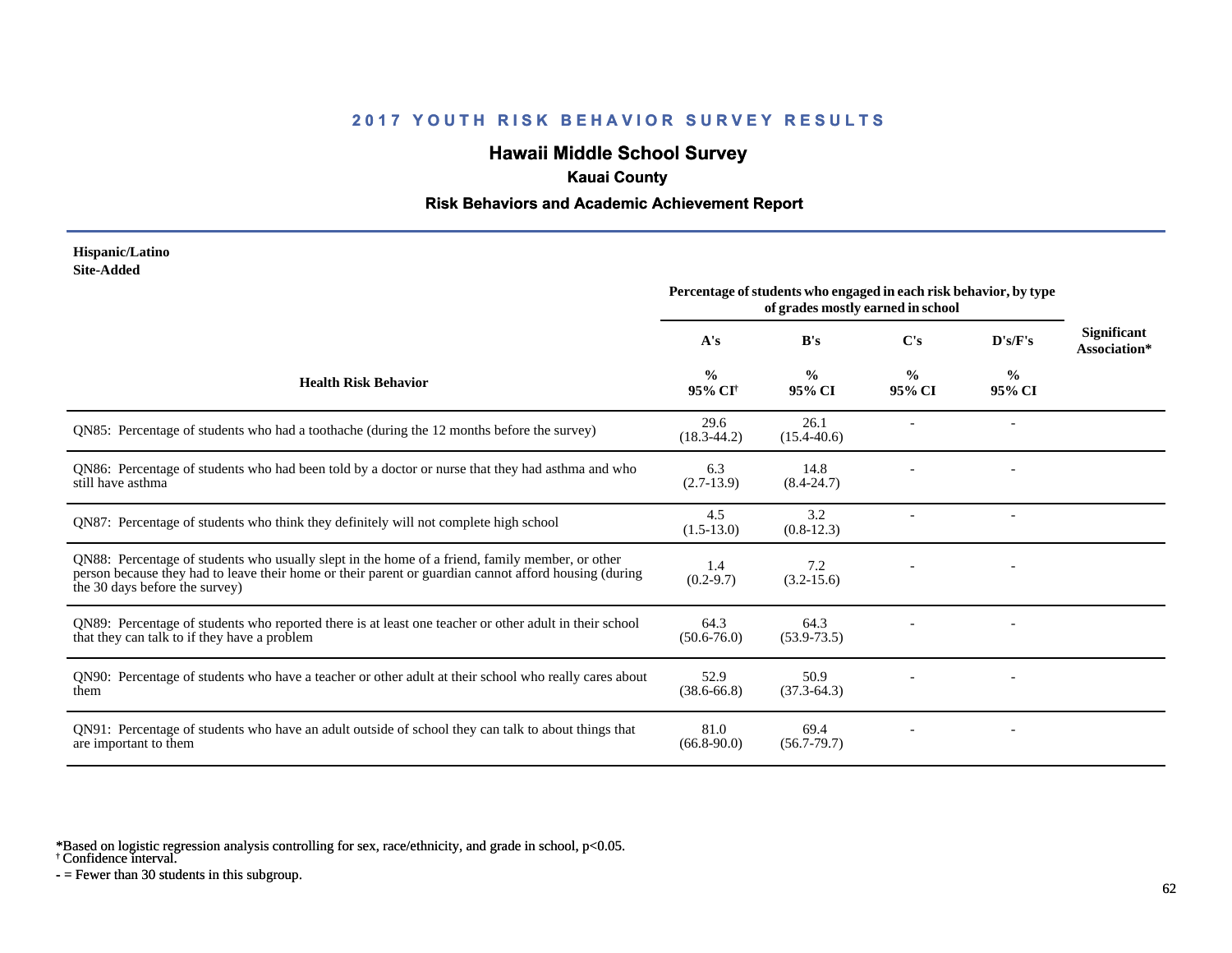# **Hawaii Middle School Survey**

### **Kauai County**

#### **Risk Behaviors and Academic Achievement Report**

#### **Hispanic/Latino Site-Added**

|                                                                                                                                                                                                                 | Percentage of students who engaged in each risk behavior, by type<br>of grades mostly earned in school |                         |                         |                |                                    |
|-----------------------------------------------------------------------------------------------------------------------------------------------------------------------------------------------------------------|--------------------------------------------------------------------------------------------------------|-------------------------|-------------------------|----------------|------------------------------------|
|                                                                                                                                                                                                                 | A's                                                                                                    | B's                     | C's                     | D's/F's        | <b>Significant</b><br>Association* |
| <b>Health Risk Behavior</b>                                                                                                                                                                                     | $\frac{0}{0}$<br>95% CI <sup>†</sup>                                                                   | $\frac{0}{0}$<br>95% CI | $\frac{0}{0}$<br>95% CI | $\%$<br>95% CI |                                    |
| QN92: Percentage of students who have talked with at least one of their parents or another adult in<br>their family about the dangers of tobacco, alcohol, or drug use (during the 12 months before the survey) | 49.9<br>$(37.7-62.1)$                                                                                  | 42.4<br>$(30.4 - 55.3)$ |                         |                |                                    |
| QN93: Percentage of students who reported their parents or other adults in their family talked with<br>them about what they expect them to do or not to do when it comes to sex                                 | 44.6<br>$(32.7 - 57.1)$                                                                                | 45.1<br>$(32.1 - 58.8)$ |                         |                |                                    |
| QN94: Percentage of students who ever talked with their parents or other adults in their family about<br>how to say no to having sex                                                                            | 40.1<br>$(29.3 - 51.9)$                                                                                | 34.2<br>$(22.3 - 48.4)$ |                         |                |                                    |
| QN95: Percentage of students who most of the time or always get the kind of help they need (among<br>students who report having felt sad, empty, hopeless, angry, or anxious)                                   | 33.2<br>$(21.1 - 48.1)$                                                                                | 24.0<br>$(12.7-40.7)$   |                         |                |                                    |
| QN96: Percentage of students who have ever ridden in a car driven by someone, including the student,<br>who was "high" or had been using alcohol or drugs                                                       | 21.0<br>$(11.1 - 36.2)$                                                                                | 39.3<br>$(28.1 - 51.7)$ |                         |                |                                    |
| QN97: Percentage of students who ever use alcohol or drugs to relax, feel better about themselves, or<br>fit in                                                                                                 | 14.0<br>$(6.4-27.9)$                                                                                   | 15.9<br>$(8.4 - 28.0)$  |                         |                |                                    |
| QN98: Percentage of students who ever use alcohol or drugs while they are alone                                                                                                                                 | 11.3<br>$(5.3-22.3)$                                                                                   | 15.8<br>$(7.9-29.1)$    |                         |                |                                    |

\*Based on logistic regression analysis controlling for sex, race/ethnicity, and grade in school, p<0.05.

† Confidence interval.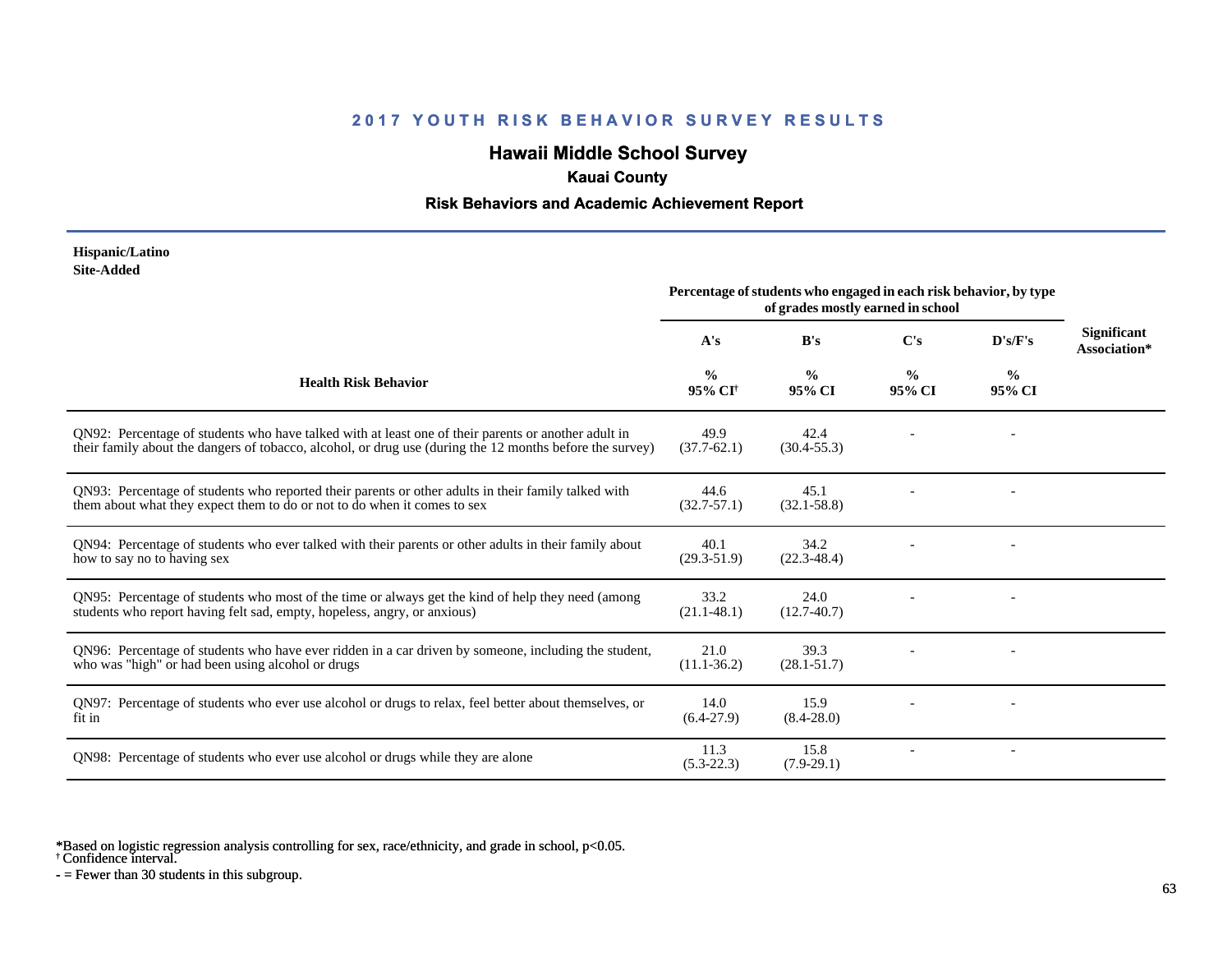# **Hawaii Middle School Survey**

### **Kauai County**

#### **Risk Behaviors and Academic Achievement Report**

#### **Hispanic/Latino Site-Added**

|                                                                                                                                                              | Percentage of students who engaged in each risk behavior, by type<br>of grades mostly earned in school |                         |                         |                          |                                    |
|--------------------------------------------------------------------------------------------------------------------------------------------------------------|--------------------------------------------------------------------------------------------------------|-------------------------|-------------------------|--------------------------|------------------------------------|
|                                                                                                                                                              | A's                                                                                                    | B's                     | C's                     | D's/F's                  | <b>Significant</b><br>Association* |
| <b>Health Risk Behavior</b>                                                                                                                                  | $\frac{0}{0}$<br>95% CI <sup>+</sup>                                                                   | $\frac{0}{0}$<br>95% CI | $\frac{0}{0}$<br>95% CI | $\frac{6}{9}$<br>95% CI  |                                    |
| QN99: Percentage of students who ever forget things they did while using alcohol or drugs                                                                    | 6.9<br>$(2.5-17.8)$                                                                                    | 9.2<br>$(3.8 - 20.7)$   |                         |                          |                                    |
| QN100: Percentage of students who have family or friends that have told them that they should cut<br>down on their drinking or drug use                      | 13.4<br>$(6.2 - 26.5)$                                                                                 | 7.9<br>$(3.4-17.3)$     |                         |                          |                                    |
| QN101: Percentage of students who have ever gotten into trouble while they were using alcohol or<br>drugs                                                    | 6.6<br>$(2.5-16.3)$                                                                                    | 10.5<br>$(5.2 - 20.2)$  |                         |                          |                                    |
| QN102: Percentage of students who have attended school under the influence of alcohol, marijuana, or<br>other drugs (during the 12 months before the survey) | 4.6<br>$(1.5-13.6)$                                                                                    | 14.3<br>$(7.1 - 26.6)$  |                         |                          |                                    |
| QNNODNT: Percentage of students who never saw a dentist (for a check-up, exam, teeth cleaning, or<br>other dental work)                                      | 0.0                                                                                                    | 0.0                     |                         | $\overline{\phantom{a}}$ |                                    |

\*Based on logistic regression analysis controlling for sex, race/ethnicity, and grade in school, p<0.05.

† Confidence interval.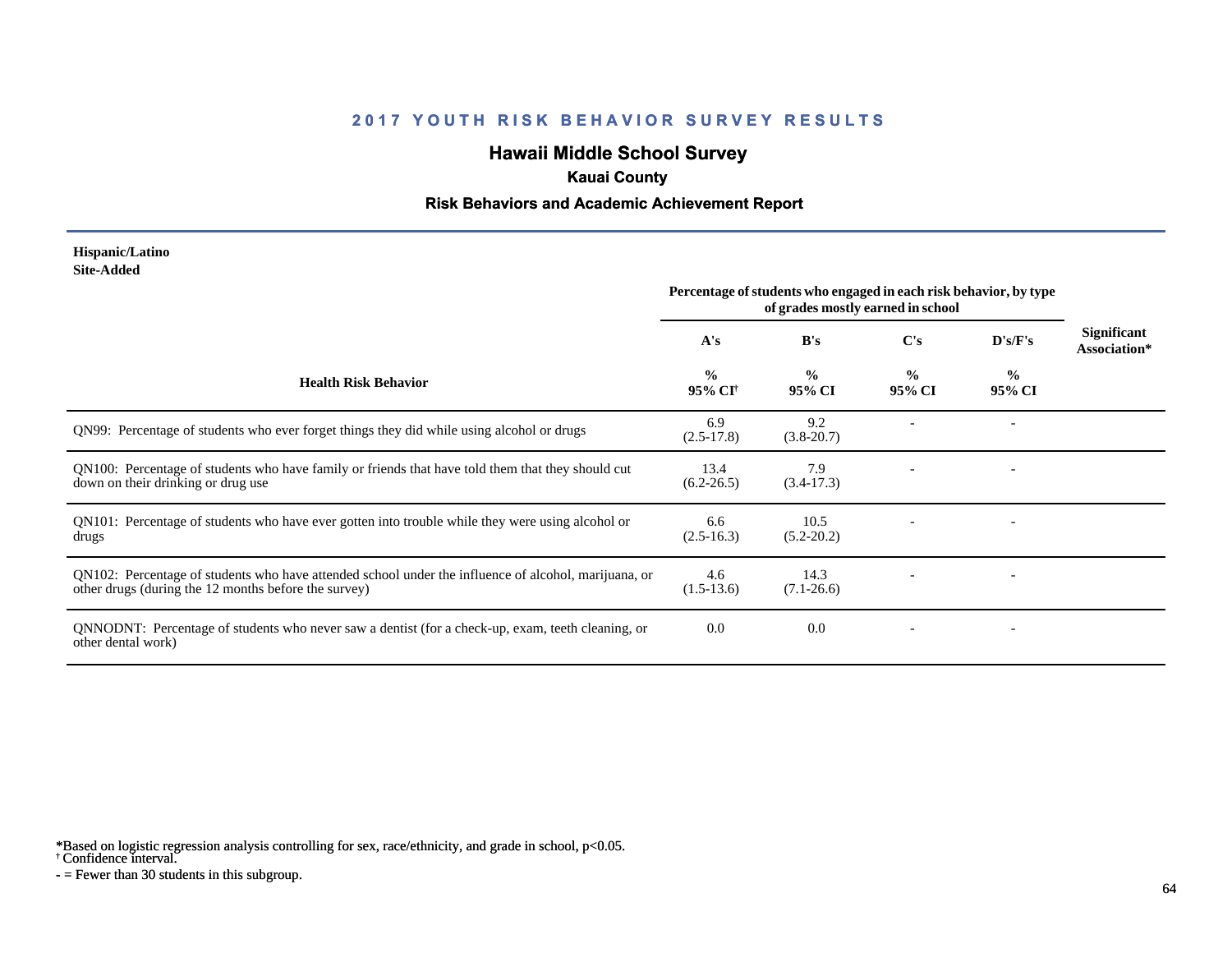# **Hawaii Middle School Survey**

### **Kauai County**

### **Risk Behaviors and Academic Achievement Report**

#### **White\* Unintentional Injuries/Violence**

|                                                                                                                                                           | Percentage of students who engaged in each risk behavior, by type<br>of grades mostly earned in school |                         |                         |                          |                                            |
|-----------------------------------------------------------------------------------------------------------------------------------------------------------|--------------------------------------------------------------------------------------------------------|-------------------------|-------------------------|--------------------------|--------------------------------------------|
|                                                                                                                                                           | A's                                                                                                    | B's                     | $\bf C's$               | D's/F's                  | <b>Significant</b><br><b>Association</b> † |
| <b>Health Risk Behavior</b>                                                                                                                               | $\frac{0}{0}$<br>$95\%$ CI <sup>§</sup>                                                                | $\frac{0}{0}$<br>95% CI | $\frac{0}{0}$<br>95% CI | $\frac{0}{0}$<br>95% CI  |                                            |
| QN12: Percentage of students who were ever bullied on school property                                                                                     | 45.4<br>$(28.5 - 63.5)$                                                                                |                         |                         |                          |                                            |
| QN13: Percentage of students who were ever electronically bullied (counting being bullied through<br>texting, Instagram, Facebook, or other social media) | 5.4<br>$(1.3-19.4)$                                                                                    |                         |                         |                          |                                            |
| QN14: Percentage of students who ever seriously thought about killing themselves                                                                          | 4.9<br>$(1.2-17.9)$                                                                                    |                         |                         | $\overline{\phantom{0}}$ |                                            |
| QN15: Percentage of students who ever made a plan about how they would kill themselves                                                                    | 2.7<br>$(0.4-17.9)$                                                                                    |                         |                         |                          |                                            |
| QN16: Percentage of students who ever tried to kill themselves                                                                                            | 0.0                                                                                                    |                         |                         | $\overline{\phantom{a}}$ |                                            |

\*Non-Hispanic.

† Based on logistic regression analysis controlling for sex, race/ethnicity, and grade in school, p<0.05.

§Confidence interval.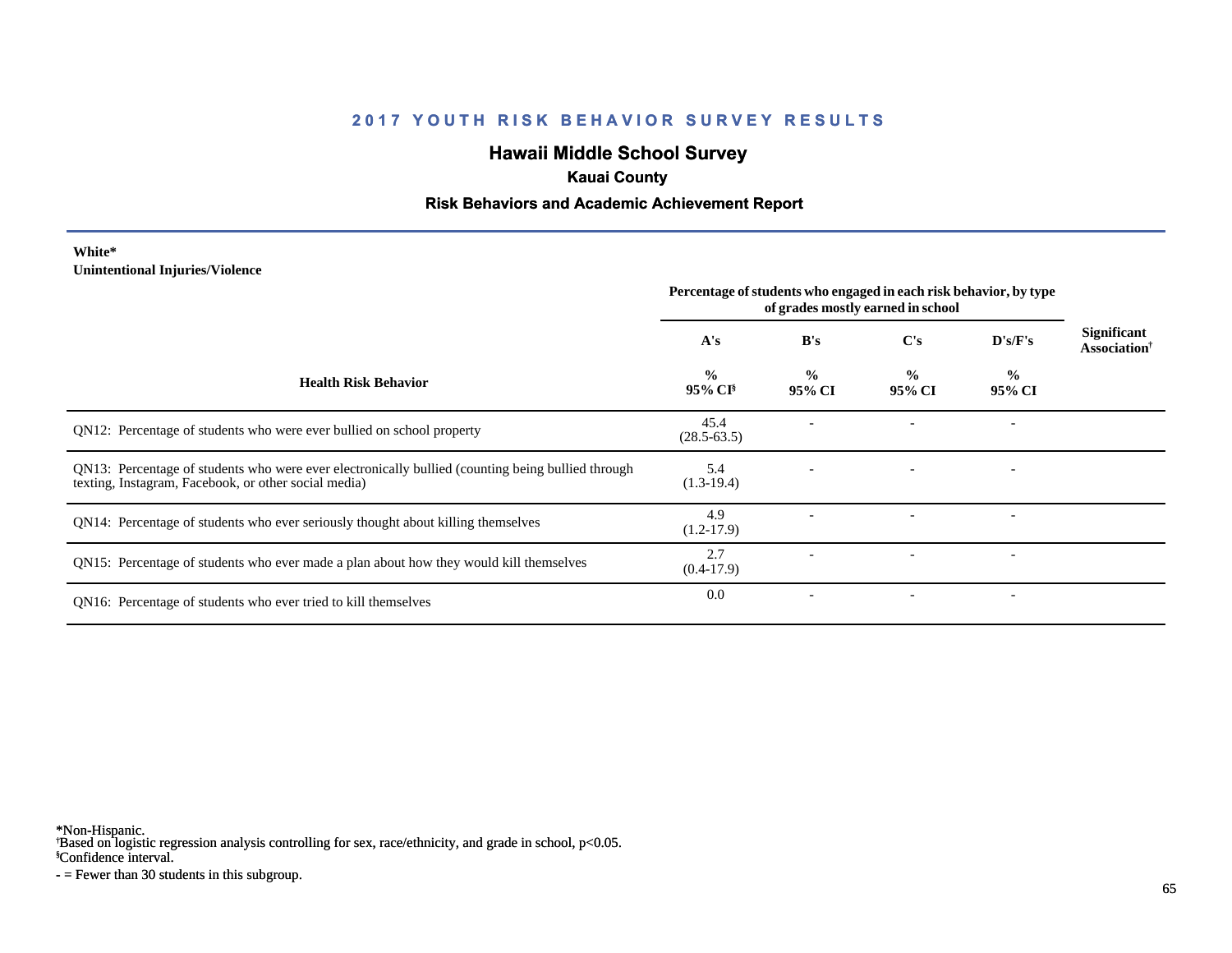# **Hawaii Middle School Survey**

# **Kauai County**

### **Risk Behaviors and Academic Achievement Report**

| White*      |  |
|-------------|--|
| Tobacco Use |  |

| TODACCO OSC                                                                                                                                                                                                                                                                                                     | Percentage of students who engaged in each risk behavior, by type<br>of grades mostly earned in school |                         |                         |                          |                                                |
|-----------------------------------------------------------------------------------------------------------------------------------------------------------------------------------------------------------------------------------------------------------------------------------------------------------------|--------------------------------------------------------------------------------------------------------|-------------------------|-------------------------|--------------------------|------------------------------------------------|
|                                                                                                                                                                                                                                                                                                                 | A's                                                                                                    | B's                     | C's                     | D's/F's                  | <b>Significant</b><br>Association <sup>†</sup> |
| <b>Health Risk Behavior</b>                                                                                                                                                                                                                                                                                     | $\frac{0}{0}$<br>95% CI <sup>§</sup>                                                                   | $\frac{0}{0}$<br>95% CI | $\frac{0}{0}$<br>95% CI | $\frac{6}{6}$<br>95% CI  |                                                |
| QN18: Percentage of students who tried cigarette smoking for the first time before age 11 years (even<br>one or two puffs)                                                                                                                                                                                      | 0.0                                                                                                    |                         |                         |                          |                                                |
| QN19: Percentage of students who currently smoked cigarettes (on at least 1 day during the 30 days<br>before the survey)                                                                                                                                                                                        | 0.0                                                                                                    |                         |                         | $\overline{\phantom{a}}$ |                                                |
| QN21: Percentage of students who ever used an electronic vapor product (including e-cigarettes,<br>e-cigars, e-pipes, vape pipes, vaping pens, e-hookahs, and hookah pens [such as blu, NJOY, Vuse,<br>MarkTen, Logic, Vapin Plus, eGo, and Halo])                                                              | 2.4<br>$(0.3-15.5)$                                                                                    |                         |                         |                          |                                                |
| QN22: Percentage of students who currently used an electronic vapor product (including e-cigarettes,<br>e-cigars, e-pipes, vape pipes, vaping pens, e-hookahs, and hookah pens [such as blu, NJOY, Vuse,<br>MarkTen, Logic, Vapin Plus, eGo, and Halo], on at least 1 day during the 30 days before the survey) | 0.0                                                                                                    |                         |                         |                          |                                                |

\*Non-Hispanic.

† Based on logistic regression analysis controlling for sex, race/ethnicity, and grade in school, p<0.05.

§Confidence interval.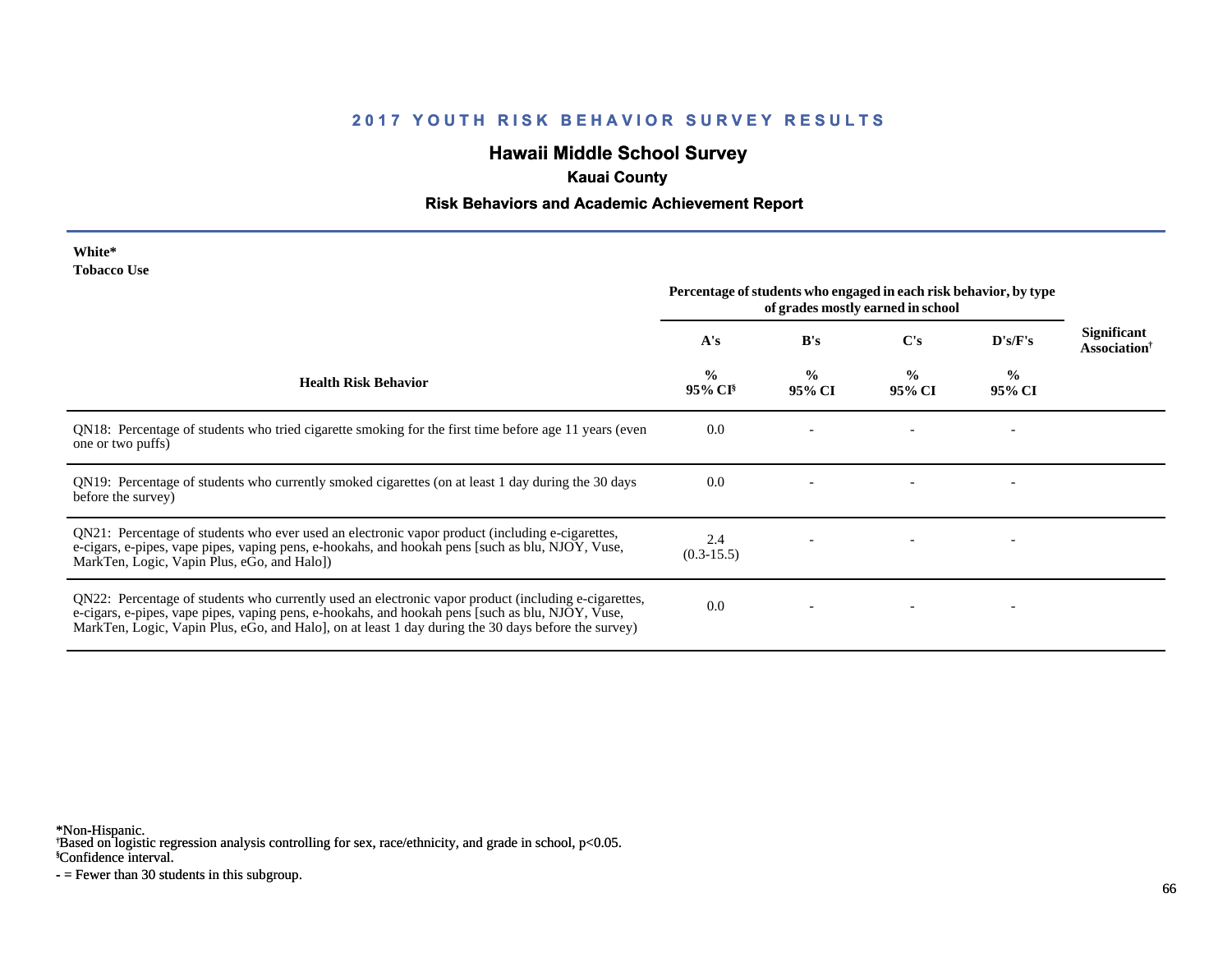# **Hawaii Middle School Survey**

# **Kauai County**

### **Risk Behaviors and Academic Achievement Report**

| White*                        |  |
|-------------------------------|--|
| <b>Alcohol/Other Drug Use</b> |  |

|                                                                                                                                                                                                                                                  | Percentage of students who engaged in each risk behavior, by type<br>of grades mostly earned in school |                         |                         |                          |                                                       |
|--------------------------------------------------------------------------------------------------------------------------------------------------------------------------------------------------------------------------------------------------|--------------------------------------------------------------------------------------------------------|-------------------------|-------------------------|--------------------------|-------------------------------------------------------|
|                                                                                                                                                                                                                                                  | A's                                                                                                    | B's                     | C's                     | D's/F's                  | <b>Significant</b><br><b>Association</b> <sup>†</sup> |
| <b>Health Risk Behavior</b>                                                                                                                                                                                                                      | $\frac{0}{0}$<br>$95\%$ CI <sup>§</sup>                                                                | $\frac{0}{0}$<br>95% CI | $\frac{0}{0}$<br>95% CI | $\frac{0}{0}$<br>95% CI  |                                                       |
| QN27: Percentage of students who drank alcohol for the first time before age 11 years (other than a<br>few sips)                                                                                                                                 | 2.6<br>$(0.3-17.0)$                                                                                    |                         |                         | $\overline{\phantom{0}}$ |                                                       |
| QN33: Percentage of students who ever took prescription pain medicine without a doctor's<br>prescription or differently than how a doctor told them to use it (counting drugs such as codeine,<br>Vicodin, Oxycontin, hydrocodone, and Percocet) | 0.0                                                                                                    |                         |                         |                          |                                                       |

\*Non-Hispanic.

† Based on logistic regression analysis controlling for sex, race/ethnicity, and grade in school, p<0.05.

§Confidence interval.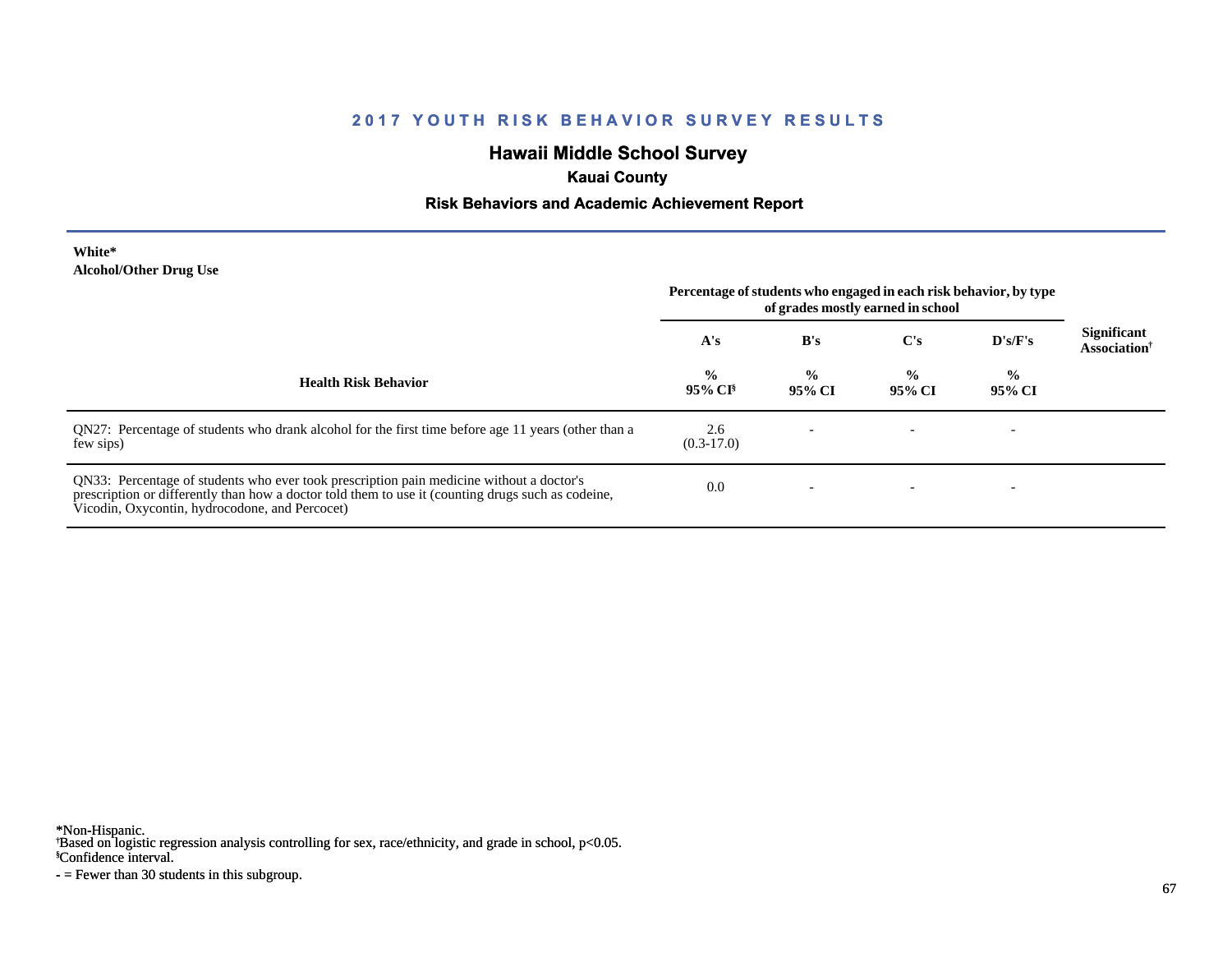# **Hawaii Middle School Survey**

### **Kauai County**

### **Risk Behaviors and Academic Achievement Report**

#### **White\* Dietary Behaviors**

|                                                                                                           | Percentage of students who engaged in each risk behavior, by type<br>of grades mostly earned in school |                          |                          |                          |                                                |
|-----------------------------------------------------------------------------------------------------------|--------------------------------------------------------------------------------------------------------|--------------------------|--------------------------|--------------------------|------------------------------------------------|
|                                                                                                           | A's                                                                                                    | B's                      | $\bf C's$                | D's/F's                  | <b>Significant</b><br>Association <sup>†</sup> |
| <b>Health Risk Behavior</b>                                                                               | $\frac{0}{0}$<br>95% CI <sup>§</sup>                                                                   | $\frac{0}{0}$<br>95% CI  | $\frac{6}{9}$<br>95% CI  | $\frac{0}{0}$<br>95% CI  |                                                |
| QN38: Percentage of students who described themselves as slightly or very overweight                      | 13.1<br>$(5.4-28.5)$                                                                                   |                          |                          | $\overline{\phantom{a}}$ |                                                |
| QN39: Percentage of students who were trying to lose weight                                               | 28.8<br>$(16.0 - 46.2)$                                                                                |                          |                          | $\overline{\phantom{a}}$ |                                                |
| QN40: Percentage of students who did not eat breakfast (during the 7 days before the survey)              | 0.0                                                                                                    |                          |                          | $\overline{\phantom{a}}$ |                                                |
| QNBK7DAY: Percentage of students who ate breakfast on all 7 days (during the 7 days before the<br>survey) | 75.6<br>$(58.7 - 87.1)$                                                                                | $\overline{\phantom{0}}$ | $\overline{\phantom{a}}$ | $\overline{\phantom{a}}$ |                                                |

\*Non-Hispanic.

† Based on logistic regression analysis controlling for sex, race/ethnicity, and grade in school, p<0.05.

§Confidence interval.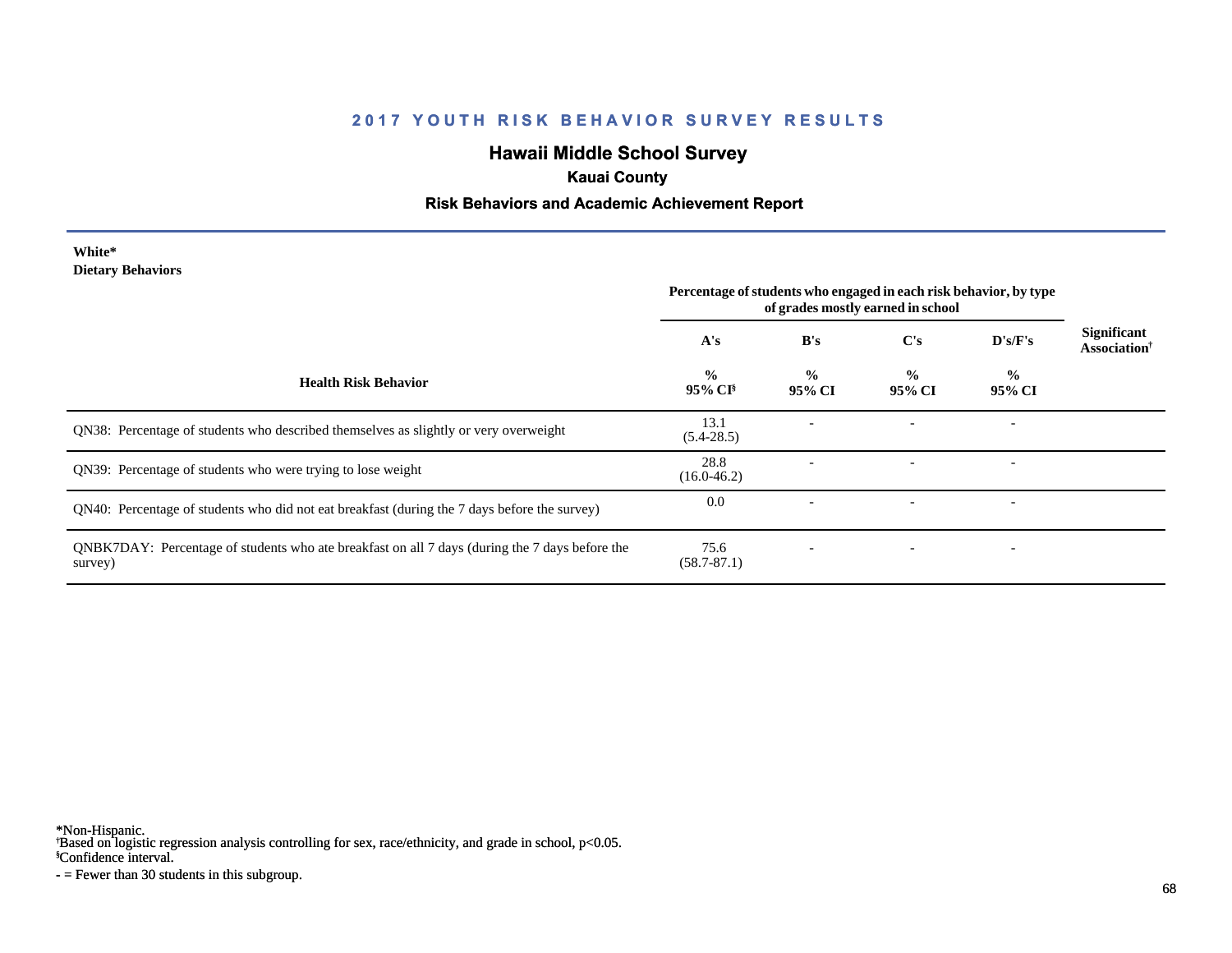# **Hawaii Middle School Survey**

### **Kauai County**

### **Risk Behaviors and Academic Achievement Report**

#### **White\* Physical Activity**

|                                                                                                                                                                                                                                                                                                                                                      | Percentage of students who engaged in each risk behavior, by type<br>of grades mostly earned in school |                         |                         |                         |                                                |
|------------------------------------------------------------------------------------------------------------------------------------------------------------------------------------------------------------------------------------------------------------------------------------------------------------------------------------------------------|--------------------------------------------------------------------------------------------------------|-------------------------|-------------------------|-------------------------|------------------------------------------------|
|                                                                                                                                                                                                                                                                                                                                                      | A's                                                                                                    | B's                     | C's                     | D's/F's                 | <b>Significant</b><br>Association <sup>†</sup> |
| <b>Health Risk Behavior</b>                                                                                                                                                                                                                                                                                                                          | $\frac{0}{0}$<br>$95\%$ CI <sup>§</sup>                                                                | $\frac{0}{0}$<br>95% CI | $\frac{0}{0}$<br>95% CI | $\frac{0}{0}$<br>95% CI |                                                |
| QN41: Percentage of students who were physically active at least 60 minutes per day on 5 or more<br>days (in any kind of physical activity that increased their heart rate and made them breathe hard some<br>of the time during the 7 days before the survey)                                                                                       | 77.8<br>$(60.5 - 88.9)$                                                                                |                         |                         |                         |                                                |
| QNPA0DAY: Percentage of students who did not participate in at least 60 minutes of physical activity<br>on at least 1 day (in any kind of physical activity that increased their heart rate and made them breathe<br>hard some of the time during the 7 days before the survey)                                                                      | 2.5<br>$(0.4-14.4)$                                                                                    |                         |                         |                         |                                                |
| QNPA7DAY: Percentage of students who were physically active at least 60 minutes per day on all 7<br>days (in any kind of physical activity that increased their heart rate and made them breathe hard some<br>of the time during the 7 days before the survey)                                                                                       | 26.2<br>$(13.9 - 43.8)$                                                                                |                         |                         |                         |                                                |
| QN42: Percentage of students who watched television 3 or more hours per day (on an average school<br>day)                                                                                                                                                                                                                                            | 0.0                                                                                                    |                         |                         |                         |                                                |
| QN43: Percentage of students who played video or computer games or used a computer 3 or more<br>hours per day (counting time spent on things such as Xbox, PlayStation, an iPad or other tablet, a<br>smartphone, texting, YouTube, Instagram, Facebook, or other social media, for something that was not<br>school work, on an average school day) | 22.0<br>$(10.2 - 41.2)$                                                                                |                         |                         |                         |                                                |
| QN44: Percentage of students who attended physical education (PE) classes on 1 or more days (in an<br>average week when they were in school)                                                                                                                                                                                                         | 58.2<br>$(39.2 - 75.1)$                                                                                |                         |                         |                         |                                                |

\*Non-Hispanic.

† Based on logistic regression analysis controlling for sex, race/ethnicity, and grade in school, p<0.05.

§Confidence interval.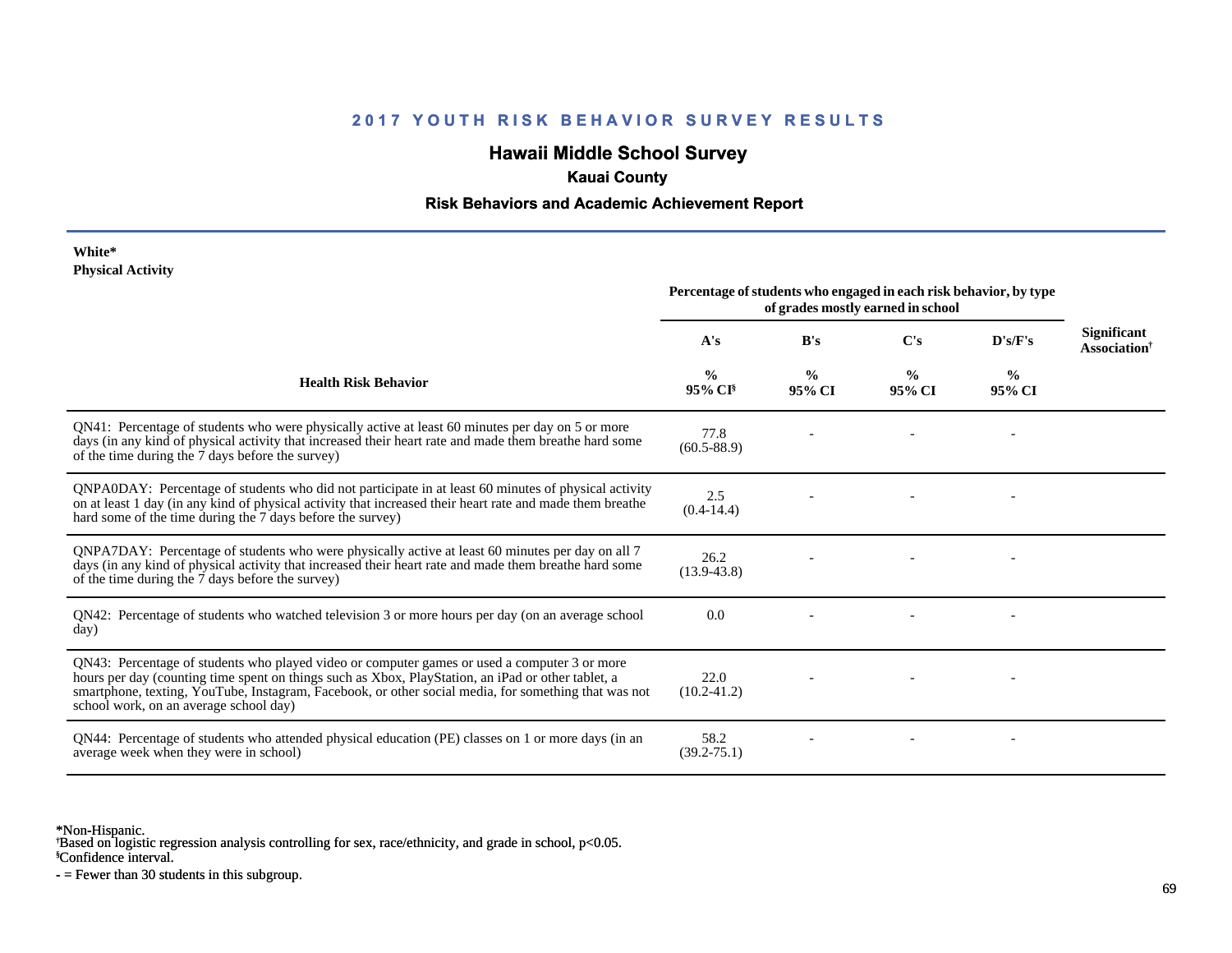# **Hawaii Middle School Survey**

# **Kauai County**

### **Risk Behaviors and Academic Achievement Report**

| White*                   |  |
|--------------------------|--|
| <b>Physical Activity</b> |  |

|                                                                                                                                                                                  | Percentage of students who engaged in each risk behavior, by type<br>of grades mostly earned in school |                         |                         |                          |                                                       |
|----------------------------------------------------------------------------------------------------------------------------------------------------------------------------------|--------------------------------------------------------------------------------------------------------|-------------------------|-------------------------|--------------------------|-------------------------------------------------------|
|                                                                                                                                                                                  | A's                                                                                                    | B's                     | $\bf C's$               | D's/F's                  | <b>Significant</b><br><b>Association</b> <sup>†</sup> |
| <b>Health Risk Behavior</b>                                                                                                                                                      | $\frac{0}{0}$<br>95% CI <sup>§</sup>                                                                   | $\frac{0}{0}$<br>95% CI | $\frac{0}{0}$<br>95% CI | $\frac{6}{10}$<br>95% CI |                                                       |
| QNDLYPE: Percentage of students who attended physical education (PE) classes on all 5 days (in an<br>average week when they were in school)                                      | 0.0                                                                                                    |                         |                         | $\overline{\phantom{0}}$ |                                                       |
| QN45: Percentage of students who played on at least one sports team (counting any teams run by their<br>school or community groups, during the past 12 months before the survey) | 71.2<br>$(54.1 - 83.8)$                                                                                |                         |                         | $\overline{\phantom{a}}$ |                                                       |
| QN46: Percentage of students who had a concussion from playing a sport or being physically active<br>(one or more times during the 12 months before the survey)                  | 8.4<br>$(2.6-24.0)$                                                                                    |                         |                         |                          |                                                       |
| QN48: Percentage of students who got 8 or more hours of sleep (on an average school night)                                                                                       | 76.5<br>$(59.8 - 87.7)$                                                                                |                         |                         |                          |                                                       |

\*Non-Hispanic.

† Based on logistic regression analysis controlling for sex, race/ethnicity, and grade in school, p<0.05.

§Confidence interval.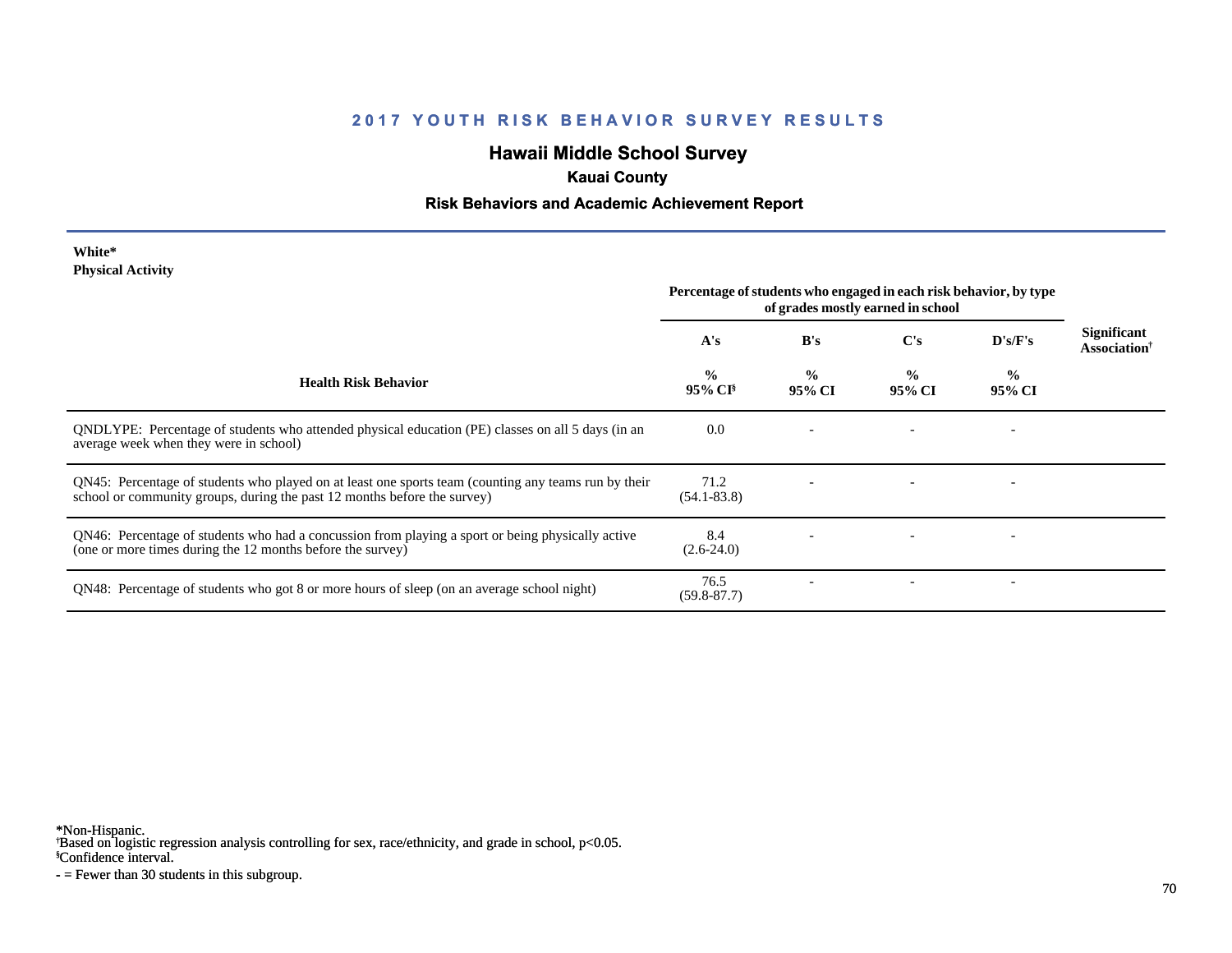# **Hawaii Middle School Survey**

# **Kauai County**

### **Risk Behaviors and Academic Achievement Report**

| White*<br>Other                                                                               | Percentage of students who engaged in each risk behavior, by type<br>of grades mostly earned in school |                          |                          |                          |                                    |
|-----------------------------------------------------------------------------------------------|--------------------------------------------------------------------------------------------------------|--------------------------|--------------------------|--------------------------|------------------------------------|
|                                                                                               | A's                                                                                                    | B's                      | $\bf C's$                | $\bf{D's/F's}$           | <b>Significant</b><br>Association† |
| <b>Health Risk Behavior</b>                                                                   | $\frac{0}{0}$<br>95% CI <sup>§</sup>                                                                   | $\frac{0}{0}$<br>95% CI  | $\frac{0}{0}$<br>95% CI  | $\frac{6}{6}$<br>95% CI  |                                    |
| QN47: Percentage of students who had ever been told by a doctor or nurse that they had asthma | 11.1<br>$(3.3-31.1)$                                                                                   | $\overline{\phantom{a}}$ | $\overline{\phantom{a}}$ | $\overline{\phantom{a}}$ |                                    |

\*Non-Hispanic.

† Based on logistic regression analysis controlling for sex, race/ethnicity, and grade in school, p<0.05.

§Confidence interval.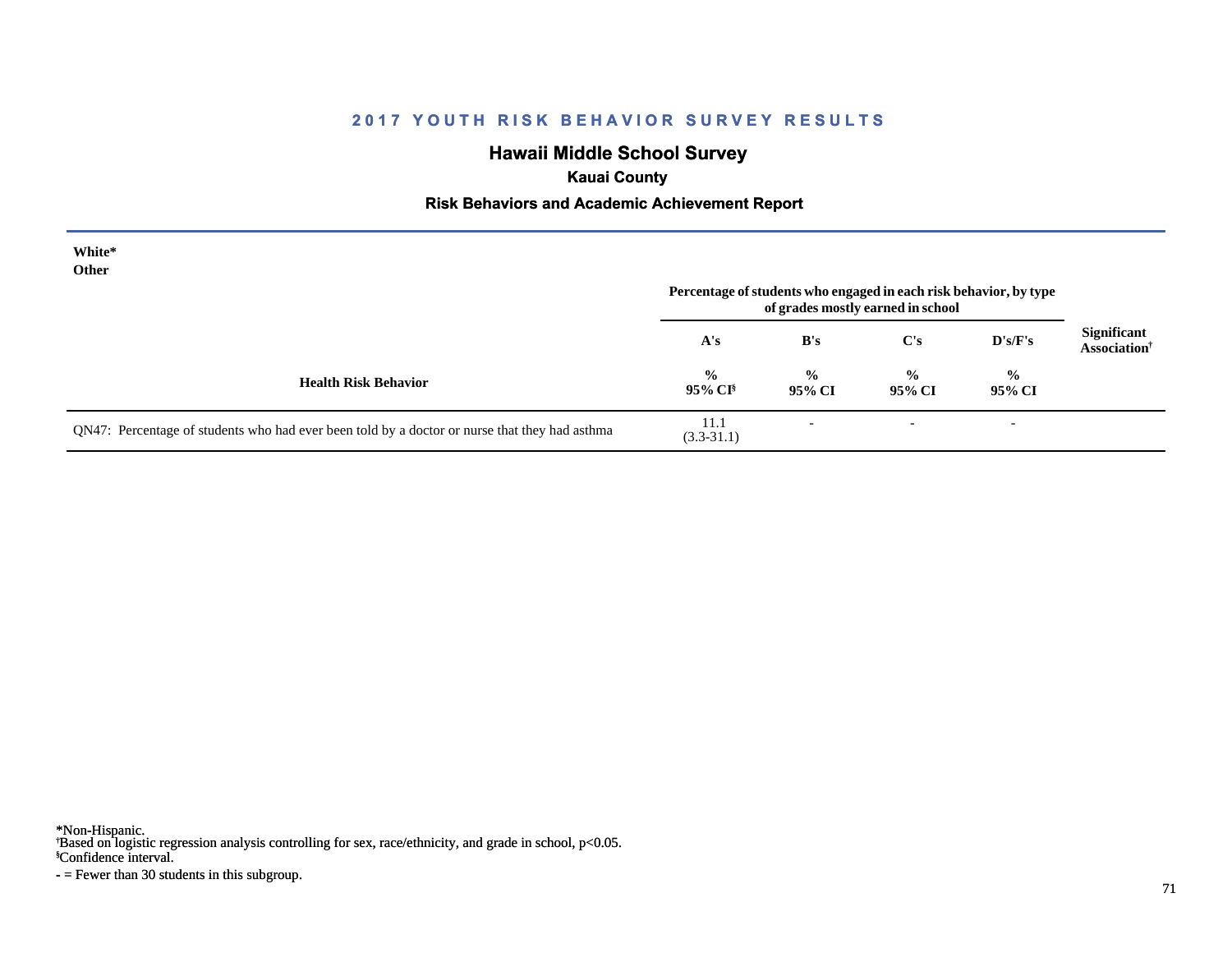# **Hawaii Middle School Survey**

### **Kauai County**

#### **Risk Behaviors and Academic Achievement Report**

| White*                                                                                                                                                                               |                                                                                                        |                         |                         |                         |                                                |
|--------------------------------------------------------------------------------------------------------------------------------------------------------------------------------------|--------------------------------------------------------------------------------------------------------|-------------------------|-------------------------|-------------------------|------------------------------------------------|
| <b>Site-Added</b>                                                                                                                                                                    | Percentage of students who engaged in each risk behavior, by type<br>of grades mostly earned in school |                         |                         |                         |                                                |
|                                                                                                                                                                                      | A's                                                                                                    | B's                     | C's                     | D's/F's                 | <b>Significant</b><br>Association <sup>†</sup> |
| <b>Health Risk Behavior</b>                                                                                                                                                          | $\frac{0}{0}$<br>95% CI                                                                                | $\frac{0}{0}$<br>95% CI | $\frac{0}{0}$<br>95% CI | $\frac{0}{0}$<br>95% CI |                                                |
| QN50: Percentage of students who report they do not describe themselves as only one race or ethnicity                                                                                | 16.1<br>$(6.4 - 35.0)$                                                                                 |                         |                         |                         |                                                |
| QN51: Percentage of students who reported that either of their parents or other adults in their family<br>are serving on active duty in the military                                 | 2.4<br>$(0.3-16.1)$                                                                                    |                         |                         |                         |                                                |
| QN52: Percentage of students who have serious difficulty concentrating, remembering, or making<br>decisions (because of a physical, mental, or emotional problem)                    | 5.7<br>$(1.3-21.1)$                                                                                    |                         |                         |                         |                                                |
| QN53: Percentage of students who carried a weapon (such as a gun, knife, or club, during the 12<br>months before the survey)                                                         | 12.5<br>$(4.6-29.6)$                                                                                   |                         |                         |                         |                                                |
| QN54: Percentage of students who did not go to school because they felt they would be unsafe at<br>school or on their way to or from school (during the 12 months before the survey) | 2.4<br>$(0.3-16.2)$                                                                                    |                         |                         |                         |                                                |
| QN55: Percentage of students who have been in a physical fight (during the 12 months before the<br>survey)                                                                           | 5.2<br>$(1.2-19.5)$                                                                                    |                         |                         |                         |                                                |
| QN56: Percentage of students who were ever physically forced to have sexual intercourse (when they<br>did not want to)                                                               | 0.0                                                                                                    |                         |                         |                         |                                                |

\*Non-Hispanic.

† Based on logistic regression analysis controlling for sex, race/ethnicity, and grade in school, p<0.05.

§Confidence interval.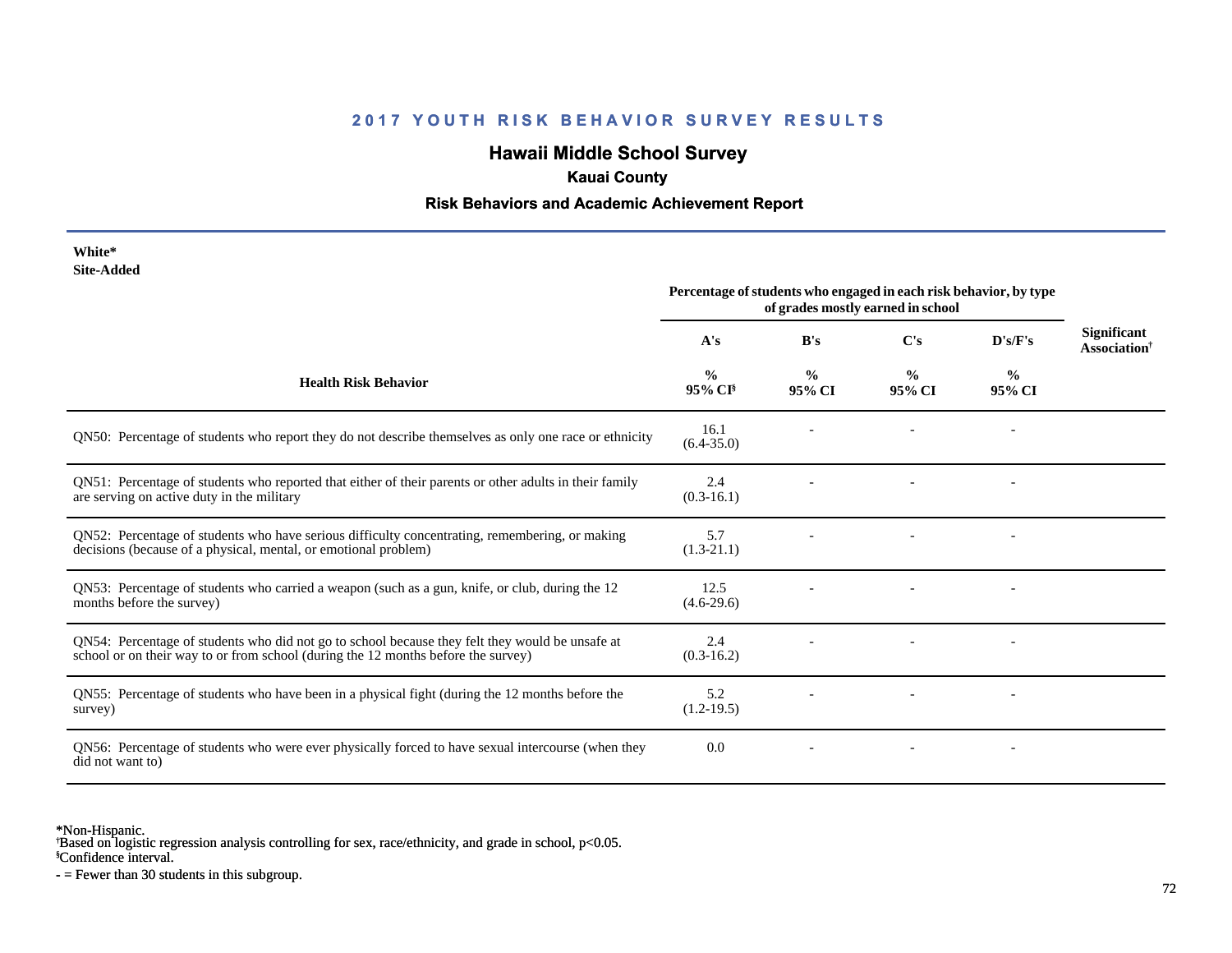## **Hawaii Middle School Survey**

## **Kauai County**

#### **Risk Behaviors and Academic Achievement Report**

| White*     |
|------------|
| Site-Added |

| Site-Added                                                                                                                                                                                                                                                                                                                                                                                                                                                                  | Percentage of students who engaged in each risk behavior, by type<br>of grades mostly earned in school |                         |                         |                         |                                                       |
|-----------------------------------------------------------------------------------------------------------------------------------------------------------------------------------------------------------------------------------------------------------------------------------------------------------------------------------------------------------------------------------------------------------------------------------------------------------------------------|--------------------------------------------------------------------------------------------------------|-------------------------|-------------------------|-------------------------|-------------------------------------------------------|
|                                                                                                                                                                                                                                                                                                                                                                                                                                                                             | A's                                                                                                    | B's                     | C's                     | D's/F's                 | <b>Significant</b><br><b>Association</b> <sup>†</sup> |
| <b>Health Risk Behavior</b>                                                                                                                                                                                                                                                                                                                                                                                                                                                 | $\frac{0}{0}$<br>$95\%$ CI <sup>§</sup>                                                                | $\frac{0}{0}$<br>95% CI | $\frac{0}{0}$<br>95% CI | $\frac{6}{9}$<br>95% CI |                                                       |
| QN57: Percentage of students who had someone force them to do sexual things that they did not want<br>to do (counting such things as kissing, touching, or being physically forced to have sexual intercourse)                                                                                                                                                                                                                                                              | 0.0                                                                                                    |                         |                         |                         |                                                       |
| QN58: Percentage of students who had someone they were dating or going out with purposely try to<br>control them or emotionally hurt them (counting such things as being told who they could and could<br>not spend time with, being humiliated in front of others, or being threatened if they did not do what<br>they wanted, during the 12 months before the survey, among students who were dating or going out<br>with someone during the 12 months before the survey) |                                                                                                        |                         |                         |                         |                                                       |
| QN59: Percentage of students who had someone they were dating or going out with physically hurt<br>them on purpose (counting such things as being hit, slammed into something, or injured with an object<br>or weapon, during the 12 months before the survey, among students who were dating or going out with<br>someone during the 12 months before the survey)                                                                                                          |                                                                                                        |                         |                         |                         |                                                       |
| QN60: Percentage of students who physically hurt someone they were dating or going out with<br>(counting such things as hitting them, slamming them into something, or injuring them with an object<br>or weapon, during the 12 months before the survey, among students who were dating or going out with<br>someone during the 12 months before the survey)                                                                                                               |                                                                                                        |                         |                         |                         |                                                       |
| QN61: Percentage of students who had texted, e-mailed, or posted electronically a revealing or sexual<br>photo of themselves (during the 30 days before the survey)                                                                                                                                                                                                                                                                                                         | 0.0                                                                                                    |                         |                         |                         |                                                       |

\*Non-Hispanic.

† Based on logistic regression analysis controlling for sex, race/ethnicity, and grade in school, p<0.05.

§Confidence interval.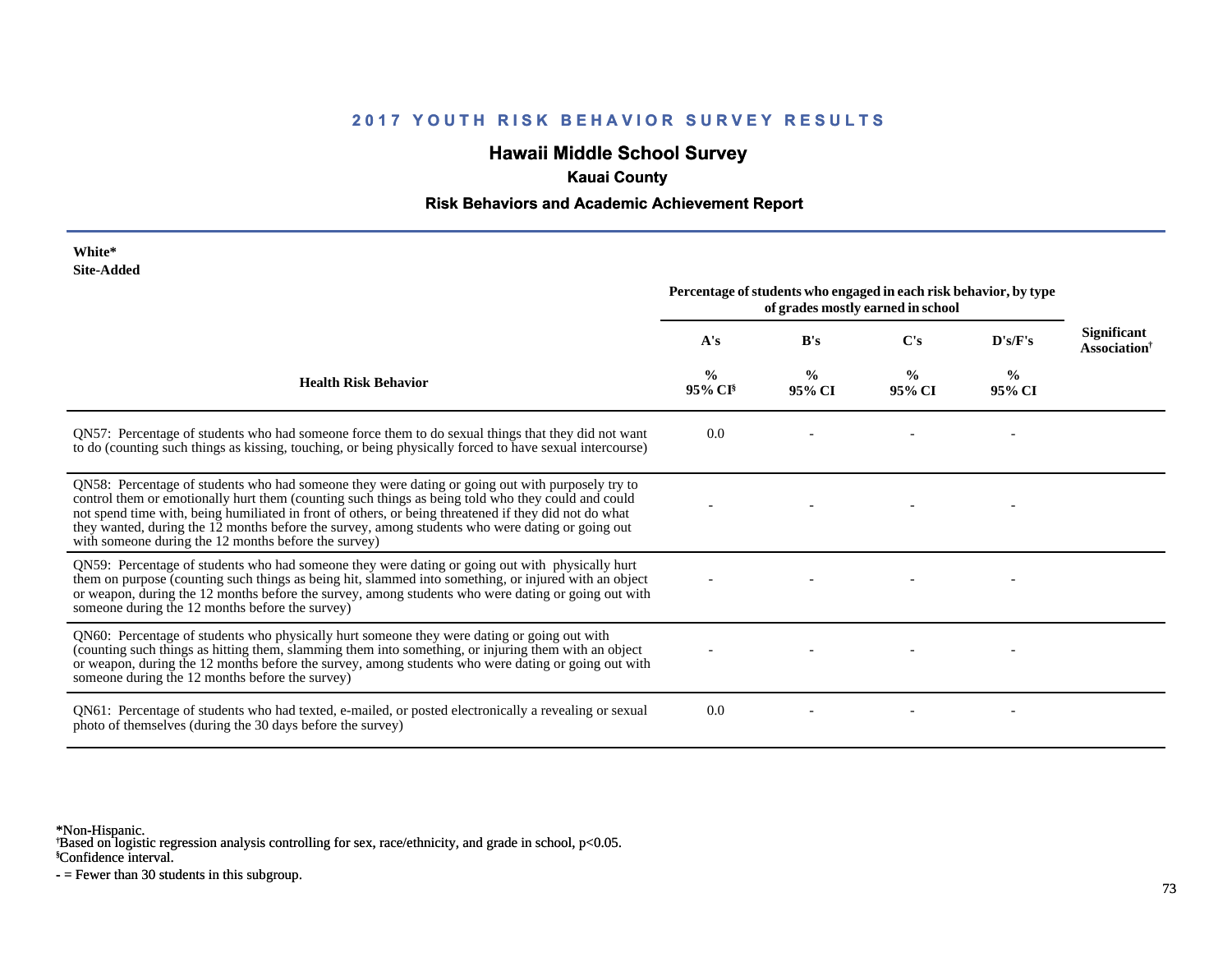## **Hawaii Middle School Survey**

## **Kauai County**

#### **Risk Behaviors and Academic Achievement Report**

| White*     |
|------------|
| Site-Added |

| one-Augu                                                                                                                                                                  | Percentage of students who engaged in each risk behavior, by type<br>of grades mostly earned in school |                         |                         |                          |                                                       |
|---------------------------------------------------------------------------------------------------------------------------------------------------------------------------|--------------------------------------------------------------------------------------------------------|-------------------------|-------------------------|--------------------------|-------------------------------------------------------|
|                                                                                                                                                                           | A's                                                                                                    | B's                     | C's                     | D's/F's                  | <b>Significant</b><br><b>Association</b> <sup>†</sup> |
| <b>Health Risk Behavior</b>                                                                                                                                               | $\frac{0}{0}$<br>$95\%$ CI <sup>§</sup>                                                                | $\frac{0}{0}$<br>95% CI | $\frac{0}{0}$<br>95% CI | $\frac{0}{0}$<br>95% CI  |                                                       |
| QN62: Percentage of students who ever electronically bullied someone (counting being bullied<br>through texting, Instagram, Facebook, or other social media)              | 2.4<br>$(0.3-16.1)$                                                                                    |                         |                         |                          |                                                       |
| QN63: Percentage of students who disagree or strongly disagree that harassment and bullying by other<br>students is a problem at their school                             | 18.3<br>$(8.5-35.1)$                                                                                   |                         |                         |                          |                                                       |
| QN64: Percentage of students who have ever done something to purposely hurt themselves without<br>wanting to die (such as cutting or burning themselves on purpose)       | 2.6<br>$(0.3-17.3)$                                                                                    |                         |                         | $\overline{\phantom{a}}$ |                                                       |
| QN65: Percentage of students who have ever felt so sad or hopeless almost every day for two weeks or<br>more in a row that they stopped doing some usual activities       | 13.3<br>$(4.7-32.3)$                                                                                   |                         |                         |                          |                                                       |
| QN66: Percentage of students who reported their attempt to kill themselves resulted in an injury,<br>poisoning, or overdose that had to be treated by a doctor or nurse   | 0.0                                                                                                    |                         |                         |                          |                                                       |
| QN67: Percentage of students who had at least one drink of alcohol (during the 30 days before the<br>survey)                                                              | 0.0                                                                                                    |                         |                         |                          |                                                       |
| QN69: Percentage of students who report their parents would feel it is a little bit wrong, wrong, or very<br>wrong for them to drink beer, wine, or hard liquor regularly | 100.0<br>$(.-.)$                                                                                       |                         |                         |                          |                                                       |

\*Non-Hispanic.

† Based on logistic regression analysis controlling for sex, race/ethnicity, and grade in school, p<0.05.

§Confidence interval.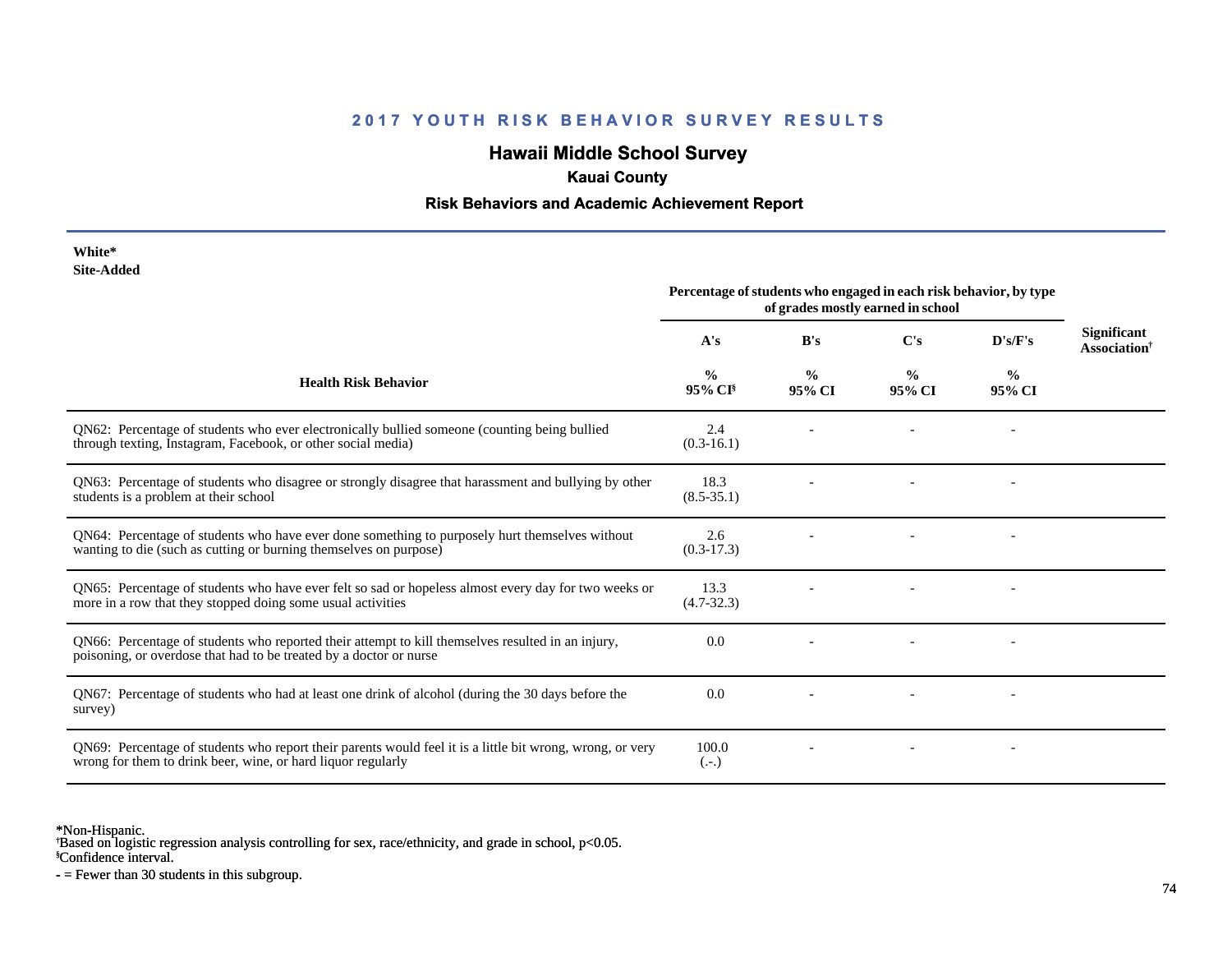## **Hawaii Middle School Survey**

### **Kauai County**

#### **Risk Behaviors and Academic Achievement Report**

| White*     |
|------------|
| Site-Added |

| Site-Added                                                                                                                                                                                                                                                                                   | Percentage of students who engaged in each risk behavior, by type<br>of grades mostly earned in school |                         |                         |                         |                                                       |
|----------------------------------------------------------------------------------------------------------------------------------------------------------------------------------------------------------------------------------------------------------------------------------------------|--------------------------------------------------------------------------------------------------------|-------------------------|-------------------------|-------------------------|-------------------------------------------------------|
|                                                                                                                                                                                                                                                                                              | A's                                                                                                    | B's                     | C's                     | D's/F's                 | <b>Significant</b><br><b>Association</b> <sup>†</sup> |
| <b>Health Risk Behavior</b>                                                                                                                                                                                                                                                                  | $\frac{0}{0}$<br>$95\%$ CI <sup>§</sup>                                                                | $\frac{0}{0}$<br>95% CI | $\frac{0}{0}$<br>95% CI | $\frac{0}{0}$<br>95% CI |                                                       |
| QN70: Percentage of students who currently used marijuana (one or more times during the 30 days<br>before the survey)                                                                                                                                                                        | 0.0                                                                                                    |                         |                         |                         |                                                       |
| QN73: Percentage of students who ever injected any illegal drug (used a needle to inject any illegal<br>drug into their body, one or more times during their life)                                                                                                                           | 0.0                                                                                                    |                         |                         |                         |                                                       |
| QN76: Percentage of students who tried to lose weight or keep from gaining weight by going without<br>eating for 24 hours or more; taking any diet pills, powders, or liquids; vomiting or taking laxatives;<br>smoking cigarettes; or skipping meals (during the 30 days before the survey) | 5.2<br>$(1.3-18.5)$                                                                                    |                         |                         |                         |                                                       |
| QN77: Percentage of students who most of the time or always went hungry because there was not<br>enough food in their home (during the 30 days before the survey)                                                                                                                            | 0.0                                                                                                    |                         |                         |                         |                                                       |
| QN78: Percentage of students who did exercises to strengthen or tone their muscles on three or more<br>days (such as push-ups, sit-ups, or weight lifting, during the 7 days before the survey)                                                                                              | 48.8<br>$(33.3-64.6)$                                                                                  |                         |                         |                         |                                                       |
| QN79: Percentage of students who walk or ride their bike to or from school (one or more days during<br>an average week when they are in school and weather allows them to do so)                                                                                                             | 28.6<br>$(16.2 - 45.4)$                                                                                |                         |                         |                         |                                                       |

\*Non-Hispanic.

† Based on logistic regression analysis controlling for sex, race/ethnicity, and grade in school, p<0.05.

§Confidence interval.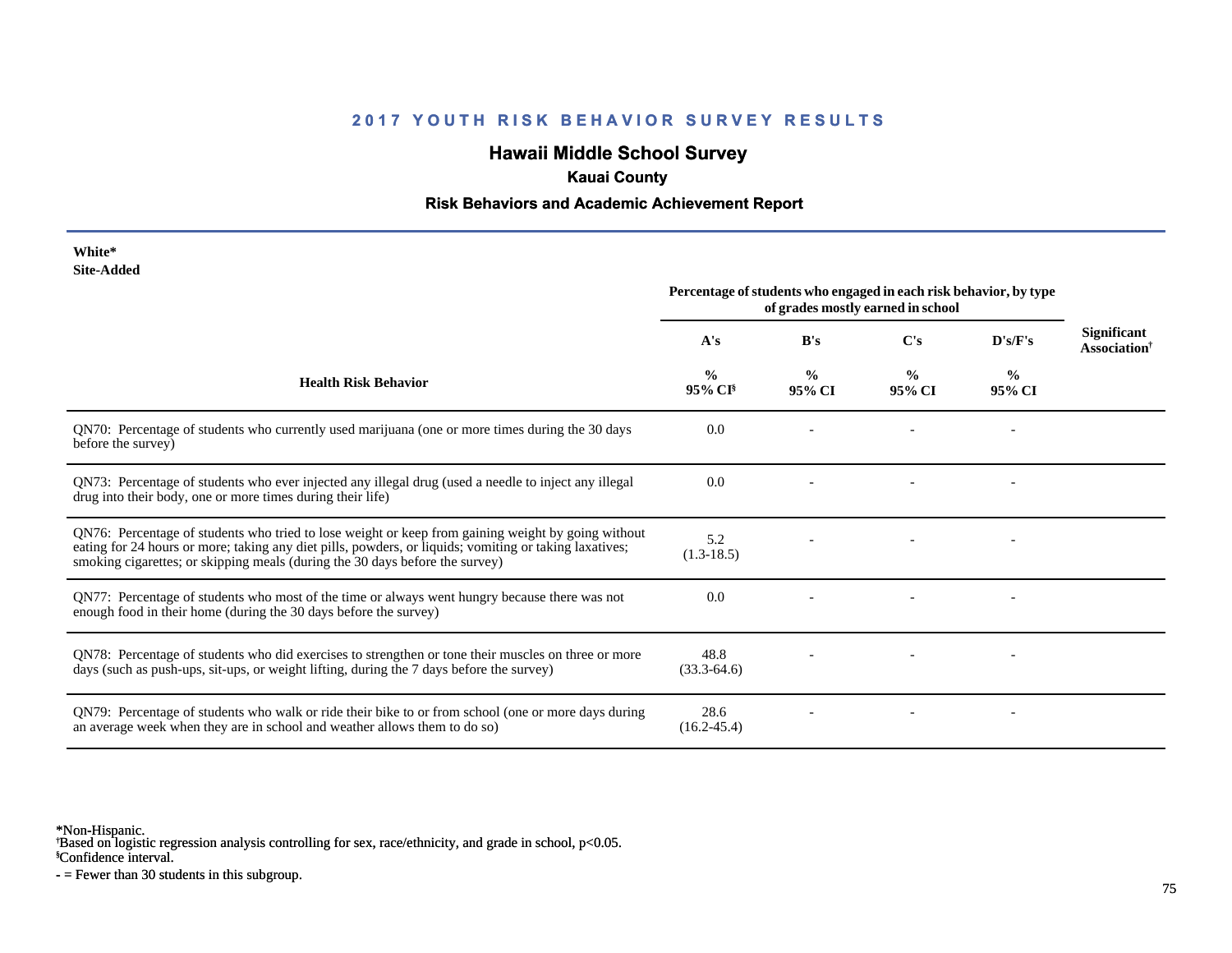## **Hawaii Middle School Survey**

#### **Kauai County**

#### **Risk Behaviors and Academic Achievement Report**

**White\* Site-Added**

|                                                                                                                                                                         | Percentage of students who engaged in each risk behavior, by type<br>of grades mostly earned in school |                         |                         |                         |                                                       |
|-------------------------------------------------------------------------------------------------------------------------------------------------------------------------|--------------------------------------------------------------------------------------------------------|-------------------------|-------------------------|-------------------------|-------------------------------------------------------|
|                                                                                                                                                                         | A's                                                                                                    | B's                     | C's                     | D's/F's                 | <b>Significant</b><br><b>Association</b> <sup>†</sup> |
| <b>Health Risk Behavior</b>                                                                                                                                             | $\frac{0}{0}$<br>95% CI <sup>§</sup>                                                                   | $\frac{0}{0}$<br>95% CI | $\frac{0}{0}$<br>95% CI | $\frac{0}{0}$<br>95% CI |                                                       |
| QN80: Percentage of students who have been taught about AIDS or HIV infection in school                                                                                 | 49.5<br>$(31.0-68.1)$                                                                                  |                         |                         |                         |                                                       |
| QN81: Percentage of students who most of the time or always wear sunscreen (with an SPF of 15 or<br>higher when they are outside for more than one hour on a sunny day) | 31.1<br>$(18.1 - 47.8)$                                                                                |                         |                         |                         |                                                       |
| QN82: Percentage of students who did not go to school because they were sick (on one or more days<br>during the 30 days before the survey)                              | 35.6<br>$(23.6 - 49.8)$                                                                                |                         |                         |                         |                                                       |
| QN83: Percentage of students who saw a doctor or nurse (for a check-up or physical exam when they<br>were not sick or injured during the 12 months before the survey)   | 57.0<br>$(41.8 - 70.9)$                                                                                |                         |                         |                         |                                                       |
| QN84: Percentage of students who saw a dentist (for a check-up, exam, teeth cleaning, or other dental<br>work, during the 12 months before the survey)                  | 84.3<br>$(71.4-92.1)$                                                                                  |                         |                         |                         |                                                       |
| QN85: Percentage of students who had a toothache (during the 12 months before the survey)                                                                               | 33.8<br>$(16.5 - 56.9)$                                                                                |                         |                         |                         |                                                       |
| QN86: Percentage of students who had been told by a doctor or nurse that they had asthma and who<br>still have asthma                                                   | 0.0                                                                                                    |                         |                         |                         |                                                       |

\*Non-Hispanic.

† Based on logistic regression analysis controlling for sex, race/ethnicity, and grade in school, p<0.05.

§Confidence interval.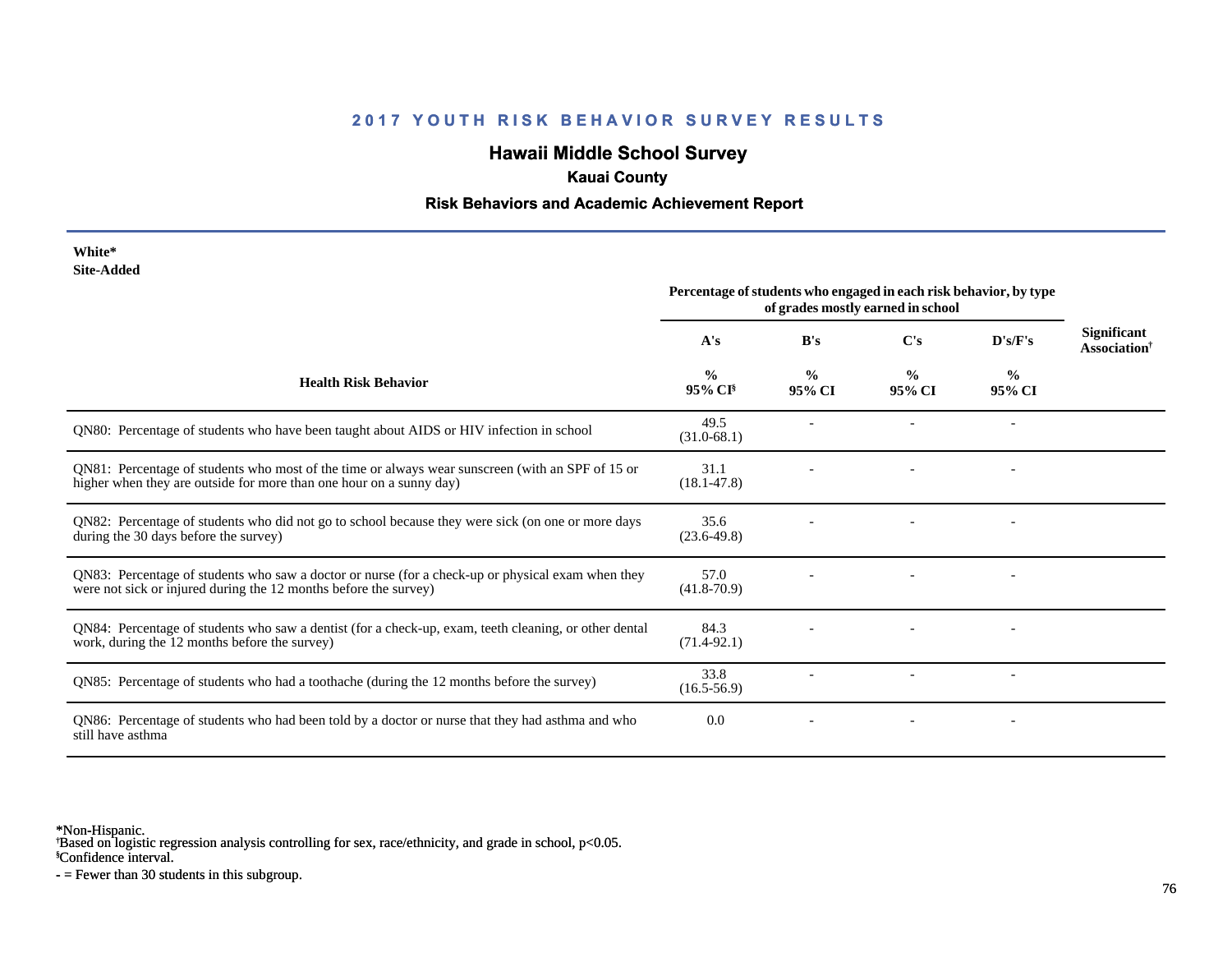## **Hawaii Middle School Survey**

## **Kauai County**

#### **Risk Behaviors and Academic Achievement Report**

| White*     |
|------------|
| Site-Added |

|                                                                                                                                                                                                                                            | Percentage of students who engaged in each risk behavior, by type<br>of grades mostly earned in school |                         |                         |                         |                                                |
|--------------------------------------------------------------------------------------------------------------------------------------------------------------------------------------------------------------------------------------------|--------------------------------------------------------------------------------------------------------|-------------------------|-------------------------|-------------------------|------------------------------------------------|
|                                                                                                                                                                                                                                            | A's                                                                                                    | B's                     | C's                     | D's/F's                 | <b>Significant</b><br>Association <sup>†</sup> |
| <b>Health Risk Behavior</b>                                                                                                                                                                                                                | $\frac{0}{0}$<br>$95\%$ CI <sup>§</sup>                                                                | $\frac{0}{0}$<br>95% CI | $\frac{0}{0}$<br>95% CI | $\frac{0}{0}$<br>95% CI |                                                |
| QN87: Percentage of students who think they definitely will not complete high school                                                                                                                                                       | 2.4<br>$(0.3-15.5)$                                                                                    |                         |                         |                         |                                                |
| QN88: Percentage of students who usually slept in the home of a friend, family member, or other<br>person because they had to leave their home or their parent or guardian cannot afford housing (during<br>the 30 days before the survey) | 0.0                                                                                                    |                         |                         |                         |                                                |
| QN89: Percentage of students who reported there is at least one teacher or other adult in their school<br>that they can talk to if they have a problem                                                                                     | 72.5<br>$(57.2 - 83.9)$                                                                                |                         |                         |                         |                                                |
| QN90: Percentage of students who have a teacher or other adult at their school who really cares about<br>them                                                                                                                              | 56.1<br>$(36.4 - 74.1)$                                                                                |                         |                         |                         |                                                |
| QN91: Percentage of students who have an adult outside of school they can talk to about things that<br>are important to them                                                                                                               | 100.0<br>$(.-.)$                                                                                       |                         |                         |                         |                                                |
| QN92: Percentage of students who have talked with at least one of their parents or another adult in<br>their family about the dangers of tobacco, alcohol, or drug use (during the 12 months before the survey)                            | 61.9<br>$(44.7 - 76.5)$                                                                                |                         |                         |                         |                                                |

\*Non-Hispanic.

† Based on logistic regression analysis controlling for sex, race/ethnicity, and grade in school, p<0.05.

§Confidence interval.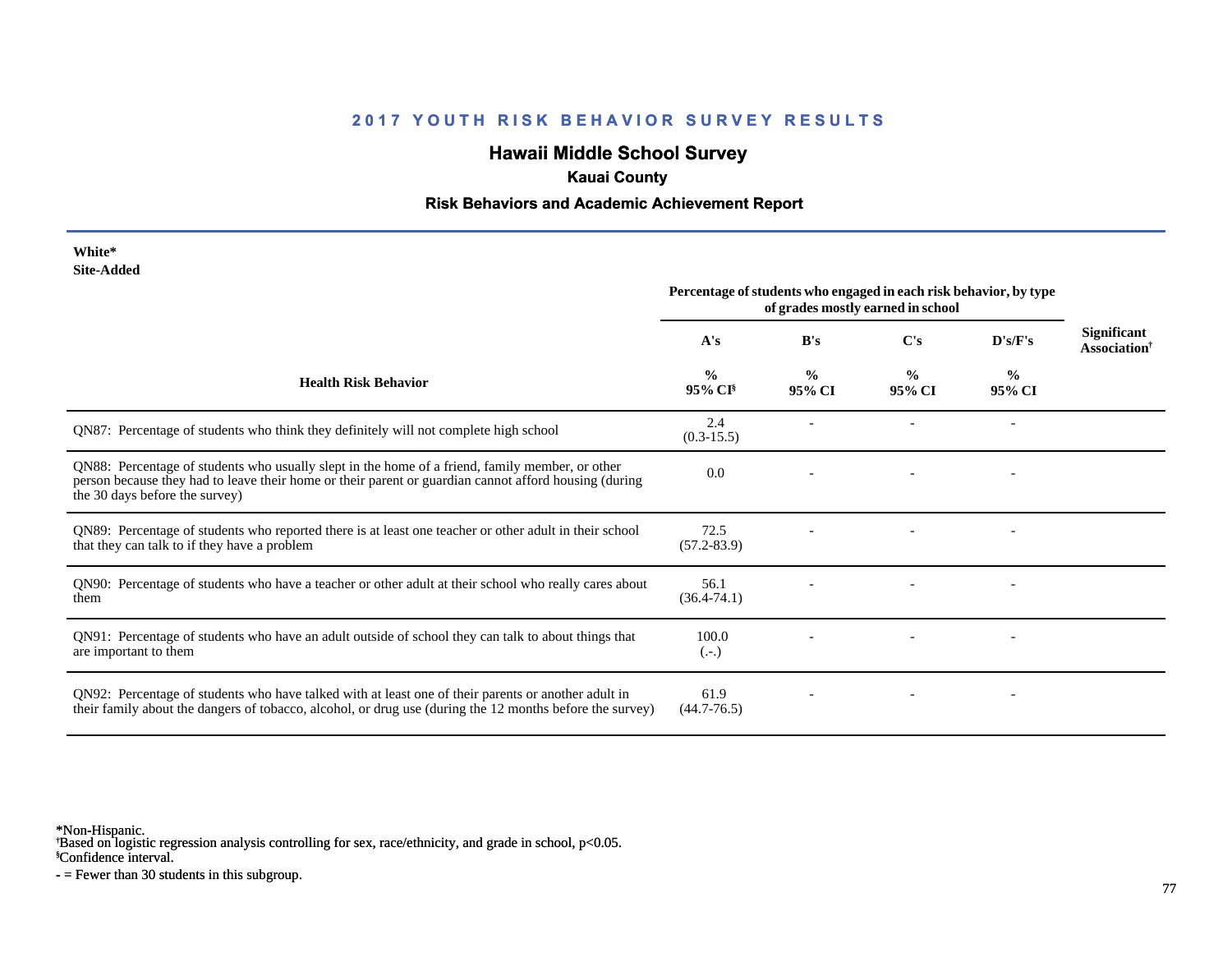## **Hawaii Middle School Survey**

## **Kauai County**

#### **Risk Behaviors and Academic Achievement Report**

| White*     |
|------------|
| Site-Added |

|                                                                                                                                                                                 | Percentage of students who engaged in each risk behavior, by type<br>of grades mostly earned in school |                         |                          |                          |                                                |
|---------------------------------------------------------------------------------------------------------------------------------------------------------------------------------|--------------------------------------------------------------------------------------------------------|-------------------------|--------------------------|--------------------------|------------------------------------------------|
|                                                                                                                                                                                 | A's                                                                                                    | B's                     | C's                      | D's/F's                  | <b>Significant</b><br>Association <sup>†</sup> |
| <b>Health Risk Behavior</b>                                                                                                                                                     | $\frac{0}{0}$<br>95% CI <sup>§</sup>                                                                   | $\frac{0}{0}$<br>95% CI | $\frac{0}{0}$<br>95% CI  | $\frac{0}{0}$<br>95% CI  |                                                |
| QN93: Percentage of students who reported their parents or other adults in their family talked with<br>them about what they expect them to do or not to do when it comes to sex | 40.0<br>$(27.3 - 54.1)$                                                                                |                         |                          |                          |                                                |
| QN94: Percentage of students who ever talked with their parents or other adults in their family about<br>how to say no to having sex                                            | 31.9<br>$(17.2 - 51.4)$                                                                                |                         |                          |                          |                                                |
| QN95: Percentage of students who most of the time or always get the kind of help they need (among<br>students who report having felt sad, empty, hopeless, angry, or anxious)   |                                                                                                        |                         |                          |                          |                                                |
| QN96: Percentage of students who have ever ridden in a car driven by someone, including the student,<br>who was "high" or had been using alcohol or drugs                       | 12.5<br>$(5.7-25.1)$                                                                                   |                         |                          |                          |                                                |
| QN97: Percentage of students who ever use alcohol or drugs to relax, feel better about themselves, or<br>fit in                                                                 | 0.0                                                                                                    |                         |                          |                          |                                                |
| QN98: Percentage of students who ever use alcohol or drugs while they are alone                                                                                                 | 0.0                                                                                                    |                         |                          |                          |                                                |
| QN99: Percentage of students who ever forget things they did while using alcohol or drugs                                                                                       | 0.0                                                                                                    |                         | $\overline{\phantom{a}}$ | $\overline{\phantom{a}}$ |                                                |

\*Non-Hispanic.

† Based on logistic regression analysis controlling for sex, race/ethnicity, and grade in school, p<0.05.

§Confidence interval.